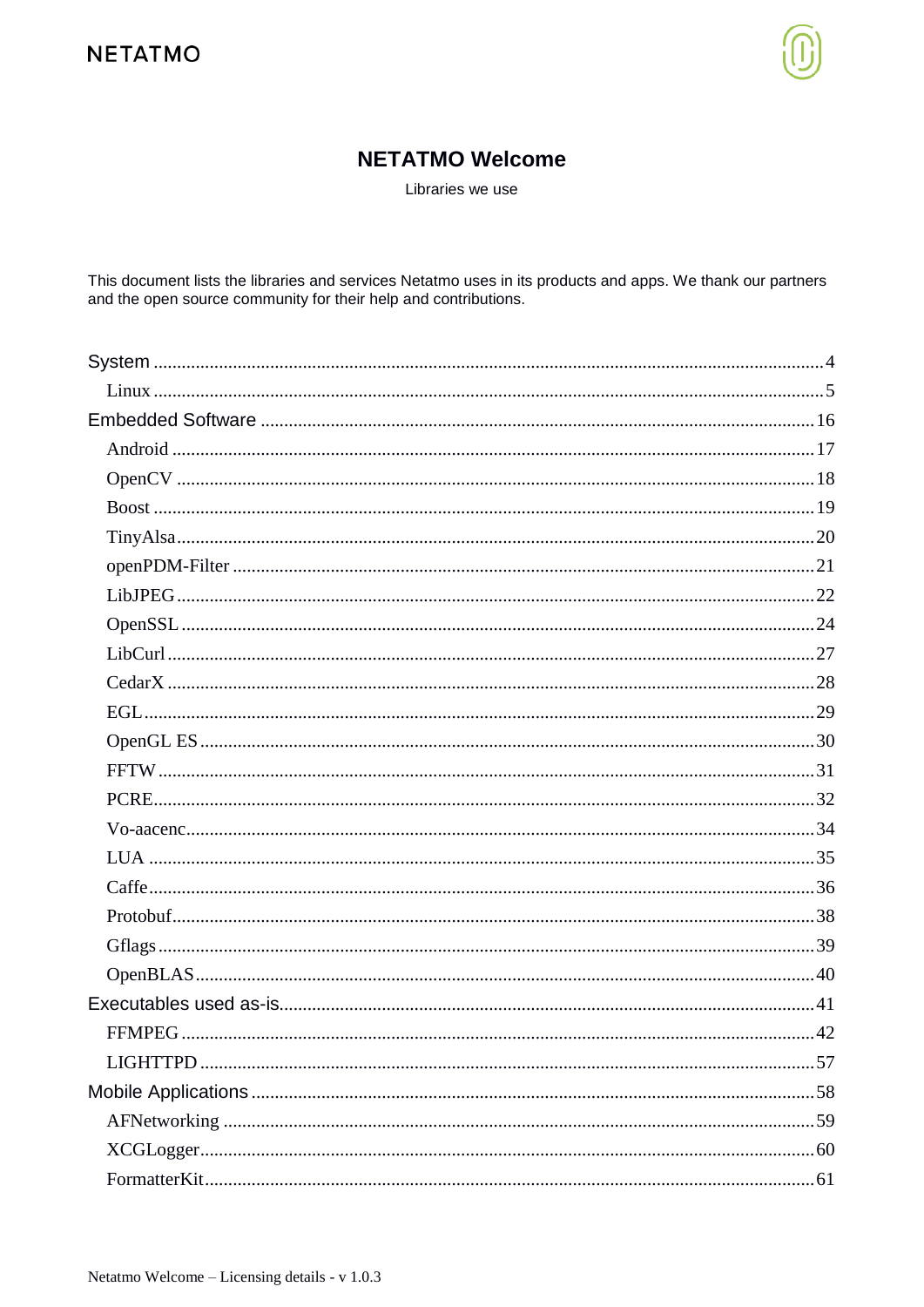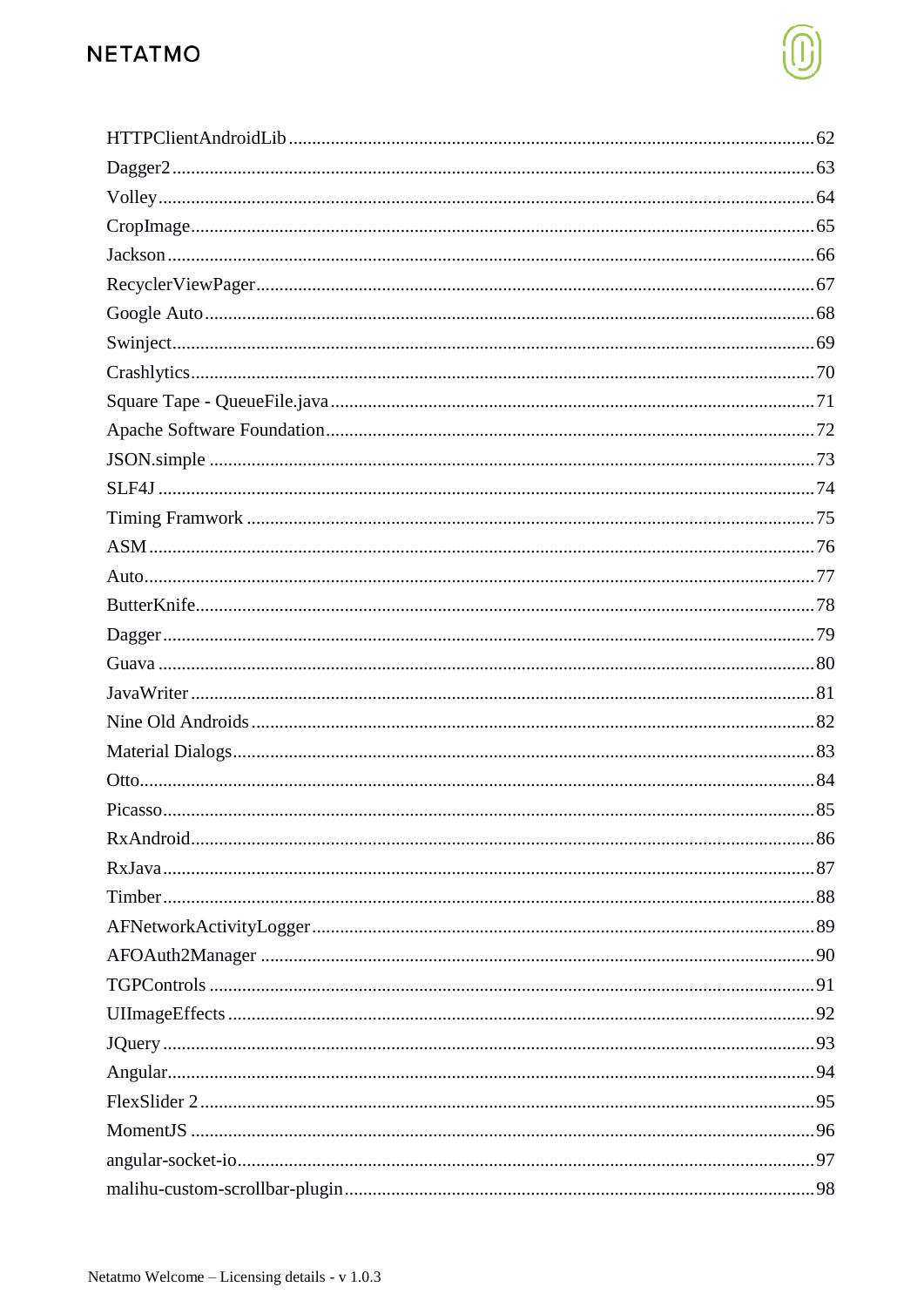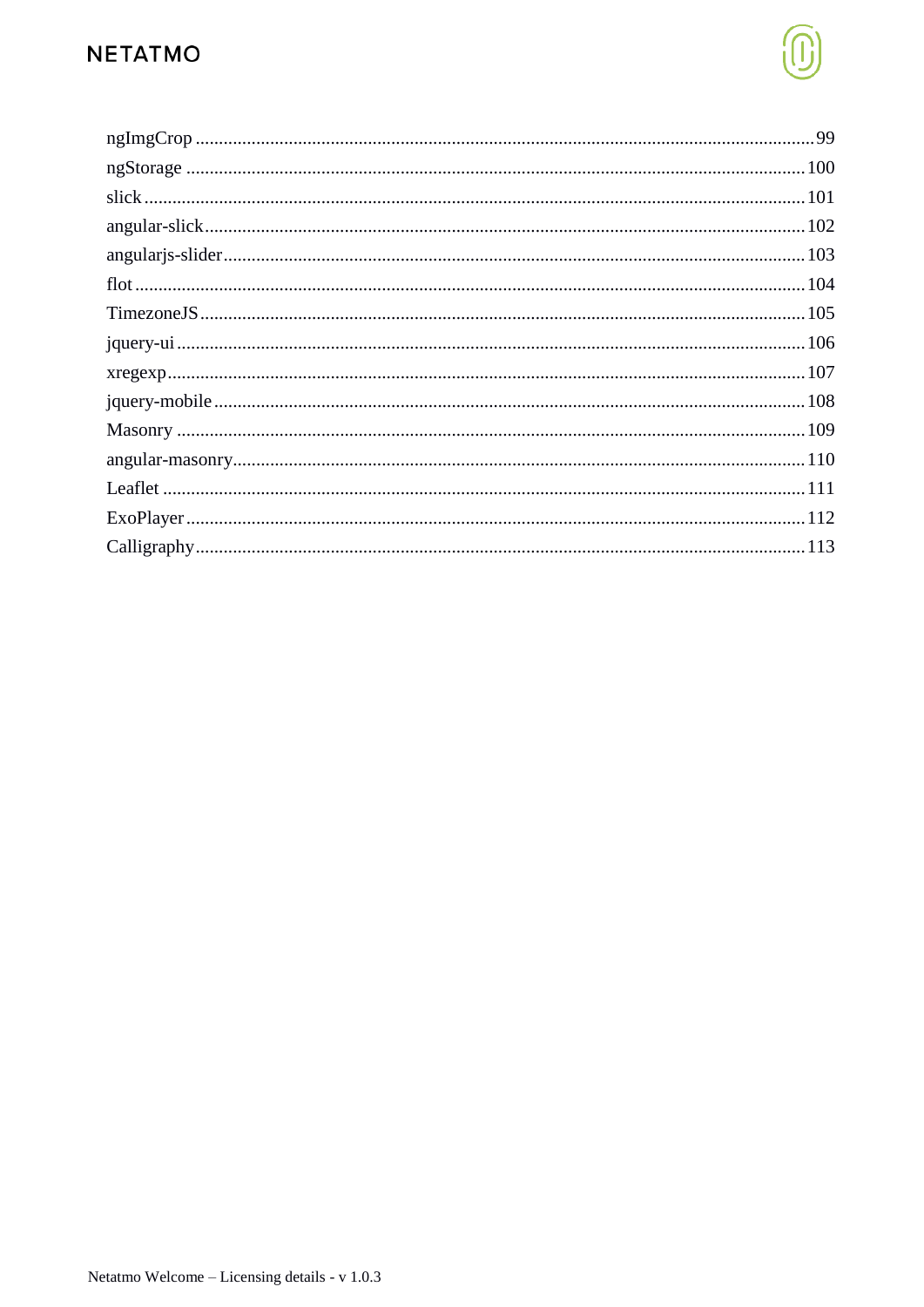

# <span id="page-3-0"></span>**System**

Software in this section is part of the system which runs on Netatmo Welcome. This software is not directly linked with Netatmo proprietary software.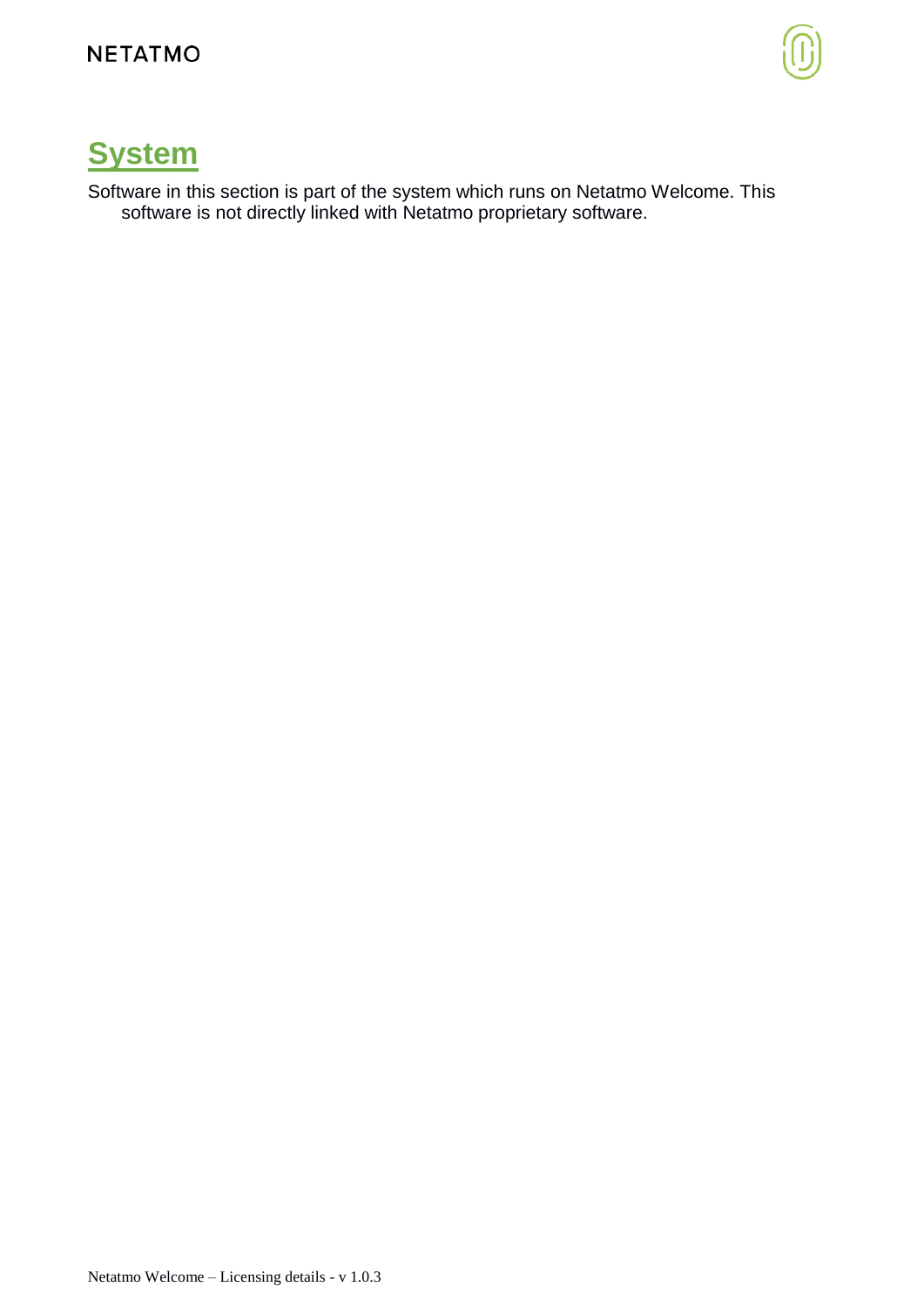

#### <span id="page-4-0"></span>**Linux** GNU GENERAL PUBLIC LICENSE Version 2, June 1991

Copyright (C) 1989, 1991 Free Software Foundation, Inc., 51 Franklin Street, Fifth Floor, Boston, MA 02110-1301 USA Everyone is permitted to copy and distribute verbatim copies of this license document, but changing it is not allowed.

#### Preamble

 The licenses for most software are designed to take away your freedom to share and change it. By contrast, the GNU General Public License is intended to guarantee your freedom to share and change free software--to make sure the software is free for all its users. This General Public License applies to most of the Free Software Foundation's software and to any other program whose authors commit to using it. (Some other Free Software Foundation software is covered by the GNU Lesser General Public License instead.) You can apply it to your programs, too.

 When we speak of free software, we are referring to freedom, not price. Our General Public Licenses are designed to make sure that you have the freedom to distribute copies of free software (and charge for this service if you wish), that you receive source code or can get it if you want it, that you can change the software or use pieces of it in new free programs; and that you know you can do these things.

 To protect your rights, we need to make restrictions that forbid anyone to deny you these rights or to ask you to surrender the rights. These restrictions translate to certain responsibilities for you if you distribute copies of the software, or if you modify it.

For example, if you distribute copies of such a program, whether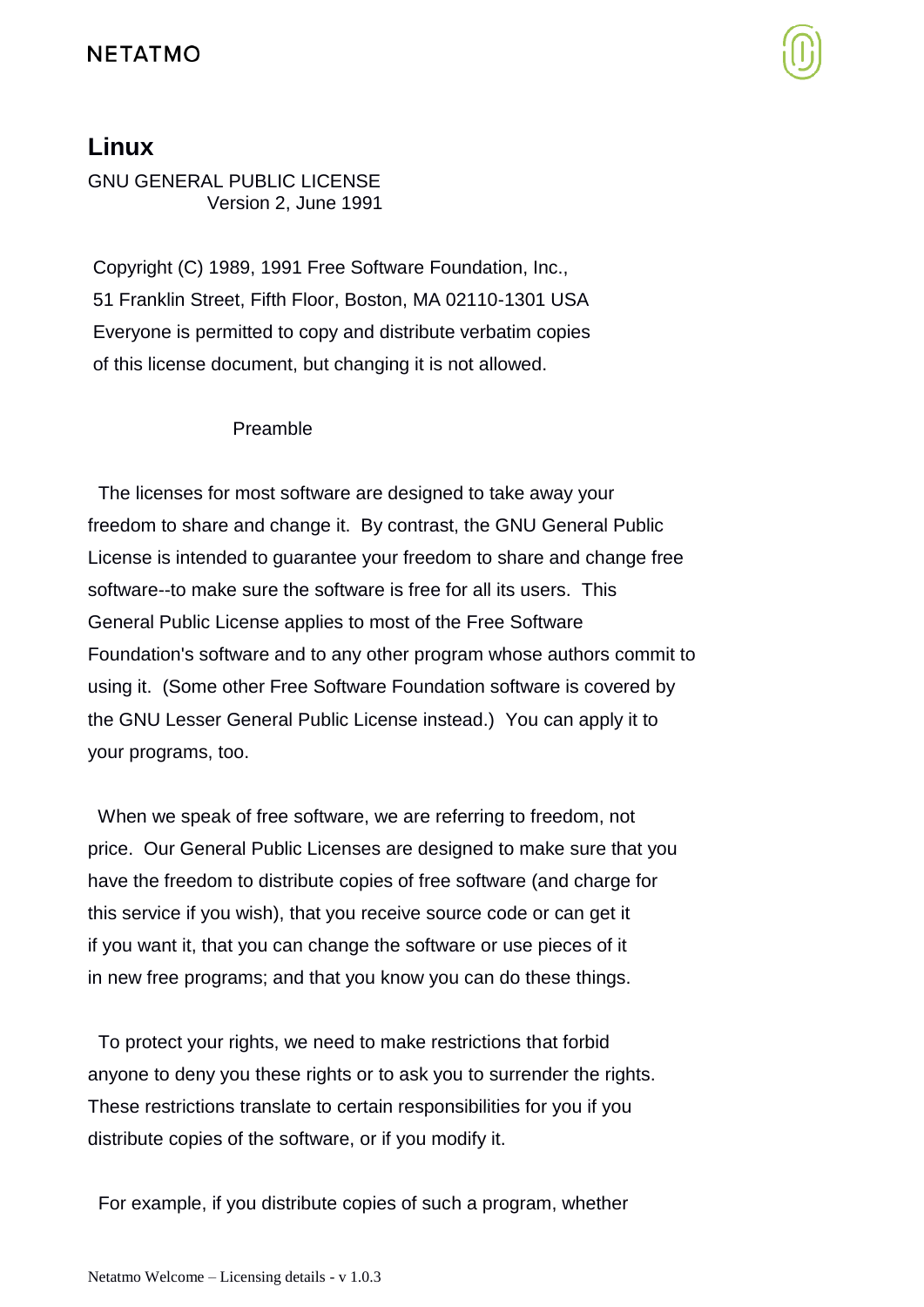gratis or for a fee, you must give the recipients all the rights that you have. You must make sure that they, too, receive or can get the source code. And you must show them these terms so they know their rights.

We protect your rights with two steps: (1) copyright the software, and (2) offer you this license which gives you legal permission to copy, distribute and/or modify the software.

 Also, for each author's protection and ours, we want to make certain that everyone understands that there is no warranty for this free software. If the software is modified by someone else and passed on, we want its recipients to know that what they have is not the original, so that any problems introduced by others will not reflect on the original authors' reputations.

 Finally, any free program is threatened constantly by software patents. We wish to avoid the danger that redistributors of a free program will individually obtain patent licenses, in effect making the program proprietary. To prevent this, we have made it clear that any patent must be licensed for everyone's free use or not licensed at all.

 The precise terms and conditions for copying, distribution and modification follow.

### GNU GENERAL PUBLIC LICENSE TERMS AND CONDITIONS FOR COPYING, DISTRIBUTION AND MODIFICATION

 0. This License applies to any program or other work which contains a notice placed by the copyright holder saying it may be distributed under the terms of this General Public License. The "Program", below, refers to any such program or work, and a "work based on the Program" means either the Program or any derivative work under copyright law: that is to say, a work containing the Program or a portion of it,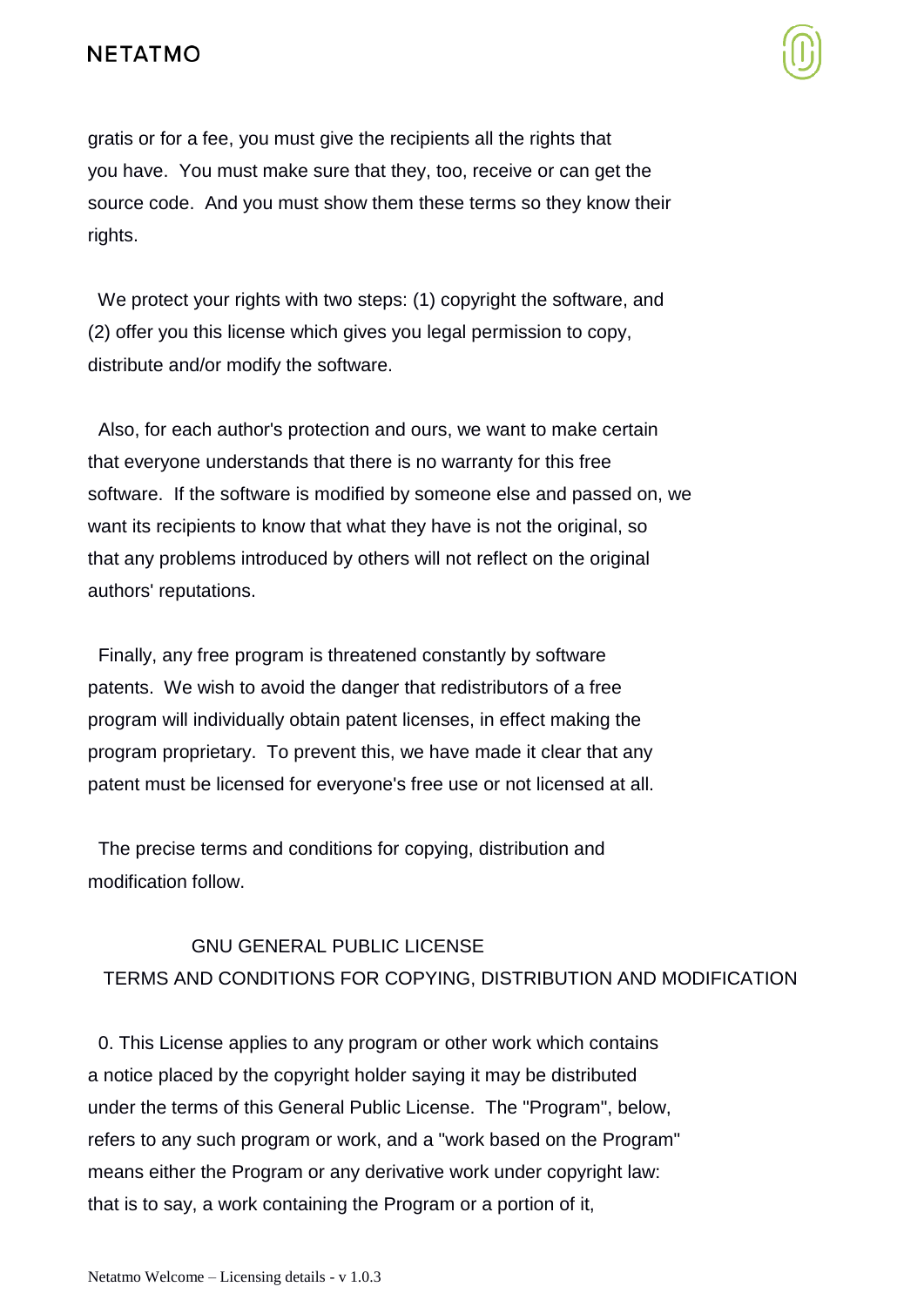either verbatim or with modifications and/or translated into another language. (Hereinafter, translation is included without limitation in the term "modification".) Each licensee is addressed as "you".

Activities other than copying, distribution and modification are not covered by this License; they are outside its scope. The act of running the Program is not restricted, and the output from the Program is covered only if its contents constitute a work based on the Program (independent of having been made by running the Program). Whether that is true depends on what the Program does.

 1. You may copy and distribute verbatim copies of the Program's source code as you receive it, in any medium, provided that you conspicuously and appropriately publish on each copy an appropriate copyright notice and disclaimer of warranty; keep intact all the notices that refer to this License and to the absence of any warranty; and give any other recipients of the Program a copy of this License along with the Program.

You may charge a fee for the physical act of transferring a copy, and you may at your option offer warranty protection in exchange for a fee.

 2. You may modify your copy or copies of the Program or any portion of it, thus forming a work based on the Program, and copy and distribute such modifications or work under the terms of Section 1 above, provided that you also meet all of these conditions:

 a) You must cause the modified files to carry prominent notices stating that you changed the files and the date of any change.

 b) You must cause any work that you distribute or publish, that in whole or in part contains or is derived from the Program or any part thereof, to be licensed as a whole at no charge to all third parties under the terms of this License.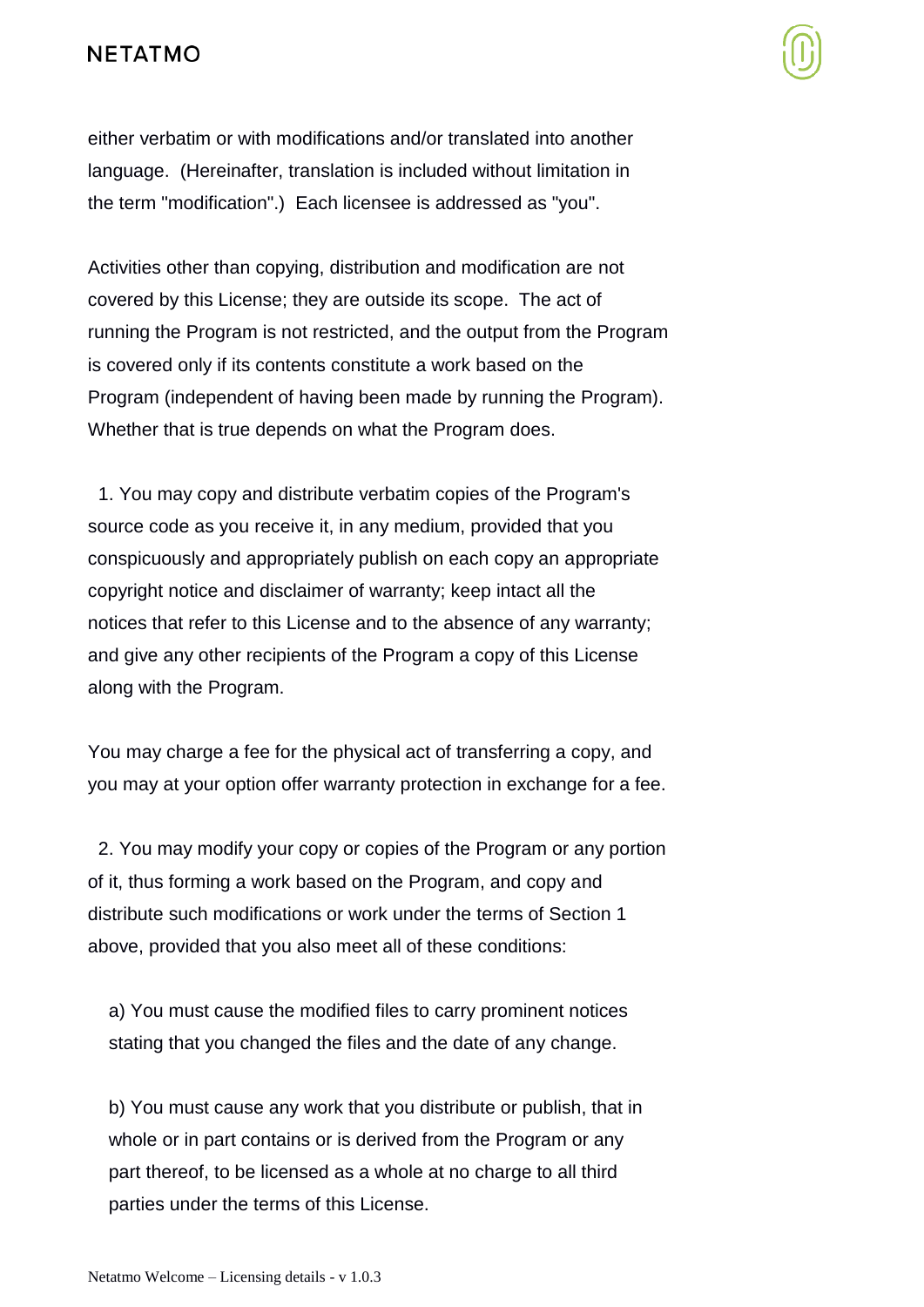c) If the modified program normally reads commands interactively when run, you must cause it, when started running for such interactive use in the most ordinary way, to print or display an announcement including an appropriate copyright notice and a notice that there is no warranty (or else, saying that you provide a warranty) and that users may redistribute the program under these conditions, and telling the user how to view a copy of this License. (Exception: if the Program itself is interactive but does not normally print such an announcement, your work based on the Program is not required to print an announcement.)

These requirements apply to the modified work as a whole. If identifiable sections of that work are not derived from the Program, and can be reasonably considered independent and separate works in themselves, then this License, and its terms, do not apply to those sections when you distribute them as separate works. But when you distribute the same sections as part of a whole which is a work based on the Program, the distribution of the whole must be on the terms of this License, whose permissions for other licensees extend to the entire whole, and thus to each and every part regardless of who wrote it.

Thus, it is not the intent of this section to claim rights or contest your rights to work written entirely by you; rather, the intent is to exercise the right to control the distribution of derivative or collective works based on the Program.

In addition, mere aggregation of another work not based on the Program with the Program (or with a work based on the Program) on a volume of a storage or distribution medium does not bring the other work under the scope of this License.

 3. You may copy and distribute the Program (or a work based on it, under Section 2) in object code or executable form under the terms of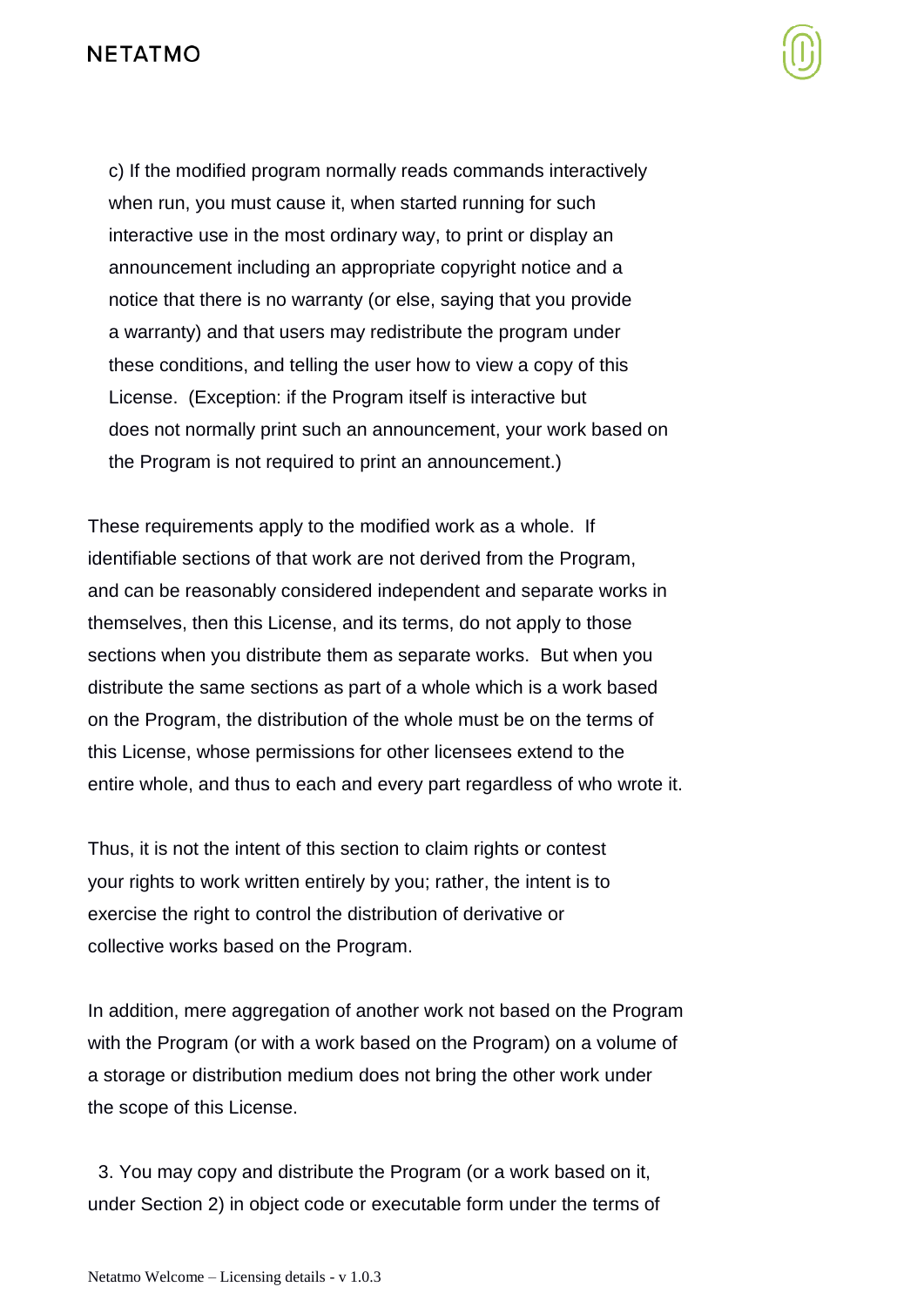Sections 1 and 2 above provided that you also do one of the following:

 a) Accompany it with the complete corresponding machine-readable source code, which must be distributed under the terms of Sections 1 and 2 above on a medium customarily used for software interchange; or,

 b) Accompany it with a written offer, valid for at least three years, to give any third party, for a charge no more than your cost of physically performing source distribution, a complete machine-readable copy of the corresponding source code, to be distributed under the terms of Sections 1 and 2 above on a medium customarily used for software interchange; or,

 c) Accompany it with the information you received as to the offer to distribute corresponding source code. (This alternative is allowed only for noncommercial distribution and only if you received the program in object code or executable form with such an offer, in accord with Subsection b above.)

The source code for a work means the preferred form of the work for making modifications to it. For an executable work, complete source code means all the source code for all modules it contains, plus any associated interface definition files, plus the scripts used to control compilation and installation of the executable. However, as a special exception, the source code distributed need not include anything that is normally distributed (in either source or binary form) with the major components (compiler, kernel, and so on) of the operating system on which the executable runs, unless that component itself accompanies the executable.

If distribution of executable or object code is made by offering access to copy from a designated place, then offering equivalent access to copy the source code from the same place counts as distribution of the source code, even though third parties are not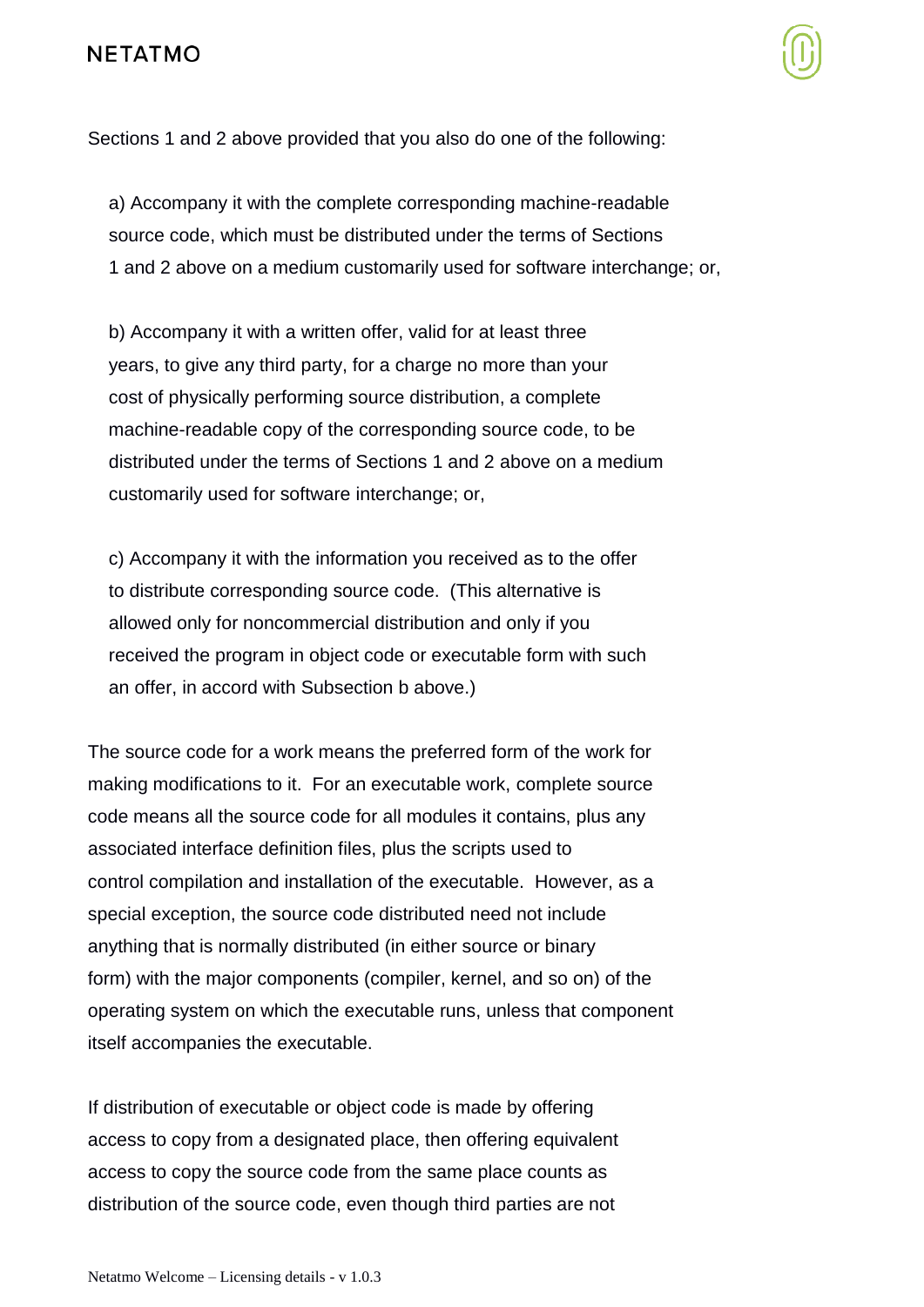compelled to copy the source along with the object code.

 4. You may not copy, modify, sublicense, or distribute the Program except as expressly provided under this License. Any attempt otherwise to copy, modify, sublicense or distribute the Program is void, and will automatically terminate your rights under this License. However, parties who have received copies, or rights, from you under this License will not have their licenses terminated so long as such parties remain in full compliance.

 5. You are not required to accept this License, since you have not signed it. However, nothing else grants you permission to modify or distribute the Program or its derivative works. These actions are prohibited by law if you do not accept this License. Therefore, by modifying or distributing the Program (or any work based on the Program), you indicate your acceptance of this License to do so, and all its terms and conditions for copying, distributing or modifying the Program or works based on it.

 6. Each time you redistribute the Program (or any work based on the Program), the recipient automatically receives a license from the original licensor to copy, distribute or modify the Program subject to these terms and conditions. You may not impose any further restrictions on the recipients' exercise of the rights granted herein. You are not responsible for enforcing compliance by third parties to this License.

 7. If, as a consequence of a court judgment or allegation of patent infringement or for any other reason (not limited to patent issues), conditions are imposed on you (whether by court order, agreement or otherwise) that contradict the conditions of this License, they do not excuse you from the conditions of this License. If you cannot distribute so as to satisfy simultaneously your obligations under this License and any other pertinent obligations, then as a consequence you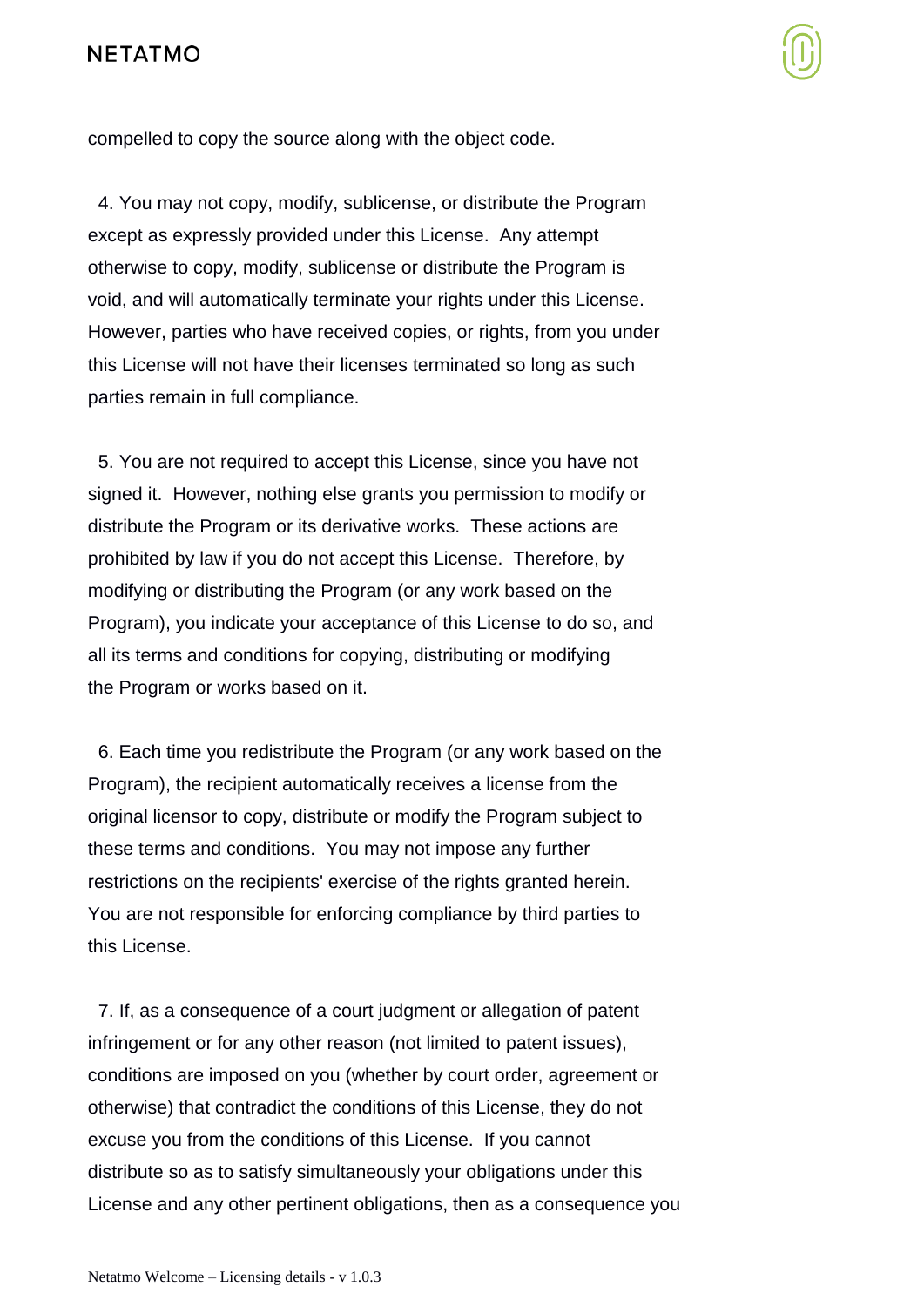may not distribute the Program at all. For example, if a patent license would not permit royalty-free redistribution of the Program by all those who receive copies directly or indirectly through you, then the only way you could satisfy both it and this License would be to refrain entirely from distribution of the Program.

If any portion of this section is held invalid or unenforceable under any particular circumstance, the balance of the section is intended to apply and the section as a whole is intended to apply in other circumstances.

It is not the purpose of this section to induce you to infringe any patents or other property right claims or to contest validity of any such claims; this section has the sole purpose of protecting the integrity of the free software distribution system, which is implemented by public license practices. Many people have made generous contributions to the wide range of software distributed through that system in reliance on consistent application of that system; it is up to the author/donor to decide if he or she is willing to distribute software through any other system and a licensee cannot impose that choice.

This section is intended to make thoroughly clear what is believed to be a consequence of the rest of this License.

 8. If the distribution and/or use of the Program is restricted in certain countries either by patents or by copyrighted interfaces, the original copyright holder who places the Program under this License may add an explicit geographical distribution limitation excluding those countries, so that distribution is permitted only in or among countries not thus excluded. In such case, this License incorporates the limitation as if written in the body of this License.

9. The Free Software Foundation may publish revised and/or new versions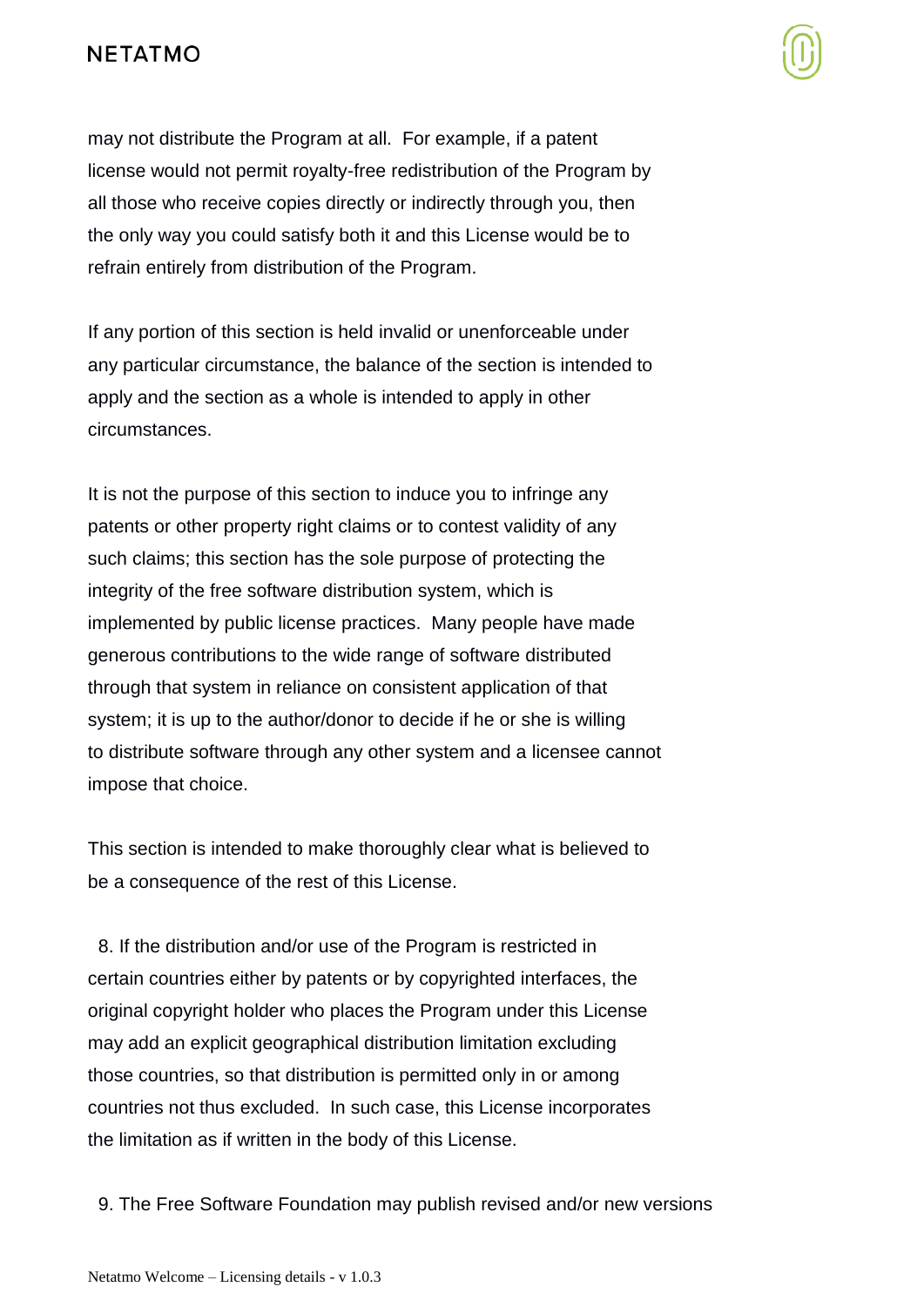of the General Public License from time to time. Such new versions will be similar in spirit to the present version, but may differ in detail to address new problems or concerns.

Each version is given a distinguishing version number. If the Program specifies a version number of this License which applies to it and "any later version", you have the option of following the terms and conditions either of that version or of any later version published by the Free Software Foundation. If the Program does not specify a version number of this License, you may choose any version ever published by the Free Software Foundation.

 10. If you wish to incorporate parts of the Program into other free programs whose distribution conditions are different, write to the author to ask for permission. For software which is copyrighted by the Free Software Foundation, write to the Free Software Foundation; we sometimes make exceptions for this. Our decision will be guided by the two goals of preserving the free status of all derivatives of our free software and of promoting the sharing and reuse of software generally.

#### NO WARRANTY

- 11. BECAUSE THE PROGRAM IS LICENSED FREE OF CHARGE, THERE IS NO WARRANTY
- FOR THE PROGRAM, TO THE EXTENT PERMITTED BY APPLICABLE LAW. EXCEPT **WHEN**
- OTHERWISE STATED IN WRITING THE COPYRIGHT HOLDERS AND/OR OTHER PARTIES
- PROVIDE THE PROGRAM "AS IS" WITHOUT WARRANTY OF ANY KIND, EITHER EXPRESSED

OR IMPLIED, INCLUDING, BUT NOT LIMITED TO, THE IMPLIED WARRANTIES OF

- MERCHANTABILITY AND FITNESS FOR A PARTICULAR PURPOSE. THE ENTIRE RISK AS
- TO THE QUALITY AND PERFORMANCE OF THE PROGRAM IS WITH YOU. SHOULD THE
- PROGRAM PROVE DEFECTIVE, YOU ASSUME THE COST OF ALL NECESSARY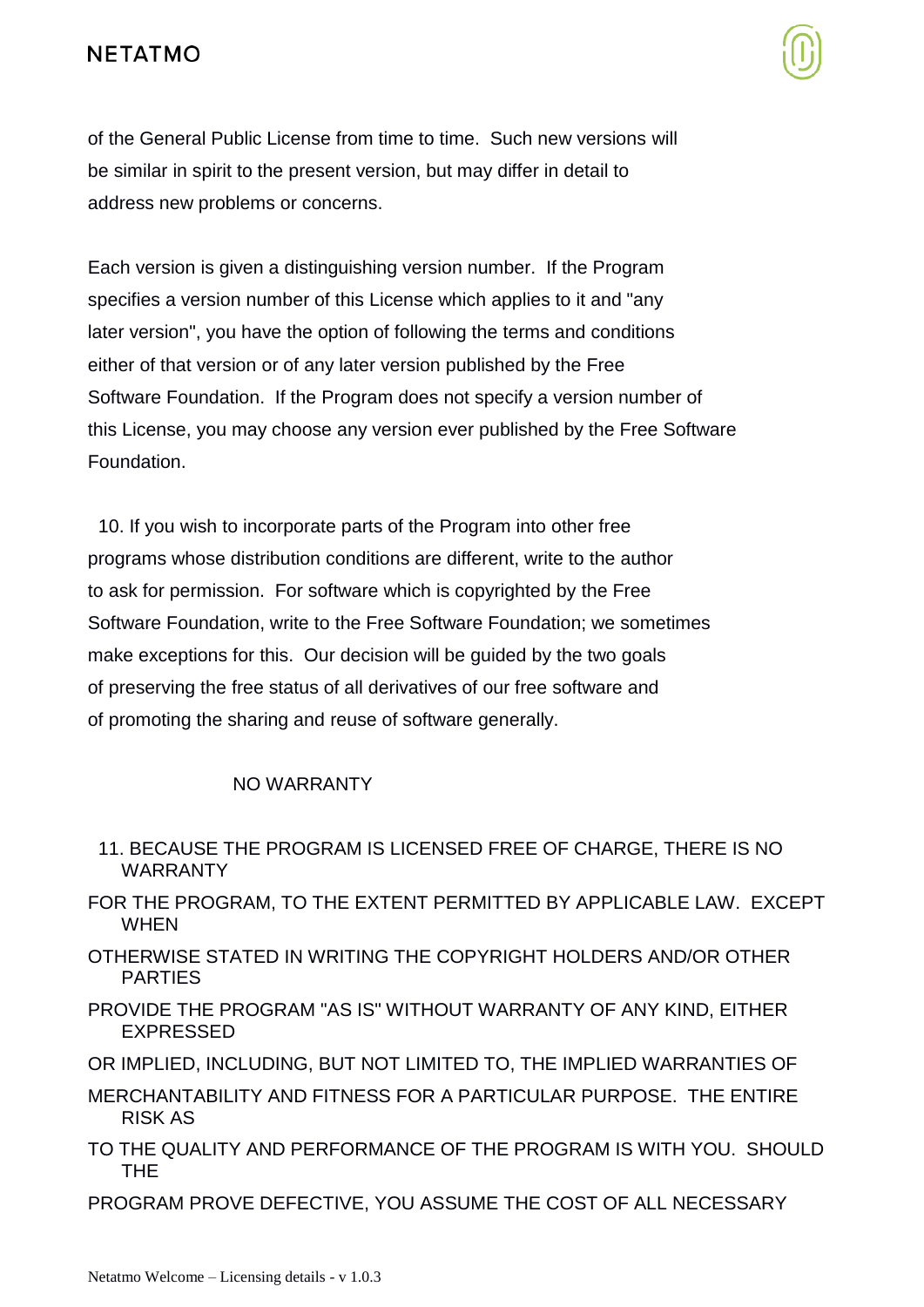

SERVICING,

REPAIR OR CORRECTION.

- 12. IN NO EVENT UNLESS REQUIRED BY APPLICABLE LAW OR AGREED TO IN WRITING
- WILL ANY COPYRIGHT HOLDER, OR ANY OTHER PARTY WHO MAY MODIFY AND/OR
- REDISTRIBUTE THE PROGRAM AS PERMITTED ABOVE, BE LIABLE TO YOU FOR DAMAGES,
- INCLUDING ANY GENERAL, SPECIAL, INCIDENTAL OR CONSEQUENTIAL DAMAGES ARISING
- OUT OF THE USE OR INABILITY TO USE THE PROGRAM (INCLUDING BUT NOT LIMITED
- TO LOSS OF DATA OR DATA BEING RENDERED INACCURATE OR LOSSES SUSTAINED BY
- YOU OR THIRD PARTIES OR A FAILURE OF THE PROGRAM TO OPERATE WITH ANY OTHER
- PROGRAMS), EVEN IF SUCH HOLDER OR OTHER PARTY HAS BEEN ADVISED OF THE

POSSIBILITY OF SUCH DAMAGES.

#### END OF TERMS AND CONDITIONS

How to Apply These Terms to Your New Programs

 If you develop a new program, and you want it to be of the greatest possible use to the public, the best way to achieve this is to make it free software which everyone can redistribute and change under these terms.

 To do so, attach the following notices to the program. It is safest to attach them to the start of each source file to most effectively convey the exclusion of warranty; and each file should have at least the "copyright" line and a pointer to where the full notice is found.

 <one line to give the program's name and a brief idea of what it does.> Copyright (C) <year> <name of author>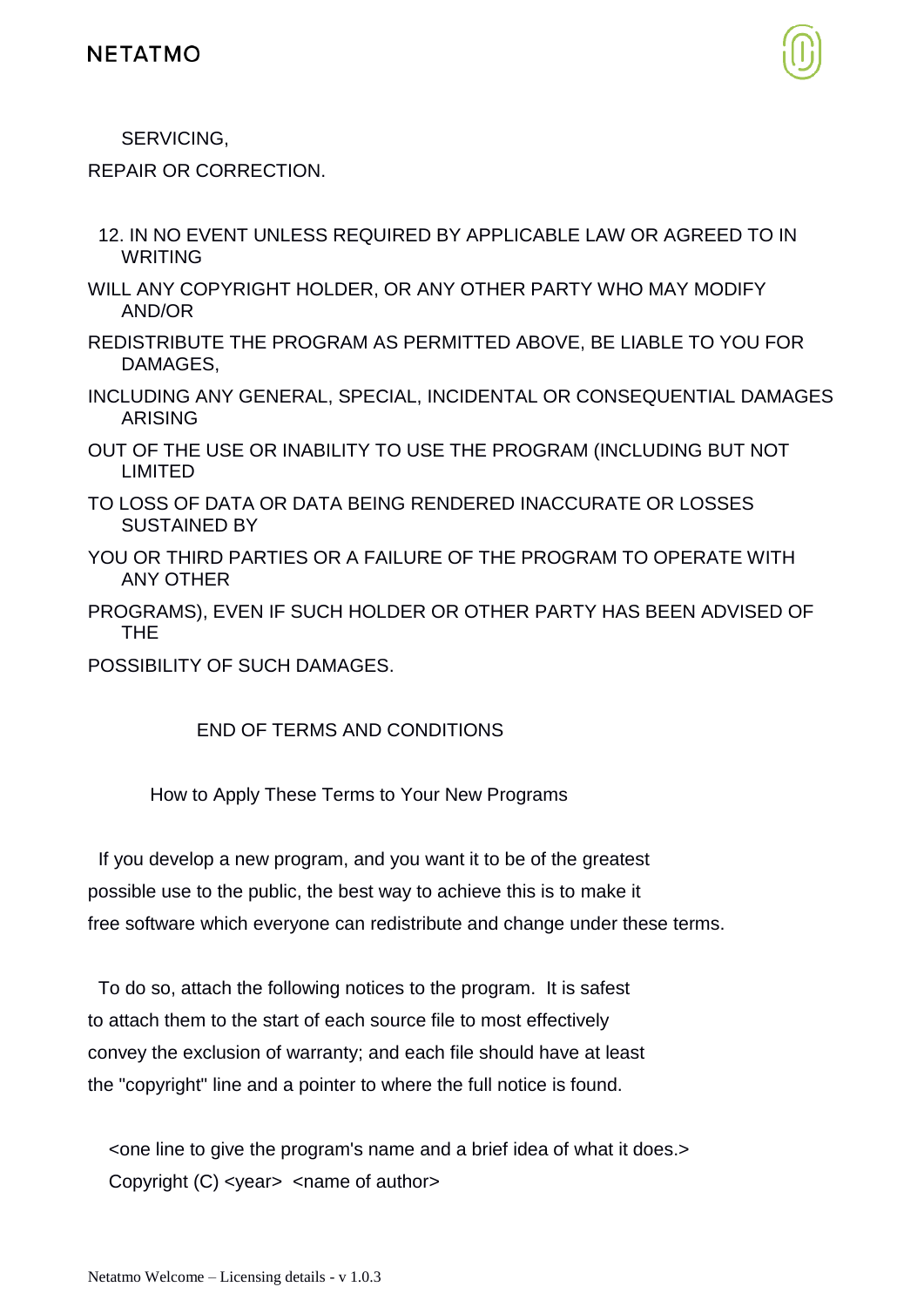This program is free software; you can redistribute it and/or modify it under the terms of the GNU General Public License as published by the Free Software Foundation; either version 2 of the License, or (at your option) any later version.

 This program is distributed in the hope that it will be useful, but WITHOUT ANY WARRANTY; without even the implied warranty of MERCHANTABILITY or FITNESS FOR A PARTICULAR PURPOSE. See the GNU General Public License for more details.

 You should have received a copy of the GNU General Public License along with this program; if not, write to the Free Software Foundation, Inc., 51 Franklin Street, Fifth Floor, Boston, MA 02110-1301 USA.

Also add information on how to contact you by electronic and paper mail.

If the program is interactive, make it output a short notice like this when it starts in an interactive mode:

 Gnomovision version 69, Copyright (C) year name of author Gnomovision comes with ABSOLUTELY NO WARRANTY; for details type `show w'. This is free software, and you are welcome to redistribute it under certain conditions; type `show c' for details.

The hypothetical commands `show w' and `show c' should show the appropriate parts of the General Public License. Of course, the commands you use may be called something other than `show w' and `show c'; they could even be mouse-clicks or menu items--whatever suits your program.

You should also get your employer (if you work as a programmer) or your school, if any, to sign a "copyright disclaimer" for the program, if necessary. Here is a sample; alter the names: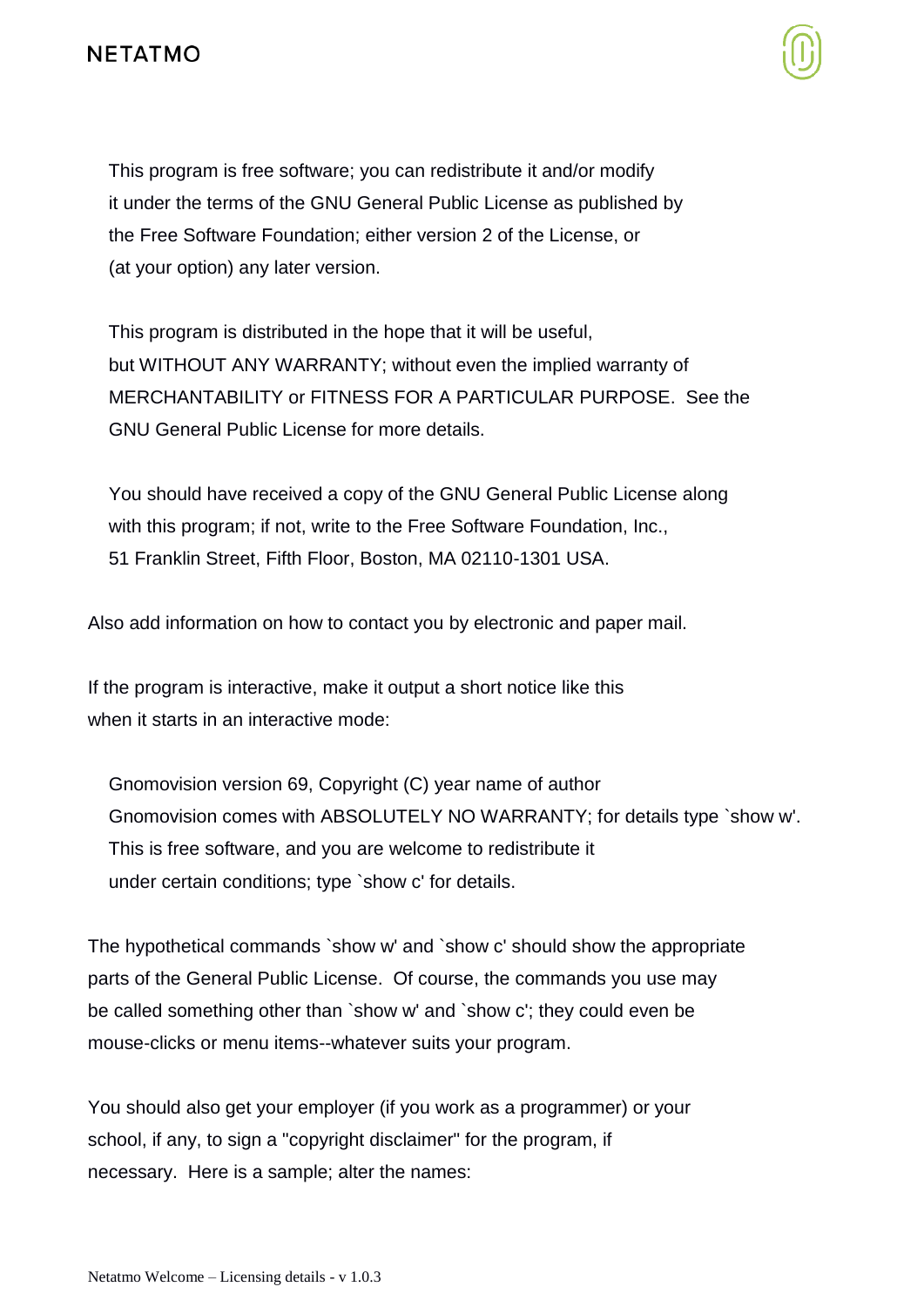

 Yoyodyne, Inc., hereby disclaims all copyright interest in the program `Gnomovision' (which makes passes at compilers) written by James Hacker.

 <signature of Ty Coon>, 1 April 1989 Ty Coon, President of Vice

This General Public License does not permit incorporating your program into proprietary programs. If your program is a subroutine library, you may consider it more useful to permit linking proprietary applications with the library. If this is what you want to do, use the GNU Lesser General Public License instead of this License.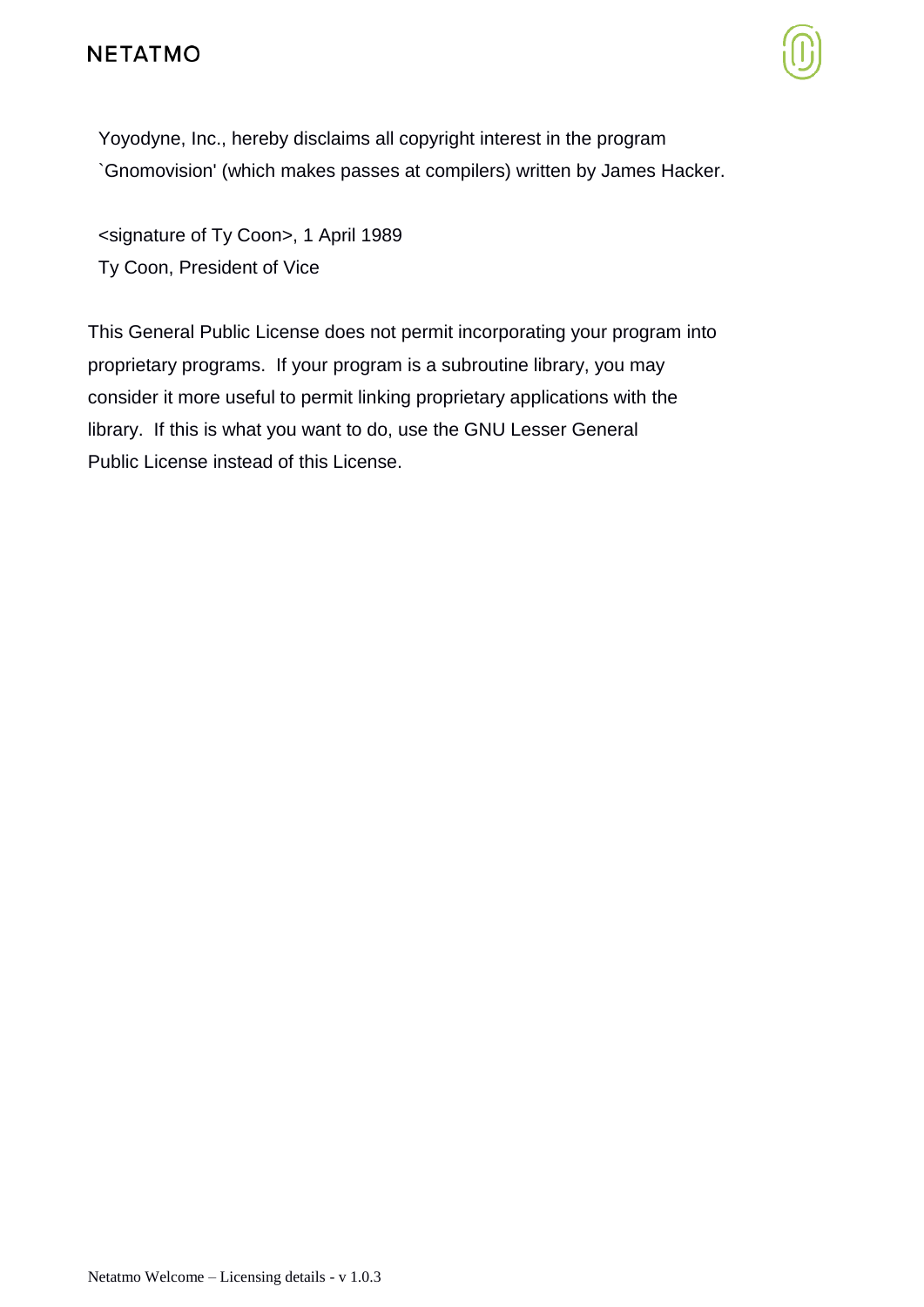

# <span id="page-15-0"></span>**Embedded Software**

The software listed in the present section are directly used by Netatmo Welcome proprietary software.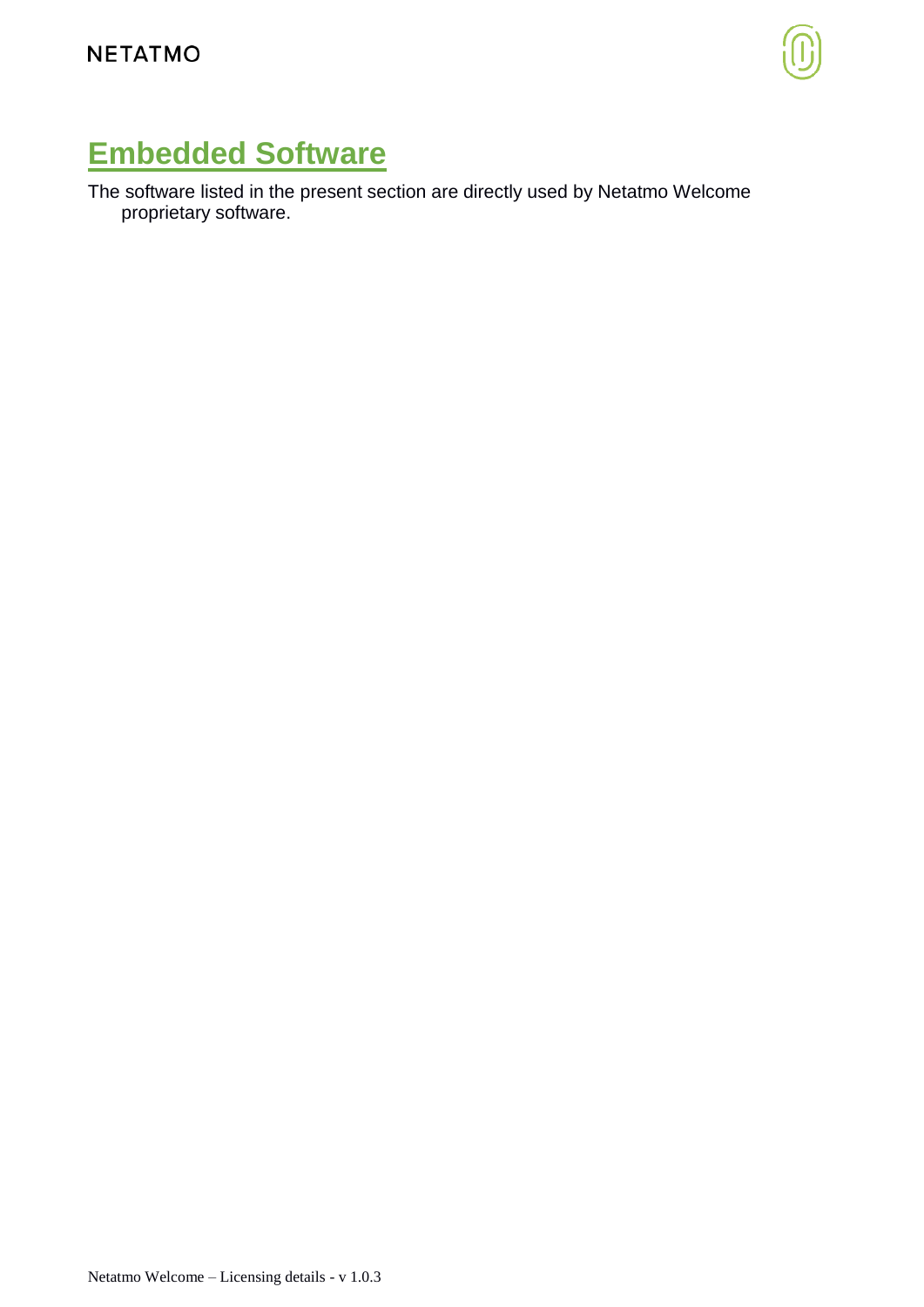

# <span id="page-16-0"></span>**Android**

<https://source.android.com/license.html>

Copyright © Android Open Source project

Licensed under the Apache License, Version 2.0 (the "License"); you may not use this file except in compliance with the License. You may obtain a copy of the License at

http://www.apache.org/licenses/LICENSE-2.0

Unless required by applicable law or agreed to in writing, software distributed under the License is distributed on an "AS IS" BASIS, WITHOUT WARRANTIES OR CONDITIONS OF ANY KIND, either express or implied. See the License for the specific language governing permissions and limitations under the License.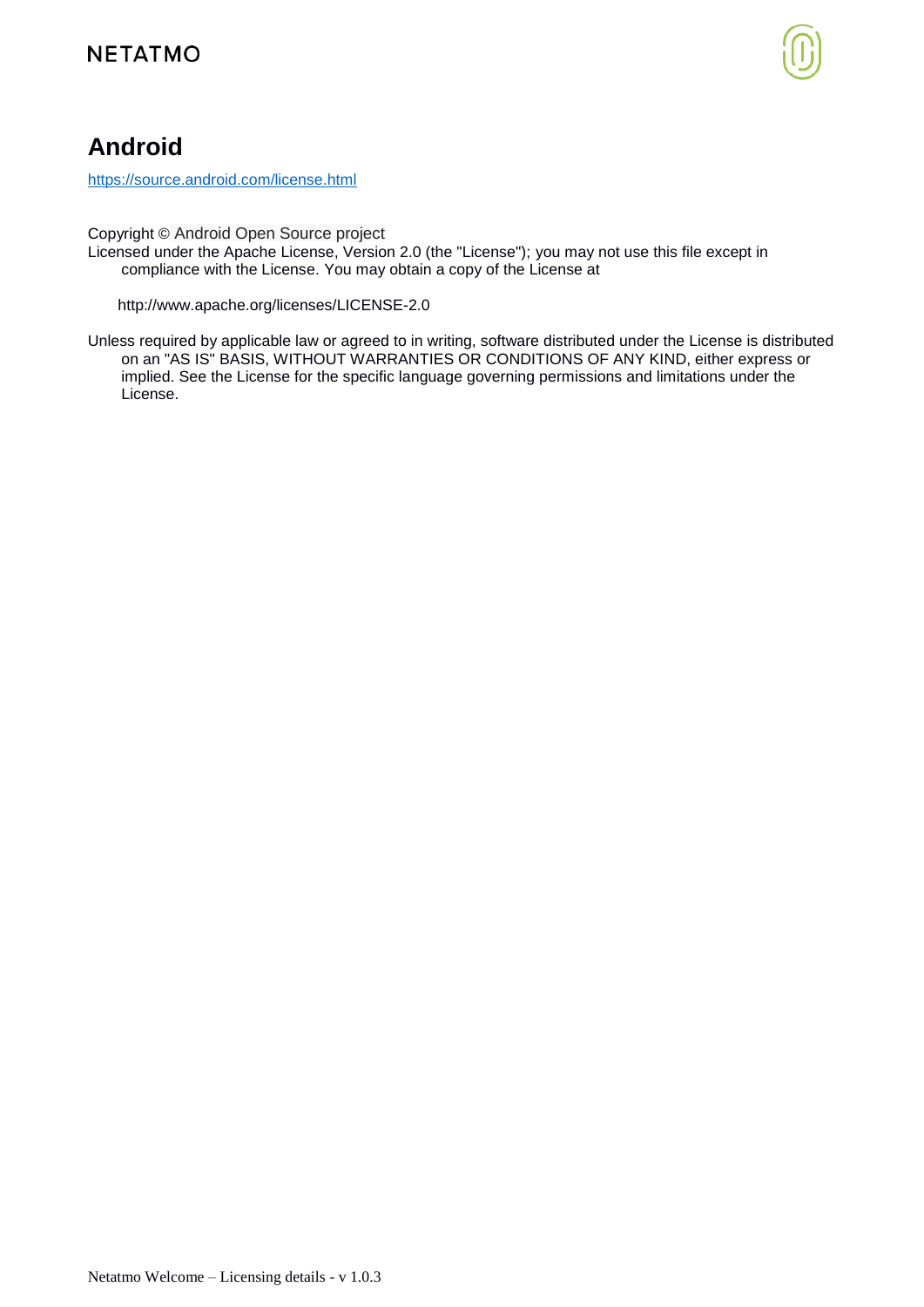

### <span id="page-17-0"></span>**OpenCV**

<http://opencv.org/license.html>

#### License Agreement For Open Source Computer Vision Library (3-clause BSD License) Redistribution and use in source and binary forms, with or without modification, are permitted provided that the following conditions are met:

- Redistributions of source code must retain the above copyright notice, this list of conditions and the following disclaimer.
- Redistributions in binary form must reproduce the above copyright notice, this list of conditions and the following disclaimer in the documentation and/or other materials provided with the distribution.
- Neither the names of the copyright holders nor the names of the contributors may be used to endorse or promote products derived from this software without specific prior written permission.

This software is provided by the copyright holders and contributors "as is" and any express or implied warranties, including, but not limited to, the implied warranties of merchantability and fitness for a particular purpose are disclaimed. In no event shall copyright holders or contributors be liable for any direct, indirect, incidental, special, exemplary, or consequential damages (including, but not limited to, procurement of substitute goods or services; loss of use, data, or profits; or business interruption) however caused and on any theory of liability, whether in contract, strict liability, or tort (including negligence or otherwise) arising in any way out of

the use of this software, even if advised of the possibility of such damage.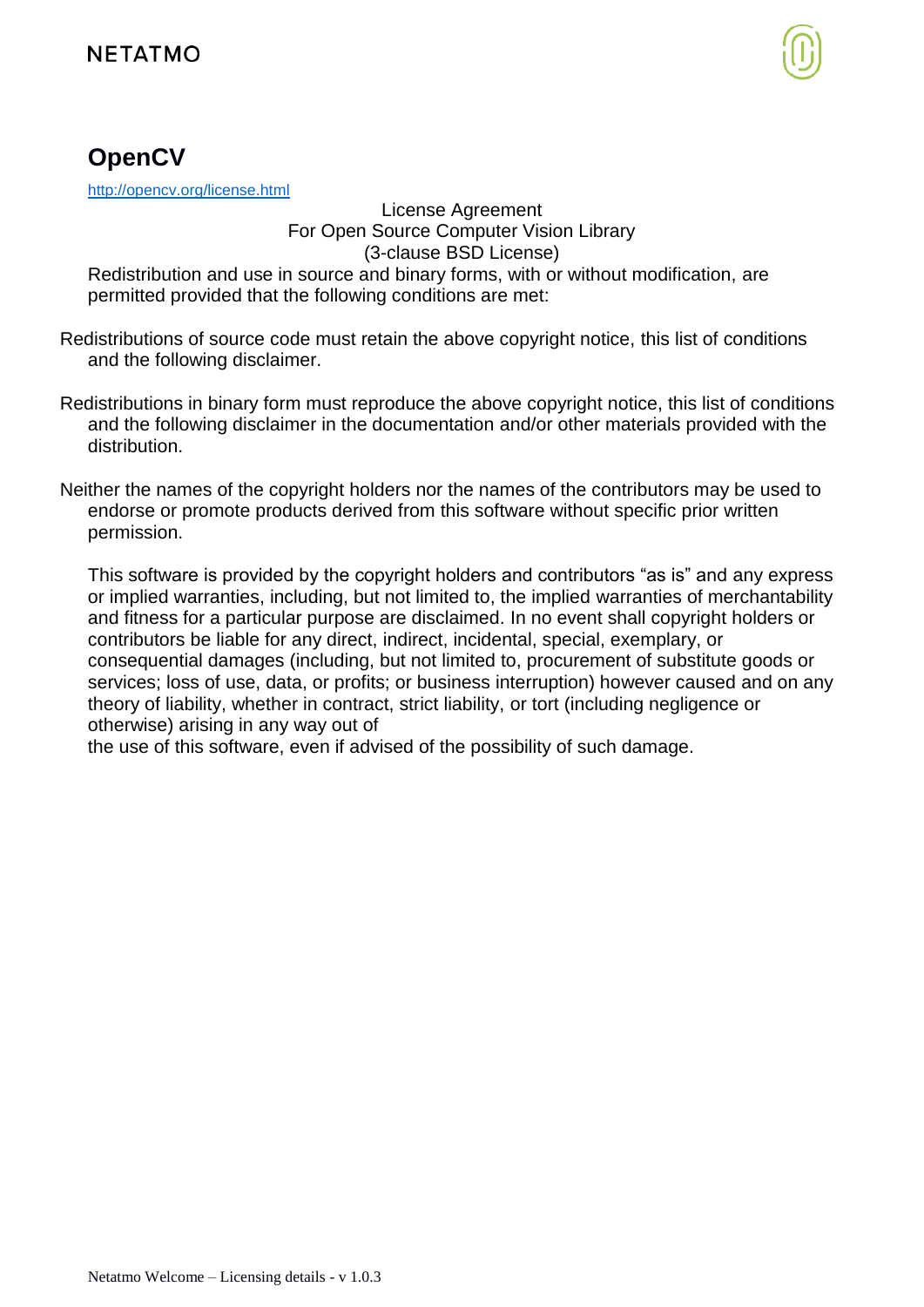

### <span id="page-18-0"></span>**Boost**

<http://www.boost.org/>

#### Boost Software License - Version 1.0 - August 17th, 2003

Permission is hereby granted, free of charge, to any person or organization obtaining a copy of the software and accompanying documentation covered by this license (the "Software") to use, reproduce, display, distribute, execute, and transmit the Software, and to prepare derivative works of the Software, and to permit third-parties to whom the Software is furnished to do so, all subject to the following:

The copyright notices in the Software and this entire statement, including the above license grant, this restriction and the following disclaimer, must be included in all copies of the Software, in whole or in part, and all derivative works of the Software, unless such copies or derivative works are solely in the form of machine-executable object code generated by a source language processor.

THE SOFTWARE IS PROVIDED "AS IS", WITHOUT WARRANTY OF ANY KIND, EXPRESS OR IMPLIED, INCLUDING BUT NOT LIMITED TO THE WARRANTIES OF MERCHANTABILITY, FITNESS FOR A PARTICULAR PURPOSE, TITLE AND NON-INFRINGEMENT. IN NO EVENT SHALL THE COPYRIGHT HOLDERS OR ANYONE DISTRIBUTING THE SOFTWARE BE LIABLE FOR ANY DAMAGES OR OTHER LIABILITY, WHETHER IN CONTRACT, TORT OR OTHERWISE, ARISING FROM, OUT OF OR IN CONNECTION WITH THE SOFTWARE OR THE USE OR OTHER DEALINGS IN THE SOFTWARE.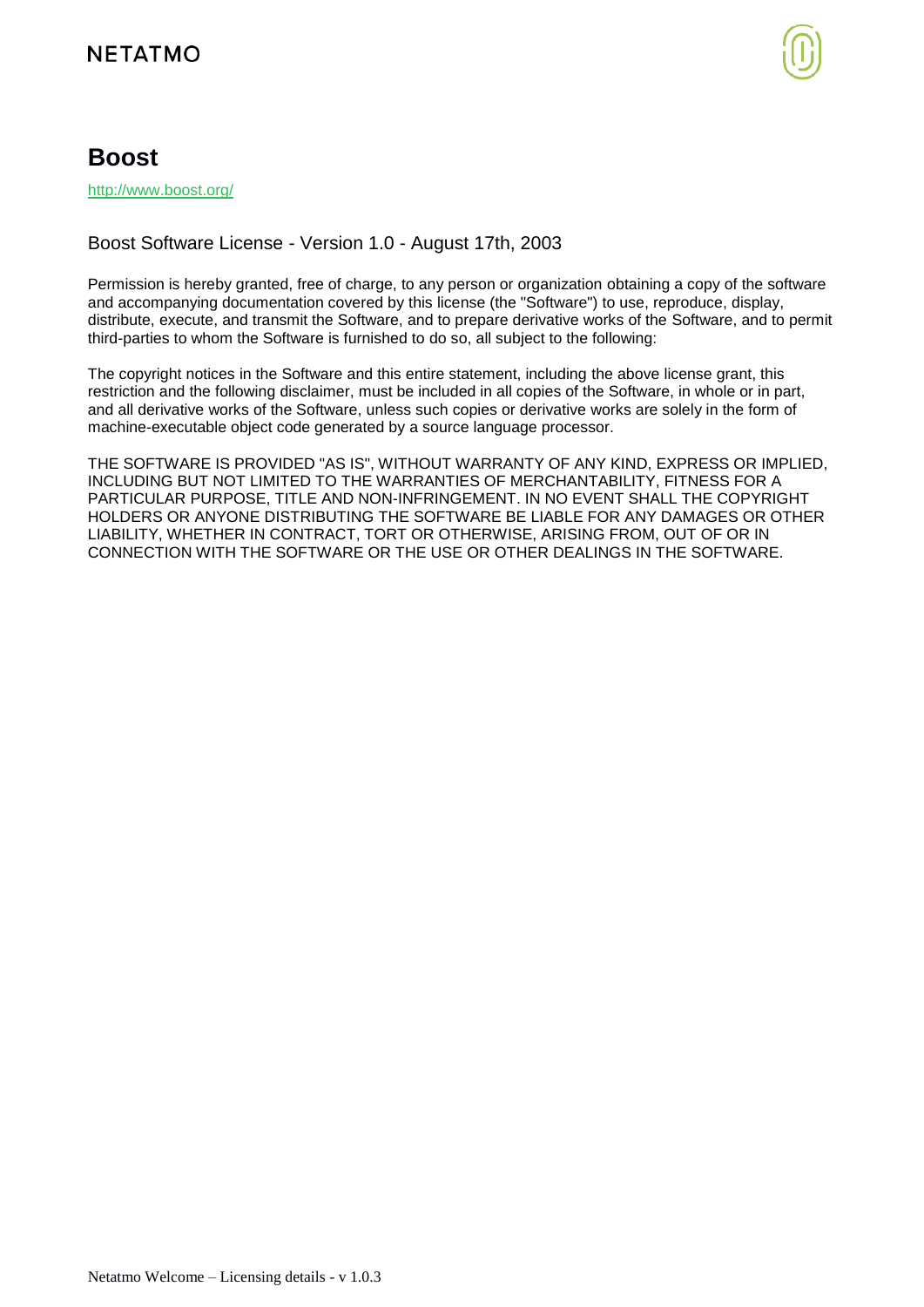

# <span id="page-19-0"></span>**TinyAlsa**

Copyright 2011, The Android Open Source Project

- Redistribution and use in source and binary forms, with or without modification, are permitted provided that the following conditions are met:
	- \* Redistributions of source code must retain the above copyright notice, this list of conditions and the following disclaimer.
	- \* Redistributions in binary form must reproduce the above copyright notice, this list of conditions and the following disclaimer in the documentation and/or other materials provided with the distribution.
	- \* Neither the name of The Android Open Source Project nor the names of its contributors may be used to endorse or promote products derived from this software without specific prior written permission.
- THIS SOFTWARE IS PROVIDED BY The Android Open Source Project ``AS IS'' AND ANY EXPRESS OR IMPLIED WARRANTIES, INCLUDING, BUT NOT LIMITED TO, THE IMPLIED WARRANTIES OF MERCHANTABILITY AND FITNESS FOR A PARTICULAR PURPOSE ARE DISCLAIMED. IN NO EVENT SHALL The Android Open Source Project BE LIABLE FOR ANY DIRECT, INDIRECT, INCIDENTAL, SPECIAL, EXEMPLARY, OR CONSEQUENTIAL DAMAGES (INCLUDING, BUT NOT LIMITED TO, PROCUREMENT OF SUBSTITUTE GOODS OR SERVICES; LOSS OF USE, DATA, OR PROFITS; OR BUSINESS INTERRUPTION) HOWEVER CAUSED AND ON ANY THEORY OF LIABILITY, WHETHER IN CONTRACT, STRICT LIABILITY, OR TORT (INCLUDING NEGLIGENCE OR OTHERWISE) ARISING IN ANY WAY OUT OF THE USE OF THIS SOFTWARE, EVEN IF ADVISED OF THE POSSIBILITY OF SUCH DAMAGE.``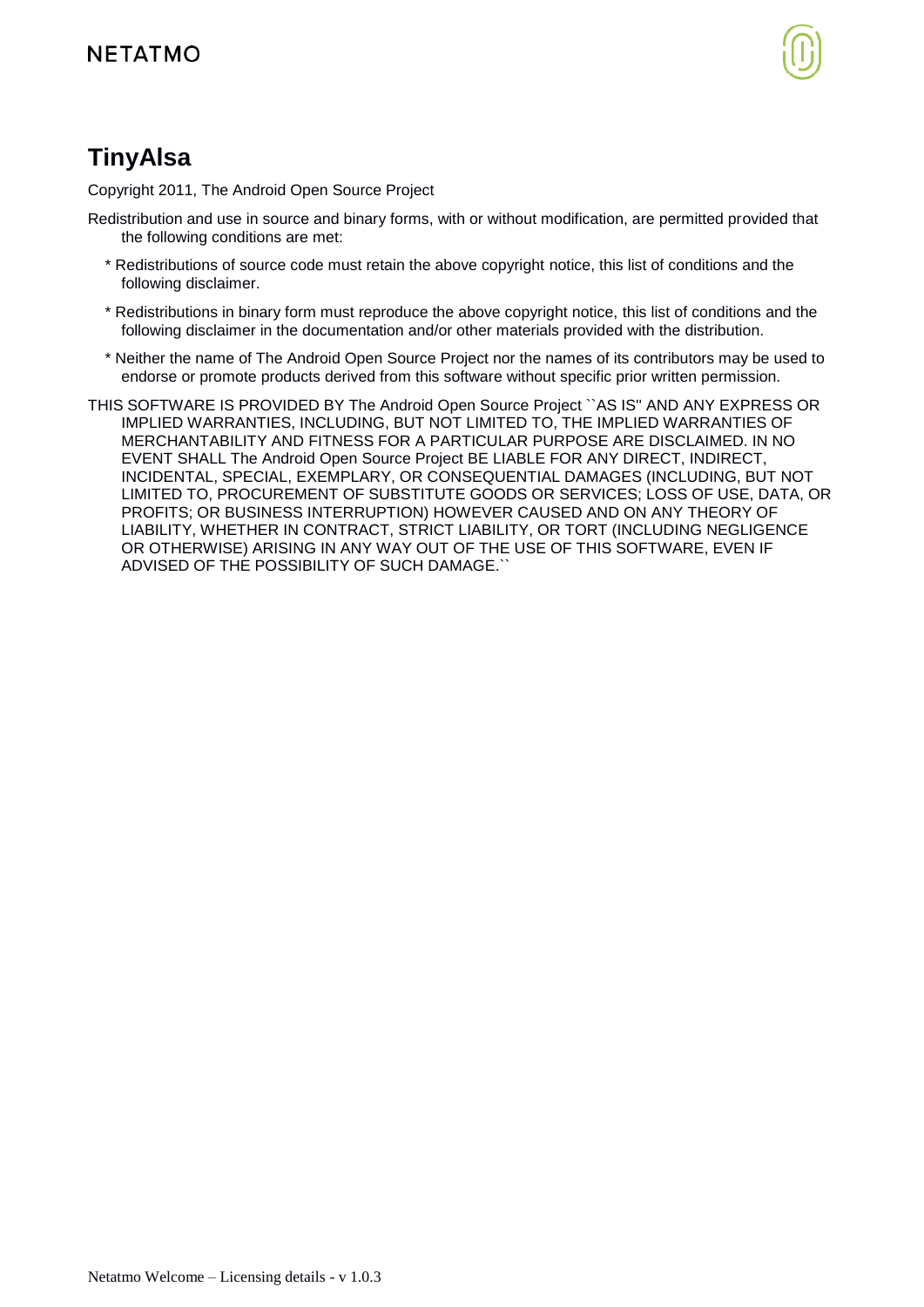

### <span id="page-20-0"></span>**openPDM-Filter**

(C) COPYRIGHT 2009 STMicroelectronics

File Name : OpenPDMFilter.h

Author : AST Robotics Team

Version : V1.6

Date : 7 October 2011

Description : PDM Filter

THE PRESENT FIRMWARE WHICH IS FOR GUIDANCE ONLY AIMS AT PROVIDING CUSTOMERS WITH CODING INFORMATION REGARDING THEIR PRODUCTS IN ORDER FOR THEM TO SAVE TIME.

AS A RESULT, STMICROELECTRONICS SHALL NOT BE HELD LIABLE FOR ANY DIRECT, INDIRECT OR CONSEQUENTIAL DAMAGES WITH RESPECT TO ANY CLAIMS ARISING FROM THE CONTENT OF SUCH FIRMWARE AND/OR THE USE MADE BY CUSTOMERS OF THE CODING INFORMATION CONTAINED HEREIN IN CONNECTION WITH THEIR PRODUCTS.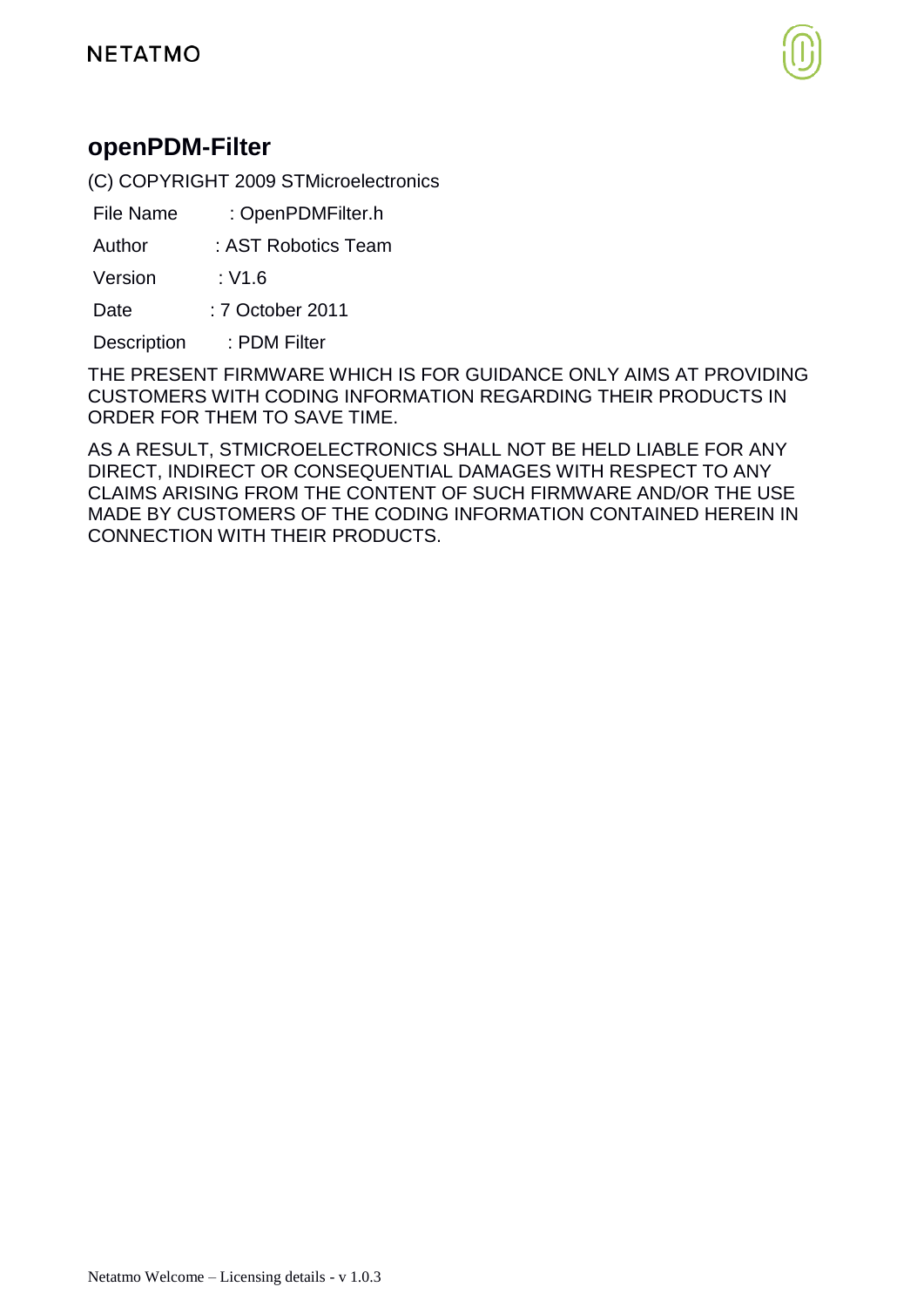

### <span id="page-21-0"></span>**LibJPEG**

In plain English:

- 1. We don't promise that this software works. (But if you find any bugs, please let us know!)
- 2. You can use this software for whatever you want. You don't have to pay us.
- 3. You may not pretend that you wrote this software. If you use it in a program, you must acknowledge somewhere in your documentation that you've used the IJG code.

In legalese:

The authors make NO WARRANTY or representation, either express or implied, with respect to this software, its quality, accuracy, merchantability, or fitness for a particular purpose. This software is provided "AS IS", and you, its user, assume the entire risk as to its quality and accuracy.

This software is copyright (C) 1991-1998, Thomas G. Lane.

All Rights Reserved except as specified below.

- Permission is hereby granted to use, copy, modify, and distribute this software (or portions thereof) for any purpose, without fee, subject to these conditions:
- (1) If any part of the source code for this software is distributed, then this README file must be included, with this copyright and no-warranty notice unaltered; and any additions, deletions, or changes to the original files must be clearly indicated in accompanying documentation.
- (2) If only executable code is distributed, then the accompanying documentation must state that "this software is based in part on the work of the Independent JPEG Group".
- (3) Permission for use of this software is granted only if the user accepts full responsibility for any undesirable consequences; the authors accept
- NO LIABILITY for damages of any kind.
- These conditions apply to any software derived from or based on the IJG code, not just to the unmodified library. If you use our work, you ought to acknowledge us.
- Permission is NOT granted for the use of any IJG author's name or company name in advertising or publicity relating to this software or products derived from it. This software may be referred to only as "the Independent JPEG Group's software".
- We specifically permit and encourage the use of this software as the basis of commercial products, provided that all warranty or liability claims are assumed by the product vendor.
- ansi2knr.c is included in this distribution by permission of L. Peter Deutsch, sole proprietor of its copyright holder, Aladdin Enterprises of Menlo Park, CA. ansi2knr.c is NOT covered by the above copyright and conditions, but instead by the usual distribution terms of the Free Software Foundation; principally, that you must include source code if you redistribute it. (See the file ansi2knr.c for full details.) However, since ansi2knr.c is not needed as part of any program generated from the IJG code, this does not limit you more than the foregoing paragraphs do.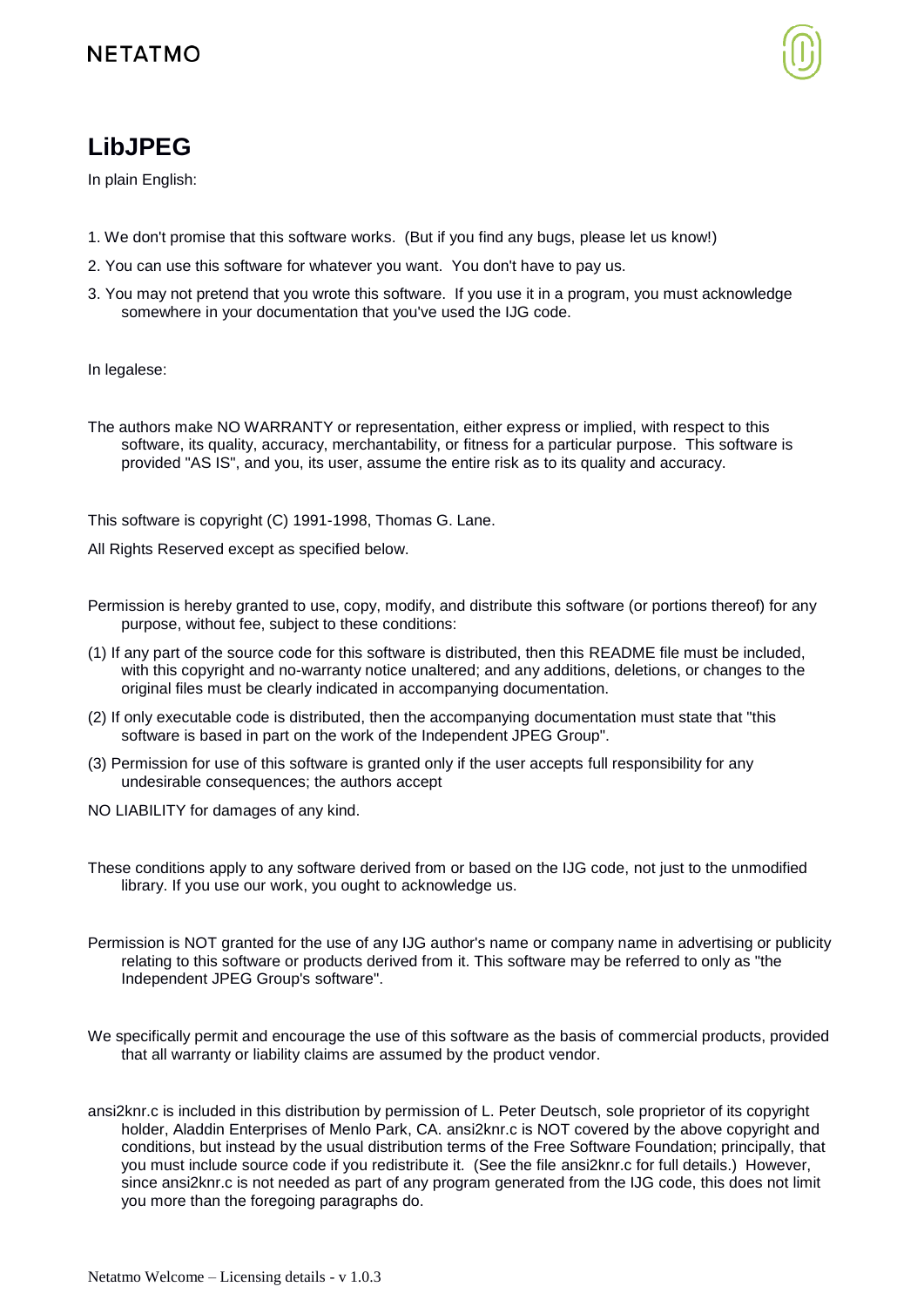

- The Unix configuration script "configure" was produced with GNU Autoconf. It is copyright by the Free Software Foundation but is freely distributable.
- The same holds for its supporting scripts (config.guess, config.sub, ltconfig, ltmain.sh). Another support script, install-sh, is copyright by M.I.T. but is also freely distributable.
- It appears that the arithmetic coding option of the JPEG spec is covered by patents owned by IBM, AT&T, and Mitsubishi. Hence arithmetic coding cannot legally be used without obtaining one or more licenses. For this reason, support for arithmetic coding has been removed from the free JPEG software. (Since arithmetic coding provides only a marginal gain over the unpatented Huffman mode, it is unlikely that very many implementations will support it.) So far as we are aware, there are no patent restrictions on the remaining code.
- The IJG distribution formerly included code to read and write GIF files. To avoid entanglement with the Unisys LZW patent, GIF reading support has been removed altogether, and the GIF writer has been simplified to produce "uncompressed GIFs". This technique does not use the LZW algorithm; the resulting GIF files are larger than usual, but are readable by all standard GIF decoders.

We are required to state that

"The Graphics Interchange Format(c) is the Copyright property of

CompuServe Incorporated. GIF(sm) is a Service Mark property of

CompuServe Incorporated."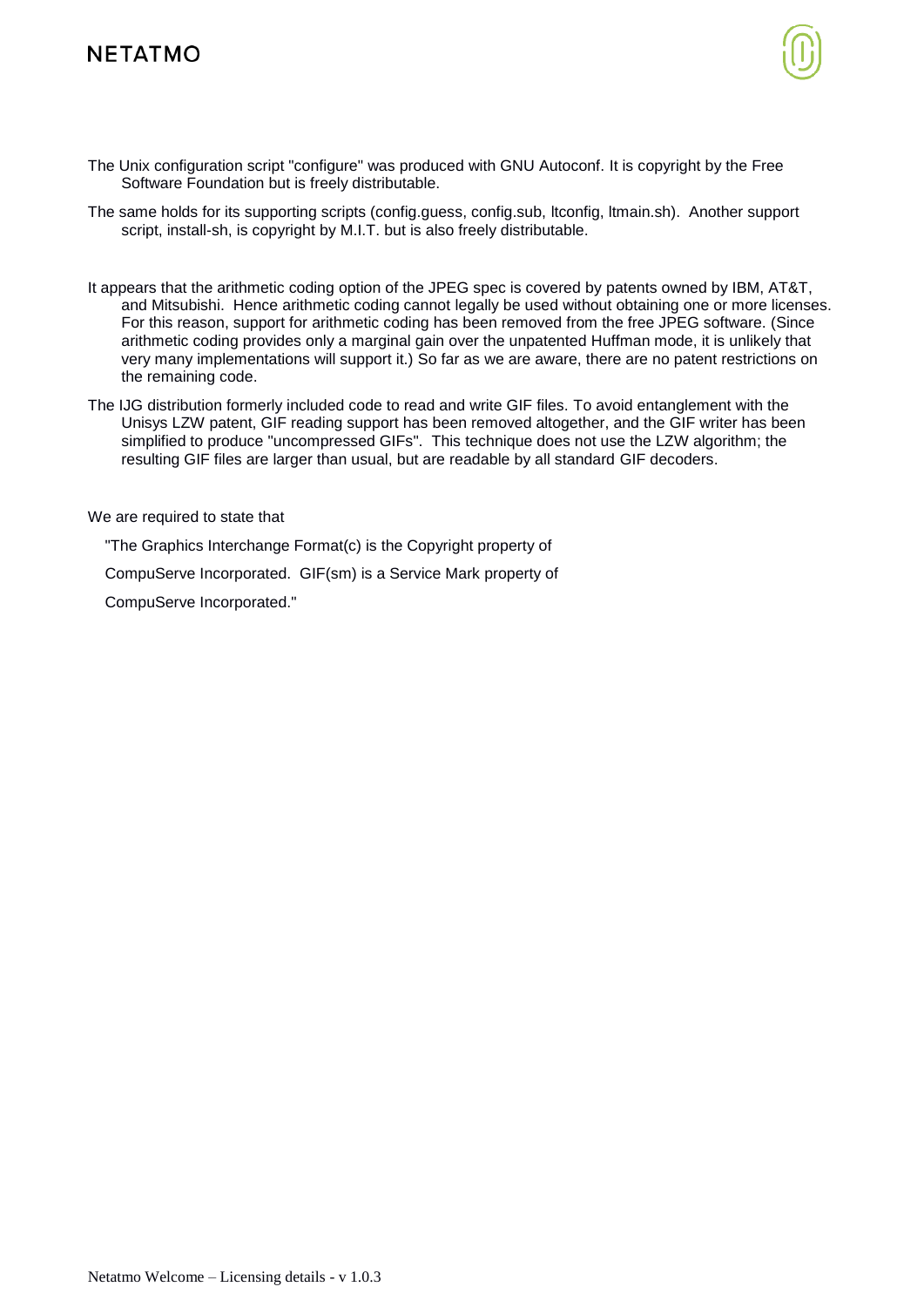# <span id="page-23-0"></span>**OpenSSL**

LICENSE ISSUES ==============

The OpenSSL toolkit stays under a dual license, i.e. both the conditions of the OpenSSL License and the original SSLeay license apply to the toolkit. See below for the actual license texts. Actually both licenses are BSD-style Open Source licenses. In case of any license issues related to OpenSSL please contact openssl-core@openssl.org.

OpenSSL License

---------------

 $/$ \* ======== Copyright (c) 1998-2011 The OpenSSL Project. All rights reserved. \* Redistribution and use in source and binary forms, with or without modification, are permitted provided that the following conditions \* are met: \* \* 1. Redistributions of source code must retain the above copyright notice, this list of conditions and the following disclaimer. \* \* 2. Redistributions in binary form must reproduce the above copyright notice, this list of conditions and the following disclaimer in \* the documentation and/or other materials provided with the distribution. \* 3. All advertising materials mentioning features or use of this software must display the following acknowledgment: \* "This product includes software developed by the OpenSSL Project" for use in the OpenSSL Toolkit. (http://www.openssl.org/)" \* \* 4. The names "OpenSSL Toolkit" and "OpenSSL Project" must not be used to endorse or promote products derived from this software without prior written permission. For written permission, please contact openssl-core@openssl.org. \* \* 5. Products derived from this software may not be called "OpenSSL" nor may "OpenSSL" appear in their names without prior written permission of the OpenSSL Project. \* \* 6. Redistributions of any form whatsoever must retain the following \* acknowledgment: \* "This product includes software developed by the OpenSSL Project for use in the OpenSSL Toolkit (http://www.openssl.org/)" \* \* THIS SOFTWARE IS PROVIDED BY THE OpenSSL PROJECT ``AS IS'' AND ANY \* EXPRESSED OR IMPLIED WARRANTIES, INCLUDING, BUT NOT LIMITED TO, THE \* IMPLIED WARRANTIES OF MERCHANTABILITY AND FITNESS FOR A PARTICULAR \* PURPOSE ARE DISCLAIMED. IN NO EVENT SHALL THE OpenSSL PROJECT OR \* ITS CONTRIBUTORS BE LIABLE FOR ANY DIRECT, INDIRECT, INCIDENTAL, \* SPECIAL, EXEMPLARY, OR CONSEQUENTIAL DAMAGES (INCLUDING, BUT \* NOT LIMITED TO, PROCUREMENT OF SUBSTITUTE GOODS OR SERVICES; \* LOSS OF USE, DATA, OR PROFITS; OR BUSINESS INTERRUPTION) \* HOWEVER CAUSED AND ON ANY THEORY OF LIABILITY, WHETHER IN CONTRACT, \* STRICT LIABILITY, OR TORT (INCLUDING NEGLIGENCE OR OTHERWISE) \* ARISING IN ANY WAY OUT OF THE USE OF THIS SOFTWARE, EVEN IF ADVISED \* OF THE POSSIBILITY OF SUCH DAMAGE. \* ====================================================================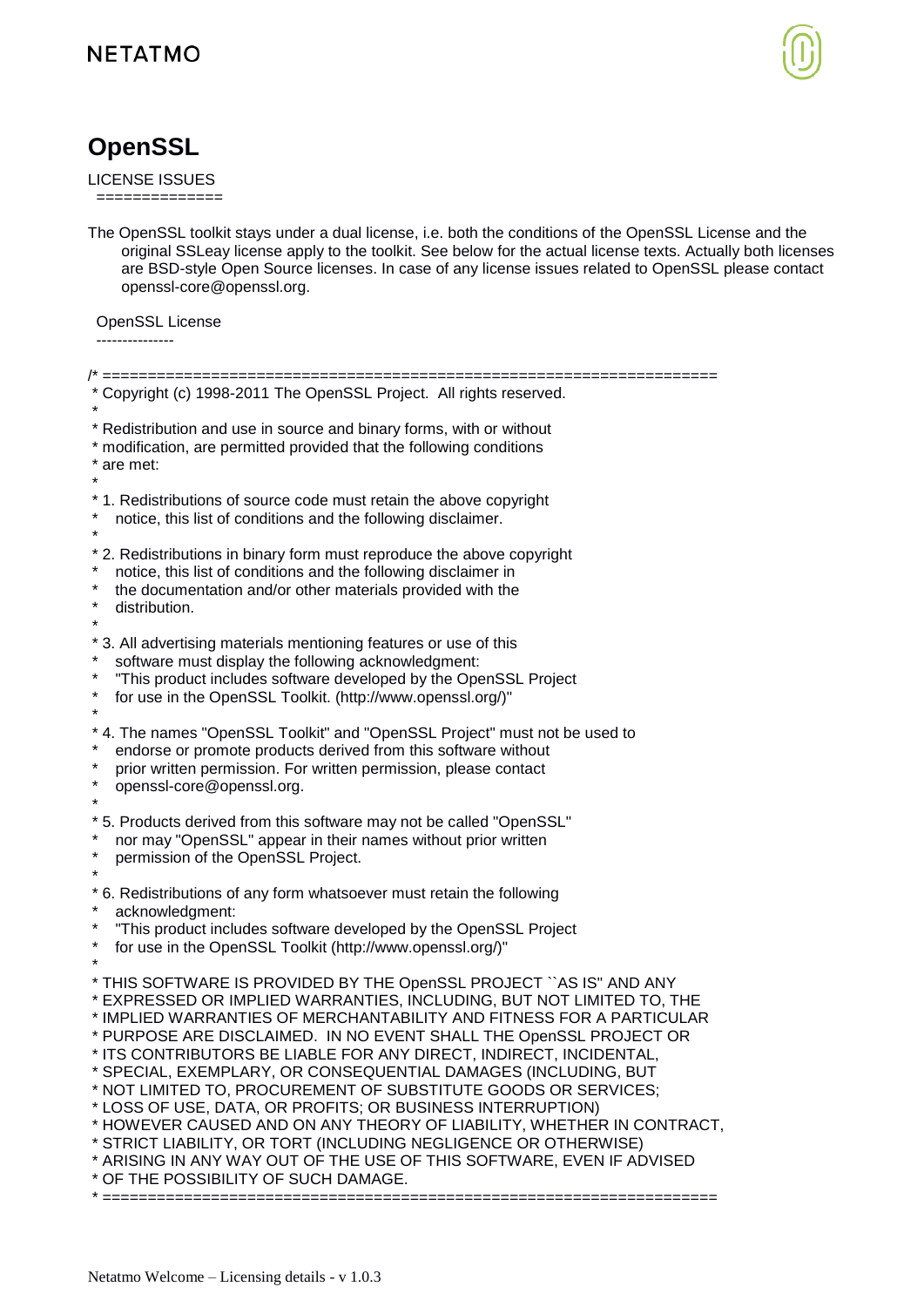\*

This product includes cryptographic software written by Eric Young

(eay@cryptsoft.com). This product includes software written by Tim

\* Hudson (tjh@cryptsoft.com).

\*

\*/

Original SSLeay License -----------------------

/\* Copyright (C) 1995-1998 Eric Young (eay@cryptsoft.com)

All rights reserved.

\* \* This package is an SSL implementation written

\* by Eric Young (eay@cryptsoft.com).

\* The implementation was written so as to conform with Netscapes SSL.

\* \* This library is free for commercial and non-commercial use as long as

\* the following conditions are aheared to. The following conditions

\* apply to all code found in this distribution, be it the RC4, RSA,

\* lhash, DES, etc., code; not just the SSL code. The SSL documentation

\* included with this distribution is covered by the same copyright terms

\* except that the holder is Tim Hudson (tjh@cryptsoft.com).

\* \* Copyright remains Eric Young's, and as such any Copyright notices in

\* the code are not to be removed.

\* If this package is used in a product, Eric Young should be given attribution

\* as the author of the parts of the library used.

\* This can be in the form of a textual message at program startup or

in documentation (online or textual) provided with the package.

\* \* Redistribution and use in source and binary forms, with or without

modification, are permitted provided that the following conditions

\* are met:

- \* 1. Redistributions of source code must retain the copyright
- notice, this list of conditions and the following disclaimer.
- \* 2. Redistributions in binary form must reproduce the above copyright
- \* notice, this list of conditions and the following disclaimer in the<br>\* degeneration and/or other materials arounded with the distribute

documentation and/or other materials provided with the distribution.

\* 3. All advertising materials mentioning features or use of this software

- \* must display the following acknowledgement:
- \* "This product includes cryptographic software written by
- Eric Young (eay@cryptsoft.com)"

The word 'cryptographic' can be left out if the rouines from the library

being used are not cryptographic related :-).

\* 4. If you include any Windows specific code (or a derivative thereof) from

the apps directory (application code) you must include an acknowledgement:

\* "This product includes software written by Tim Hudson (tjh@cryptsoft.com)"

\*

\* THIS SOFTWARE IS PROVIDED BY ERIC YOUNG ``AS IS'' AND

\* ANY EXPRESS OR IMPLIED WARRANTIES, INCLUDING, BUT NOT LIMITED TO, THE

IMPLIED WARRANTIES OF MERCHANTABILITY AND FITNESS FOR A PARTICULAR PURPOSE

\* ARE DISCLAIMED. IN NO EVENT SHALL THE AUTHOR OR CONTRIBUTORS BE LIABLE

\* FOR ANY DIRECT, INDIRECT, INCIDENTAL, SPECIAL, EXEMPLARY, OR CONSEQUENTIAL

\* DAMAGES (INCLUDING, BUT NOT LIMITED TO, PROCUREMENT OF SUBSTITUTE GOODS

\* OR SERVICES; LOSS OF USE, DATA, OR PROFITS; OR BUSINESS INTERRUPTION)

\* HOWEVER CAUSED AND ON ANY THEORY OF LIABILITY, WHETHER IN CONTRACT, STRICT

\* LIABILITY, OR TORT (INCLUDING NEGLIGENCE OR OTHERWISE) ARISING IN ANY WAY

\* OUT OF THE USE OF THIS SOFTWARE, EVEN IF ADVISED OF THE POSSIBILITY OF

\* SUCH DAMAGE.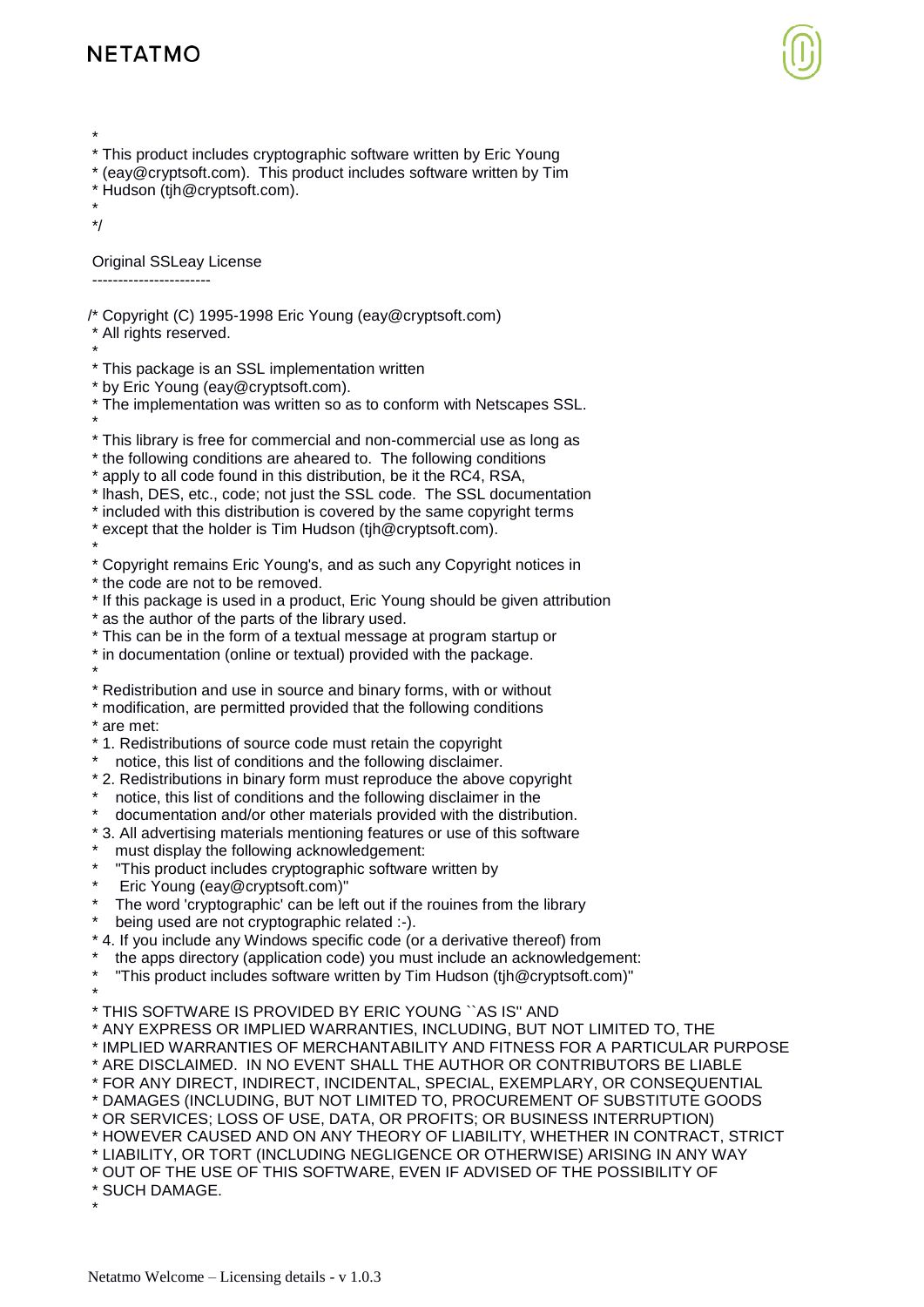

- \* The license and distribution terms for any publically available version or
- \* derivative of this code cannot be changed. i.e. this code cannot simply be
- \* copied and put under another distribution license
- \* [including the GNU Public License.]

\*/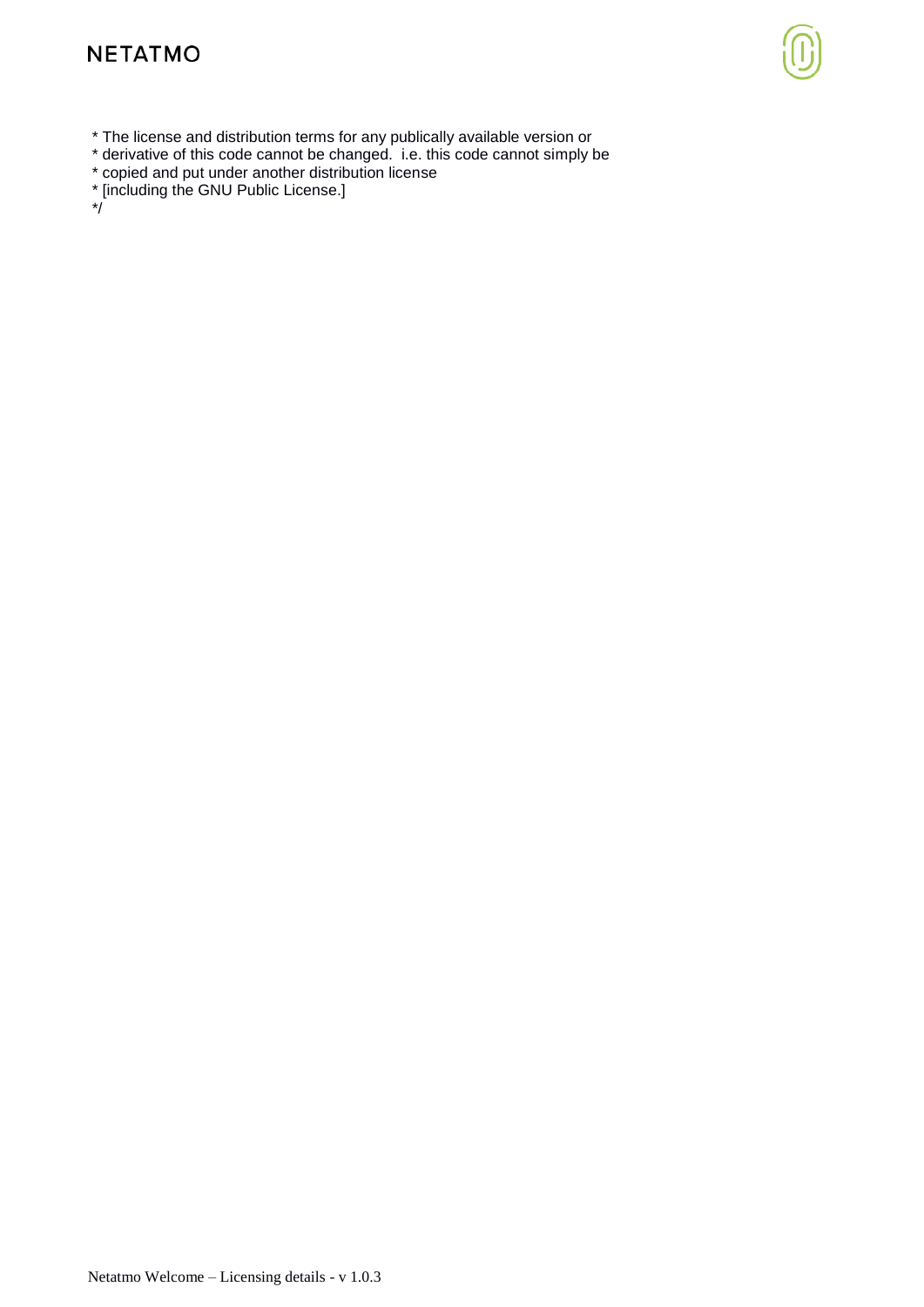

# <span id="page-26-0"></span>**LibCurl**

Copyright (c) 1996 - 2015, Daniel Stenberg, <daniel@haxx.se>.

All rights reserved.

- Permission to use, copy, modify, and distribute this software for any purpose with or without fee is hereby granted, provided that the above copyright notice and this permission notice appear in all copies.
- THE SOFTWARE IS PROVIDED "AS IS", WITHOUT WARRANTY OF ANY KIND, EXPRESS OR IMPLIED, INCLUDING BUT NOT LIMITED TO THE WARRANTIES OF MERCHANTABILITY, FITNESS FOR A PARTICULAR PURPOSE AND NONINFRINGEMENT OF THIRD PARTY RIGHTS. IN NO EVENT SHALL THE AUTHORS OR COPYRIGHT HOLDERS BE LIABLE FOR ANY CLAIM, DAMAGES OR OTHER LIABILITY, WHETHER IN AN ACTION OF CONTRACT, TORT OR OTHERWISE, ARISING FROM, OUT OF OR IN CONNECTION WITH THE SOFTWARE OR THE USE OR OTHER DEALINGS IN THE SOFTWARE.
- Except as contained in this notice, the name of a copyright holder shall not be used in advertising or otherwise to promote the sale, use or other dealings in this Software without prior written authorization of the copyright holder.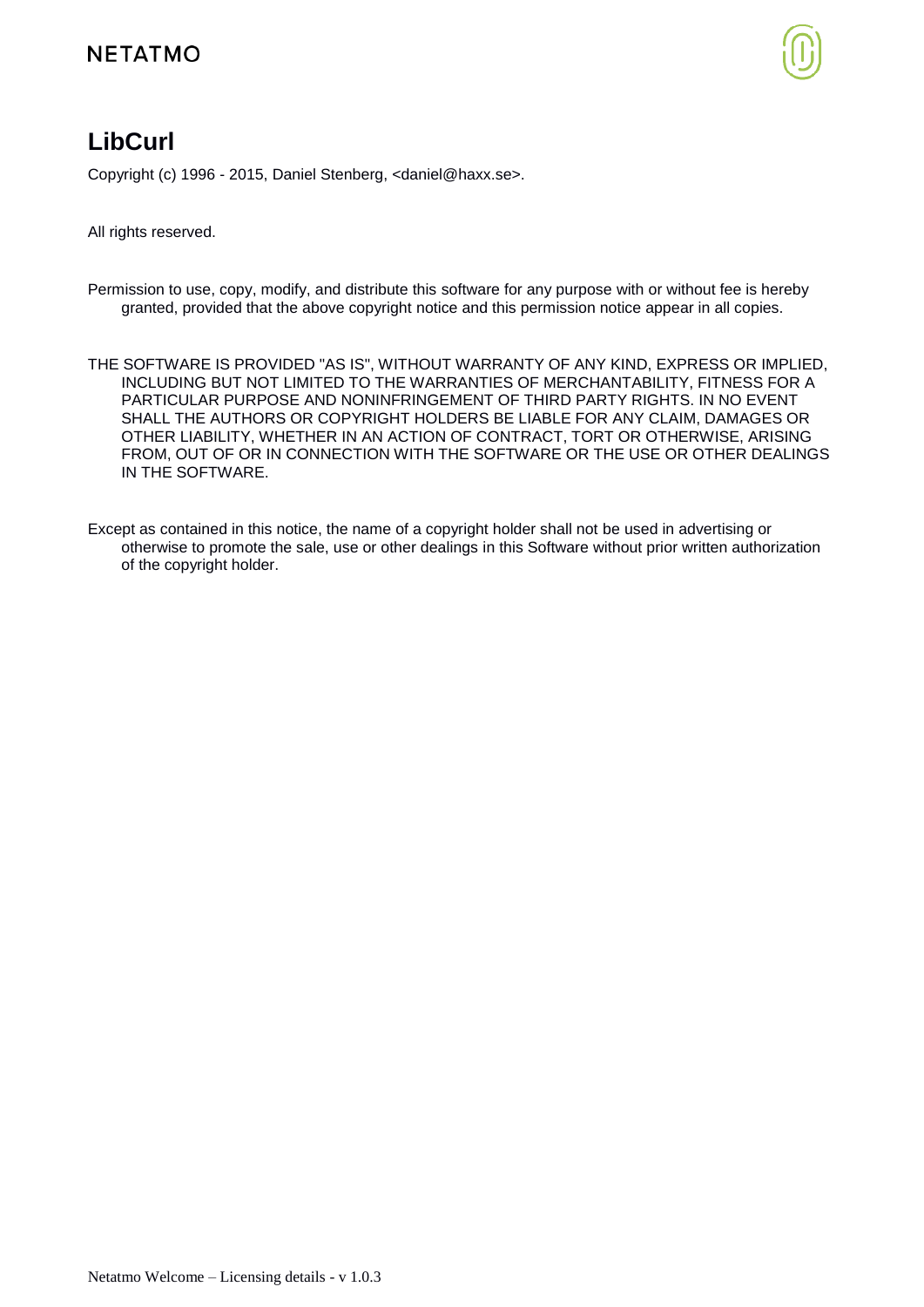

# <span id="page-27-0"></span>**CedarX**

<https://github.com/allwinner-zh/media-codec>

This software is released under the terms of the GNU Lesser General Public License (LGPL) version 2.1 or later. A copy of the license can be obtained from<http://www.gnu.org/copyleft/lesser.html> and is also included with the source code.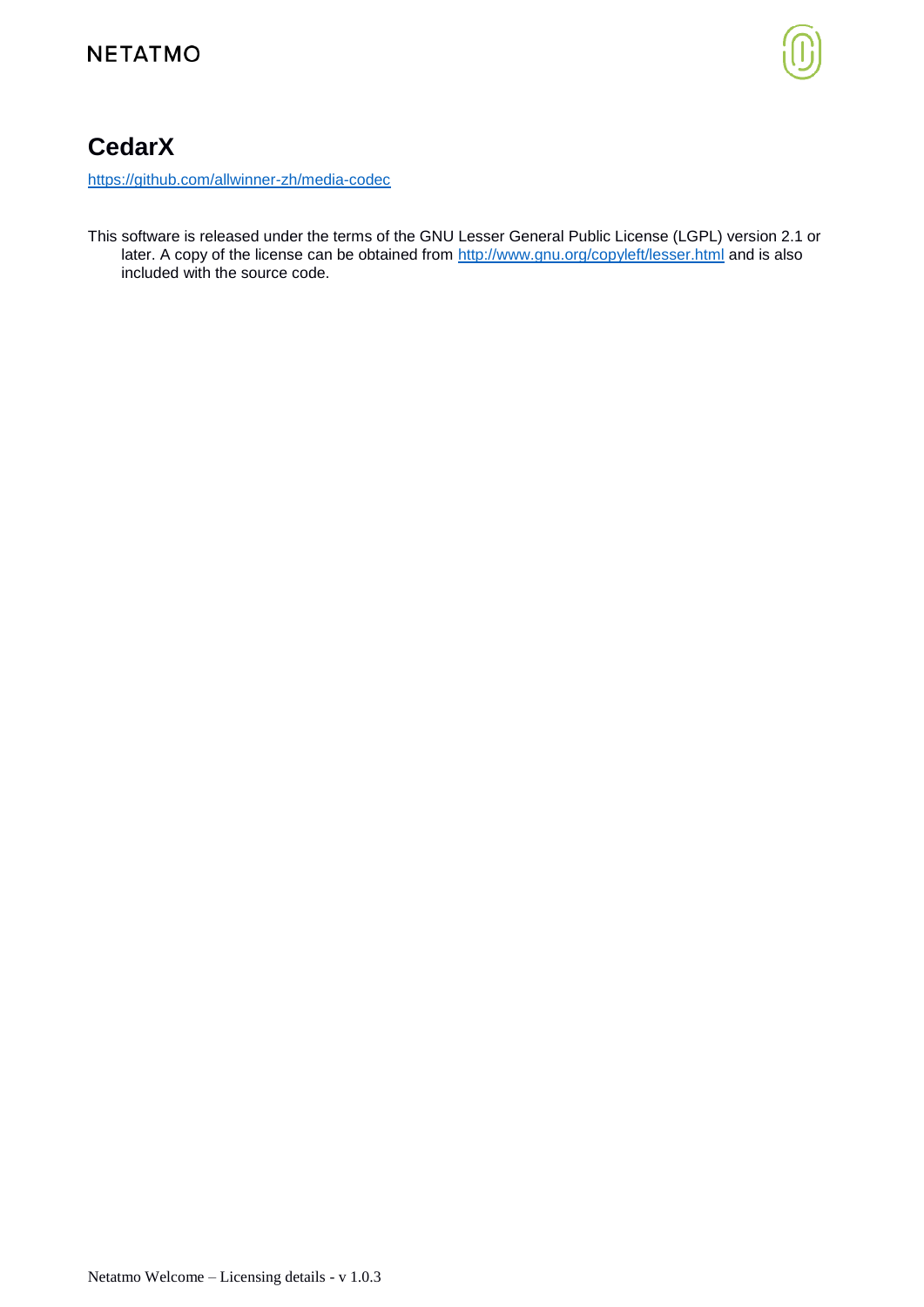# <span id="page-28-0"></span>**EGL**

Copyright (c) 2007-2009 The Khronos Group Inc.

- Permission is hereby granted, free of charge, to any person obtaining a copy of this software and/or associated documentation files (the "Materials"), to deal in the Materials without restriction, including without limitation the rights to use, copy, modify, merge, publish, distribute, sublicense, and/or sell copies of the Materials, and to permit persons to whom the Materials are furnished to do so, subject to the following conditions:
- The above copyright notice and this permission notice shall be included in all copies or substantial portions of the Materials.
- THE MATERIALS ARE PROVIDED "AS IS", WITHOUT WARRANTY OF ANY KIND, EXPRESS OR IMPLIED, INCLUDING BUT NOT LIMITED TO THE WARRANTIES OF MERCHANTABILITY, FITNESS FOR A PARTICULAR PURPOSE AND NONINFRINGEMENT.
- IN NO EVENT SHALL THE AUTHORS OR COPYRIGHT HOLDERS BE LIABLE FOR ANY CLAIM, DAMAGES OR OTHER LIABILITY, WHETHER IN AN ACTION OF CONTRACT, TORT OR OTHERWISE, ARISING FROM, OUT OF OR IN CONNECTION WITH THE MATERIALS OR THE USE OR OTHER DEALINGS IN THE MATERIALS.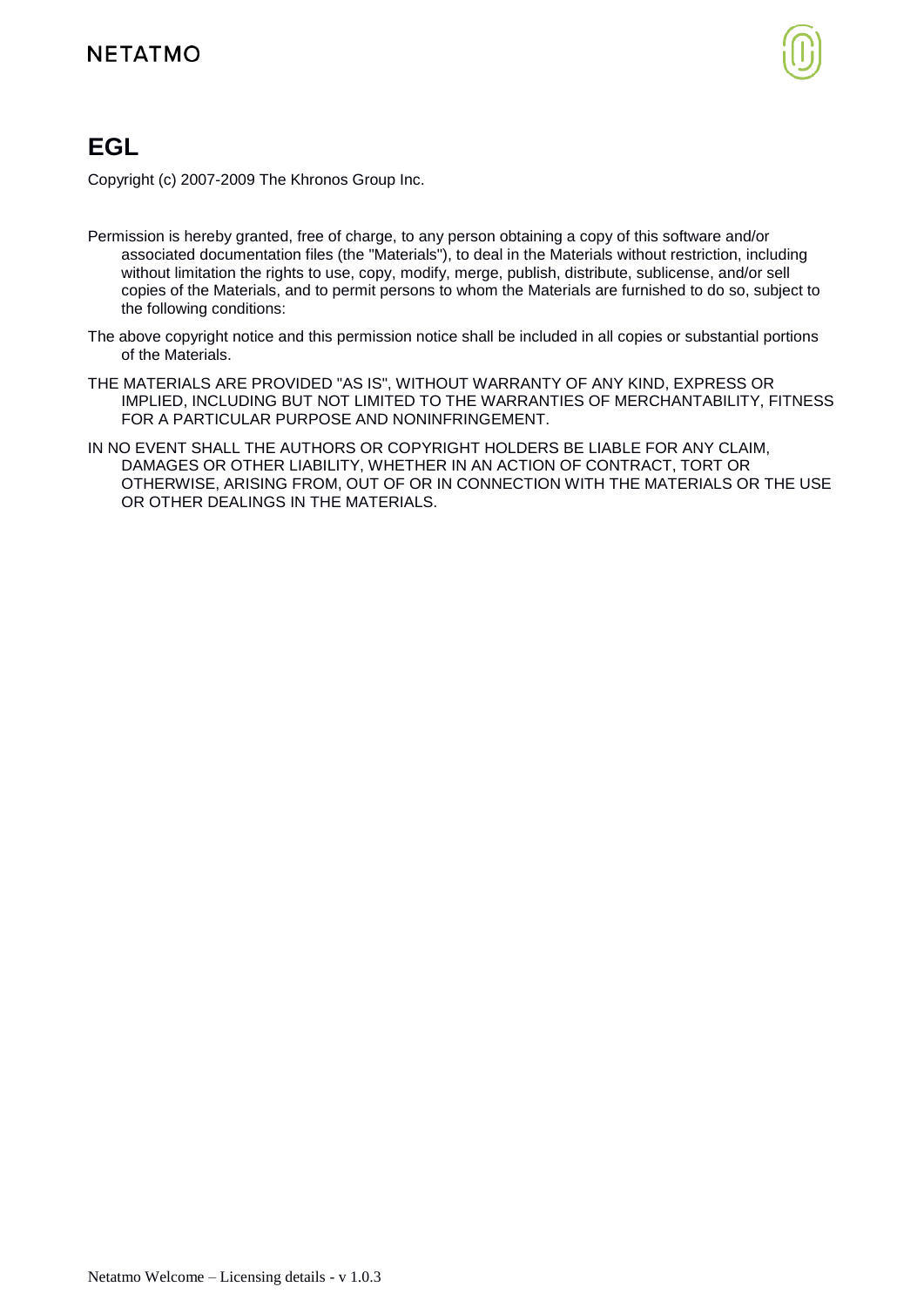### <span id="page-29-0"></span>**OpenGL ES**

Copyright (c) 2007-2009 The Khronos Group Inc.

- Permission is hereby granted, free of charge, to any person obtaining a copy of this software and/or associated documentation files (the "Materials"), to deal in the Materials without restriction, including without limitation the rights to use, copy, modify, merge, publish, distribute, sublicense, and/or sell copies of the Materials, and to permit persons to whom the Materials are furnished to do so, subject to the following conditions:
- The above copyright notice and this permission notice shall be included in all copies or substantial portions of the Materials.
- THE MATERIALS ARE PROVIDED "AS IS", WITHOUT WARRANTY OF ANY KIND, EXPRESS OR IMPLIED, INCLUDING BUT NOT LIMITED TO THE WARRANTIES OF MERCHANTABILITY, FITNESS FOR A PARTICULAR PURPOSE AND NONINFRINGEMENT.
- IN NO EVENT SHALL THE AUTHORS OR COPYRIGHT HOLDERS BE LIABLE FOR ANY CLAIM, DAMAGES OR OTHER LIABILITY, WHETHER IN AN ACTION OF CONTRACT, TORT OR OTHERWISE, ARISING FROM, OUT OF OR IN CONNECTION WITH THE MATERIALS OR THE USE OR OTHER DEALINGS IN THE MATERIALS.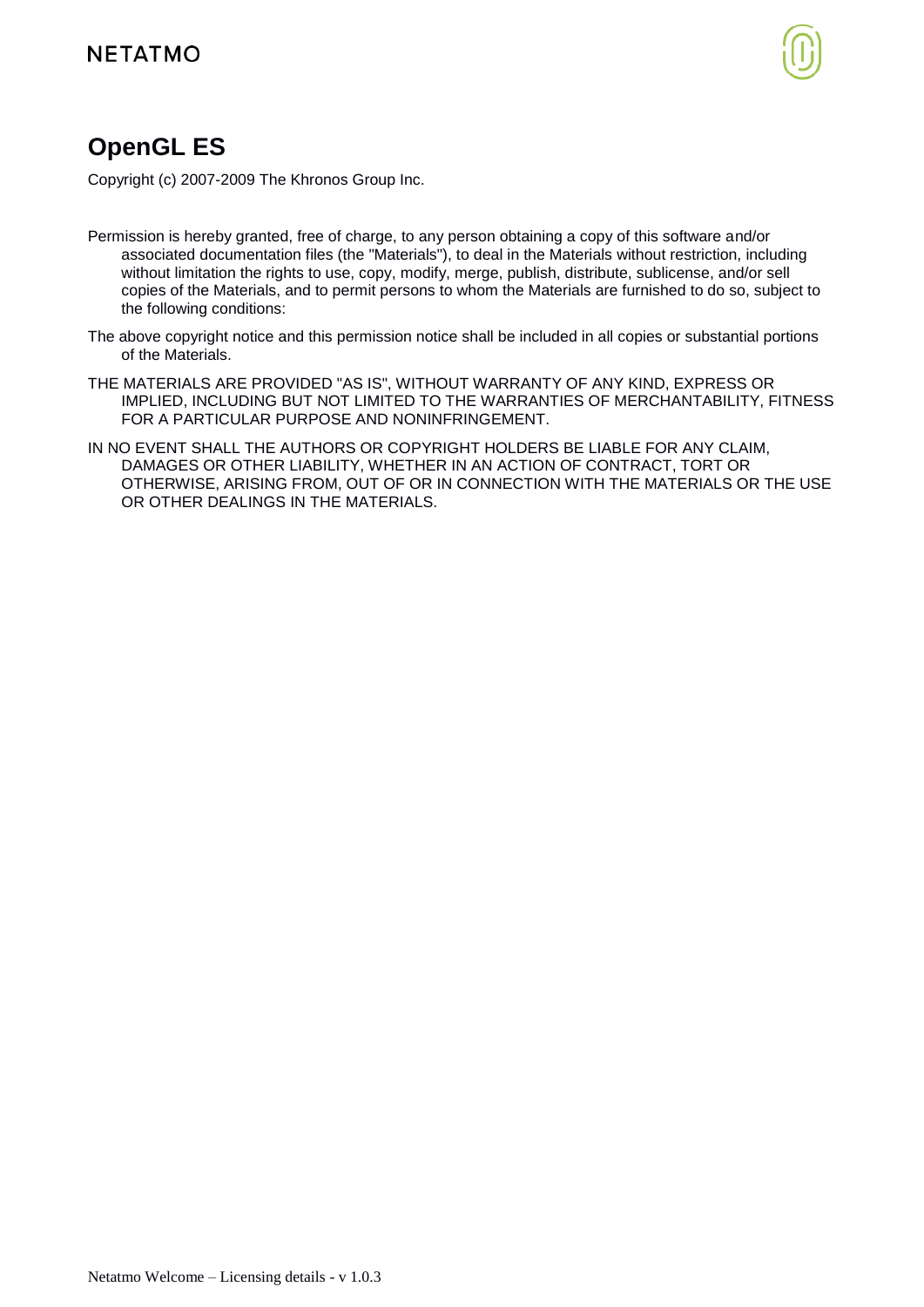

### <span id="page-30-0"></span>**FFTW**

FFTW is Copyright c 2003, 2007-11 Matteo Frigo, Copyright c 2003, 2007-11 Massachusetts Institute of Technology. FFTW is free software; you can redistribute it and/or modify it under the terms of the GNU General Public License as published by the Free Software Foundation; either version 2 of the License, or (at your option) any later version. This program is distributed in the hope that it will be useful, but WITHOUT ANY WARRANTY; without even the implied warranty of MERCHANTABILITY or FITNESS F FOR A PARTICULAR PURPOSE. See the GNU General Public License for more details.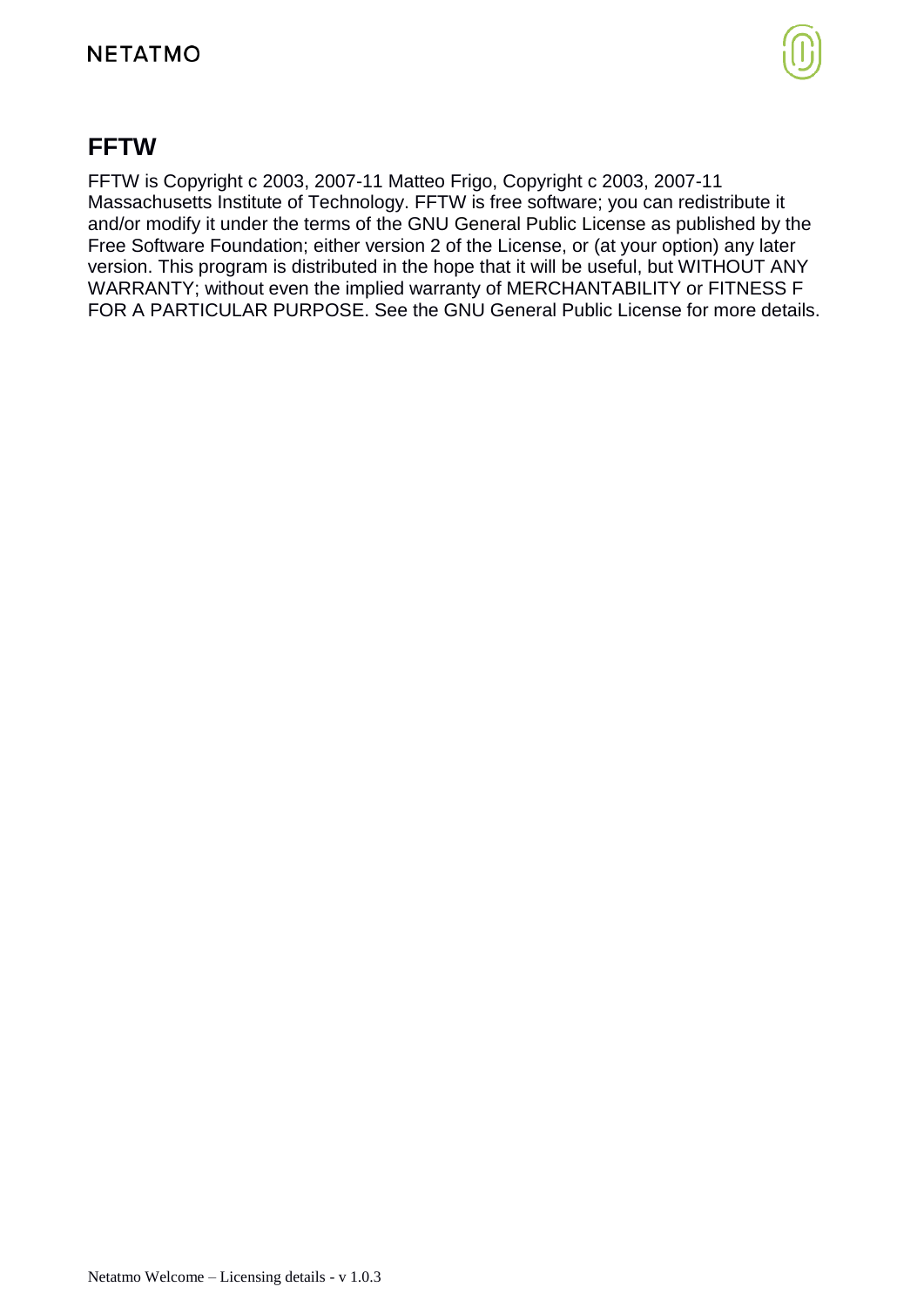

### <span id="page-31-0"></span>**PCRE**

PCRE is a library of functions to support regular expressions whose syntax and semantics are as close as possible to those of the Perl 5 language.

Release 8 of PCRE is distributed under the terms of the "BSD" licence, as specified below. The documentation for PCRE, supplied in the "doc" directory, is distributed under the same terms as the software itself.

The basic library functions are written in C and are freestanding. Also included in the distribution is a set of C++ wrapper functions, and a just-in-time compiler that can be used to optimize pattern matching. These are both optional features that can be omitted when the library is built.

THE BASIC LIBRARY FUNCTIONS

---------------------------

Written by: Philip Hazel

Email local part: ph10

Email domain: cam.ac.uk

University of Cambridge Computing Service, Cambridge, England.

Copyright (c) 1997-2014 University of Cambridge

All rights reserved.

PCRE JUST-IN-TIME COMPILATION SUPPORT

-------------------------------------

Written by: Zoltan Herczeg Email local part: hzmester Emain domain: freemail.hu Copyright(c) 2010-2014 Zoltan Herczeg All rights reserved.

#### STACK-LESS JUST-IN-TIME COMPILER

--------------------------------

Written by: Zoltan Herczeg

Email local part: hzmester

Emain domain: freemail.hu

Copyright(c) 2009-2014 Zoltan Herczeg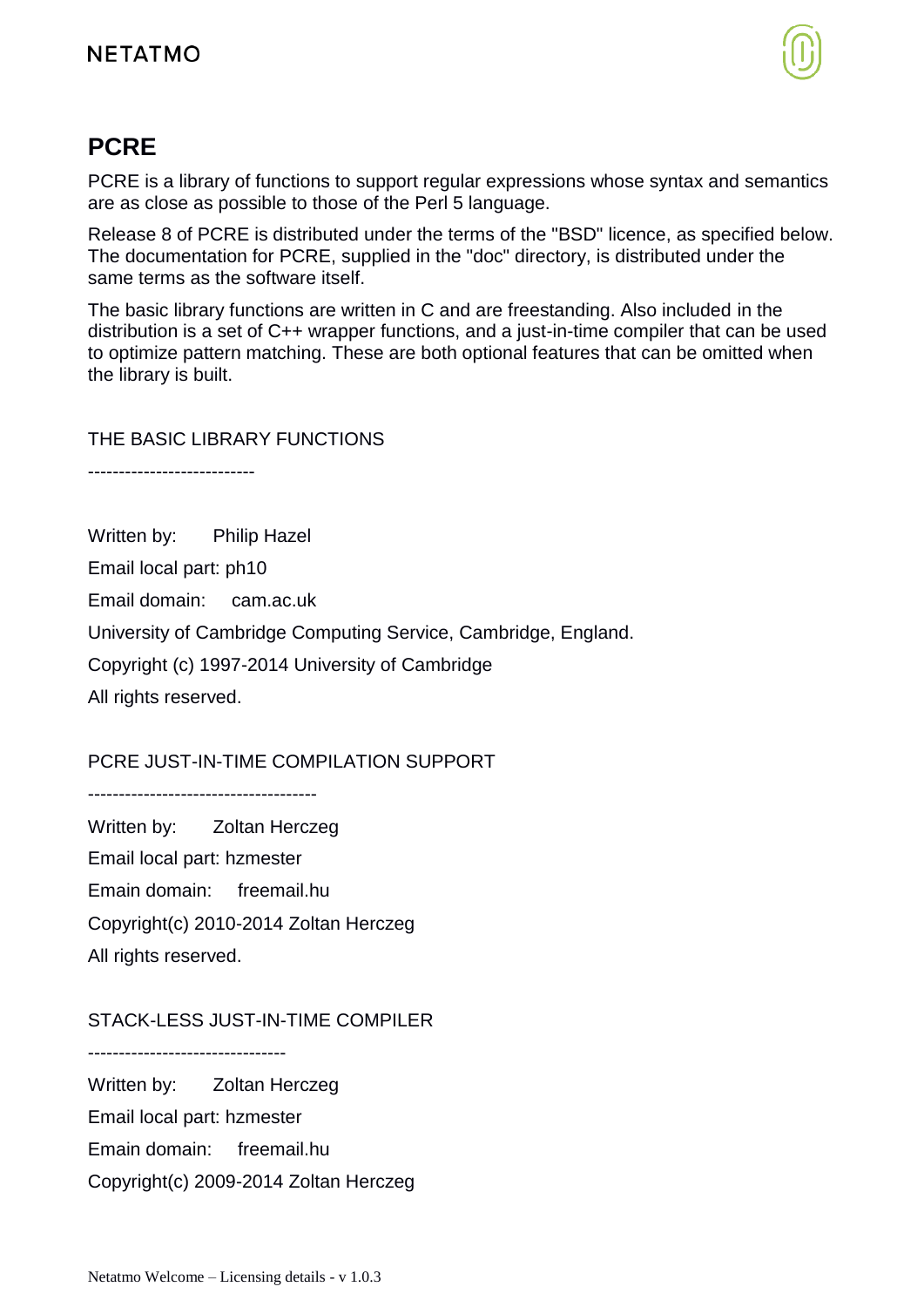

All rights reserved.

THE C++ WRAPPER FUNCTIONS

-------------------------

Contributed by: Google Inc. Copyright (c) 2007-2012, Google Inc. All rights reserved.

THE "BSD" LICENCE

-----------------

Redistribution and use in source and binary forms, with or without modification, are permitted provided that the following conditions are met:

\* Redistributions of source code must retain the above copyright notice, this list of conditions and the following disclaimer.

\* Redistributions in binary form must reproduce the above copyright notice, this list of conditions and the following disclaimer in the documentation and/or other materials provided with the distribution.

\* Neither the name of the University of Cambridge nor the name of Google Inc. nor the names of their contributors may be used to endorse or promote products derived from this software without specific prior written permission.

THIS SOFTWARE IS PROVIDED BY THE COPYRIGHT HOLDERS AND CONTRIBUTORS "AS IS" AND ANY EXPRESS OR IMPLIED WARRANTIES, INCLUDING, BUT NOT LIMITED TO, THE IMPLIED WARRANTIES OF MERCHANTABILITY AND FITNESS FOR A PARTICULAR PURPOSE ARE DISCLAIMED. IN NO EVENT SHALL THE COPYRIGHT OWNER OR CONTRIBUTORS BE LIABLE FOR ANY DIRECT, INDIRECT, INCIDENTAL, SPECIAL, EXEMPLARY, OR CONSEQUENTIAL DAMAGES (INCLUDING, BUT NOT LIMITED TO, PROCUREMENT OF SUBSTITUTE GOODS OR SERVICES; LOSS OF USE, DATA, OR PROFITS; OR BUSINESS INTERRUPTION) HOWEVER CAUSED AND ON ANY THEORY OF LIABILITY, WHETHER IN CONTRACT, STRICT LIABILITY, OR TORT (INCLUDING NEGLIGENCE OR OTHERWISE) ARISING IN ANY WAY OUT OF THE USE OF THIS SOFTWARE, EVEN IF ADVISED OF THE POSSIBILITY OF SUCH DAMAGE.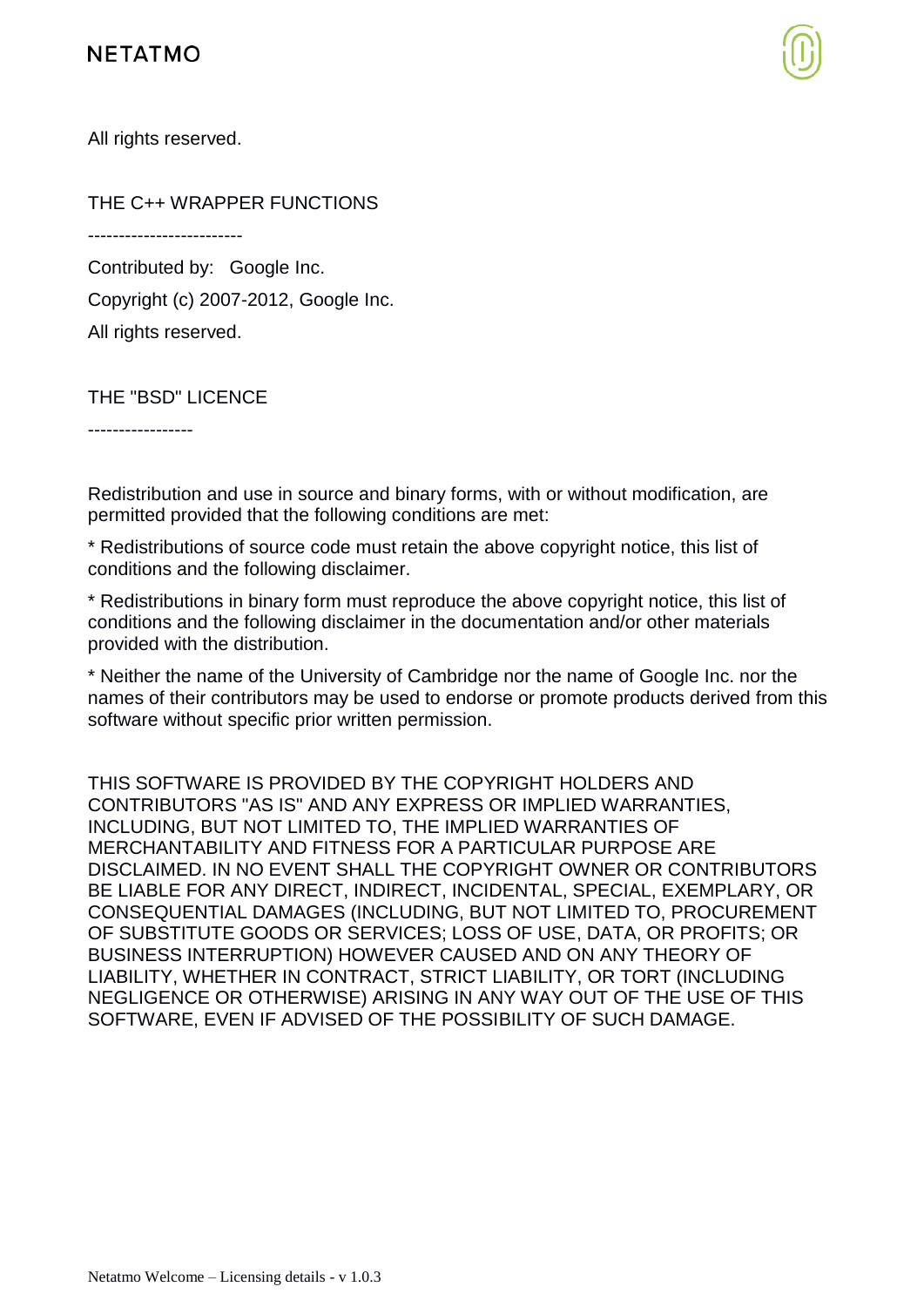

### <span id="page-33-0"></span>**Vo-aacenc**

Licensed under the Apache License, Version 2.0 (the "License"); you may not use this file except in compliance with the License. You may obtain a copy of the License at

http://www.apache.org/licenses/LICENSE-2.0

Unless required by applicable law or agreed to in writing, software distributed under the License is distributed on an "AS IS" BASIS, WITHOUT WARRANTIES OR CONDITIONS OF ANY KIND, either express or implied. See the License for the specific language governing permissions and limitations under the License.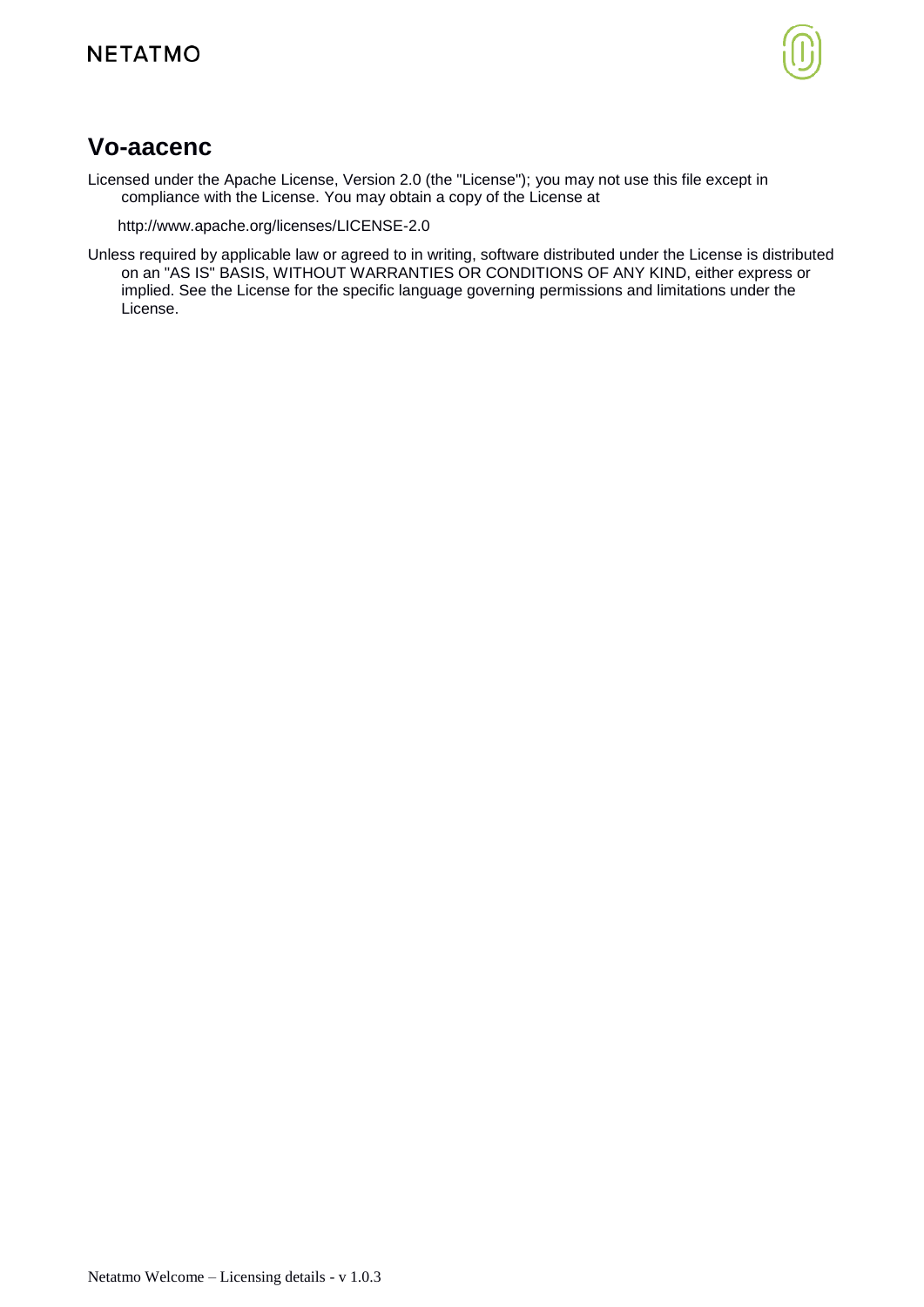

### <span id="page-34-0"></span>**LUA**

http://www.lua.org/license.html .

Copyright (C) 1994-2012 Lua.org, PUC-Rio.

Permission is hereby granted, free of charge, to any person obtaining a copy of this software and associated documentation files (the "Software"), to deal in the Software without restriction, including without limitation the rights to use, copy, modify, merge. publish, distribute, sublicense, and/or sell copies of the Software, and to permit persons to whom the Software is furnished to do so, subject to the following conditions:

The above copyright notice and this permission notice shall be included in all copies or substantial portions of the Software.

THE SOFTWARE IS PROVIDED "AS IS", WITHOUT WARRANTY OF ANY KIND, EXPRESS OR IMPLIED, INCLUDING BUT NOT LIMITED TO THE WARRANTIES OF MERCHANTABILITY, FITNESS FOR A PARTICULAR PURPOSE AND NONINFRINGEMENT. IN NO EVENT SHALL THE AUTHORS OR COPYRIGHT HOLDERS BE LIABLE FOR ANY CLAIM, DAMAGES OR OTHER LIABILITY, WHETHER IN AN ACTION OF CONTRACT, TORT OR OTHERWISE, ARISING FROM, OUT OF OR IN CONNECTION WITH THE SOFTWARE OR THE USE OR OTHER DEALINGS IN THE SOFTWARE.

====================================================================

===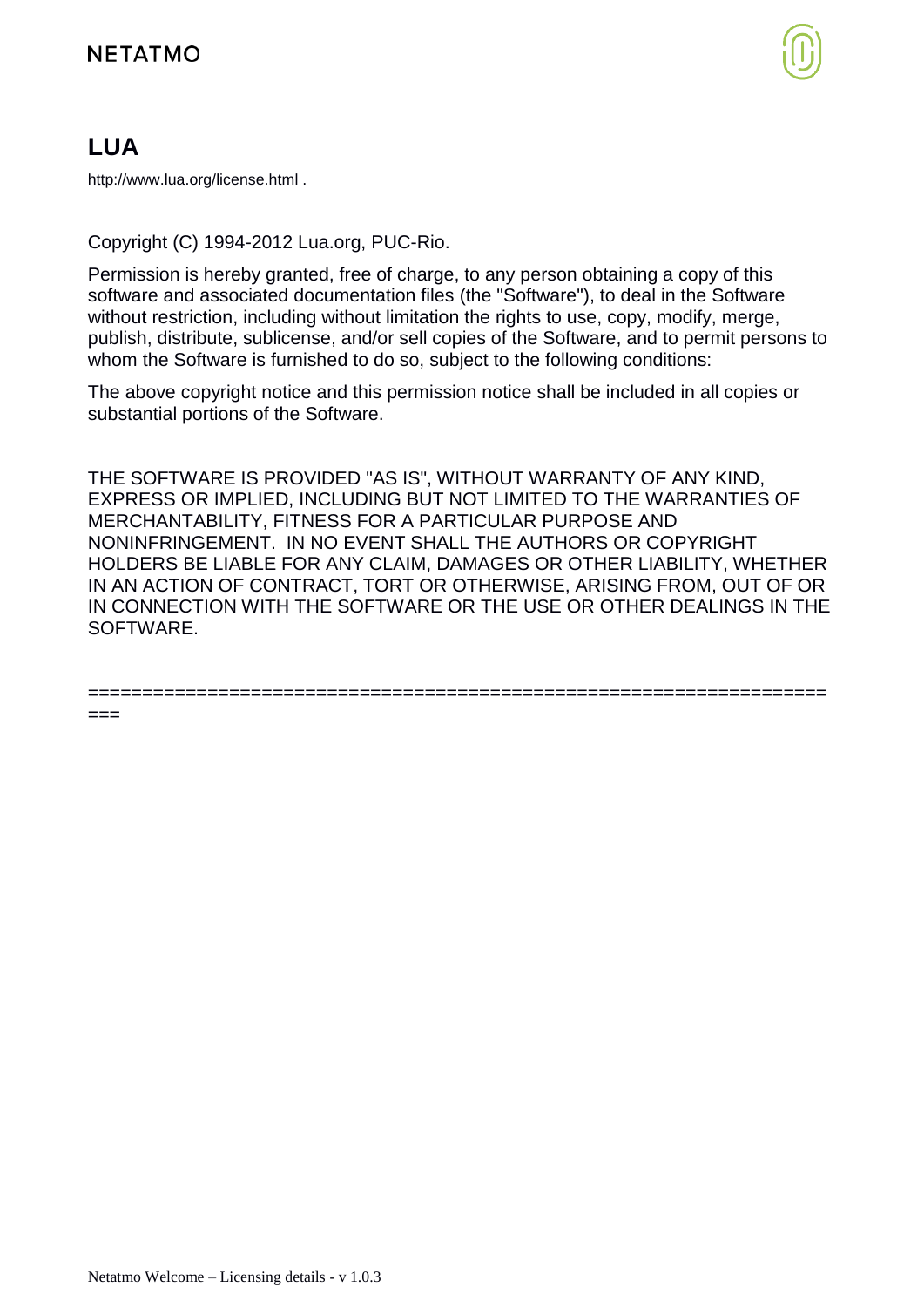

# <span id="page-35-0"></span>**Caffe**

**COPYRIGHT** 

All contributions by the University of California: Copyright (c) 2014, 2015, The Regents of the University of California (Regents) All rights reserved.

All other contributions: Copyright (c) 2014, 2015, the respective contributors All rights reserved.

Caffe uses a shared copyright model: each contributor holds copyright over their contributions to Caffe. The project versioning records all such contribution and copyright details. If a contributor wants to further mark their specific copyright on a particular contribution, they should indicate their copyright solely in the commit message of the change when it is committed.

#### **LICENSE**

Redistribution and use in source and binary forms, with or without modification, are permitted provided that the following conditions are met:

- 1. Redistributions of source code must retain the above copyright notice, this list of conditions and the following disclaimer.
- 2. Redistributions in binary form must reproduce the above copyright notice, this list of conditions and the following disclaimer in the documentation and/or other materials provided with the distribution.

THIS SOFTWARE IS PROVIDED BY THE COPYRIGHT HOLDERS AND CONTRIBUTORS "AS IS" AND ANY EXPRESS OR IMPLIED WARRANTIES, INCLUDING, BUT NOT LIMITED TO, THE IMPLIED WARRANTIES OF MERCHANTABILITY AND FITNESS FOR A PARTICULAR PURPOSE ARE DISCLAIMED. IN NO EVENT SHALL THE COPYRIGHT OWNER OR CONTRIBUTORS BE LIABLE FOR ANY DIRECT, INDIRECT, INCIDENTAL, SPECIAL, EXEMPLARY, OR CONSEQUENTIAL DAMAGES (INCLUDING, BUT NOT LIMITED TO, PROCUREMENT OF SUBSTITUTE GOODS OR SERVICES; LOSS OF USE, DATA, OR PROFITS; OR BUSINESS INTERRUPTION) HOWEVER CAUSED AND ON ANY THEORY OF LIABILITY, WHETHER IN CONTRACT, STRICT LIABILITY, OR TORT (INCLUDING NEGLIGENCE OR OTHERWISE) ARISING IN ANY WAY OUT OF THE USE OF **THIS** 

SOFTWARE, EVEN IF ADVISED OF THE POSSIBILITY OF SUCH DAMAGE.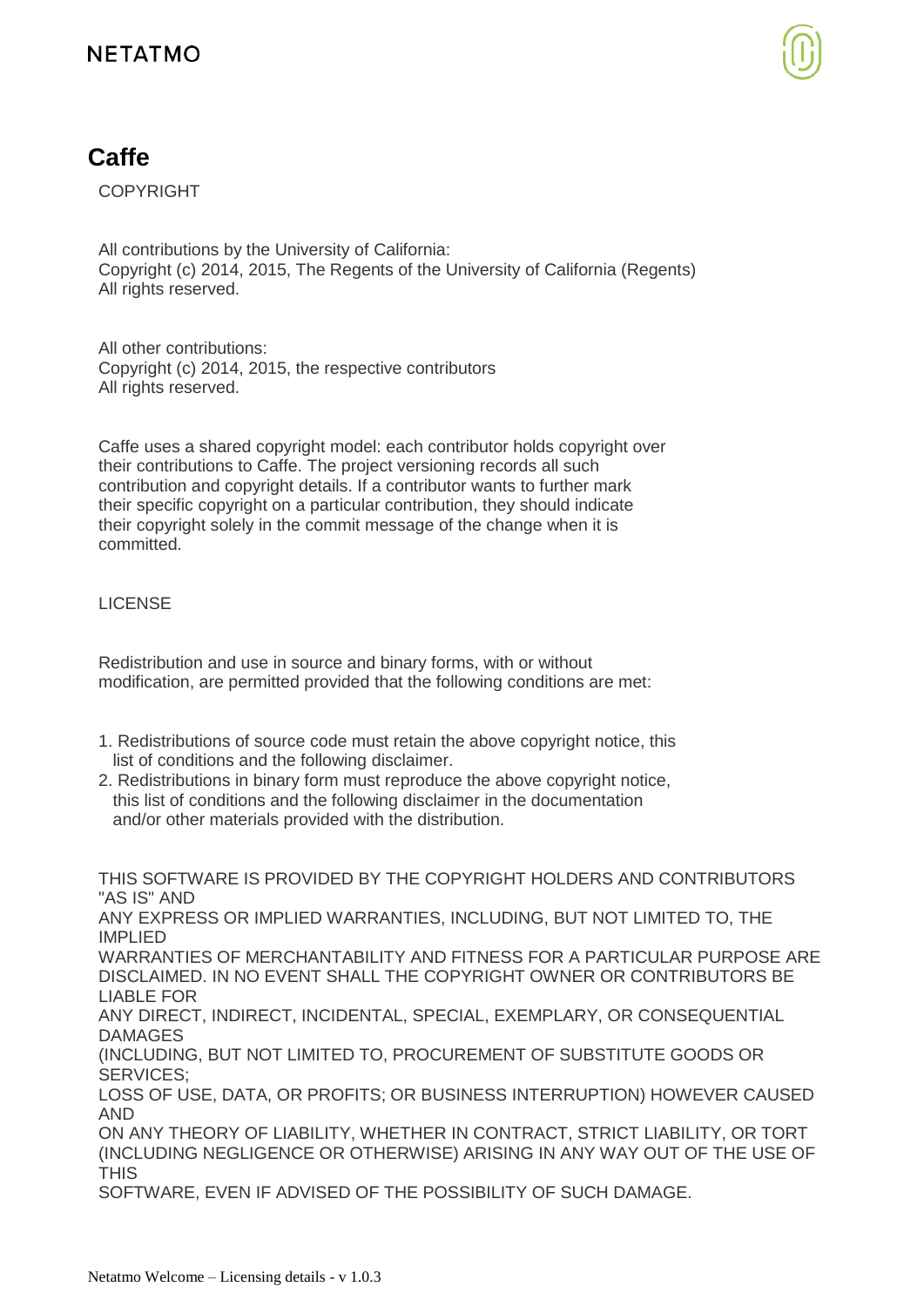

#### CONTRIBUTION AGREEMENT

By contributing to the BVLC/caffe repository through pull-request, comment, or otherwise, the contributor releases their content to the license and copyright terms herein.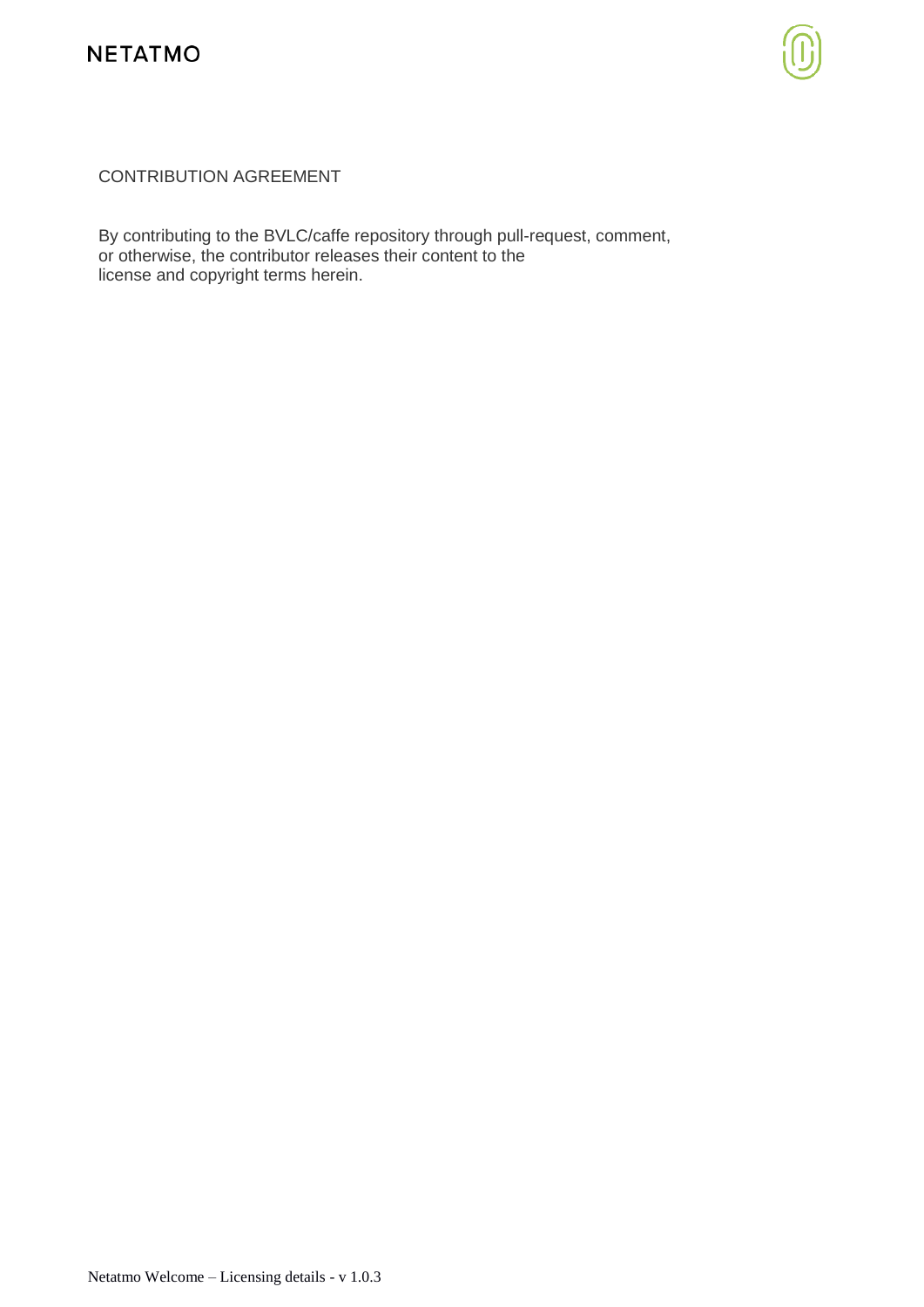

### **Protobuf**

This license applies to all parts of Protocol Buffers except the following:

- Atomicops support for generic gcc, located in src/aooale/protobuf/stubs/atomicops\_internals\_generic\_gcc.h. This file is copyrighted by Red Hat Inc.
- Atomicops support for AIX/POWER, located in src/google/protobuf/stubs/atomicops\_internals\_power.h. This file is copyrighted by Bloomberg Finance LP.

Copyright 2014, Google Inc. All rights reserved.

Redistribution and use in source and binary forms, with or without modification, are permitted provided that the following conditions are met:

 \* Redistributions of source code must retain the above copyright notice, this list of conditions and the following disclaimer.

 \* Redistributions in binary form must reproduce the above copyright notice, this list of conditions and the following disclaimer in the documentation and/or other materials provided with the distribution.

 \* Neither the name of Google Inc. nor the names of its contributors may be used to endorse or promote products derived from this software without specific prior written permission.

THIS SOFTWARE IS PROVIDED BY THE COPYRIGHT HOLDERS AND CONTRIBUTORS "AS IS" AND ANY EXPRESS OR IMPLIED WARRANTIES, INCLUDING, BUT NOT LIMITED TO, THE IMPLIED WARRANTIES OF MERCHANTABILITY AND FITNESS FOR A PARTICULAR PURPOSE ARE DISCLAIMED. IN NO EVENT SHALL THE COPYRIGHT OWNER OR CONTRIBUTORS BE LIABLE FOR ANY DIRECT, INDIRECT, INCIDENTAL, SPECIAL, EXEMPLARY, OR CONSEQUENTIAL DAMAGES (INCLUDING, BUT NOT LIMITED TO, PROCUREMENT OF SUBSTITUTE GOODS OR SERVICES; LOSS OF USE, DATA, OR PROFITS; OR BUSINESS INTERRUPTION) HOWEVER CAUSED AND ON ANY THEORY OF LIABILITY, WHETHER IN CONTRACT, STRICT LIABILITY, OR TORT (INCLUDING NEGLIGENCE OR OTHERWISE) ARISING IN ANY WAY OUT OF THE USE OF THIS SOFTWARE, EVEN IF ADVISED OF THE POSSIBILITY OF SUCH DAMAGE.

Code generated by the Protocol Buffer compiler is owned by the owner of the input file used when generating it. This code is not standalone and requires a support library to be linked with it. This support library is itself covered by the above license.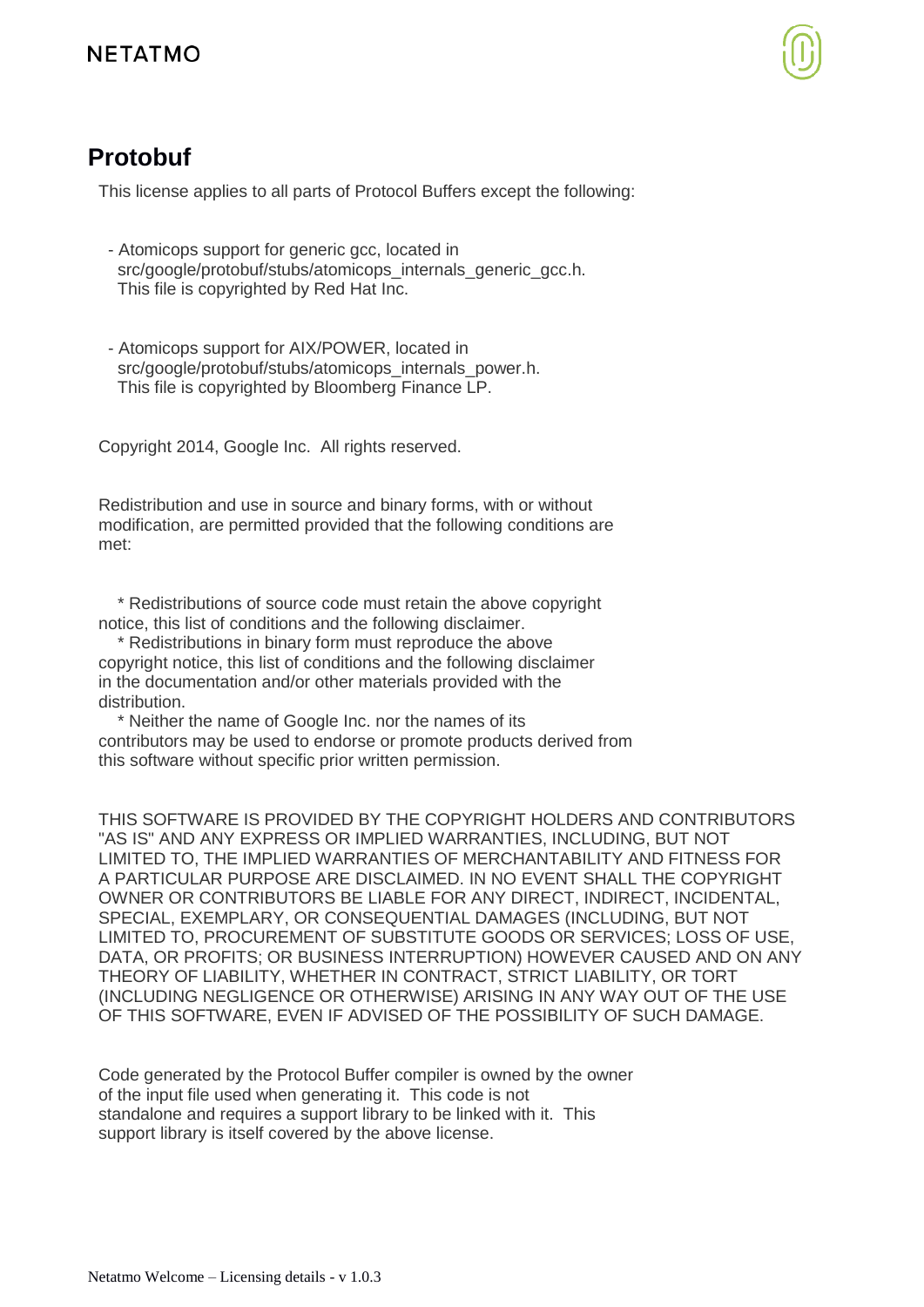

### **Gflags**

Copyright (c) 2006, Google Inc. All rights reserved.

Redistribution and use in source and binary forms, with or without modification, are permitted provided that the following conditions are met:

 \* Redistributions of source code must retain the above copyright notice, this list of conditions and the following disclaimer.

 \* Redistributions in binary form must reproduce the above copyright notice, this list of conditions and the following disclaimer in the documentation and/or other materials provided with the distribution.

 \* Neither the name of Google Inc. nor the names of its contributors may be used to endorse or promote products derived from this software without specific prior written permission.

THIS SOFTWARE IS PROVIDED BY THE COPYRIGHT HOLDERS AND CONTRIBUTORS "AS IS" AND ANY EXPRESS OR IMPLIED WARRANTIES, INCLUDING, BUT NOT LIMITED TO, THE IMPLIED WARRANTIES OF MERCHANTABILITY AND FITNESS FOR A PARTICULAR PURPOSE ARE DISCLAIMED. IN NO EVENT SHALL THE COPYRIGHT OWNER OR CONTRIBUTORS BE LIABLE FOR ANY DIRECT, INDIRECT, INCIDENTAL, SPECIAL, EXEMPLARY, OR CONSEQUENTIAL DAMAGES (INCLUDING, BUT NOT LIMITED TO, PROCUREMENT OF SUBSTITUTE GOODS OR SERVICES; LOSS OF USE, DATA, OR PROFITS; OR BUSINESS INTERRUPTION) HOWEVER CAUSED AND ON ANY THEORY OF LIABILITY, WHETHER IN CONTRACT, STRICT LIABILITY, OR TORT (INCLUDING NEGLIGENCE OR OTHERWISE) ARISING IN ANY WAY OUT OF THE USE OF THIS SOFTWARE, EVEN IF ADVISED OF THE POSSIBILITY OF SUCH DAMAGE.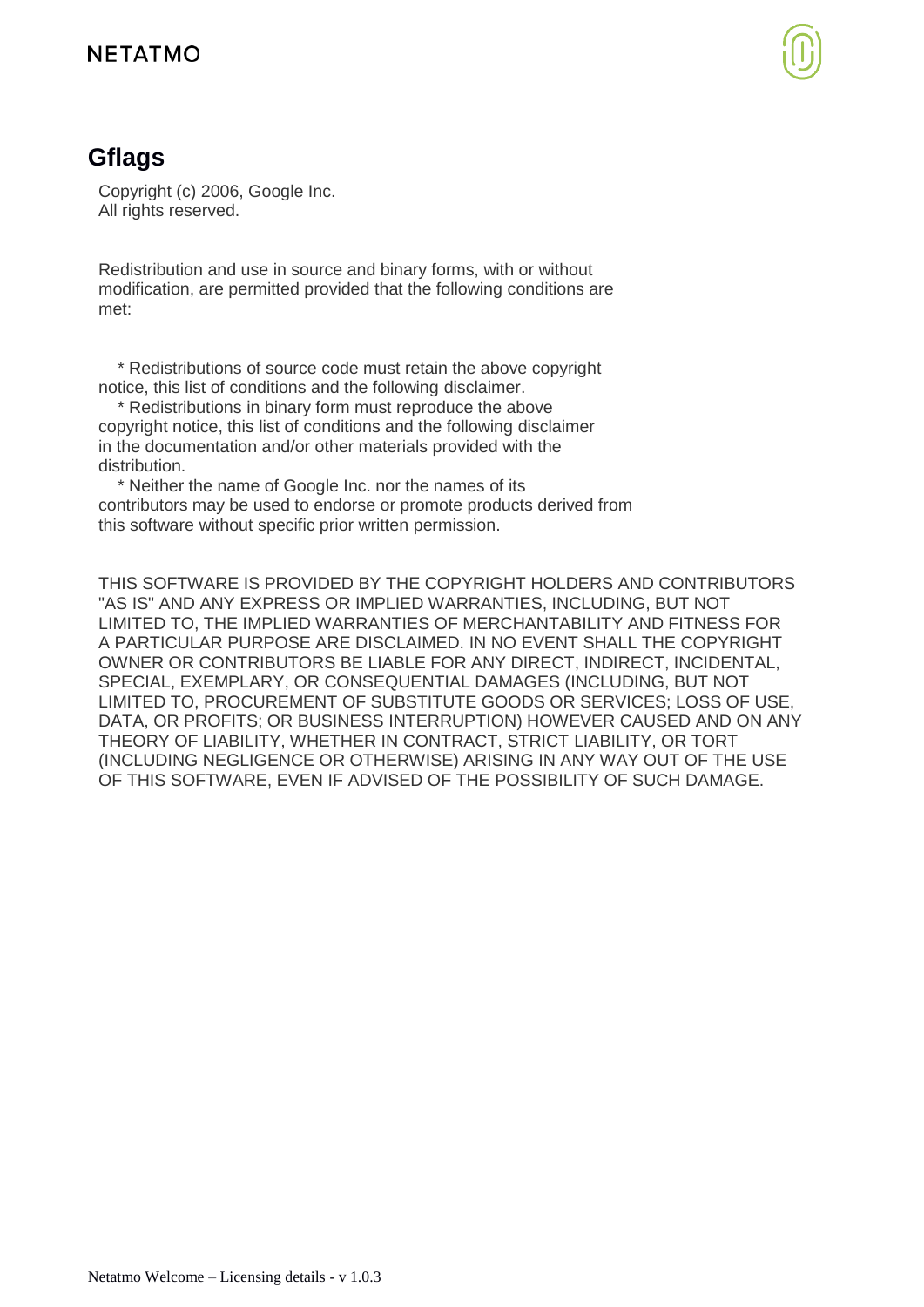

# **OpenBLAS**

Copyright (c) 2011-2014, The OpenBLAS Project All rights reserved.

Redistribution and use in source and binary forms, with or without modification, are permitted provided that the following conditions are met:

- 1. Redistributions of source code must retain the above copyright notice, this list of conditions and the following disclaimer.
- 2. Redistributions in binary form must reproduce the above copyright notice, this list of conditions and the following disclaimer in the documentation and/or other materials provided with the distribution.
- 3. Neither the name of the OpenBLAS project nor the names of its contributors may be used to endorse or promote products derived from this software without specific prior written permission.

THIS SOFTWARE IS PROVIDED BY THE COPYRIGHT HOLDERS AND CONTRIBUTORS "AS IS"

AND ANY EXPRESS OR IMPLIED WARRANTIES, INCLUDING, BUT NOT LIMITED TO, THE

IMPLIED WARRANTIES OF MERCHANTABILITY AND FITNESS FOR A PARTICULAR PURPOSE

ARE DISCLAIMED. IN NO EVENT SHALL THE COPYRIGHT OWNER OR CONTRIBUTORS BE

LIABLE FOR ANY DIRECT, INDIRECT, INCIDENTAL, SPECIAL, EXEMPLARY, OR **CONSEQUENTIAL** 

DAMAGES (INCLUDING, BUT NOT LIMITED TO, PROCUREMENT OF SUBSTITUTE GOODS OR

SERVICES; LOSS OF USE, DATA, OR PROFITS; OR BUSINESS INTERRUPTION) HOWEVER

CAUSED AND ON ANY THEORY OF LIABILITY, WHETHER IN CONTRACT, STRICT LIABILITY,

OR TORT (INCLUDING NEGLIGENCE OR OTHERWISE) ARISING IN ANY WAY OUT OF THE

USE OF THIS SOFTWARE, EVEN IF ADVISED OF THE POSSIBILITY OF SUCH DAMAGE.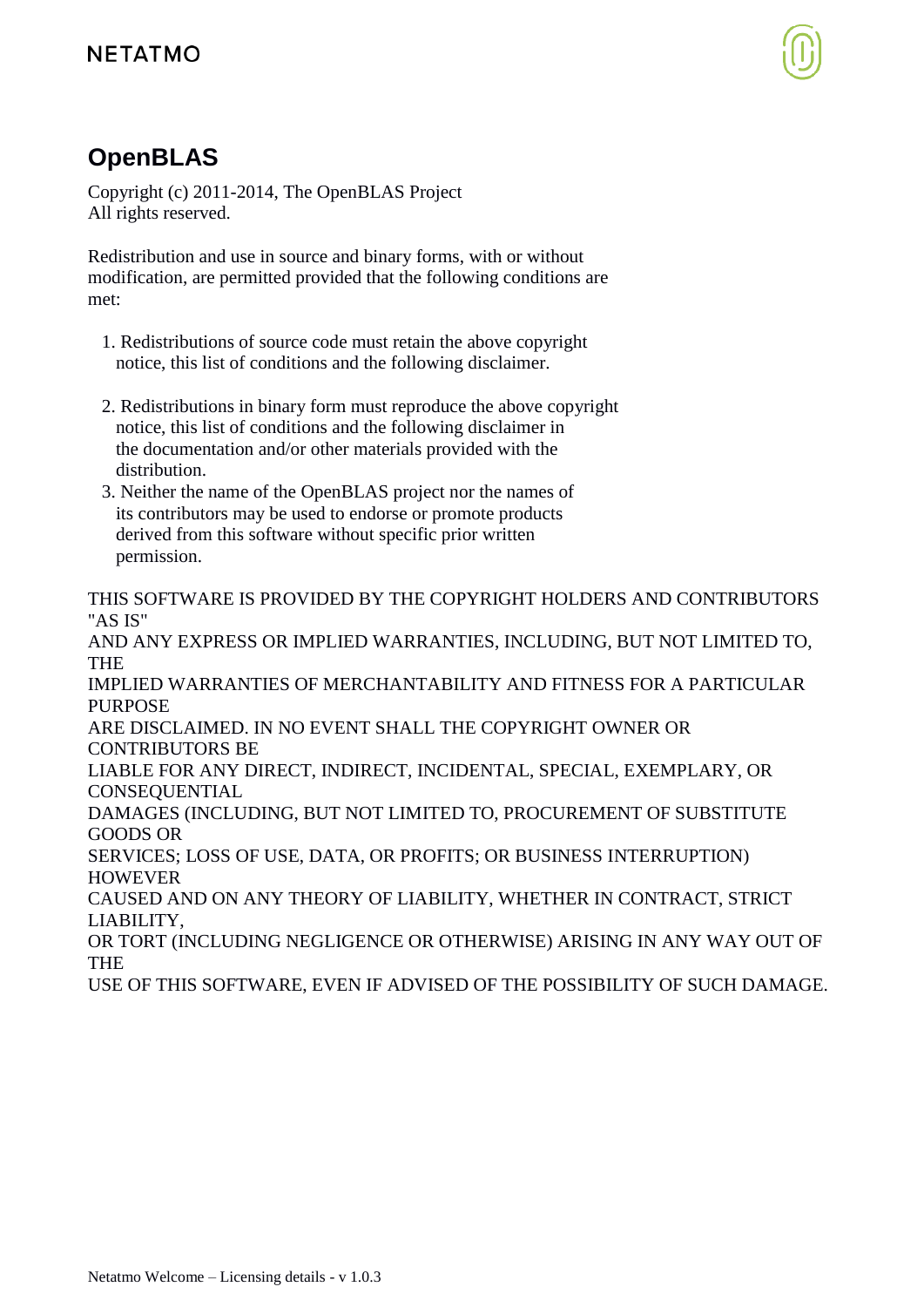

# **Executables used as-is**

In This section, is listed the executables used as standalone executable in Netatmo Welcome.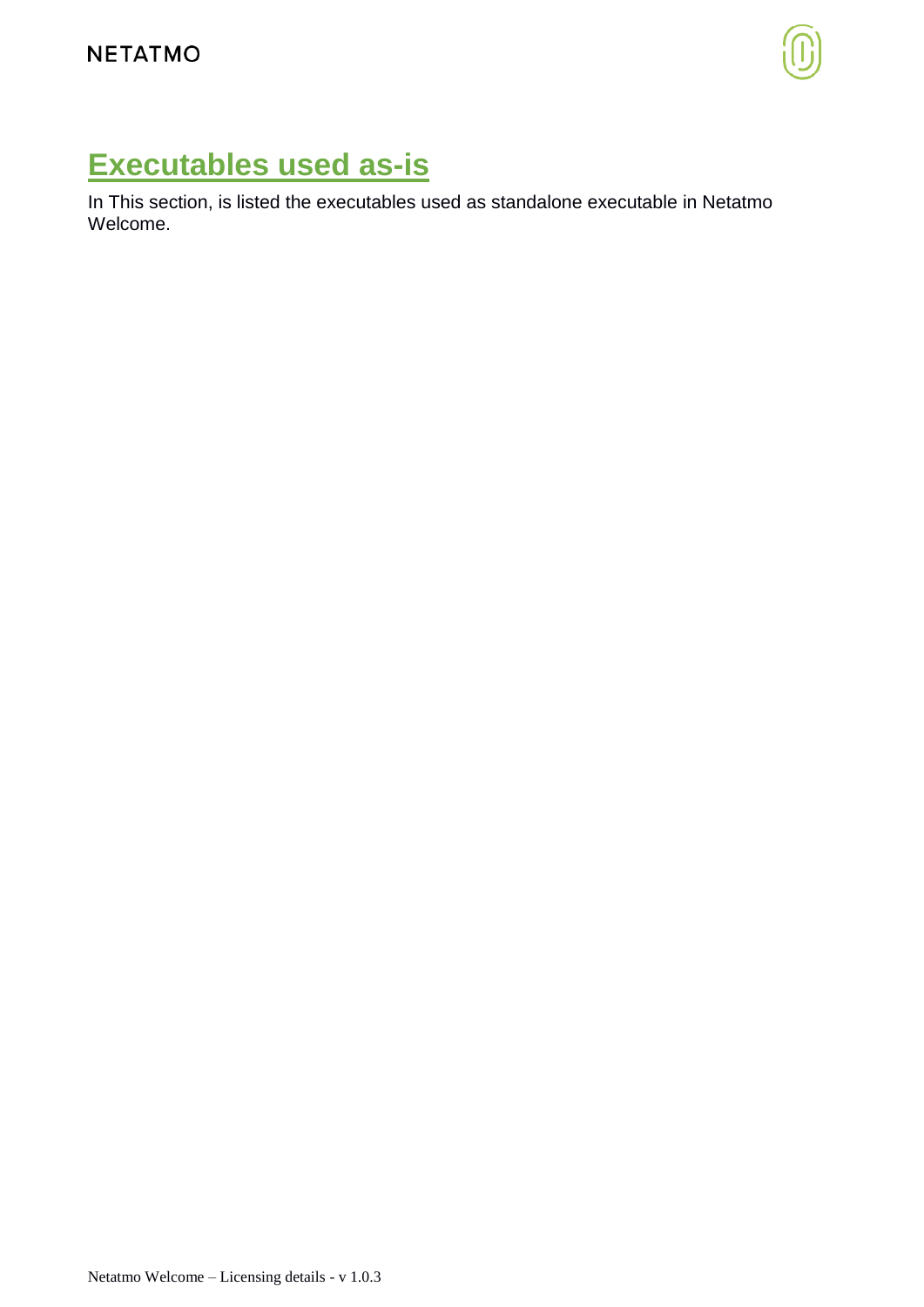

#### **FFMPEG**

 GNU LESSER GENERAL PUBLIC LICENSE Version 2.1, February 1999

Copyright (C) 1991, 1999 Free Software Foundation, Inc. 51 Franklin Street, Fifth Floor, Boston, MA 02110-1301 USA Everyone is permitted to copy and distribute verbatim copies of this license document, but changing it is not allowed.

[This is the first released version of the Lesser GPL. It also counts as the successor of the GNU Library Public License, version 2, hence the version number 2.1.]

#### Preamble

 The licenses for most software are designed to take away your freedom to share and change it. By contrast, the GNU General Public Licenses are intended to guarantee your freedom to share and change free software--to make sure the software is free for all its users.

 This license, the Lesser General Public License, applies to some specially designated software packages--typically libraries--of the Free Software Foundation and other authors who decide to use it. You can use it too, but we suggest you first think carefully about whether this license or the ordinary General Public License is the better strategy to use in any particular case, based on the explanations below.

 When we speak of free software, we are referring to freedom of use, not price. Our General Public Licenses are designed to make sure that you have the freedom to distribute copies of free software (and charge for this service if you wish); that you receive source code or can get it if you want it; that you can change the software and use pieces of it in new free programs; and that you are informed that you can do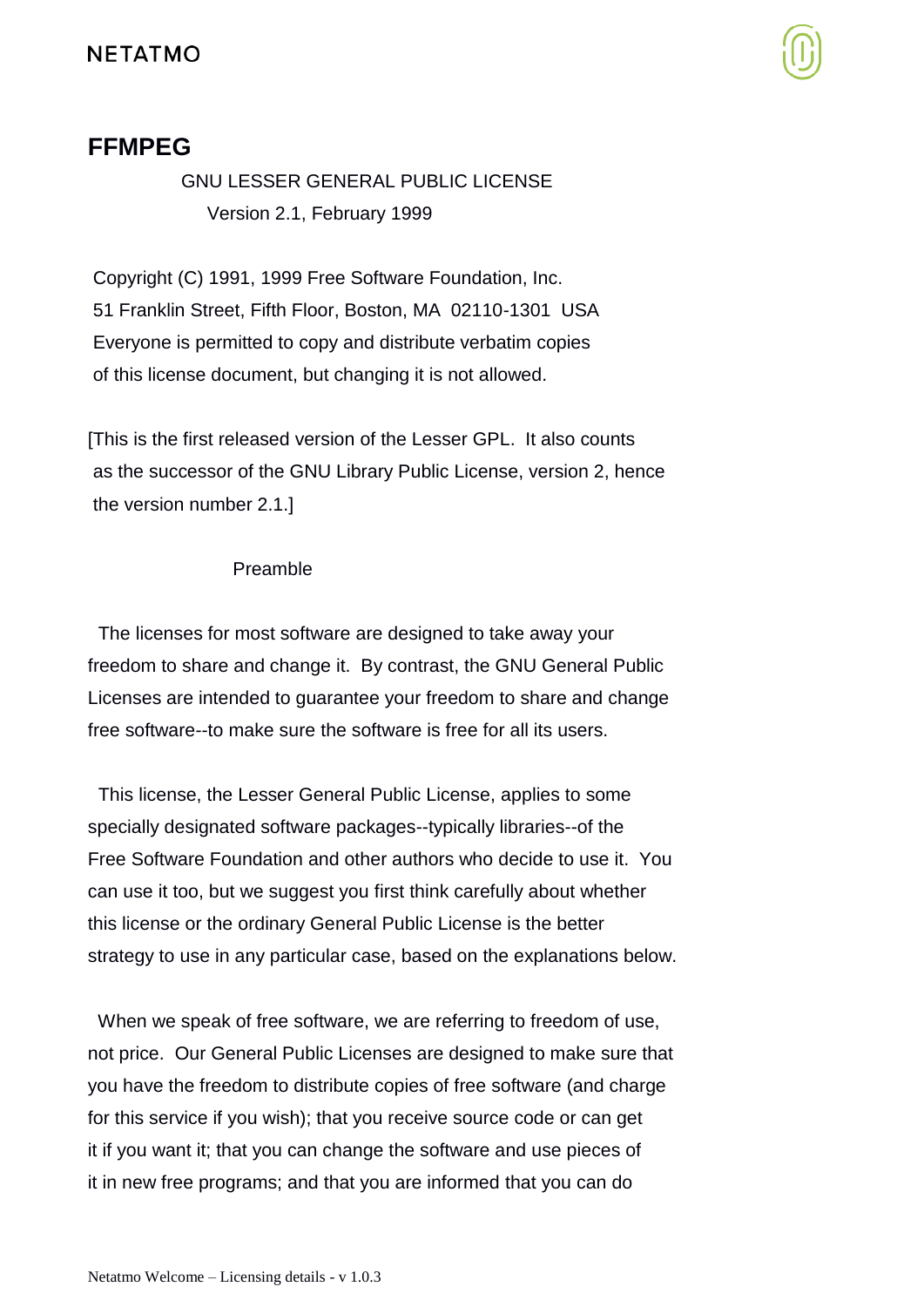

these things.

 To protect your rights, we need to make restrictions that forbid distributors to deny you these rights or to ask you to surrender these rights. These restrictions translate to certain responsibilities for you if you distribute copies of the library or if you modify it.

 For example, if you distribute copies of the library, whether gratis or for a fee, you must give the recipients all the rights that we gave you. You must make sure that they, too, receive or can get the source code. If you link other code with the library, you must provide complete object files to the recipients, so that they can relink them with the library after making changes to the library and recompiling it. And you must show them these terms so they know their rights.

 We protect your rights with a two-step method: (1) we copyright the library, and (2) we offer you this license, which gives you legal permission to copy, distribute and/or modify the library.

 To protect each distributor, we want to make it very clear that there is no warranty for the free library. Also, if the library is modified by someone else and passed on, the recipients should know that what they have is not the original version, so that the original author's reputation will not be affected by problems that might be introduced by others.

 Finally, software patents pose a constant threat to the existence of any free program. We wish to make sure that a company cannot effectively restrict the users of a free program by obtaining a restrictive license from a patent holder. Therefore, we insist that any patent license obtained for a version of the library must be consistent with the full freedom of use specified in this license.

Most GNU software, including some libraries, is covered by the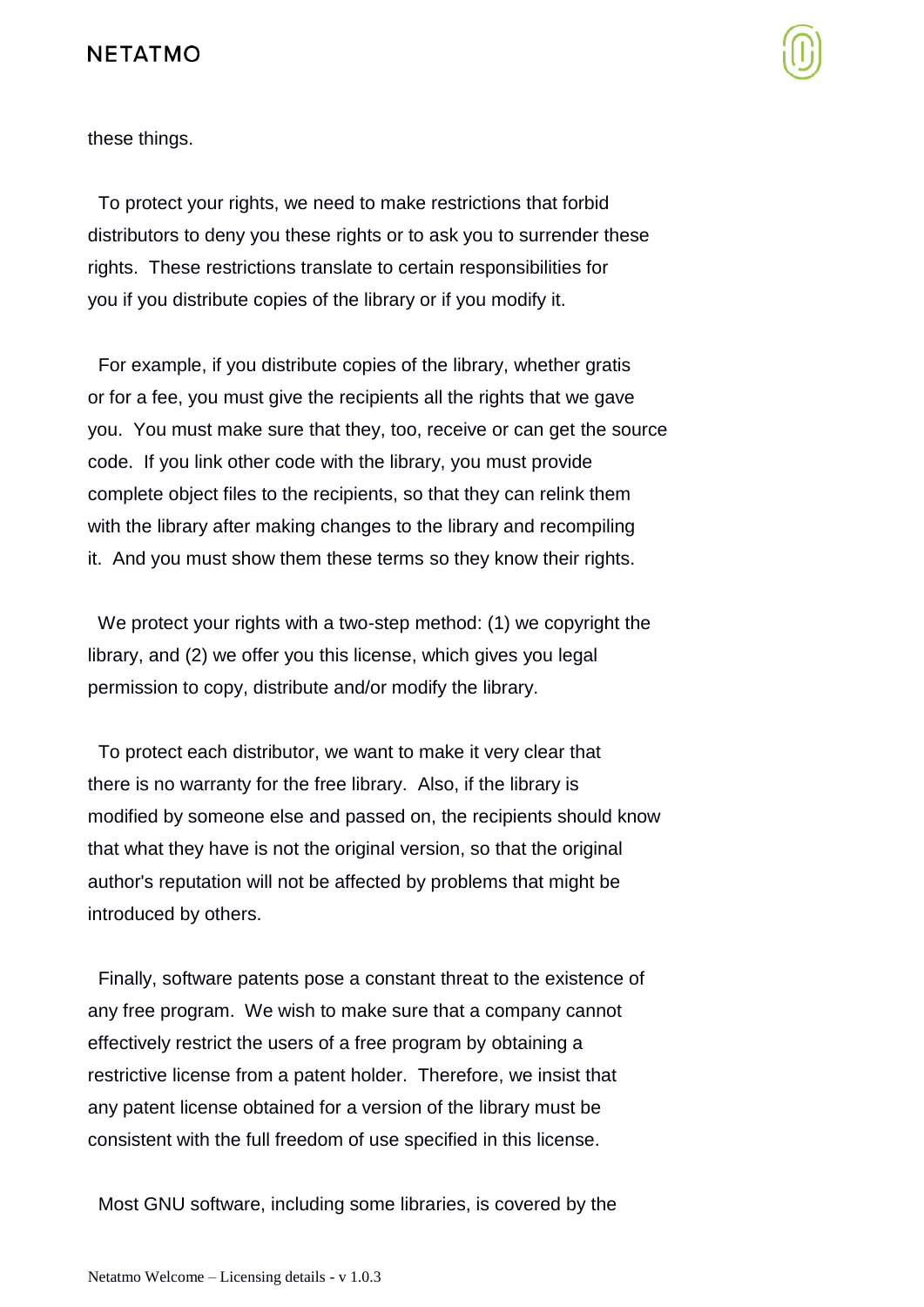ordinary GNU General Public License. This license, the GNU Lesser General Public License, applies to certain designated libraries, and is quite different from the ordinary General Public License. We use this license for certain libraries in order to permit linking those libraries into non-free programs.

 When a program is linked with a library, whether statically or using a shared library, the combination of the two is legally speaking a combined work, a derivative of the original library. The ordinary General Public License therefore permits such linking only if the entire combination fits its criteria of freedom. The Lesser General Public License permits more lax criteria for linking other code with the library.

 We call this license the "Lesser" General Public License because it does Less to protect the user's freedom than the ordinary General Public License. It also provides other free software developers Less of an advantage over competing non-free programs. These disadvantages are the reason we use the ordinary General Public License for many libraries. However, the Lesser license provides advantages in certain special circumstances.

 For example, on rare occasions, there may be a special need to encourage the widest possible use of a certain library, so that it becomes a de-facto standard. To achieve this, non-free programs must be allowed to use the library. A more frequent case is that a free library does the same job as widely used non-free libraries. In this case, there is little to gain by limiting the free library to free software only, so we use the Lesser General Public License.

 In other cases, permission to use a particular library in non-free programs enables a greater number of people to use a large body of free software. For example, permission to use the GNU C Library in non-free programs enables many more people to use the whole GNU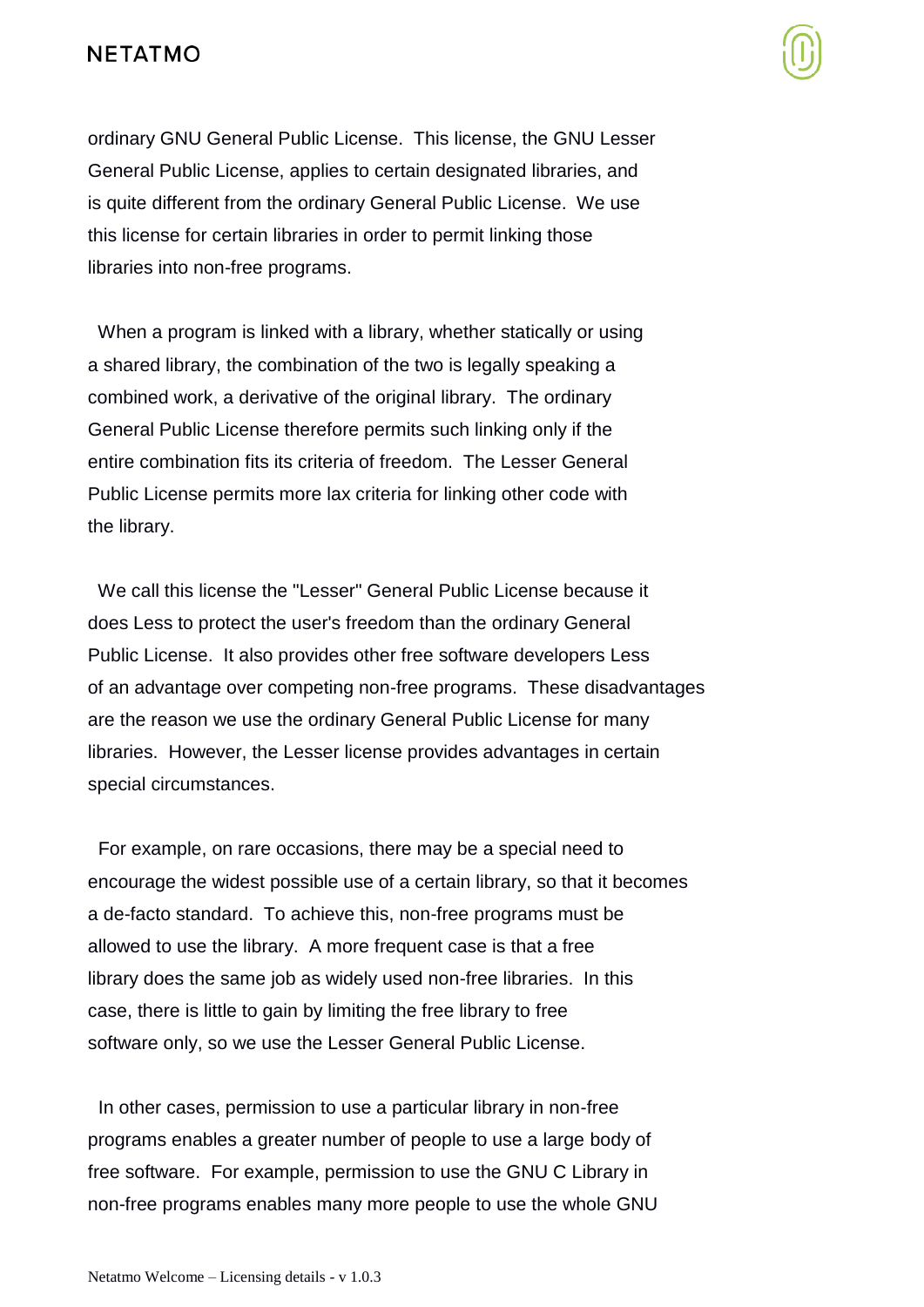operating system, as well as its variant, the GNU/Linux operating system.

 Although the Lesser General Public License is Less protective of the users' freedom, it does ensure that the user of a program that is linked with the Library has the freedom and the wherewithal to run that program using a modified version of the Library.

 The precise terms and conditions for copying, distribution and modification follow. Pay close attention to the difference between a "work based on the library" and a "work that uses the library". The former contains code derived from the library, whereas the latter must be combined with the library in order to run.

#### GNU LESSER GENERAL PUBLIC LICENSE TERMS AND CONDITIONS FOR COPYING, DISTRIBUTION AND MODIFICATION

 0. This License Agreement applies to any software library or other program which contains a notice placed by the copyright holder or other authorized party saying it may be distributed under the terms of this Lesser General Public License (also called "this License"). Each licensee is addressed as "you".

 A "library" means a collection of software functions and/or data prepared so as to be conveniently linked with application programs (which use some of those functions and data) to form executables.

 The "Library", below, refers to any such software library or work which has been distributed under these terms. A "work based on the Library" means either the Library or any derivative work under copyright law: that is to say, a work containing the Library or a portion of it, either verbatim or with modifications and/or translated straightforwardly into another language. (Hereinafter, translation is included without limitation in the term "modification".)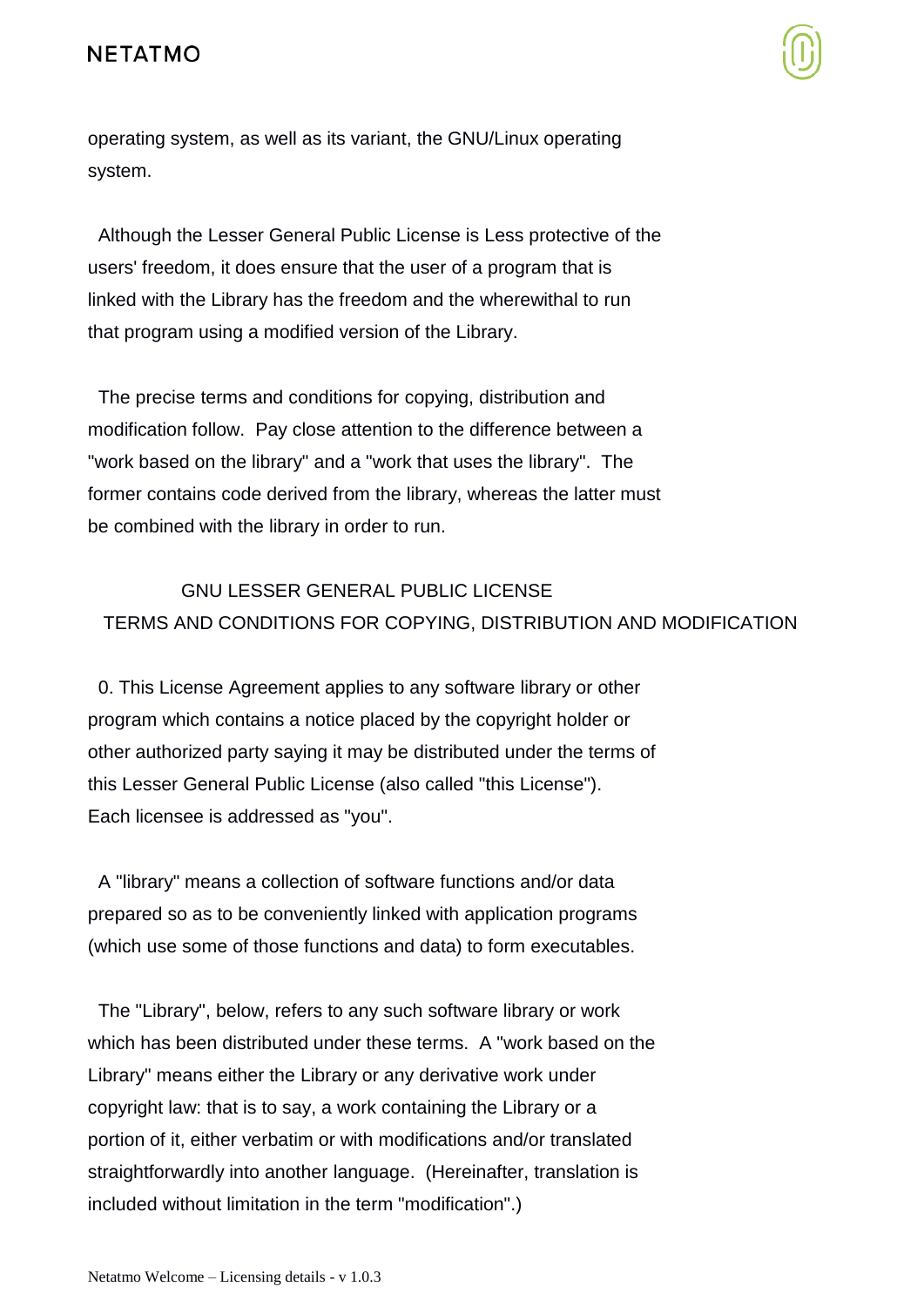"Source code" for a work means the preferred form of the work for making modifications to it. For a library, complete source code means all the source code for all modules it contains, plus any associated interface definition files, plus the scripts used to control compilation and installation of the library.

 Activities other than copying, distribution and modification are not covered by this License; they are outside its scope. The act of running a program using the Library is not restricted, and output from such a program is covered only if its contents constitute a work based on the Library (independent of the use of the Library in a tool for writing it). Whether that is true depends on what the Library does and what the program that uses the Library does.

 1. You may copy and distribute verbatim copies of the Library's complete source code as you receive it, in any medium, provided that you conspicuously and appropriately publish on each copy an appropriate copyright notice and disclaimer of warranty; keep intact all the notices that refer to this License and to the absence of any warranty; and distribute a copy of this License along with the Library.

 You may charge a fee for the physical act of transferring a copy, and you may at your option offer warranty protection in exchange for a fee.

 2. You may modify your copy or copies of the Library or any portion of it, thus forming a work based on the Library, and copy and distribute such modifications or work under the terms of Section 1 above, provided that you also meet all of these conditions:

a) The modified work must itself be a software library.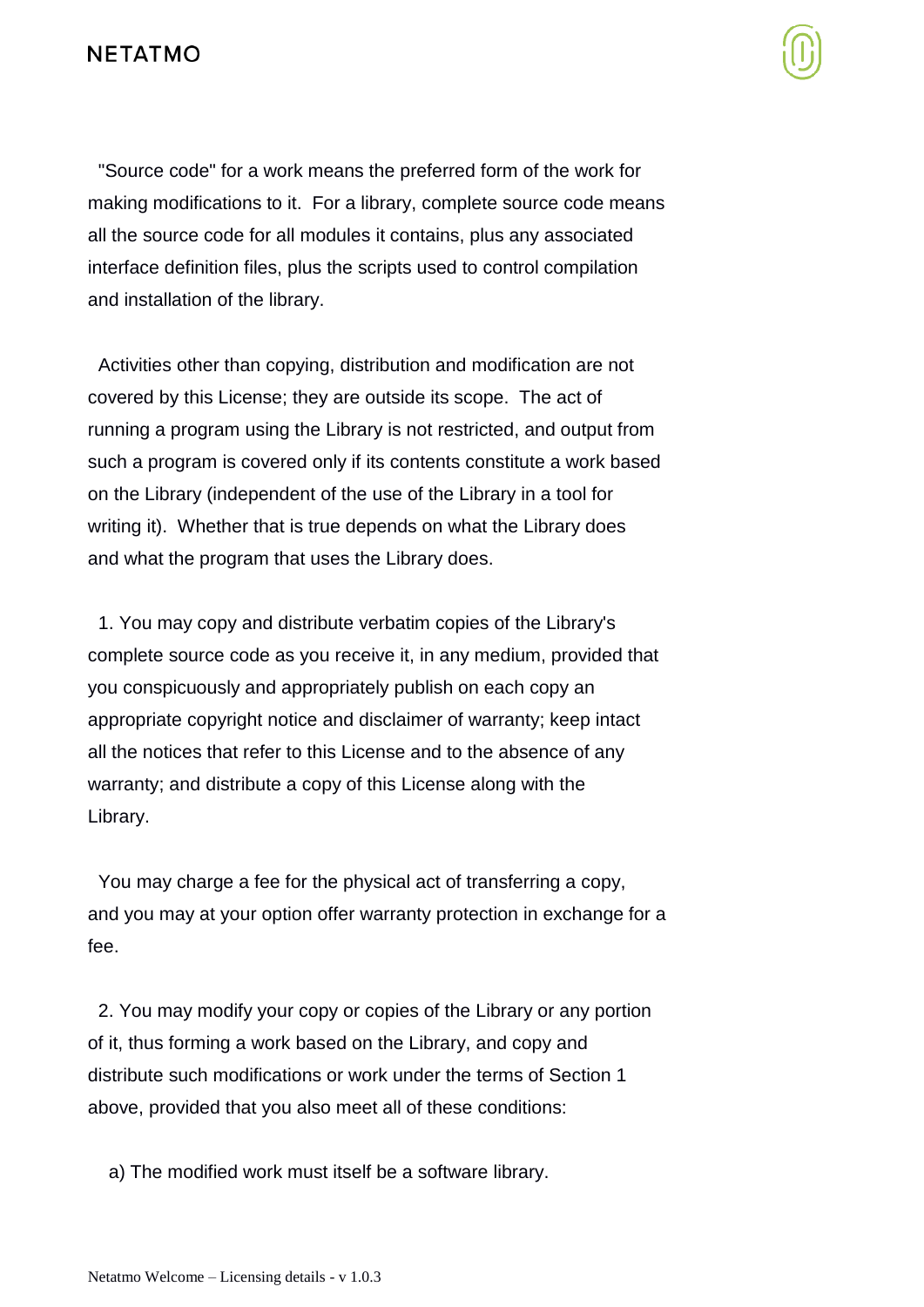b) You must cause the files modified to carry prominent notices stating that you changed the files and the date of any change.

 c) You must cause the whole of the work to be licensed at no charge to all third parties under the terms of this License.

 d) If a facility in the modified Library refers to a function or a table of data to be supplied by an application program that uses the facility, other than as an argument passed when the facility is invoked, then you must make a good faith effort to ensure that, in the event an application does not supply such function or table, the facility still operates, and performs whatever part of its purpose remains meaningful.

 (For example, a function in a library to compute square roots has a purpose that is entirely well-defined independent of the application. Therefore, Subsection 2d requires that any application-supplied function or table used by this function must be optional: if the application does not supply it, the square root function must still compute square roots.)

These requirements apply to the modified work as a whole. If identifiable sections of that work are not derived from the Library, and can be reasonably considered independent and separate works in themselves, then this License, and its terms, do not apply to those sections when you distribute them as separate works. But when you distribute the same sections as part of a whole which is a work based on the Library, the distribution of the whole must be on the terms of this License, whose permissions for other licensees extend to the entire whole, and thus to each and every part regardless of who wrote it.

Thus, it is not the intent of this section to claim rights or contest your rights to work written entirely by you; rather, the intent is to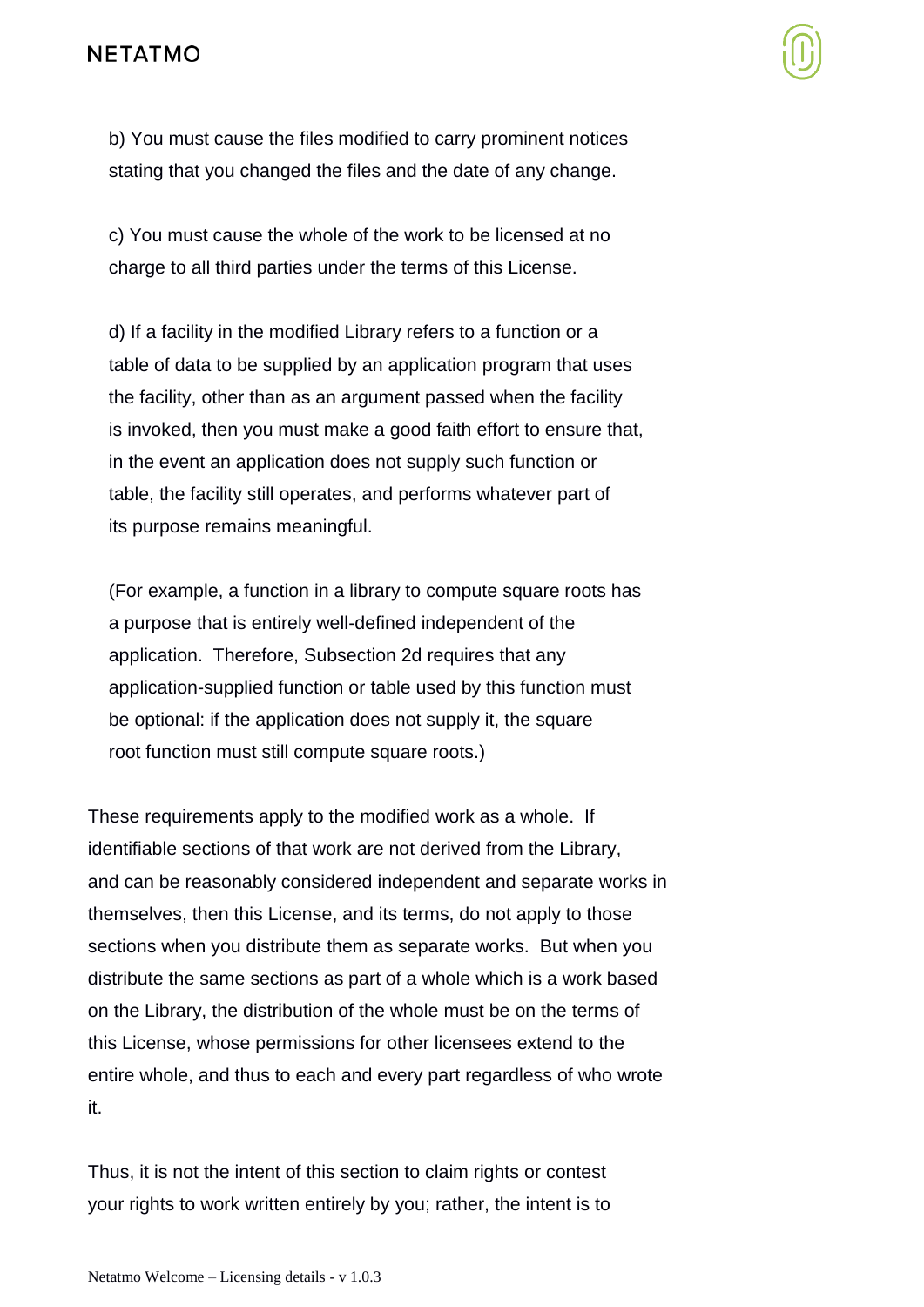exercise the right to control the distribution of derivative or collective works based on the Library.

In addition, mere aggregation of another work not based on the Library with the Library (or with a work based on the Library) on a volume of a storage or distribution medium does not bring the other work under the scope of this License.

 3. You may opt to apply the terms of the ordinary GNU General Public License instead of this License to a given copy of the Library. To do this, you must alter all the notices that refer to this License, so that they refer to the ordinary GNU General Public License, version 2, instead of to this License. (If a newer version than version 2 of the ordinary GNU General Public License has appeared, then you can specify that version instead if you wish.) Do not make any other change in these notices.

 Once this change is made in a given copy, it is irreversible for that copy, so the ordinary GNU General Public License applies to all subsequent copies and derivative works made from that copy.

 This option is useful when you wish to copy part of the code of the Library into a program that is not a library.

 4. You may copy and distribute the Library (or a portion or derivative of it, under Section 2) in object code or executable form under the terms of Sections 1 and 2 above provided that you accompany it with the complete corresponding machine-readable source code, which must be distributed under the terms of Sections 1 and 2 above on a medium customarily used for software interchange.

 If distribution of object code is made by offering access to copy from a designated place, then offering equivalent access to copy the source code from the same place satisfies the requirement to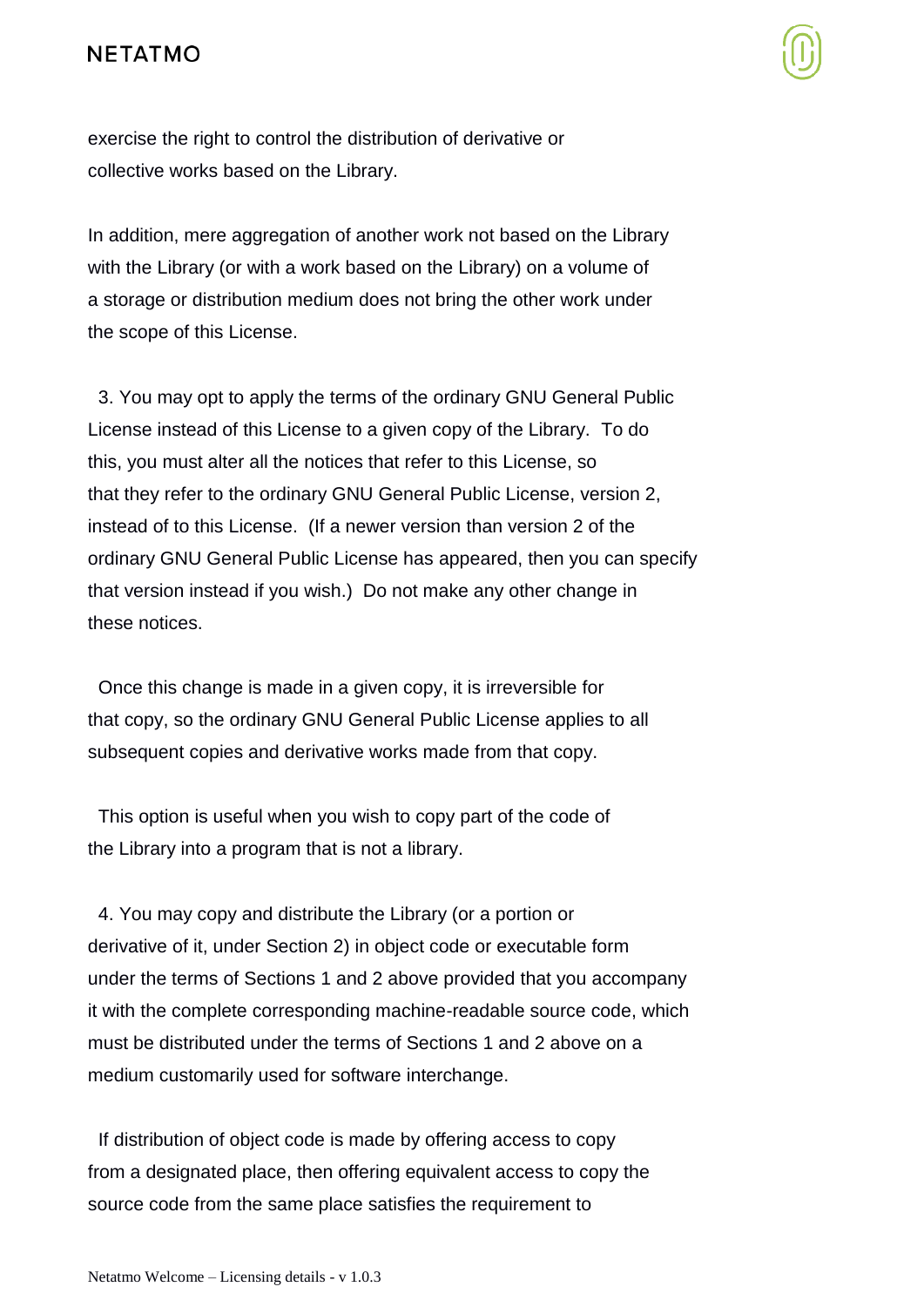distribute the source code, even though third parties are not compelled to copy the source along with the object code.

 5. A program that contains no derivative of any portion of the Library, but is designed to work with the Library by being compiled or linked with it, is called a "work that uses the Library". Such a work, in isolation, is not a derivative work of the Library, and therefore falls outside the scope of this License.

 However, linking a "work that uses the Library" with the Library creates an executable that is a derivative of the Library (because it contains portions of the Library), rather than a "work that uses the library". The executable is therefore covered by this License. Section 6 states terms for distribution of such executables.

 When a "work that uses the Library" uses material from a header file that is part of the Library, the object code for the work may be a derivative work of the Library even though the source code is not. Whether this is true is especially significant if the work can be linked without the Library, or if the work is itself a library. The threshold for this to be true is not precisely defined by law.

 If such an object file uses only numerical parameters, data structure layouts and accessors, and small macros and small inline functions (ten lines or less in length), then the use of the object file is unrestricted, regardless of whether it is legally a derivative work. (Executables containing this object code plus portions of the Library will still fall under Section 6.)

 Otherwise, if the work is a derivative of the Library, you may distribute the object code for the work under the terms of Section 6. Any executables containing that work also fall under Section 6, whether or not they are linked directly with the Library itself.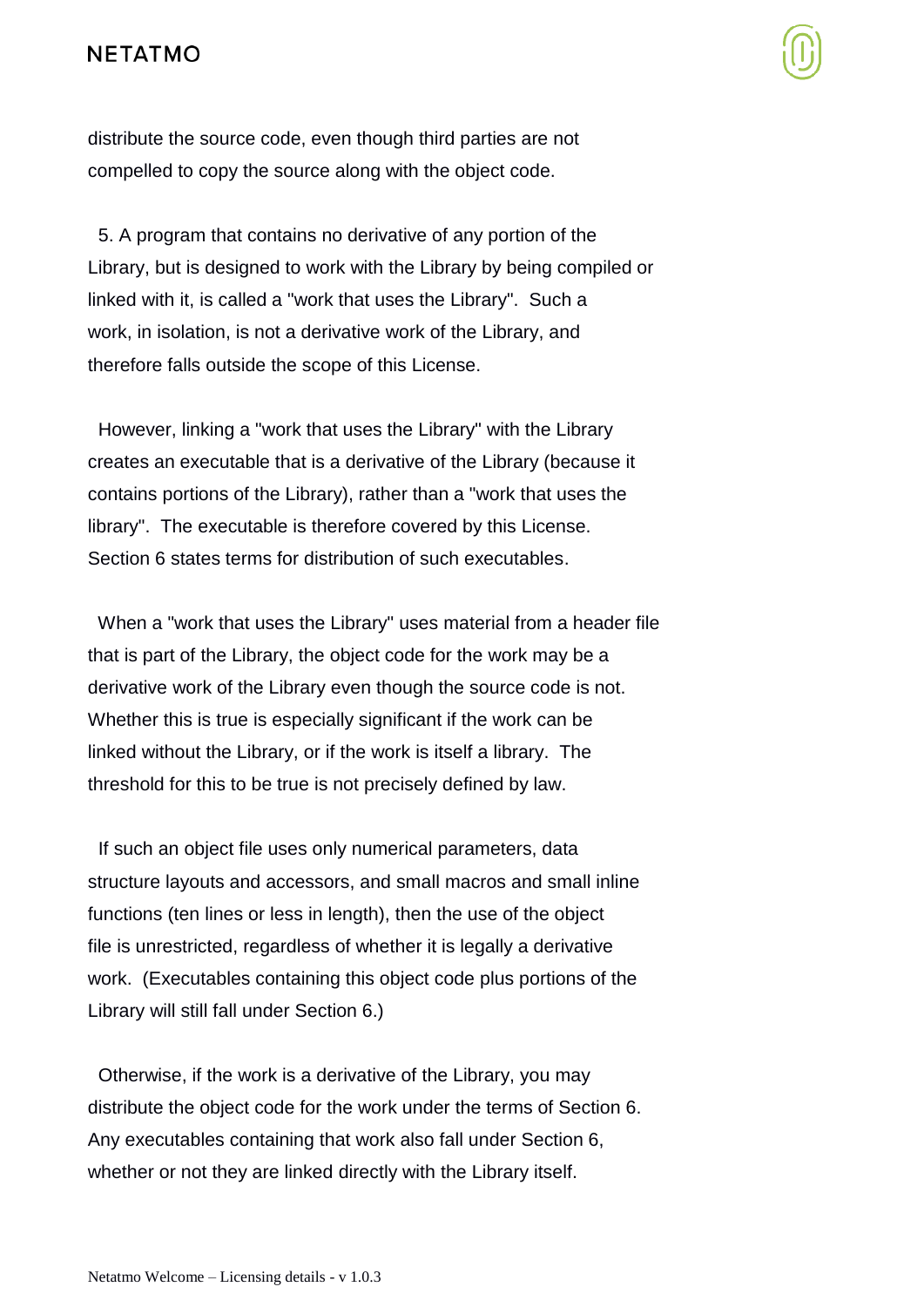6. As an exception to the Sections above, you may also combine or link a "work that uses the Library" with the Library to produce a work containing portions of the Library, and distribute that work under terms of your choice, provided that the terms permit modification of the work for the customer's own use and reverse engineering for debugging such modifications.

 You must give prominent notice with each copy of the work that the Library is used in it and that the Library and its use are covered by this License. You must supply a copy of this License. If the work during execution displays copyright notices, you must include the copyright notice for the Library among them, as well as a reference directing the user to the copy of this License. Also, you must do one of these things:

 a) Accompany the work with the complete corresponding machine-readable source code for the Library including whatever changes were used in the work (which must be distributed under Sections 1 and 2 above); and, if the work is an executable linked with the Library, with the complete machine-readable "work that uses the Library", as object code and/or source code, so that the user can modify the Library and then relink to produce a modified executable containing the modified Library. (It is understood that the user who changes the contents of definitions files in the Library will not necessarily be able to recompile the application to use the modified definitions.)

 b) Use a suitable shared library mechanism for linking with the Library. A suitable mechanism is one that (1) uses at run time a copy of the library already present on the user's computer system, rather than copying library functions into the executable, and (2) will operate properly with a modified version of the library, if the user installs one, as long as the modified version is interface-compatible with the version that the work was made with.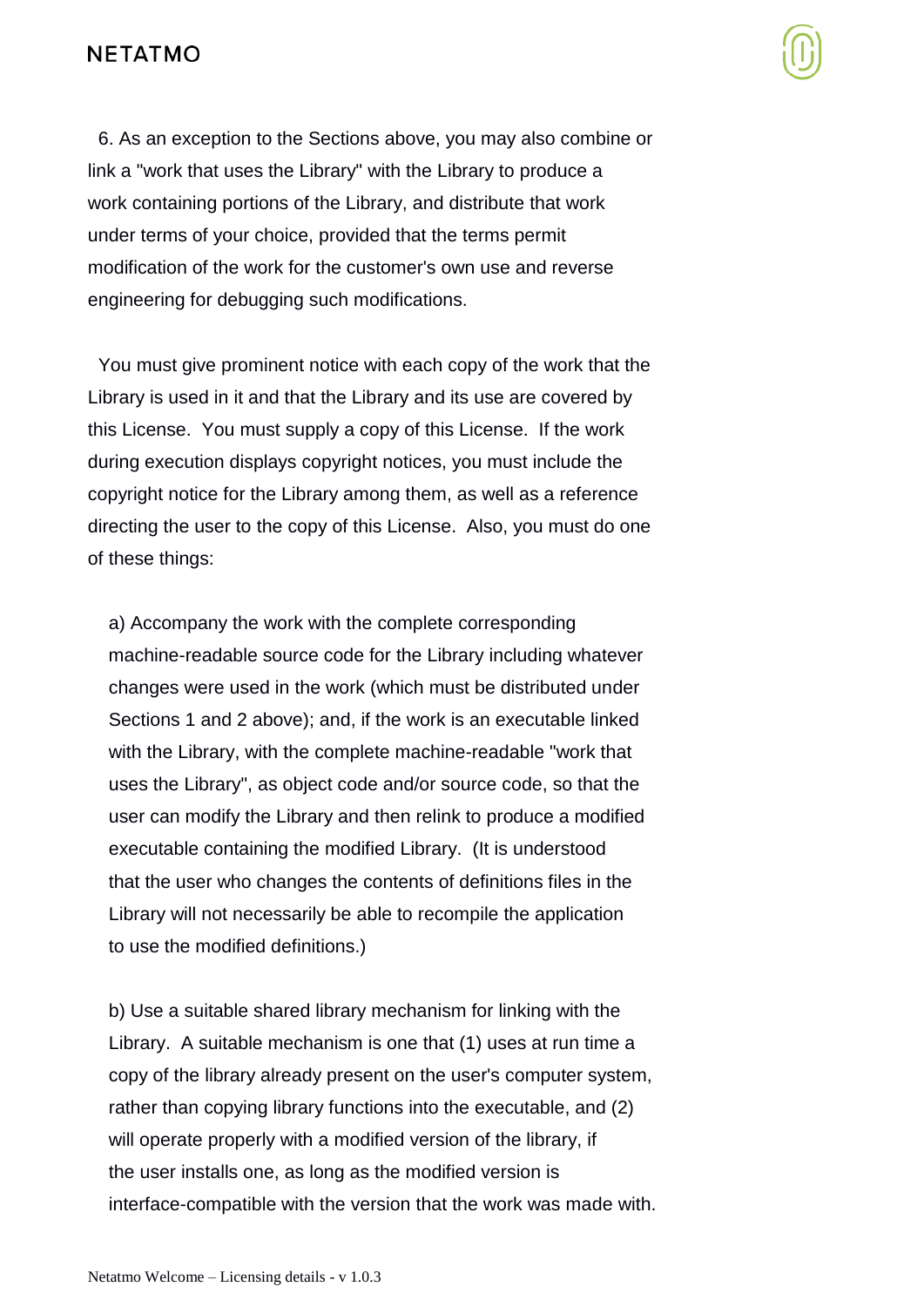c) Accompany the work with a written offer, valid for at least three years, to give the same user the materials specified in Subsection 6a, above, for a charge no more than the cost of performing this distribution.

 d) If distribution of the work is made by offering access to copy from a designated place, offer equivalent access to copy the above specified materials from the same place.

 e) Verify that the user has already received a copy of these materials or that you have already sent this user a copy.

 For an executable, the required form of the "work that uses the Library" must include any data and utility programs needed for reproducing the executable from it. However, as a special exception, the materials to be distributed need not include anything that is normally distributed (in either source or binary form) with the major components (compiler, kernel, and so on) of the operating system on which the executable runs, unless that component itself accompanies the executable.

 It may happen that this requirement contradicts the license restrictions of other proprietary libraries that do not normally accompany the operating system. Such a contradiction means you cannot use both them and the Library together in an executable that you distribute.

 7. You may place library facilities that are a work based on the Library side-by-side in a single library together with other library facilities not covered by this License, and distribute such a combined library, provided that the separate distribution of the work based on the Library and of the other library facilities is otherwise permitted, and provided that you do these two things: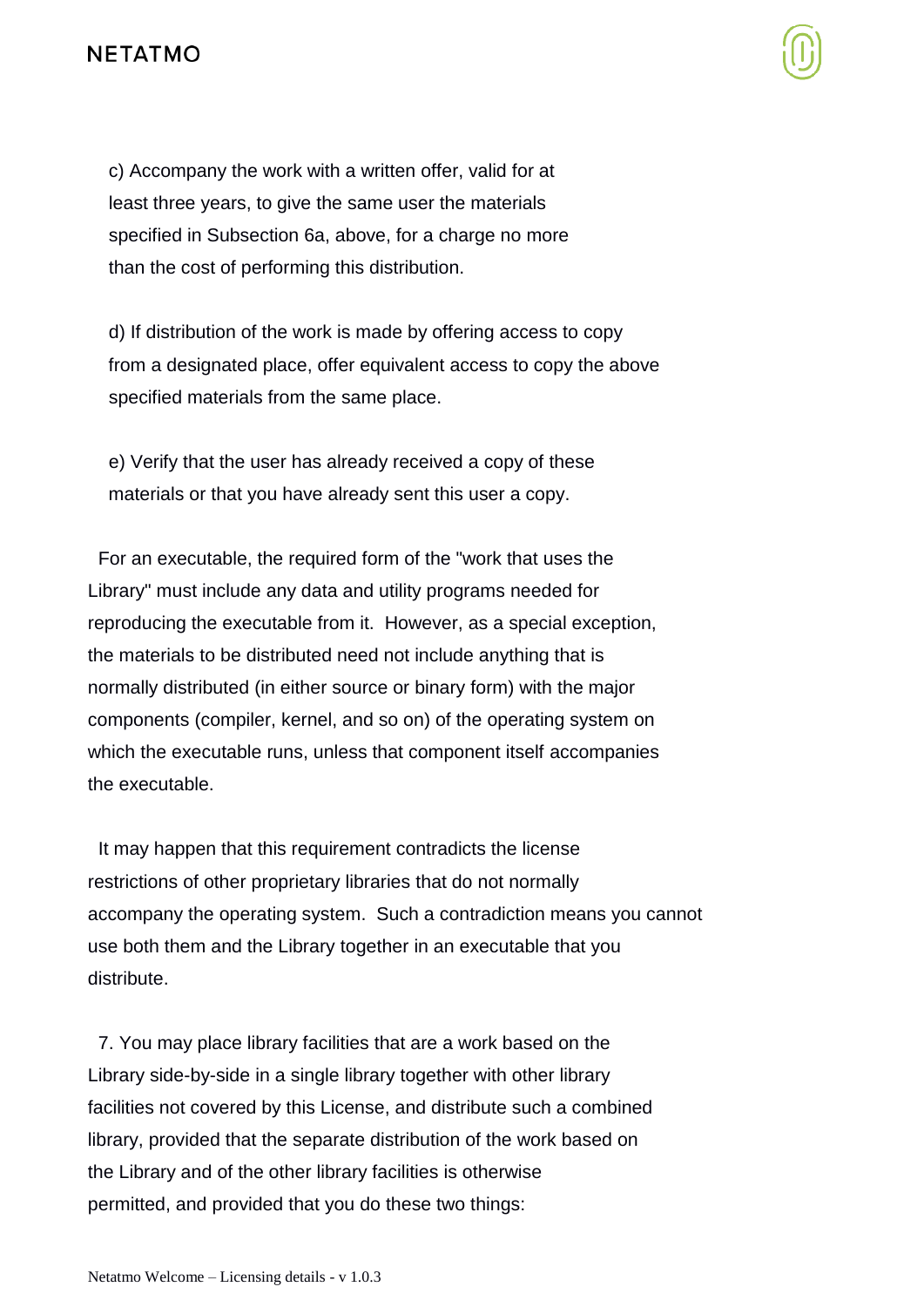a) Accompany the combined library with a copy of the same work based on the Library, uncombined with any other library facilities. This must be distributed under the terms of the Sections above.

 b) Give prominent notice with the combined library of the fact that part of it is a work based on the Library, and explaining where to find the accompanying uncombined form of the same work.

 8. You may not copy, modify, sublicense, link with, or distribute the Library except as expressly provided under this License. Any attempt otherwise to copy, modify, sublicense, link with, or distribute the Library is void, and will automatically terminate your rights under this License. However, parties who have received copies, or rights, from you under this License will not have their licenses terminated so long as such parties remain in full compliance.

 9. You are not required to accept this License, since you have not signed it. However, nothing else grants you permission to modify or distribute the Library or its derivative works. These actions are prohibited by law if you do not accept this License. Therefore, by modifying or distributing the Library (or any work based on the Library), you indicate your acceptance of this License to do so, and all its terms and conditions for copying, distributing or modifying the Library or works based on it.

 10. Each time you redistribute the Library (or any work based on the Library), the recipient automatically receives a license from the original licensor to copy, distribute, link with or modify the Library subject to these terms and conditions. You may not impose any further restrictions on the recipients' exercise of the rights granted herein. You are not responsible for enforcing compliance by third parties with this License.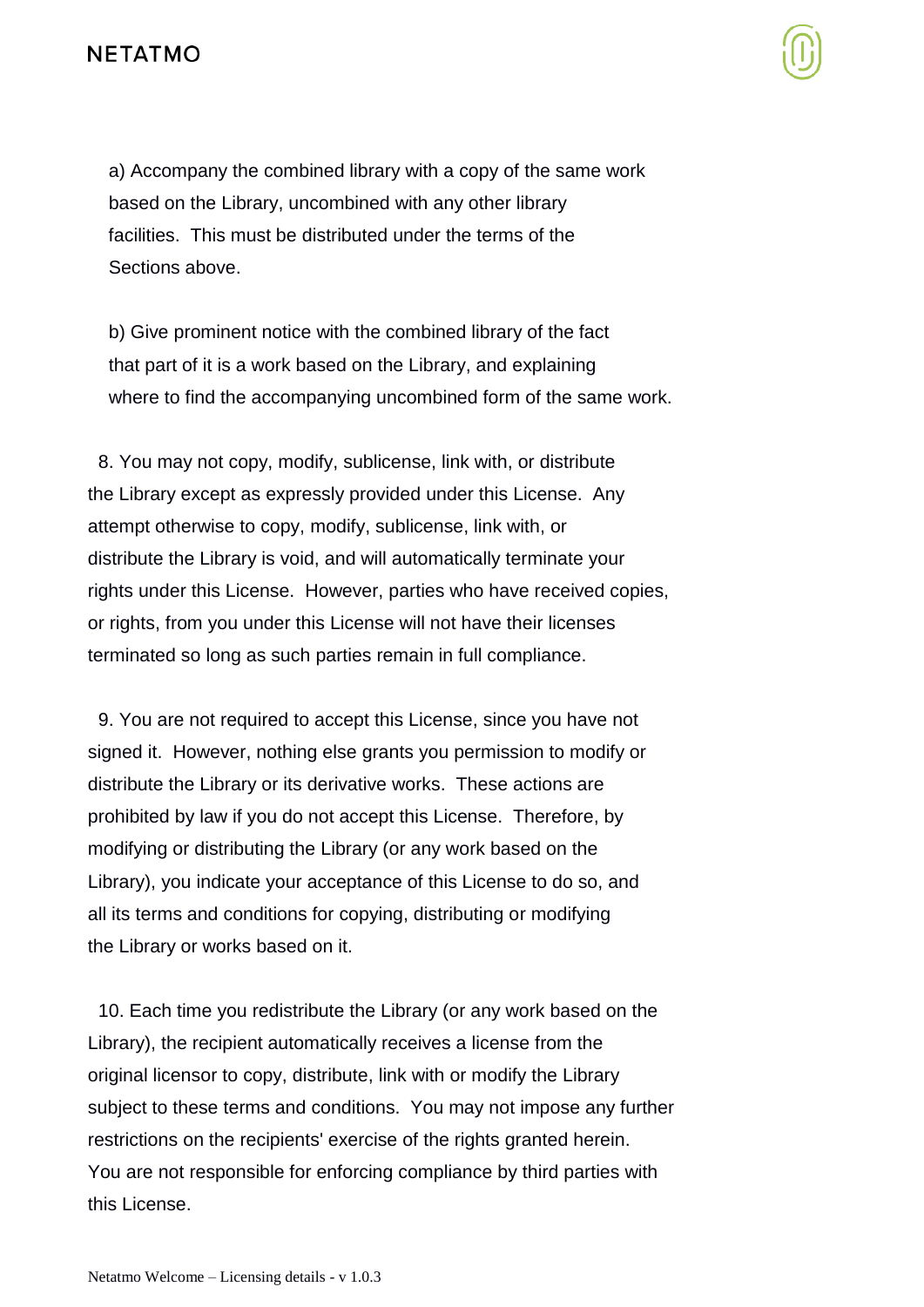11. If, as a consequence of a court judgment or allegation of patent infringement or for any other reason (not limited to patent issues), conditions are imposed on you (whether by court order, agreement or otherwise) that contradict the conditions of this License, they do not excuse you from the conditions of this License. If you cannot distribute so as to satisfy simultaneously your obligations under this License and any other pertinent obligations, then as a consequence you may not distribute the Library at all. For example, if a patent license would not permit royalty-free redistribution of the Library by all those who receive copies directly or indirectly through you, then the only way you could satisfy both it and this License would be to refrain entirely from distribution of the Library.

If any portion of this section is held invalid or unenforceable under any particular circumstance, the balance of the section is intended to apply, and the section as a whole is intended to apply in other circumstances.

It is not the purpose of this section to induce you to infringe any patents or other property right claims or to contest validity of any such claims; this section has the sole purpose of protecting the integrity of the free software distribution system which is implemented by public license practices. Many people have made generous contributions to the wide range of software distributed through that system in reliance on consistent application of that system; it is up to the author/donor to decide if he or she is willing to distribute software through any other system and a licensee cannot impose that choice.

This section is intended to make thoroughly clear what is believed to be a consequence of the rest of this License.

 12. If the distribution and/or use of the Library is restricted in certain countries either by patents or by copyrighted interfaces, the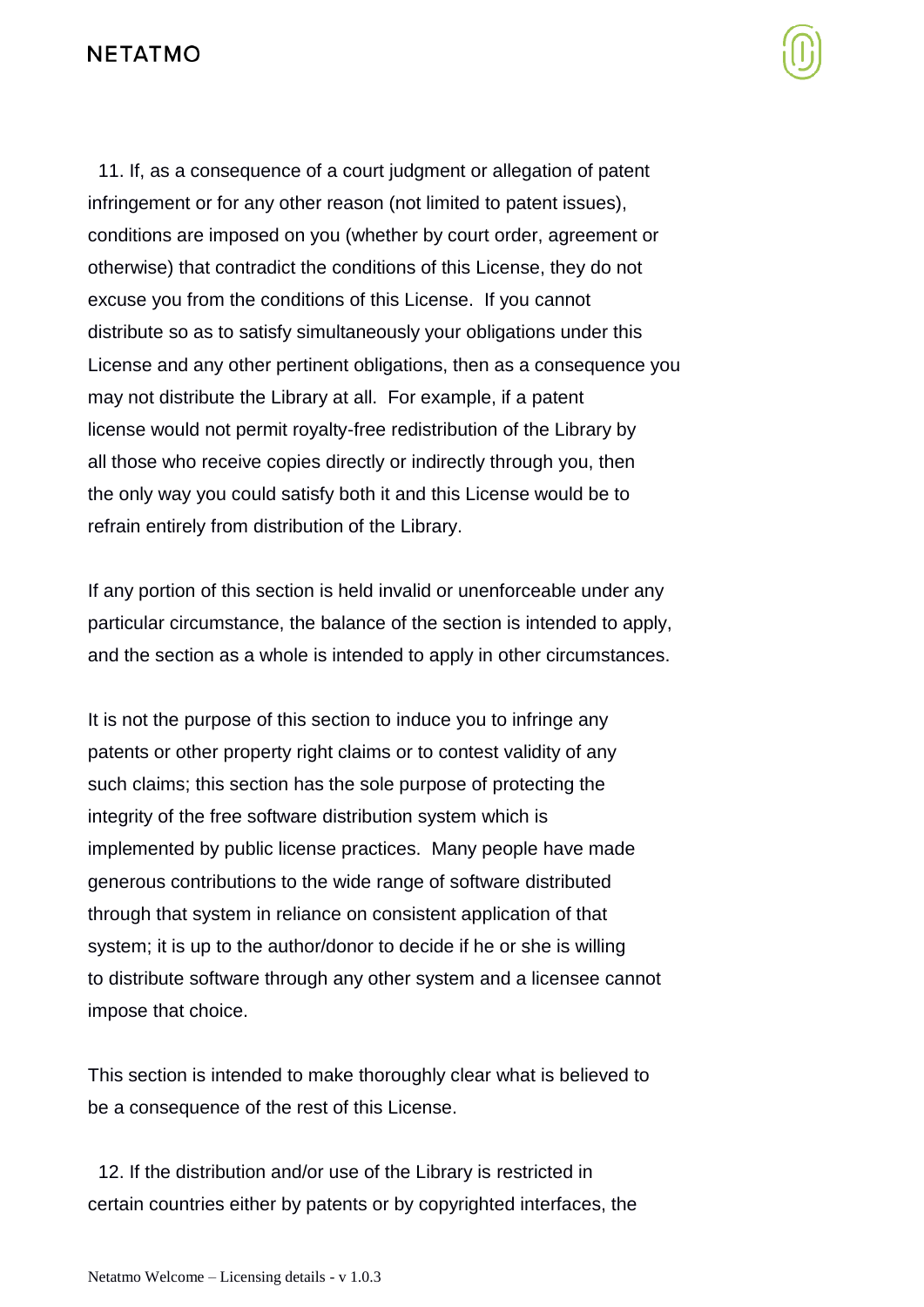original copyright holder who places the Library under this License may add an explicit geographical distribution limitation excluding those countries, so that distribution is permitted only in or among countries not thus excluded. In such case, this License incorporates the limitation as if written in the body of this License.

 13. The Free Software Foundation may publish revised and/or new versions of the Lesser General Public License from time to time. Such new versions will be similar in spirit to the present version, but may differ in detail to address new problems or concerns.

Each version is given a distinguishing version number. If the Library specifies a version number of this License which applies to it and "any later version", you have the option of following the terms and conditions either of that version or of any later version published by the Free Software Foundation. If the Library does not specify a license version number, you may choose any version ever published by the Free Software Foundation.

 14. If you wish to incorporate parts of the Library into other free programs whose distribution conditions are incompatible with these, write to the author to ask for permission. For software which is copyrighted by the Free Software Foundation, write to the Free Software Foundation; we sometimes make exceptions for this. Our decision will be guided by the two goals of preserving the free status of all derivatives of our free software and of promoting the sharing and reuse of software generally.

#### NO WARRANTY

 15. BECAUSE THE LIBRARY IS LICENSED FREE OF CHARGE, THERE IS NO WARRANTY FOR THE LIBRARY, TO THE EXTENT PERMITTED BY APPLICABLE LAW.

EXCEPT WHEN OTHERWISE STATED IN WRITING THE COPYRIGHT HOLDERS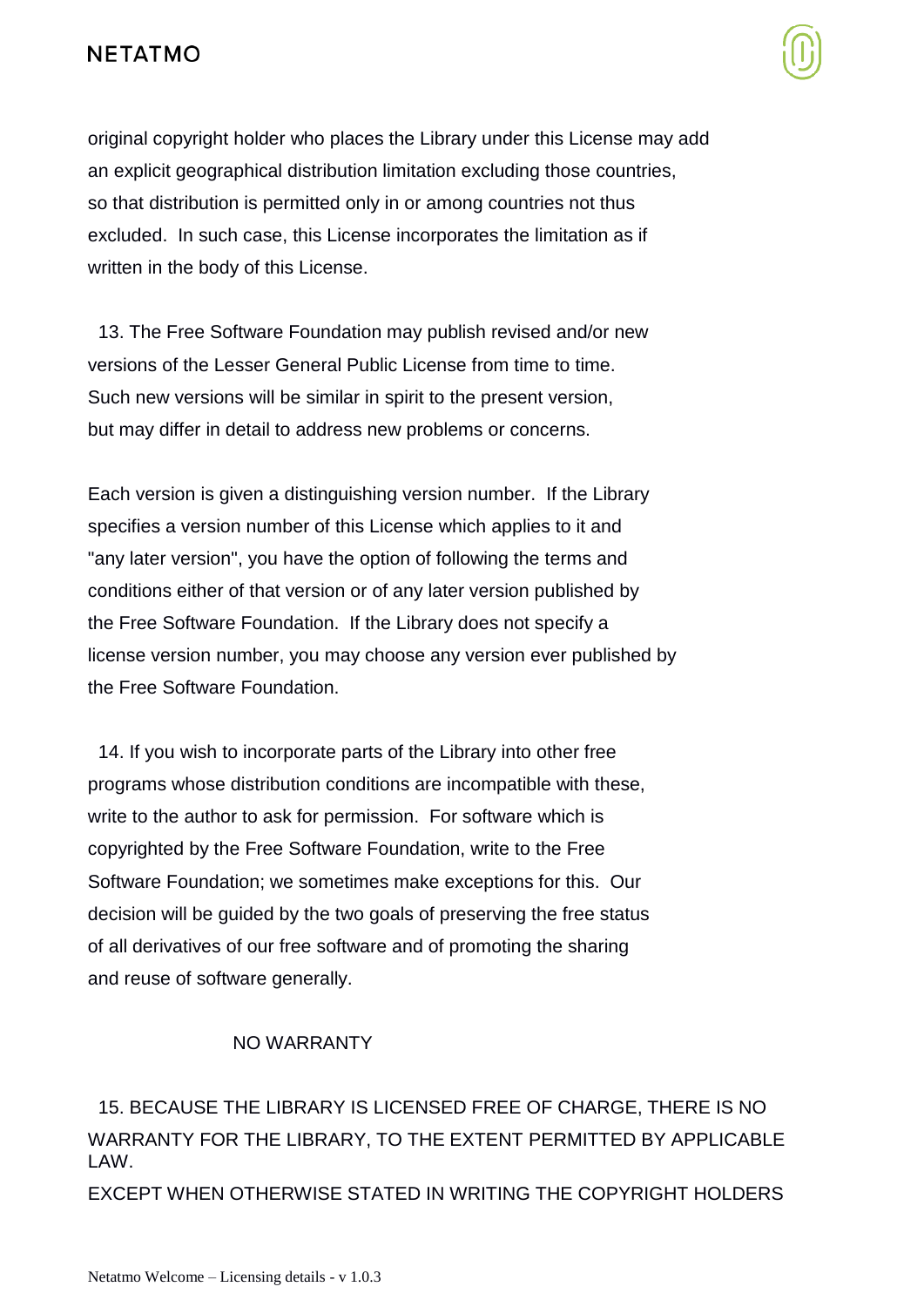

#### AND/OR

OTHER PARTIES PROVIDE THE LIBRARY "AS IS" WITHOUT WARRANTY OF ANY KIND, EITHER EXPRESSED OR IMPLIED, INCLUDING, BUT NOT LIMITED TO, THE IMPLIED WARRANTIES OF MERCHANTABILITY AND FITNESS FOR A PARTICULAR PURPOSE. THE ENTIRE RISK AS TO THE QUALITY AND PERFORMANCE OF THE LIBRARY IS WITH YOU. SHOULD THE LIBRARY PROVE DEFECTIVE, YOU ASSUME THE COST OF ALL NECESSARY SERVICING, REPAIR OR CORRECTION.

 16. IN NO EVENT UNLESS REQUIRED BY APPLICABLE LAW OR AGREED TO IN WRITING WILL ANY COPYRIGHT HOLDER, OR ANY OTHER PARTY WHO MAY MODIFY

AND/OR REDISTRIBUTE THE LIBRARY AS PERMITTED ABOVE, BE LIABLE TO YOU FOR DAMAGES, INCLUDING ANY GENERAL, SPECIAL, INCIDENTAL OR CONSEQUENTIAL DAMAGES ARISING OUT OF THE USE OR INABILITY TO USE THE LIBRARY (INCLUDING BUT NOT LIMITED TO LOSS OF DATA OR DATA BEING RENDERED INACCURATE OR LOSSES SUSTAINED BY YOU OR THIRD PARTIES OR A

FAILURE OF THE LIBRARY TO OPERATE WITH ANY OTHER SOFTWARE), EVEN IF SUCH HOLDER OR OTHER PARTY HAS BEEN ADVISED OF THE POSSIBILITY OF SUCH

DAMAGES.

#### END OF TERMS AND CONDITIONS

How to Apply These Terms to Your New Libraries

 If you develop a new library, and you want it to be of the greatest possible use to the public, we recommend making it free software that everyone can redistribute and change. You can do so by permitting redistribution under these terms (or, alternatively, under the terms of the ordinary General Public License).

 To apply these terms, attach the following notices to the library. It is safest to attach them to the start of each source file to most effectively convey the exclusion of warranty; and each file should have at least the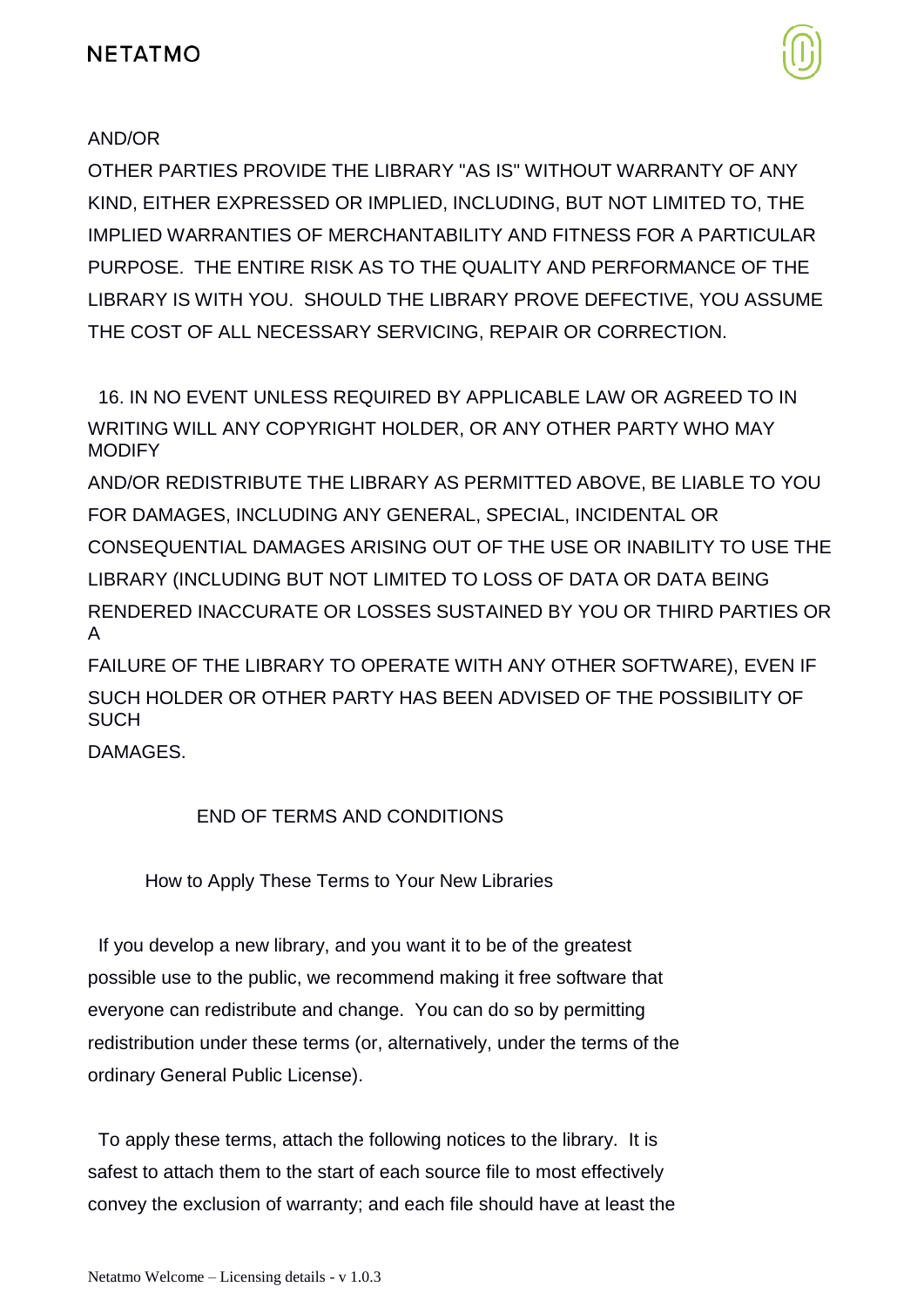"copyright" line and a pointer to where the full notice is found.

 <one line to give the library's name and a brief idea of what it does.> Copyright (C) <year> <name of author>

 This library is free software; you can redistribute it and/or modify it under the terms of the GNU Lesser General Public License as published by the Free Software Foundation; either version 2.1 of the License, or (at your option) any later version.

 This library is distributed in the hope that it will be useful, but WITHOUT ANY WARRANTY; without even the implied warranty of MERCHANTABILITY or FITNESS FOR A PARTICULAR PURPOSE. See the GNU Lesser General Public License for more details.

 You should have received a copy of the GNU Lesser General Public License along with this library; if not, write to the Free Software Foundation, Inc., 51 Franklin Street, Fifth Floor, Boston, MA 02110-1301 USA

Also add information on how to contact you by electronic and paper mail.

You should also get your employer (if you work as a programmer) or your school, if any, to sign a "copyright disclaimer" for the library, if necessary. Here is a sample; alter the names:

 Yoyodyne, Inc., hereby disclaims all copyright interest in the library `Frob' (a library for tweaking knobs) written by James Random Hacker.

 <signature of Ty Coon>, 1 April 1990 Ty Coon, President of Vice

That's all there is to it!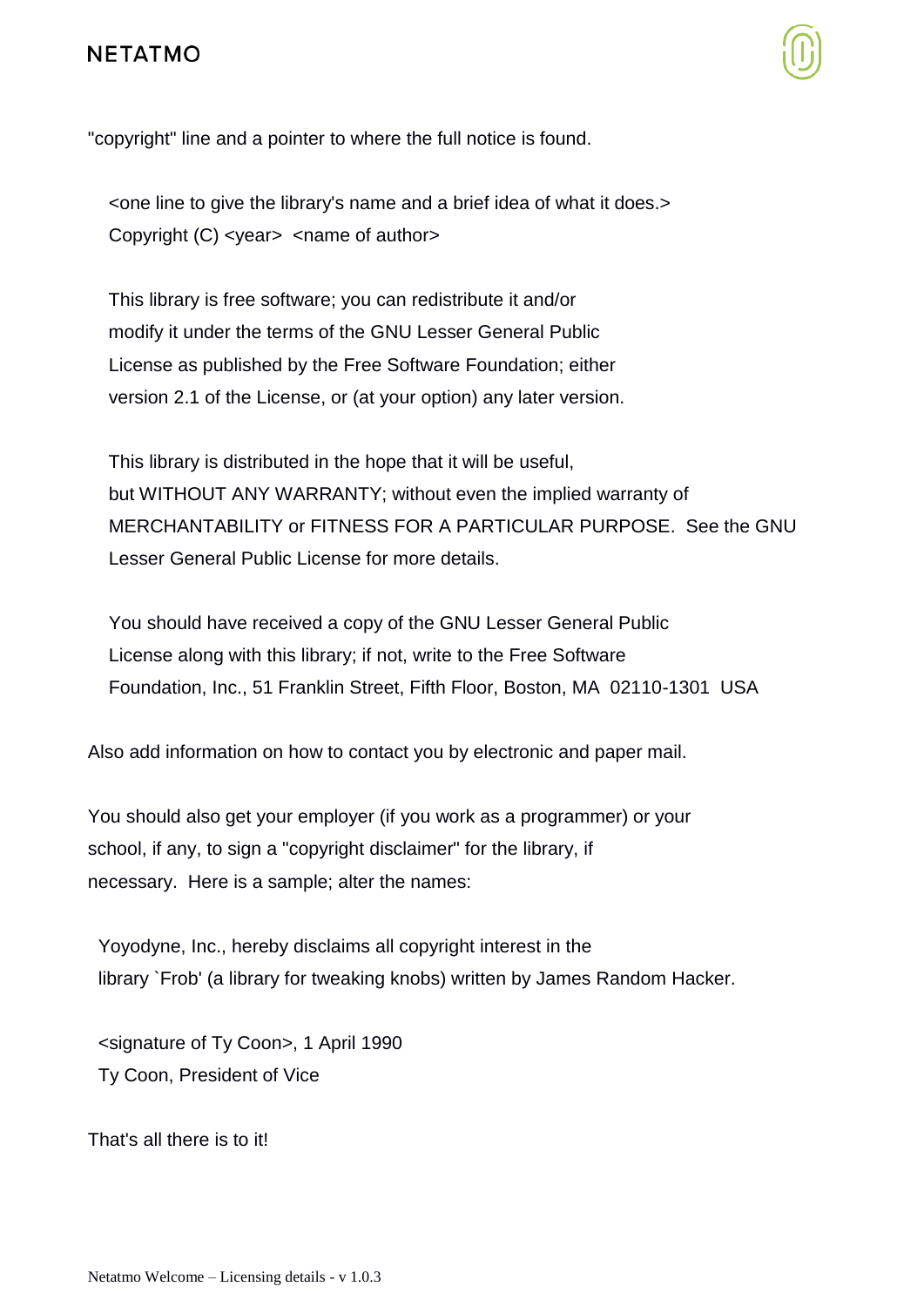

## **LIGHTTPD**

Copyright (c) 2004, Jan Kneschke, incremental

All rights reserved.

Redistribution and use in source and binary forms, with or without modification, are permitted provided that the following conditions are met:

- Redistributions of source code must retain the above copyright notice, this list of conditions and the following disclaimer.

- Redistributions in binary form must reproduce the above copyright notice, this list of conditions and the following disclaimer in the documentation and/or other materials provided with the distribution.

- Neither the name of the 'incremental' nor the names of its contributors may be used to endorse or promote products derived from this software without specific prior written permission.

THIS SOFTWARE IS PROVIDED BY THE COPYRIGHT HOLDERS AND CONTRIBUTORS "AS IS" AND ANY EXPRESS OR IMPLIED WARRANTIES, INCLUDING, BUT NOT LIMITED TO, THE IMPLIED WARRANTIES OF MERCHANTABILITY AND FITNESS FOR A PARTICULAR PURPOSE ARE DISCLAIMED. IN NO EVENT SHALL THE COPYRIGHT OWNER OR CONTRIBUTORS BE LIABLE FOR ANY DIRECT, INDIRECT, INCIDENTAL, SPECIAL, EXEMPLARY, OR CONSEQUENTIAL DAMAGES (INCLUDING, BUT NOT LIMITED TO, PROCUREMENT OF SUBSTITUTE GOODS OR SERVICES; LOSS OF USE, DATA, OR PROFITS; OR BUSINESS INTERRUPTION) HOWEVER CAUSED AND ON ANY THEORY OF LIABILITY, WHETHER IN CONTRACT, STRICT LIABILITY, OR TORT (INCLUDING NEGLIGENCE OR OTHERWISE) ARISING IN ANY WAY OUT OF THE USE OF THIS SOFTWARE, EVEN IF ADVISED OF THE POSSIBILITY OF SUCH DAMAGE.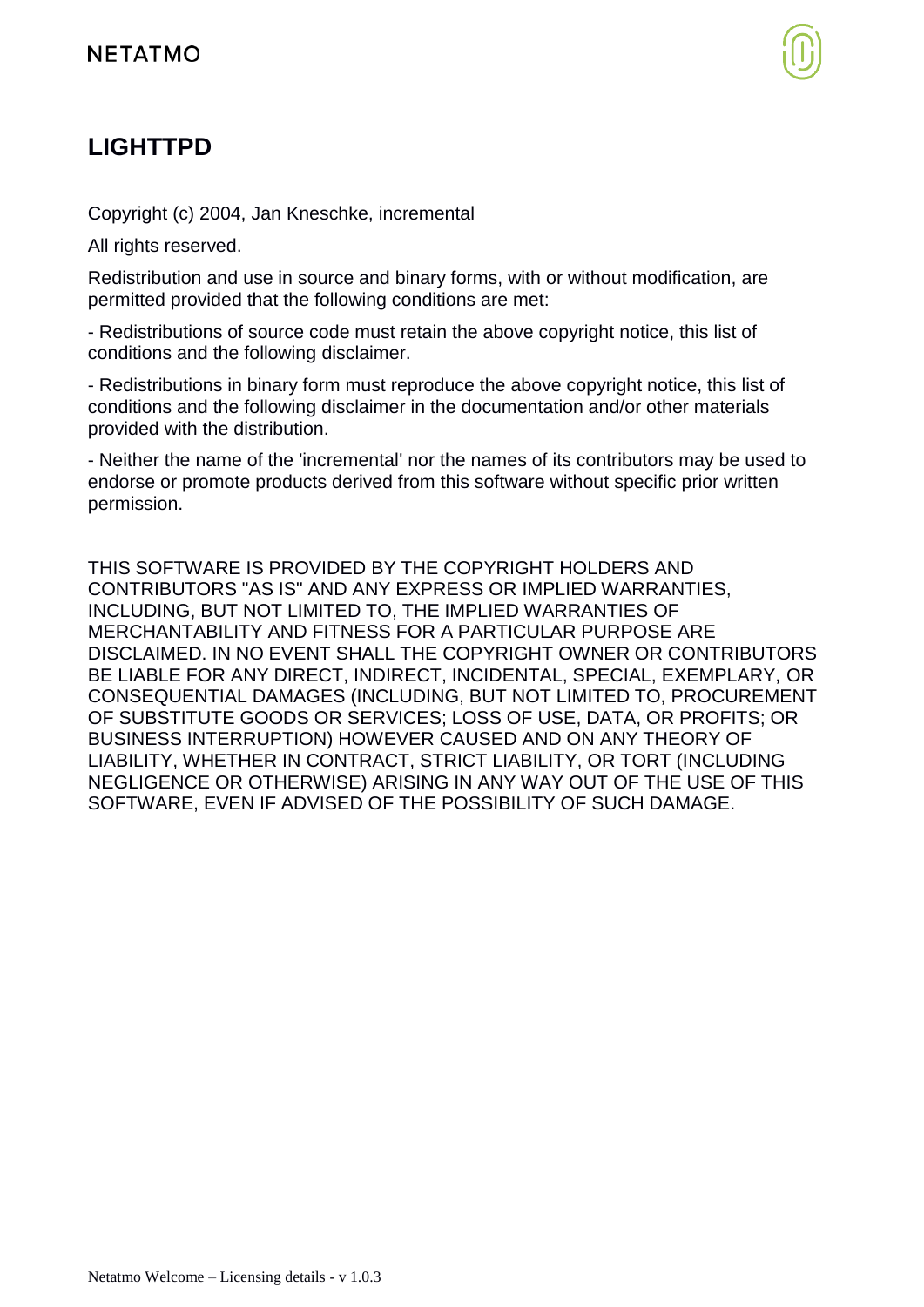

# **Mobile Applications**

This section lists the software used in Netatmo Welcome mobile applications.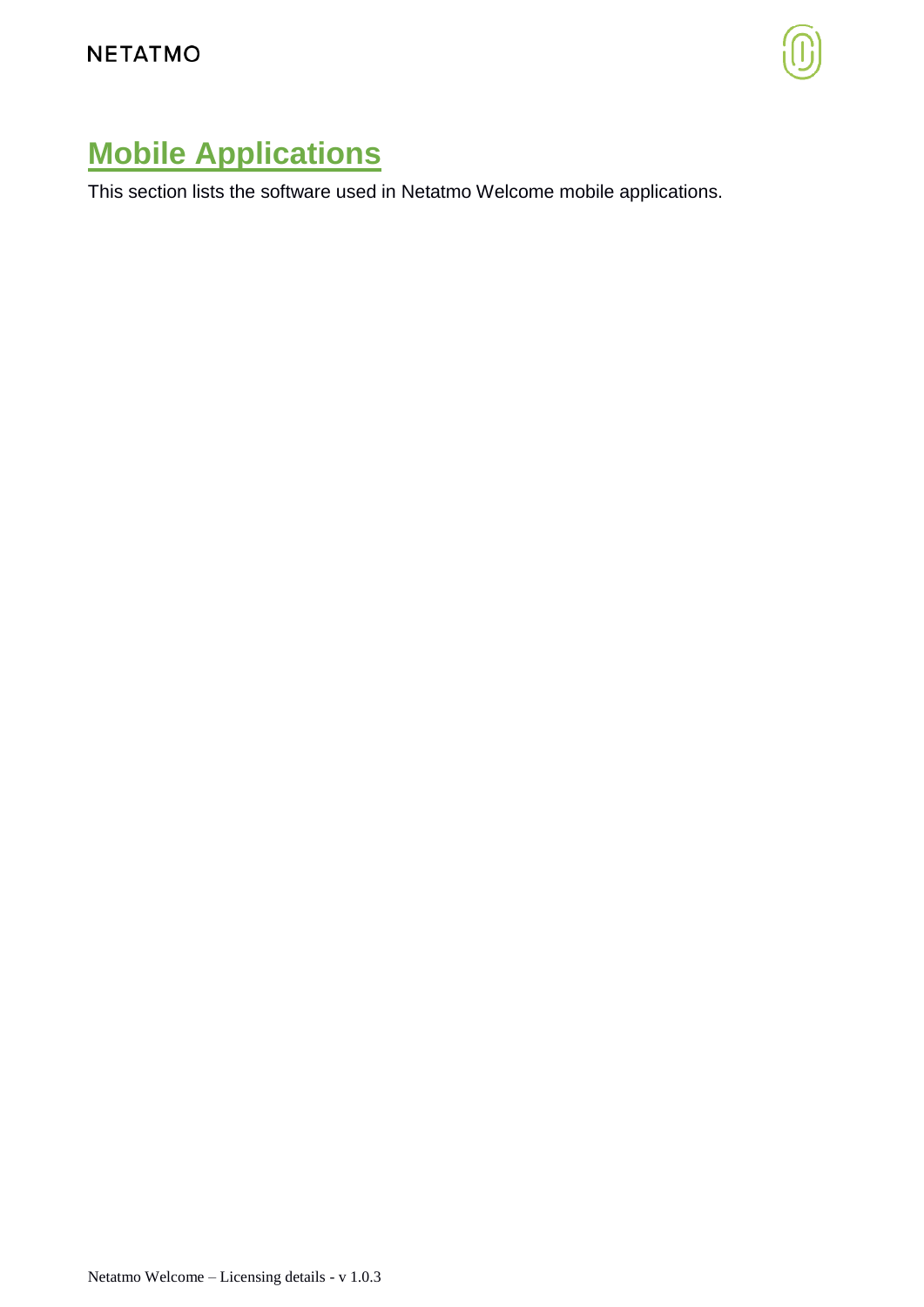

## **AFNetworking**

Copyright (c) 2011–2015 Alamofire Software Foundation (http://alamofire.org/)

Permission is hereby granted, free of charge, to any person obtaining a copy of this software and associated documentation files (the "Software"), to deal in the Software without restriction, including without limitation the rights to use, copy, modify, merge, publish, distribute, sublicense, and/or sell copies of the Software, and to permit persons to whom the Software is furnished to do so, subject to the following conditions:

The above copyright notice and this permission notice shall be included in all copies or substantial portions of the Software.

THE SOFTWARE IS PROVIDED "AS IS", WITHOUT WARRANTY OF ANY KIND, EXPRESS OR IMPLIED, INCLUDING BUT NOT LIMITED TO THE WARRANTIES OF MERCHANTABILITY, FITNESS FOR A PARTICULAR PURPOSE AND NONINFRINGEMENT. IN NO EVENT SHALL THE AUTHORS OR COPYRIGHT HOLDERS BE LIABLE FOR ANY CLAIM, DAMAGES OR OTHER LIABILITY, WHETHER IN AN ACTION OF CONTRACT, TORT OR OTHERWISE, ARISING FROM, OUT OF OR IN CONNECTION WITH THE SOFTWARE OR THE USE OR OTHER DEALINGS IN THE SOFTWARE.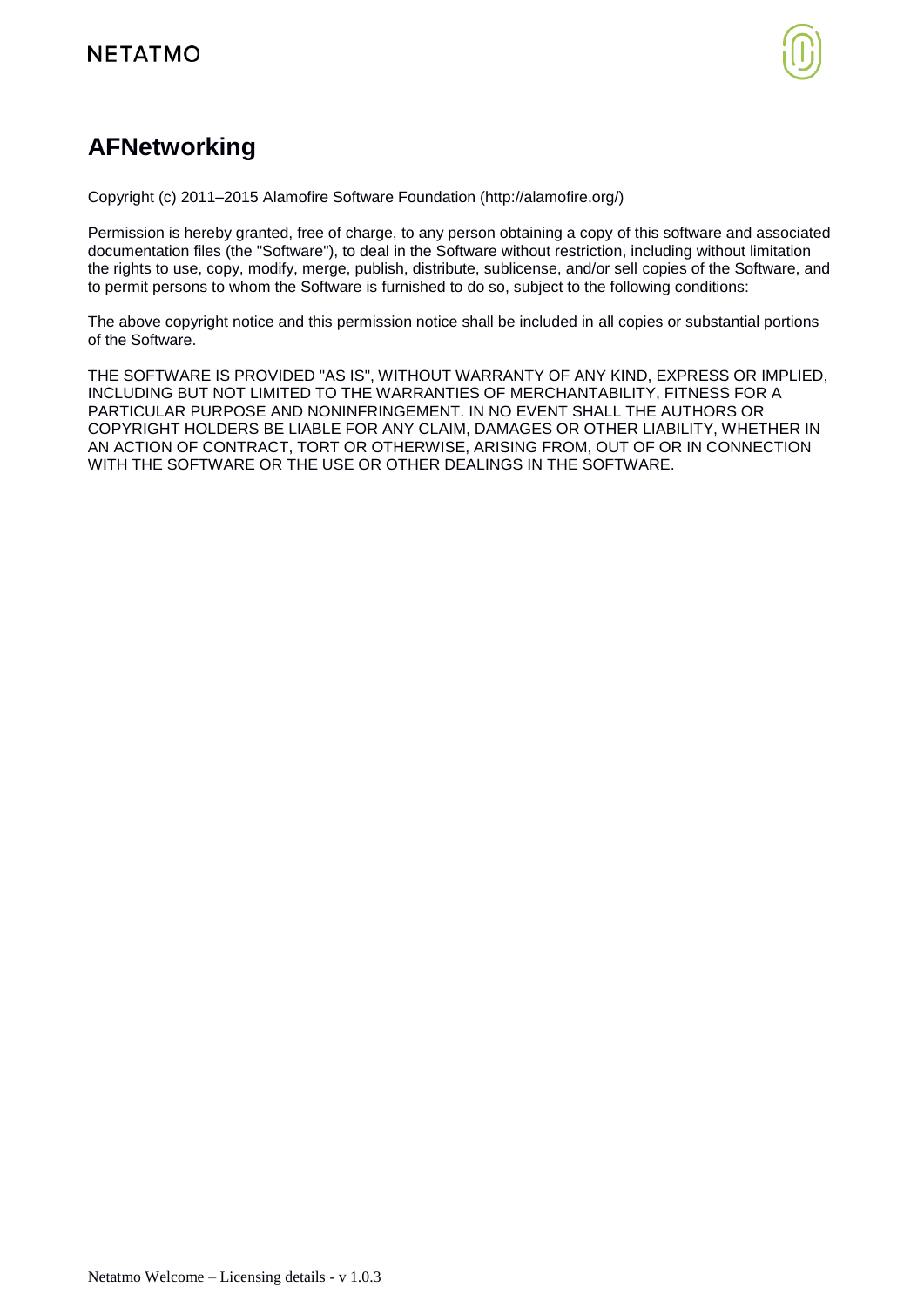

### **XCGLogger**

Copyright (c) 2014 Dave Wood, Cerebral Gardens http://www.cerebralgardens.com/

Permission is hereby granted, free of charge, to any person obtaining a copy of this software and associated documentation files (the "Software"), to deal in the Software without restriction, including without limitation the rights to use, copy, modify, merge, publish, distribute, sublicense, and/or sell copies of the Software, and to permit persons to whom the Software is furnished to do so, subject to the following conditions:

The above copyright notice and this permission notice shall be included in all copies or substantial portions of the Software.

THE SOFTWARE IS PROVIDED "AS IS", WITHOUT WARRANTY OF ANY KIND, EXPRESS OR IMPLIED, INCLUDING BUT NOT LIMITED TO THE WARRANTIES OF MERCHANTABILITY, FITNESS FOR A PARTICULAR PURPOSE AND NONINFRINGEMENT. IN NO EVENT SHALL THE AUTHORS OR COPYRIGHT HOLDERS BE LIABLE FOR ANY CLAIM, DAMAGES OR OTHER LIABILITY, WHETHER IN AN ACTION OF CONTRACT, TORT OR OTHERWISE, ARISING FROM, OUT OF OR IN CONNECTION WITH THE SOFTWARE OR THE USE OR OTHER DEALINGS IN THE SOFTWARE.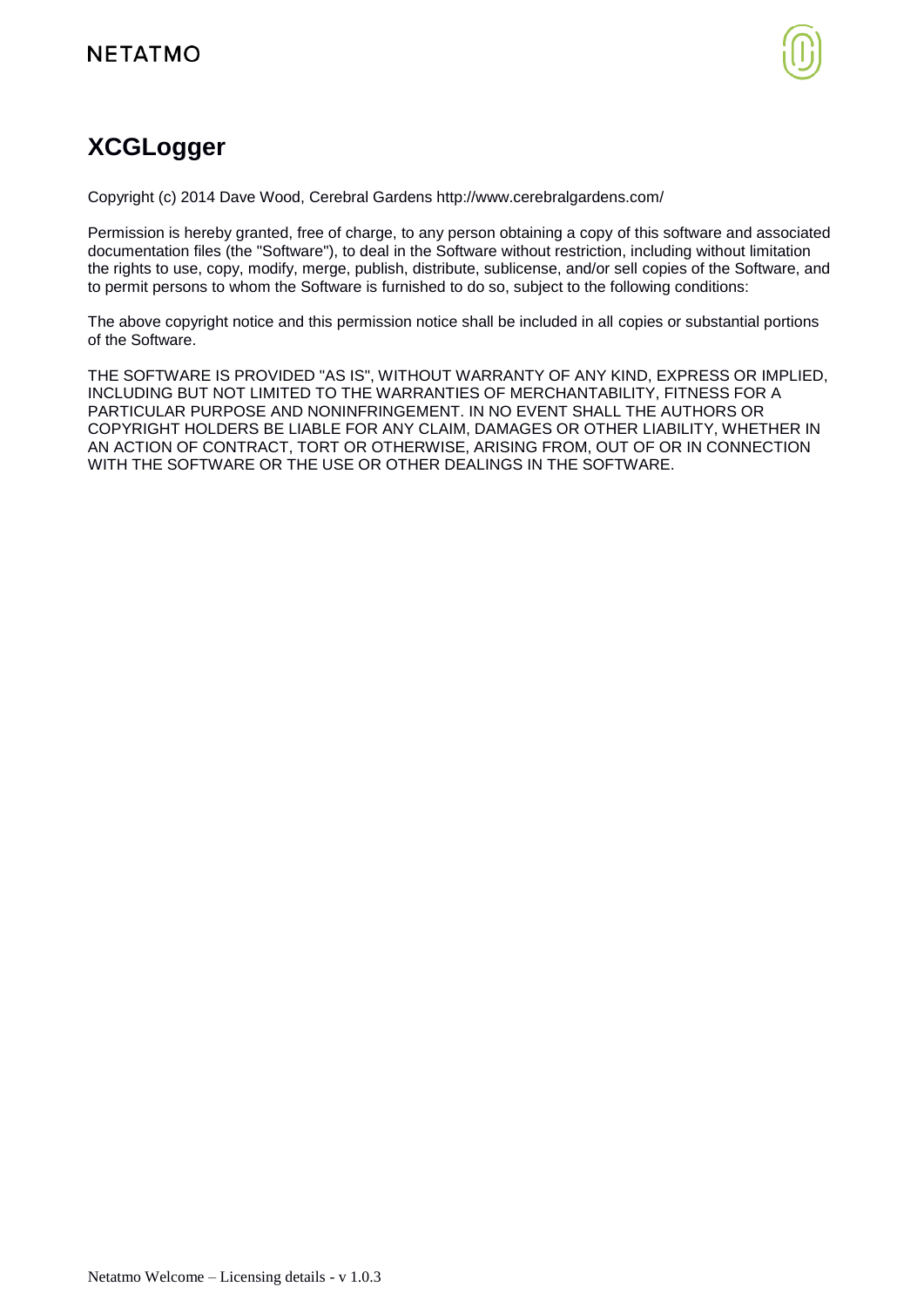## **FormatterKit**

Copyright (c) 2011–2015 Mattt Thompson (http://mattt.me/)

Permission is hereby granted, free of charge, to any person obtaining a copy of this software and associated documentation files (the "Software"), to deal in the Software without restriction, including without limitation the rights to use, copy, modify, merge, publish, distribute, sublicense, and/or sell copies of the Software, and to permit persons to whom the Software is furnished to do so, subject to the following conditions:

The above copyright notice and this permission notice shall be included in all copies or substantial portions of the Software.

THE SOFTWARE IS PROVIDED "AS IS", WITHOUT WARRANTY OF ANY KIND, EXPRESS OR IMPLIED, INCLUDING BUT NOT LIMITED TO THE WARRANTIES OF MERCHANTABILITY, FITNESS FOR A PARTICULAR PURPOSE AND NONINFRINGEMENT. IN NO EVENT SHALL THE AUTHORS OR COPYRIGHT HOLDERS BE LIABLE FOR ANY CLAIM, DAMAGES OR OTHER LIABILITY, WHETHER IN AN ACTION OF CONTRACT, TORT OR OTHERWISE, ARISING FROM, OUT OF OR IN CONNECTION WITH THE SOFTWARE OR THE USE OR OTHER DEALINGS IN THE SOFTWARE.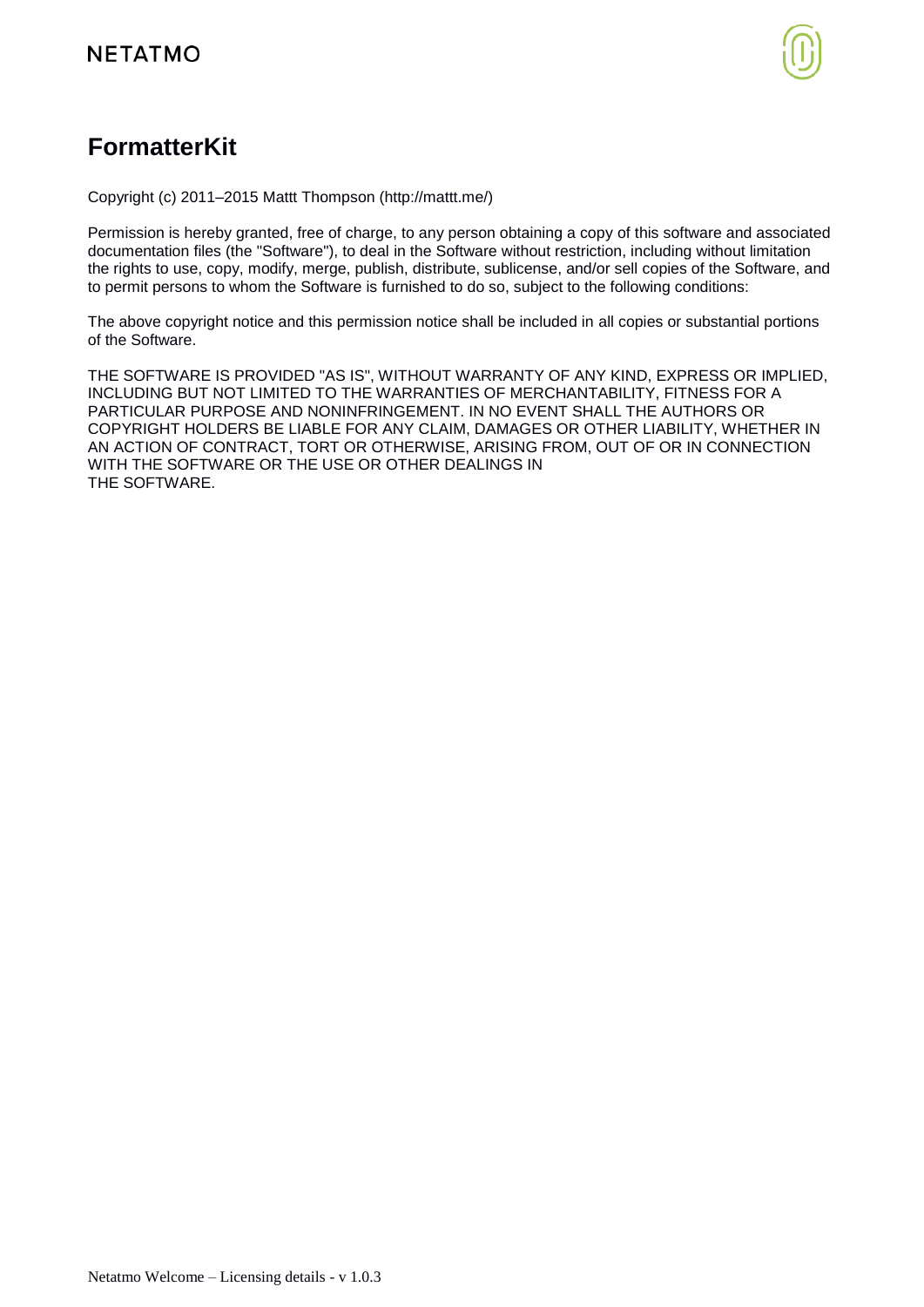# **HTTPClientAndroidLib**

Copyright [2011] [Dirk Boye]

Licensed under the Apache License, Version 2.0 (the "License"); you may not use this file except in compliance with the License. You may obtain a copy of the License at

http://www.apache.org/licenses/LICENSE-2.0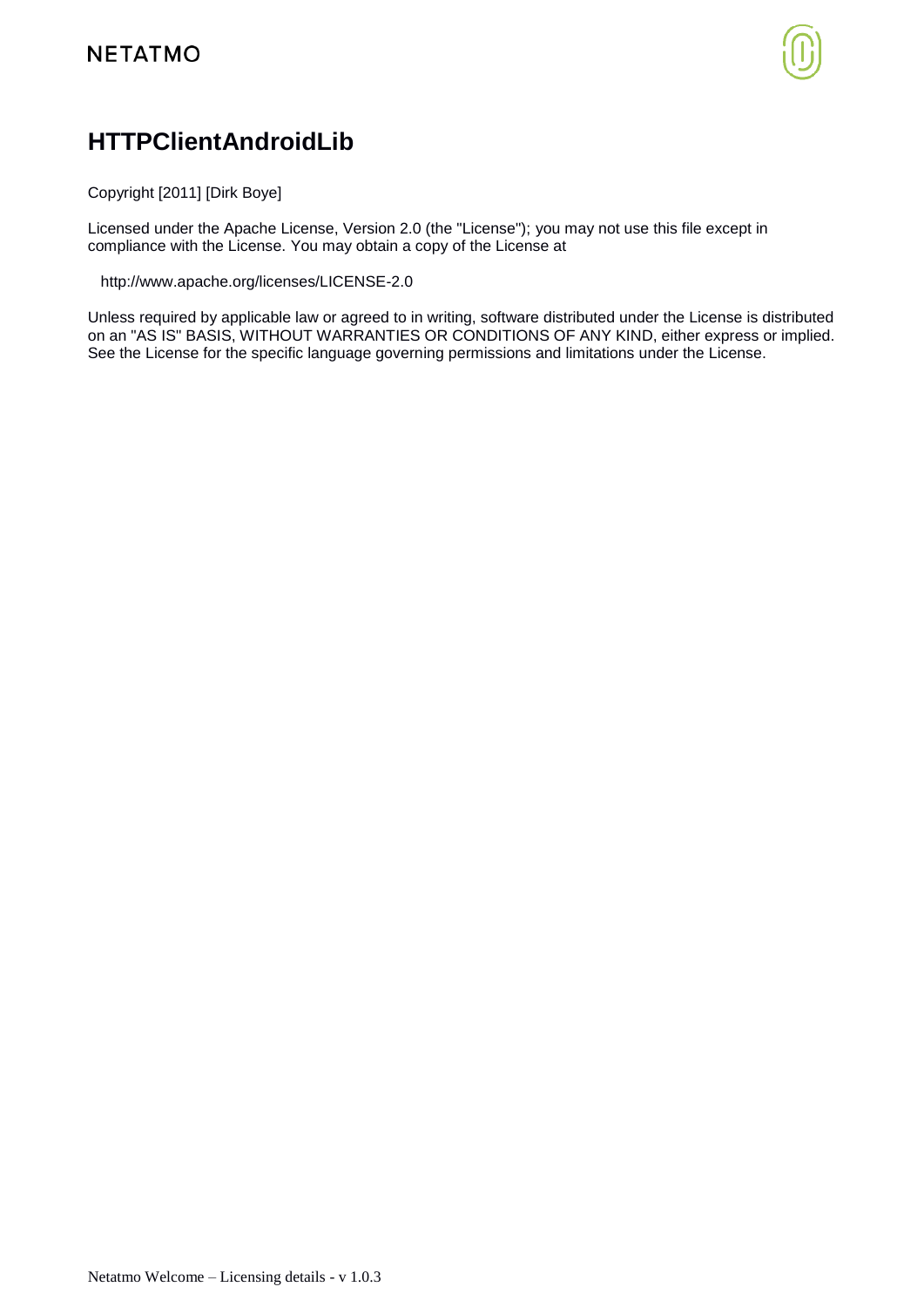

# **Dagger2**

Copyright 2012 The Dagger Authors

Licensed under the Apache License, Version 2.0 (the "License"); you may not use this file except in compliance with the License.

You may obtain a copy of the License at

http://www.apache.org/licenses/LICENSE-2.0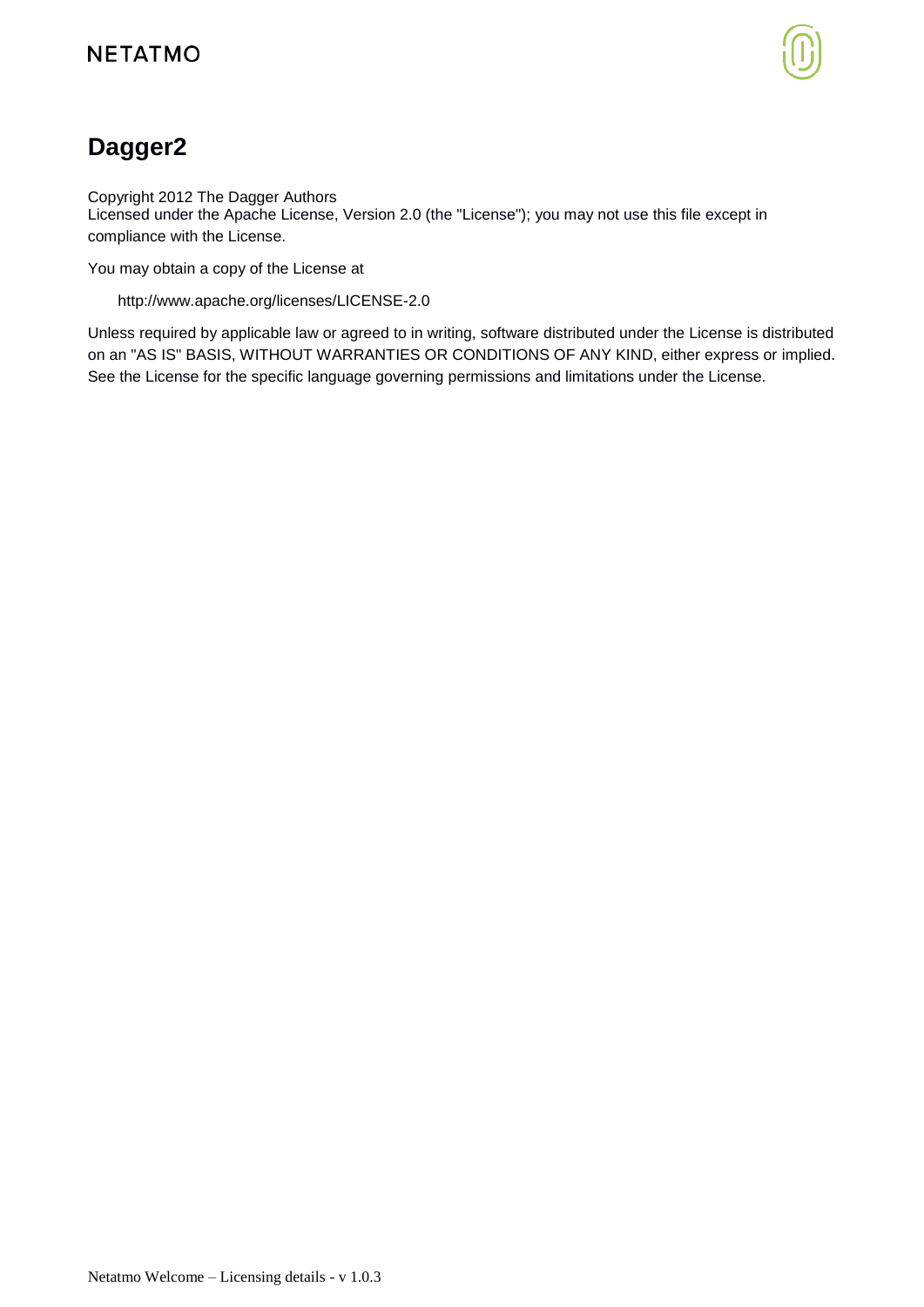

# **Volley**

Copyright (C) 2014 Xiaoke Zhang Copyright (C) 2011 The Android Open Source Project

Licensed under the Apache License, Version 2.0 (the "License"); you may not use this file except in compliance with the License.

You may obtain a copy of the License at

http://www.apache.org/licenses/LICENSE-2.0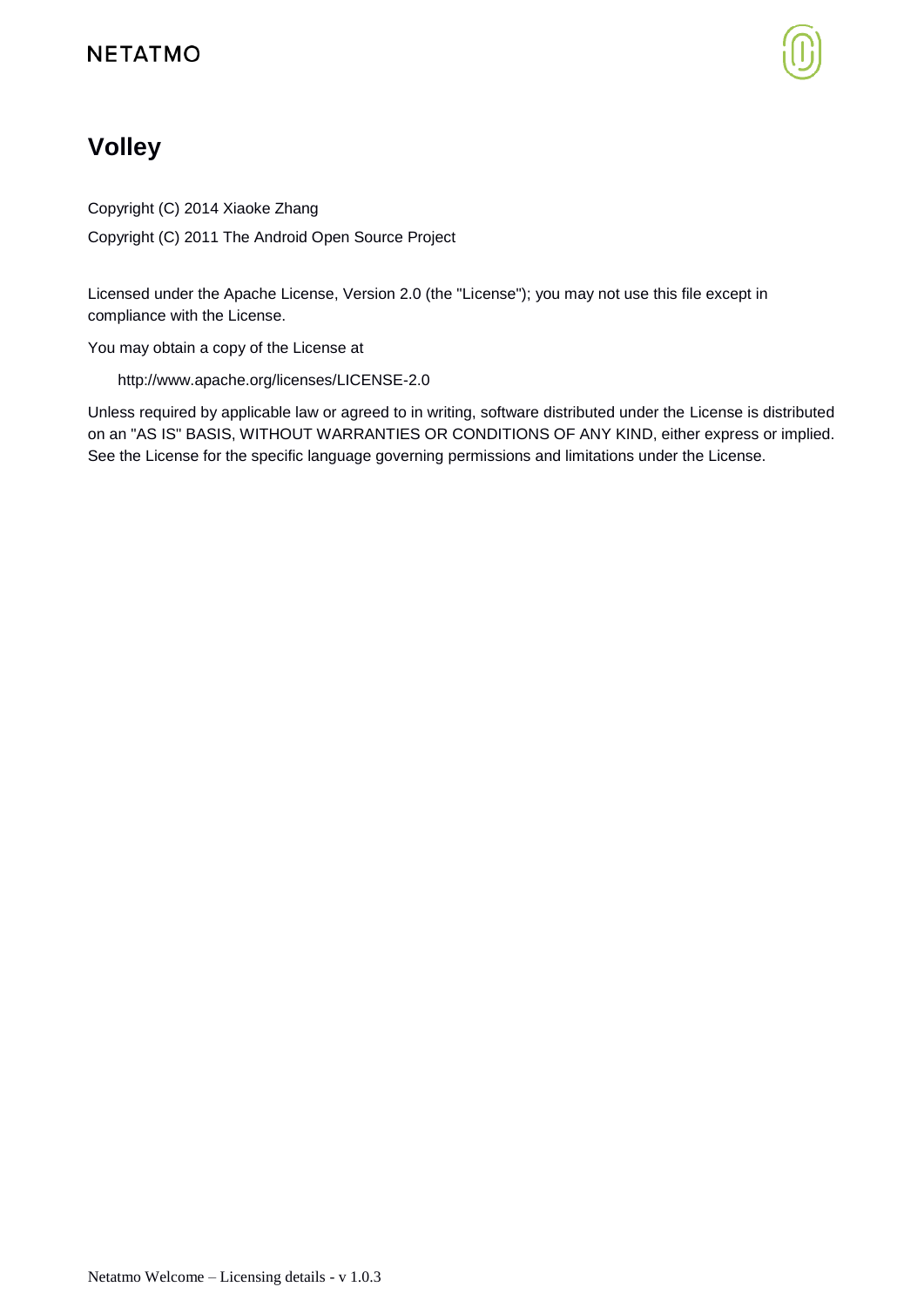

# **CropImage**

Copyright 2016 Lorenzo Villani

Licensed under the Apache License, Version 2.0 (the "License"); you may not use this file except in compliance with the License.

You may obtain a copy of the License at

http://www.apache.org/licenses/LICENSE-2.0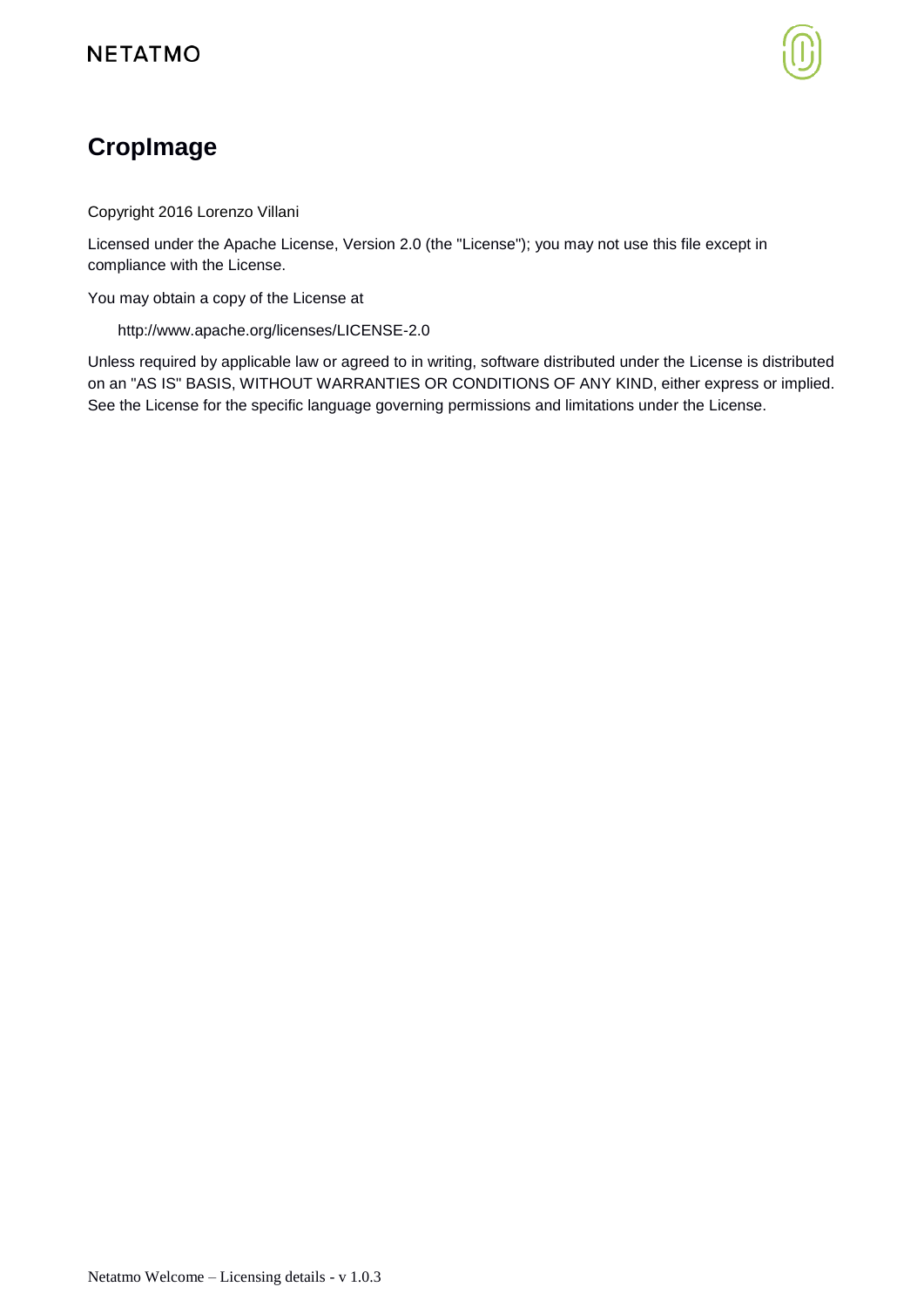# **Jackson**

Licensed under the Apache License, Version 2.0 (the "License"); you may not use this file except in compliance with the License.

You may obtain a copy of the License at

http://www.apache.org/licenses/LICENSE-2.0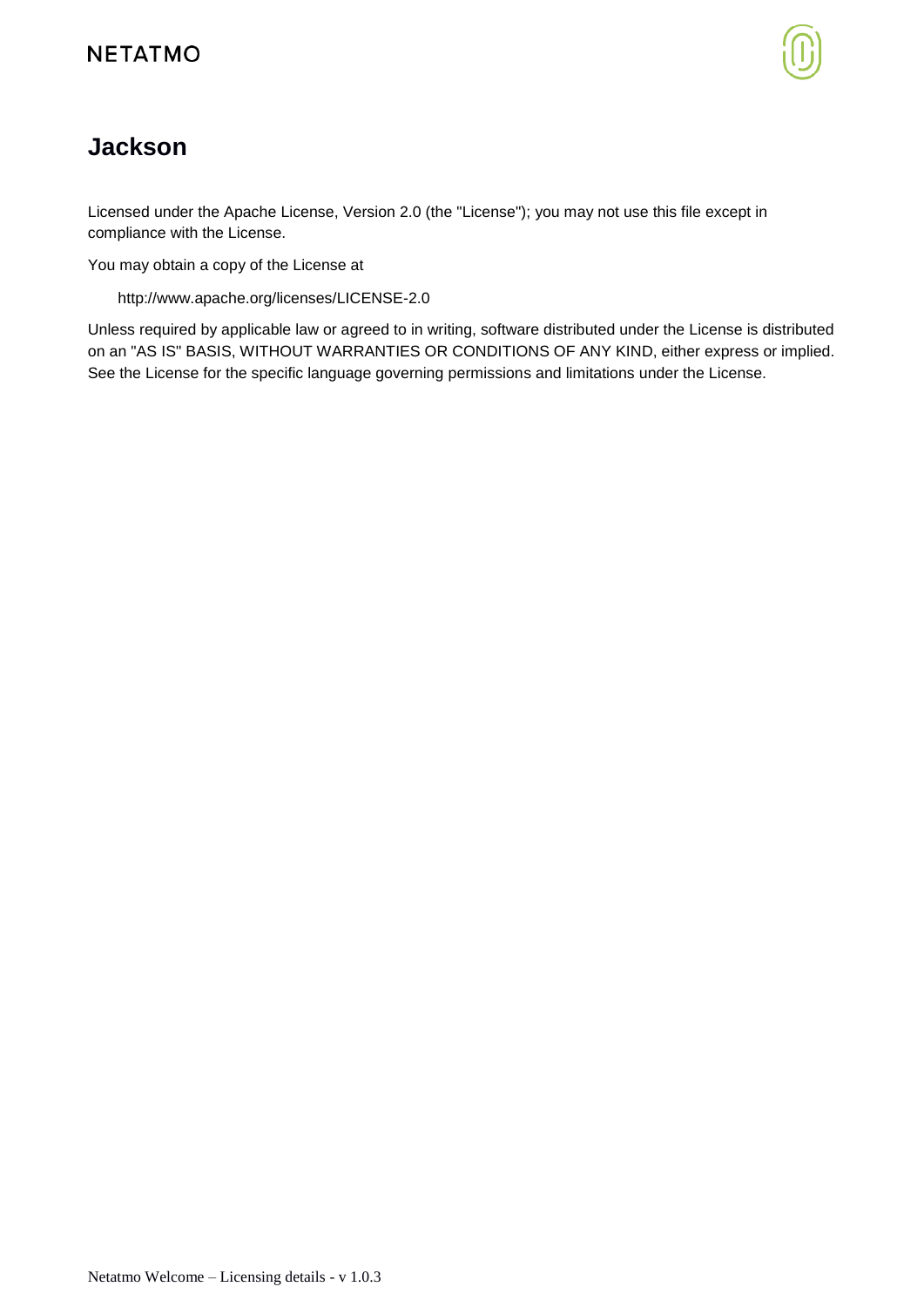

# **RecyclerViewPager**

https://github.com/lsjwzh/RecyclerViewPager

Copyright 2015 lsjwzh

Licensed under the Apache License, Version 2.0 (the "License"); you may not use this file except in compliance with the License.

You may obtain a copy of the License at

http://www.apache.org/licenses/LICENSE-2.0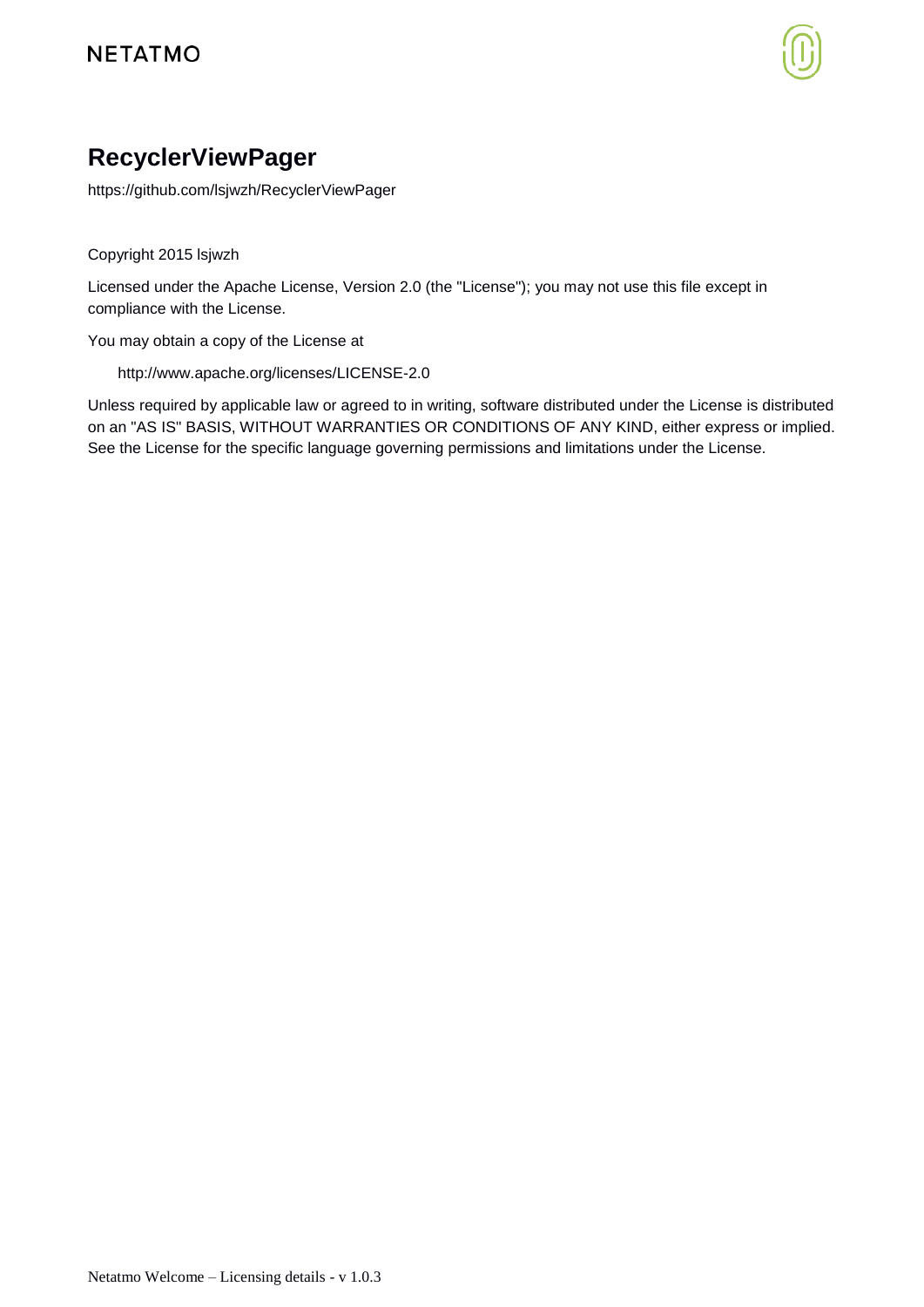

# **Google Auto**

<https://github.com/google/auto/blob/master/LICENSE.txt>

Copyright (c) 2013 Google, Inc.

Licensed under the Apache License, Version 2.0 (the "License"); you may not use this file except in compliance with the License.

You may obtain a copy of the License at

http://www.apache.org/licenses/LICENSE-2.0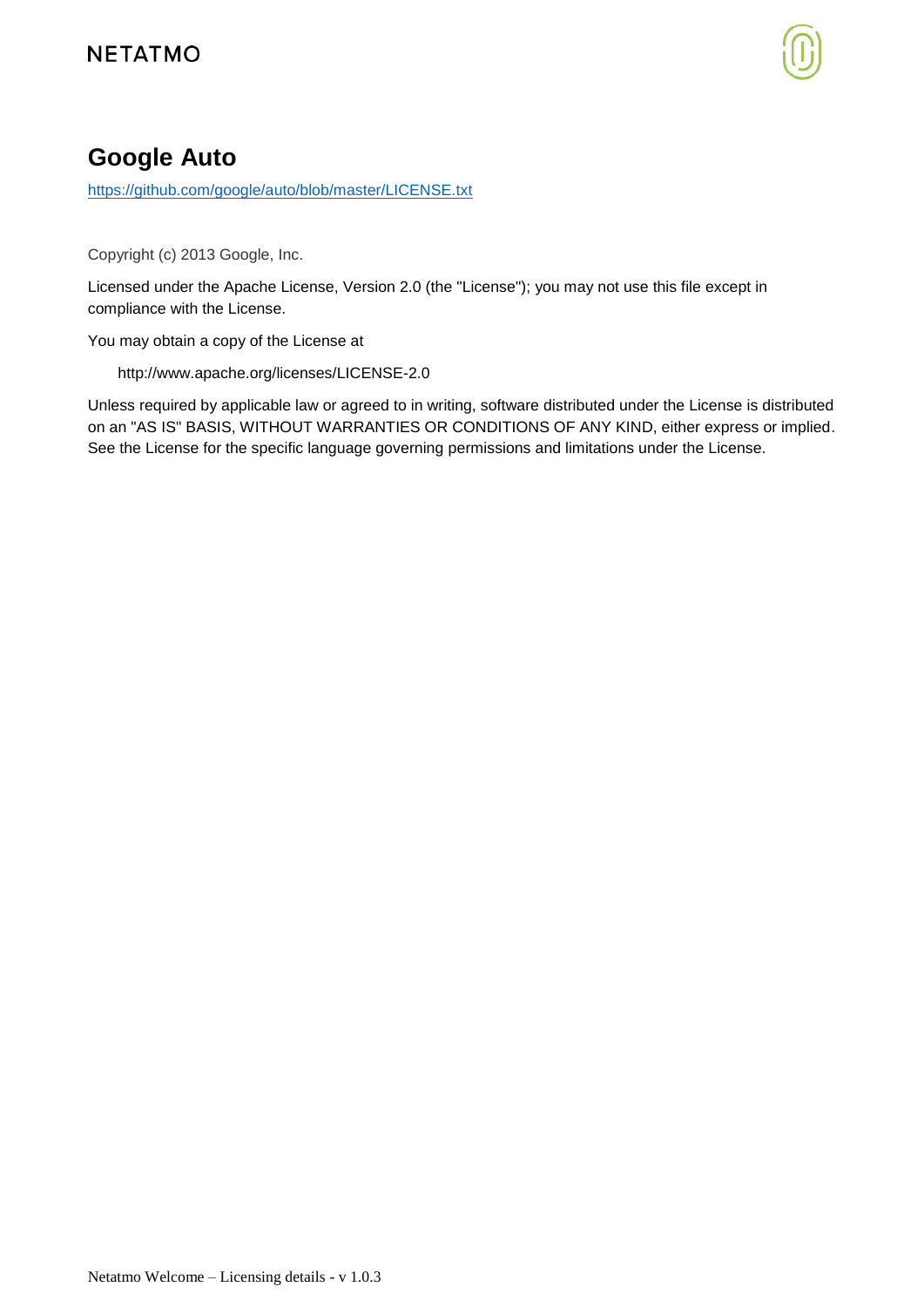

### **Swinject**

Copyright (c) 2015 Swinject Contributors

Permission is hereby granted, free of charge, to any person obtaining a copy of this software and associated documentation files (the "Software"), to deal in the Software without restriction, including without limitation the rights to use, copy, modify, merge, publish, distribute, sublicense, and/or sell copies of the Software, and to permit persons to whom the Software is furnished to do so, subject to the following conditions:

The above copyright notice and this permission notice shall be included in all copies or substantial portions of the Software.

THE SOFTWARE IS PROVIDED "AS IS", WITHOUT WARRANTY OF ANY KIND, EXPRESS OR IMPLIED, INCLUDING BUT NOT LIMITED TO THE WARRANTIES OF MERCHANTABILITY, FITNESS FOR A PARTICULAR PURPOSE AND NONINFRINGEMENT. IN NO EVENT SHALL THE AUTHORS OR COPYRIGHT HOLDERS BE LIABLE FOR ANY CLAIM, DAMAGES OR OTHER LIABILITY, WHETHER IN AN ACTION OF CONTRACT, TORT OR OTHERWISE, ARISING FROM, OUT OF OR IN CONNECTION WITH THE SOFTWARE OR THE USE OR OTHER DEALINGS IN THE SOFTWARE.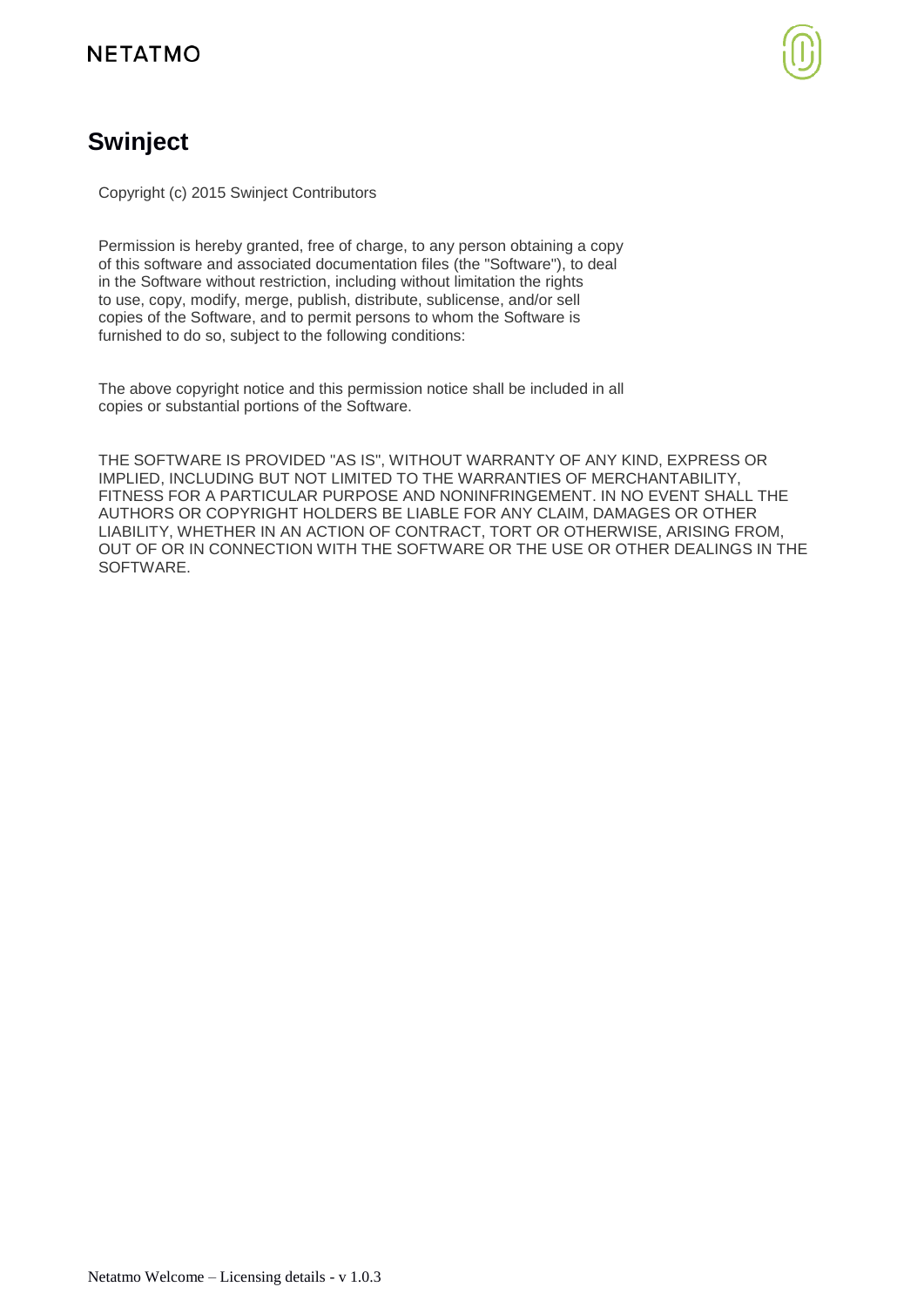

# **Crashlytics**

SDK:

protobuf-c http://code.google.com/p/protobuf-c/source/browse/trunk/LICENSE

Copyright (c) 2008-2011, Dave Benson.

All rights reserved.

Redistribution and use in source and binary forms, with or without modification, are permitted provided that the following conditions are met:

\* Redistributions of source code must retain the above copyright notice, this list of conditions and the following disclaimer.

\* Redistributions in binary form must reproduce the above copyright notice, this list of conditions and the following disclaimer in the documentation and/or other materials provided with the distribution.

\* Neither the name of "protobuf-c" nor the names of its contributors may be used to endorse or promote products derived from this software without specific prior written permission.

THIS SOFTWARE IS PROVIDED BY THE COPYRIGHT HOLDERS AND CONTRIBUTORS "AS IS" AND ANY EXPRESS OR IMPLIED WARRANTIES, INCLUDING, BUT NOT LIMITED TO, THE IMPLIED WARRANTIES OF MERCHANTABILITY AND FITNESS FOR A PARTICULAR PURPOSE ARE DISCLAIMED. IN NO EVENT SHALL THE COPYRIGHT HOLDER OR CONTRIBUTORS BE LIABLE FOR ANY DIRECT, INDIRECT, INCIDENTAL, SPECIAL, EXEMPLARY, OR CONSEQUENTIAL DAMAGES (INCLUDING, BUT NOT LIMITED TO, PROCUREMENT OF SUBSTITUTE GOODS OR SERVICES; LOSS OF USE, DATA, OR PROFITS; OR BUSINESS INTERRUPTION) HOWEVER CAUSED AND ON ANY THEORY OF LIABILITY, WHETHER IN CONTRACT, STRICT LIABILITY, OR TORT (INCLUDING NEGLIGENCE OR OTHERWISE) ARISING IN ANY WAY OUT OF THE USE OF THIS SOFTWARE, EVEN IF ADVISED OF THE POSSIBILITY OF SUCH DAMAGE.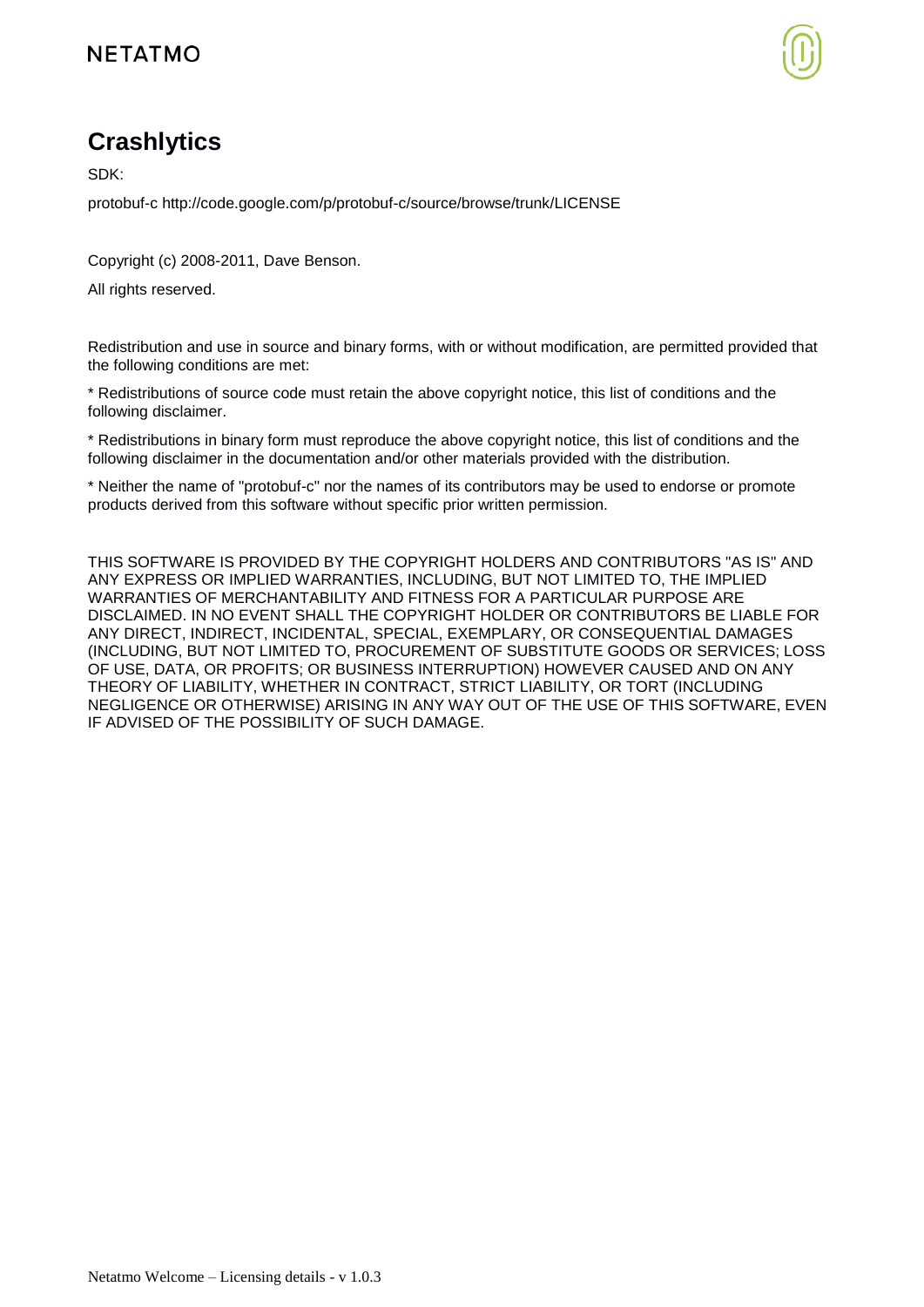

### **Square Tape - QueueFile.java**

<https://raw.github.com/square/tape/master/LICENSE.txt>

Copyright 2012 Square, Inc.

Licensed under the Apache License, Version 2.0 (the "License"); you may not use this file except in compliance with the License.

You may obtain a copy of the License at

http://www.apache.org/licenses/LICENSE-2.0

Unless required by applicable law or agreed to in writing, software distributed under the License is distributed on an "AS IS" BASIS, WITHOUT WARRANTIES OR CONDITIONS OF ANY KIND, either express or implied. See the License for the specific language governing permissions and limitations under the License.

This file has been modified from its original licensed form.

Modifications are Copyright (C) 2013 Twitter, Inc.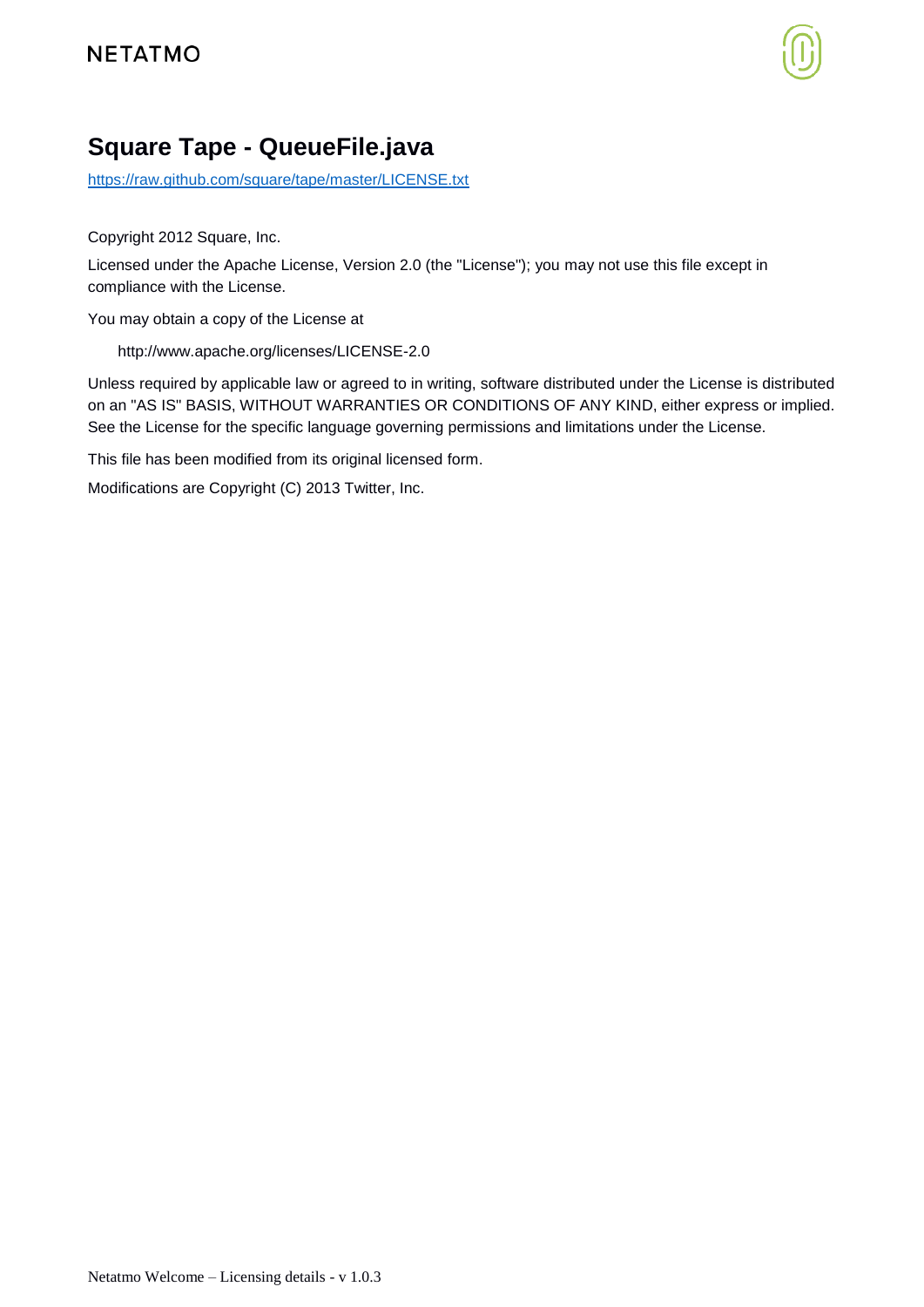

## **Apache Software Foundation**

<http://www.apache.org/licenses/LICENSE-2.0>

Apache Commons CLI Copyright 2001-2013 The Apache Software Foundation

Apache Commons Codec Copyright 2002-2013 The Apache Software Foundation

Apache Felix Copyright 2006-2013 The Apache Software Foundation

Apache HttpComponents Client Copyright 1999-2013 The Apache Software Foundation

Apache HttpComponents Core Copyright 1999-2013 The Apache Software Foundation

Apache log4j Copyright 2010-2013 The Apache Software Foundation

Licensed under the Apache License, Version 2.0 (the "License"); you may not use this file except in compliance with the License.

You may obtain a copy of the License at

http://www.apache.org/licenses/LICENSE-2.0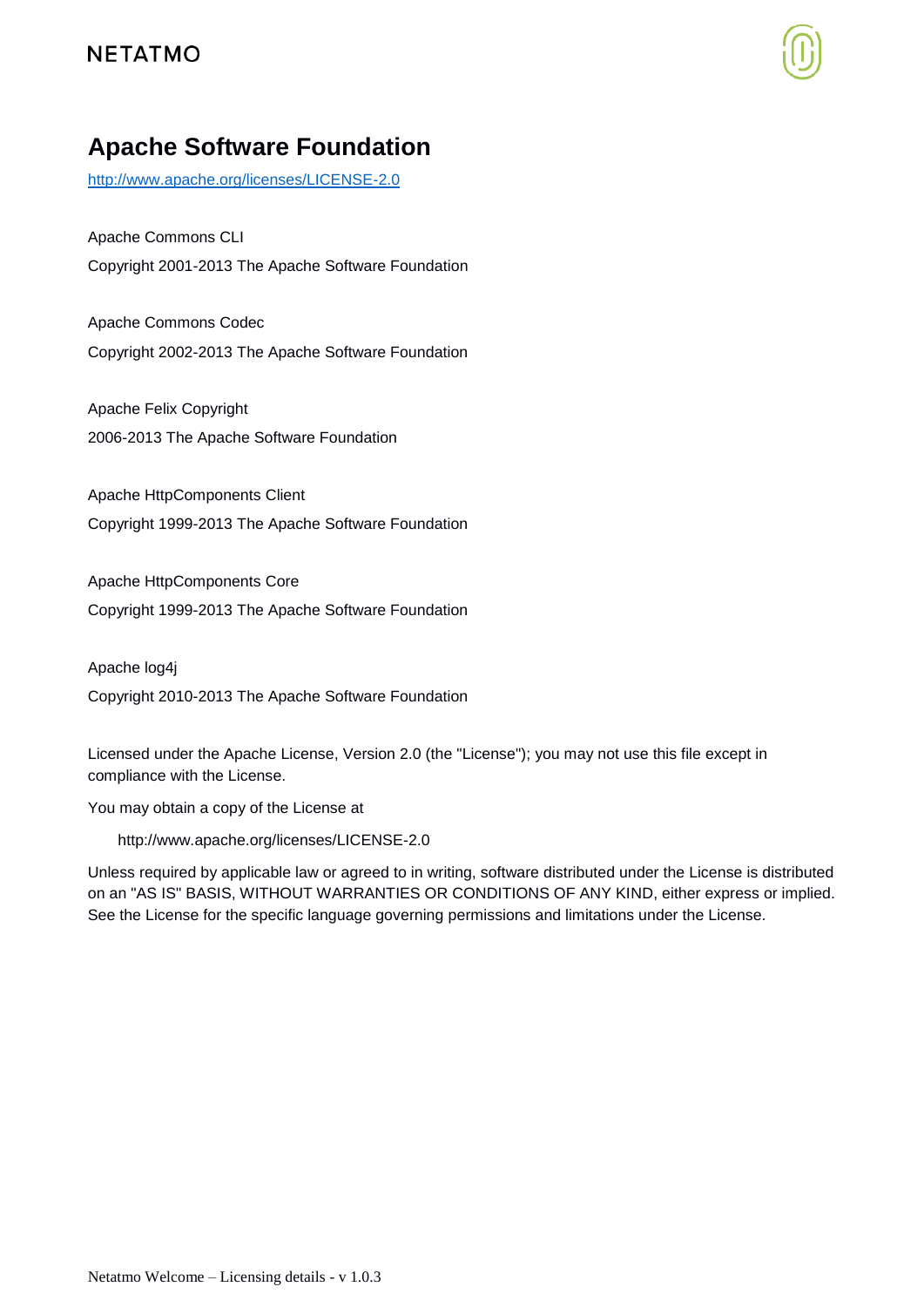

#### **JSON.simple**

<http://code.google.com/p/json-simple/source/browse/trunk/LICENSE.txt>

Copyright 2006-2012 Yidong Fang Chris Nokleberg Dave Hughes

Licensed under the Apache License, Version 2.0 (the "License"); you may not use this file except in compliance with the License.

You may obtain a copy of the License at

http://www.apache.org/licenses/LICENSE-2.0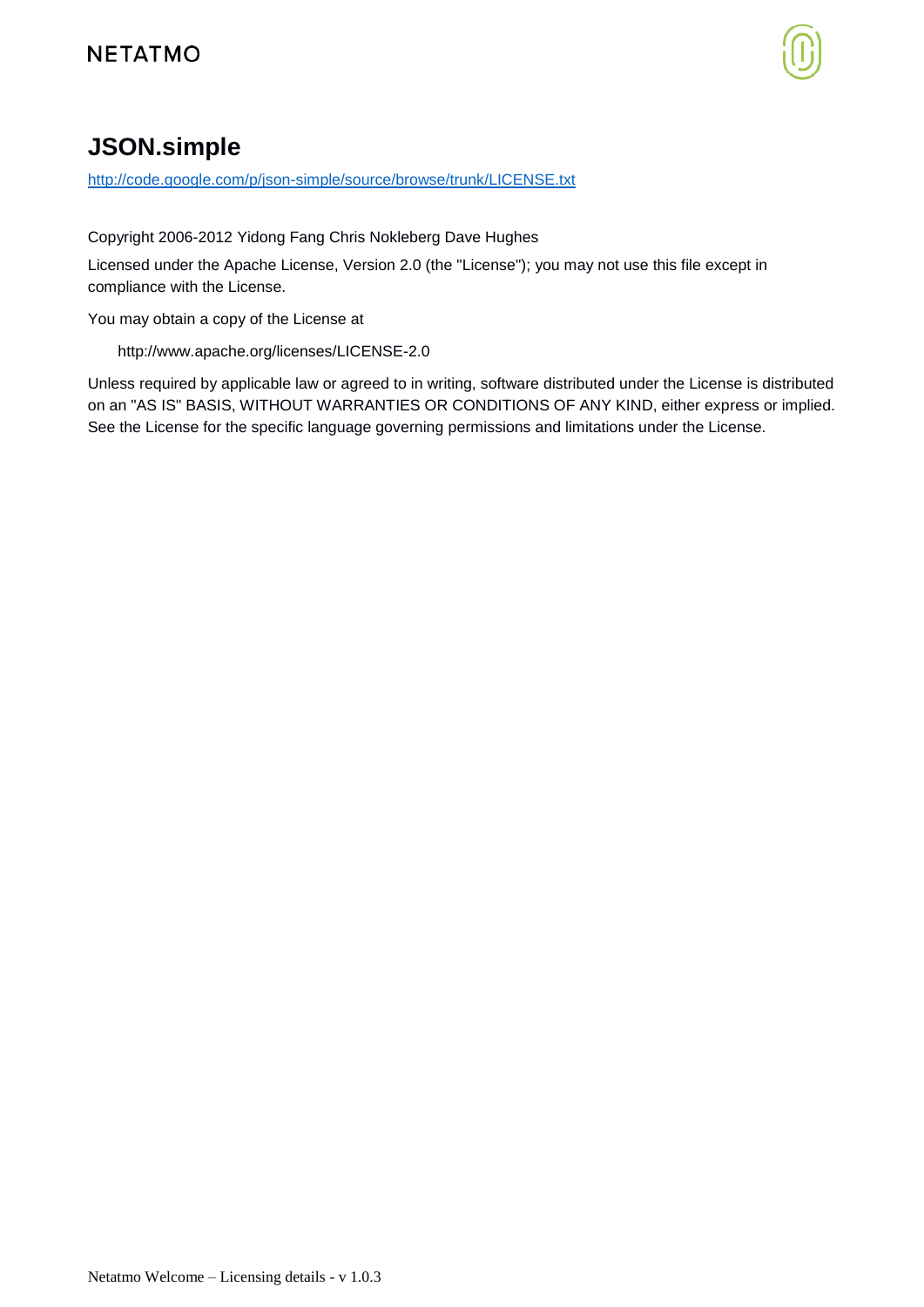

### **SLF4J**

<http://www.slf4j.org/license.html>

Copyright (c) 2004-2013 QOS.ch

All rights reserved.

Permission is hereby granted, free of charge, to any person obtaining a copy of this software and associated documentation files (the "Software"), to deal in the Software without restriction, including without limitation the rights to use, copy, modify, merge, publish, distribute, sublicense, and/or sell copies of the Software, and to permit persons to whom the Software is furnished to do so, subject to the following conditions:

The above copyright notice and this permission notice shall be included in all copies or substantial portions of the Software.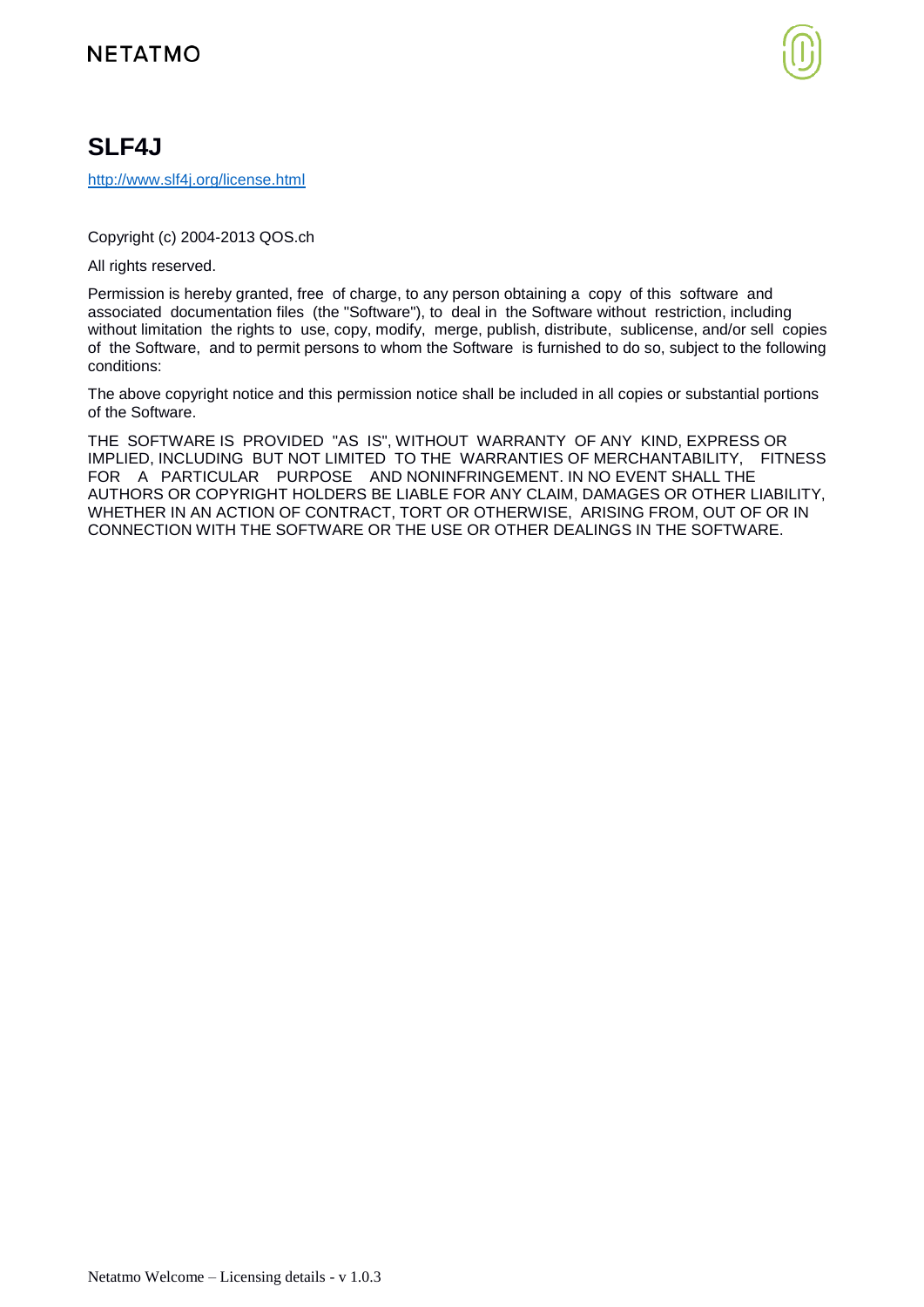

# **Timing Framwork**

<https://java.net/projects/timingframework>

Copyright (c) 2013, SureLogic, Inc

Licensed under the Apache License, Version 2.0 (the "License"); you may not use this file except in compliance with the License.

You may obtain a copy of the License at

http://www.apache.org/licenses/LICENSE-2.0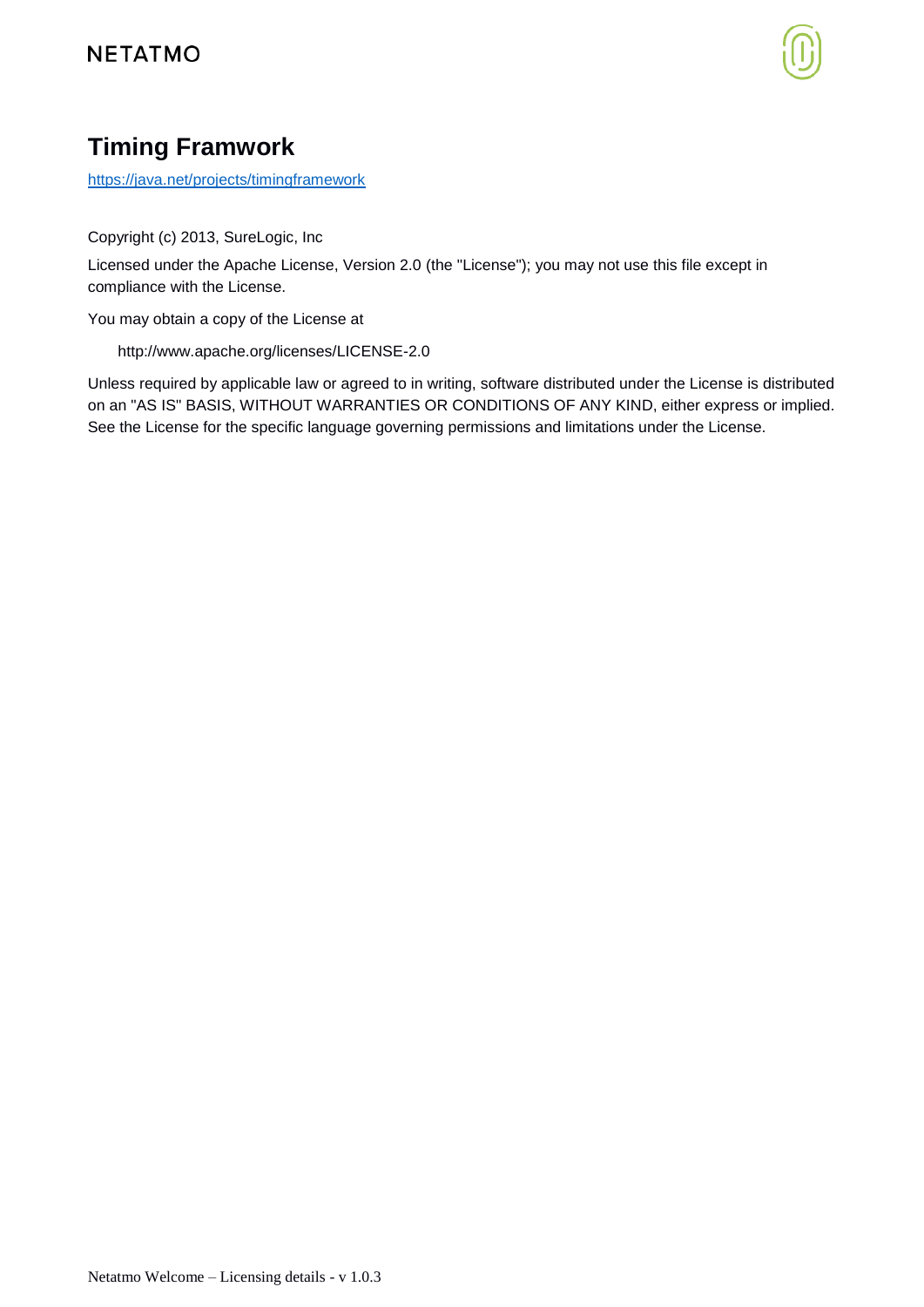

#### **ASM**

Core<http://asm.ow2.org/>

Copyright (c) 2000-2011 INRIA, France Telecom

All rights reserved.

Redistribution and use in source and binary forms, with or without modification, are permitted provided that the following conditions are met:

1. Redistributions of source code must retain the above copyright notice, this list of conditions and the following disclaimer.

2. Redistributions in binary form must reproduce the above copyright notice, this list of conditions and the following disclaimer in the documentation and/or other materials provided with the distribution.

3. Neither the name of the copyright holders nor the names of its contributors may be used to endorse or promote products derived from this software without specific prior written permission.

THIS SOFTWARE IS PROVIDED BY THE COPYRIGHT HOLDERS AND CONTRIBUTORS "AS IS" AND ANY EXPRESS OR IMPLIED WARRANTIES, INCLUDING, BUT NOT LIMITED TO, THE IMPLIED WARRANTIES OF MERCHANTABILITY AND FITNESS FOR A PARTICULAR PURPOSE ARE DISCLAIMED. IN NO EVENT SHALL THE COPYRIGHT OWNER OR CONTRIBUTORS BE LIABLE FOR ANY DIRECT, INDIRECT, INCIDENTAL, SPECIAL, EXEMPLARY, OR CONSEQUENTIAL DAMAGES (INCLUDING, BUT NOT LIMITED TO, PROCUREMENT OF SUBSTITUTE GOODS OR SERVICES; LOSS OF USE, DATA, OR PROFITS; OR BUSINESS INTERRUPTION) HOWEVER CAUSED AND ON ANY THEORY OF LIABILITY, WHETHER IN CONTRACT, STRICT LIABILITY, OR TORT (INCLUDING NEGLIGENCE OR OTHERWISE) ARISING IN ANY WAY OUT OF THE USE OF THIS SOFTWARE, EVEN IF ADVISED OF THE POSSIBILITY OF SUCH DAMAGE.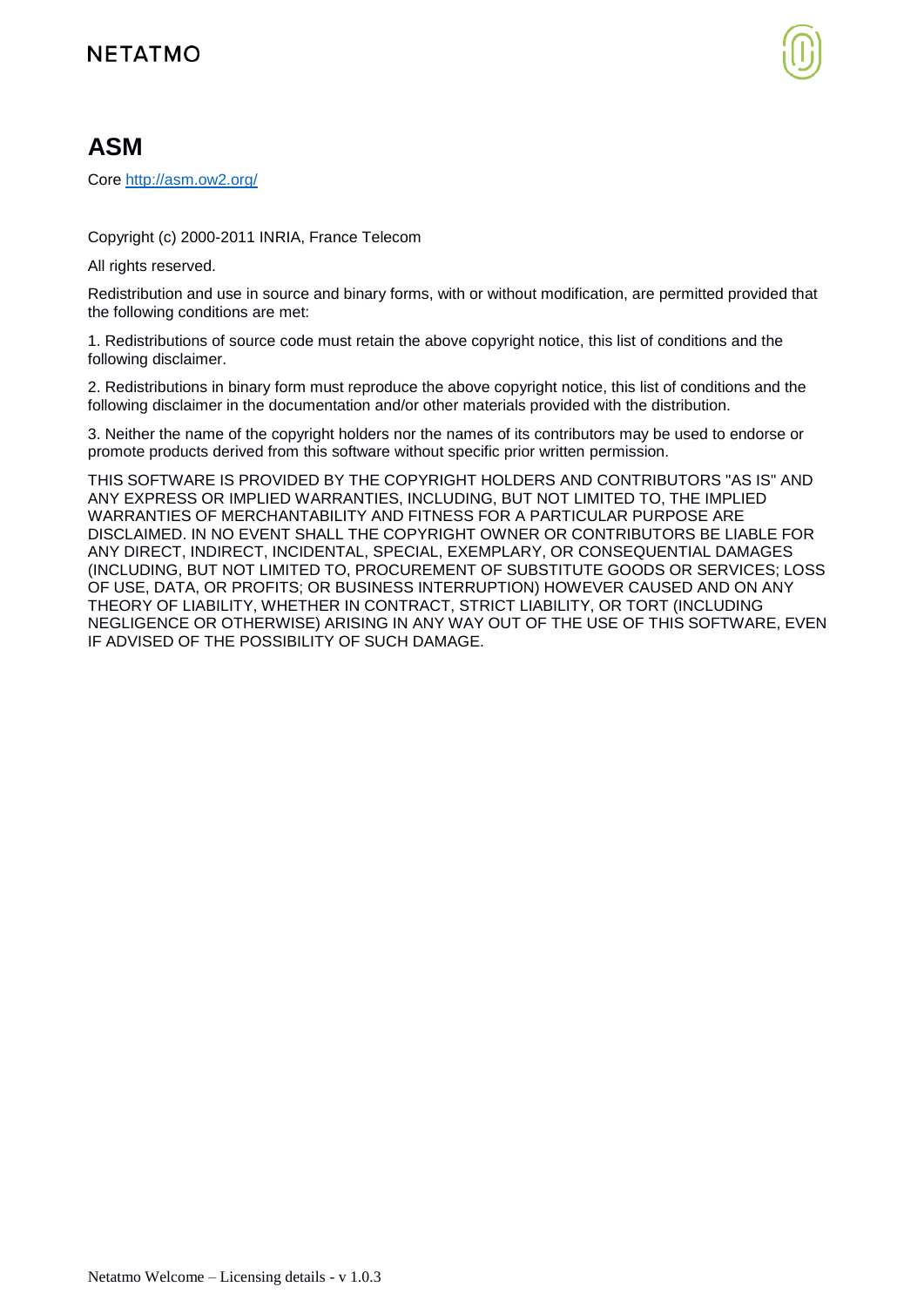

#### **Auto**

<https://github.com/google/auto>

Copyright 2013 Google, Inc.

Licensed under the Apache License, Version 2.0 (the "License"); you may not use this file except in compliance with the License.

You may obtain a copy of the License at

http://www.apache.org/licenses/LICENSE-2.0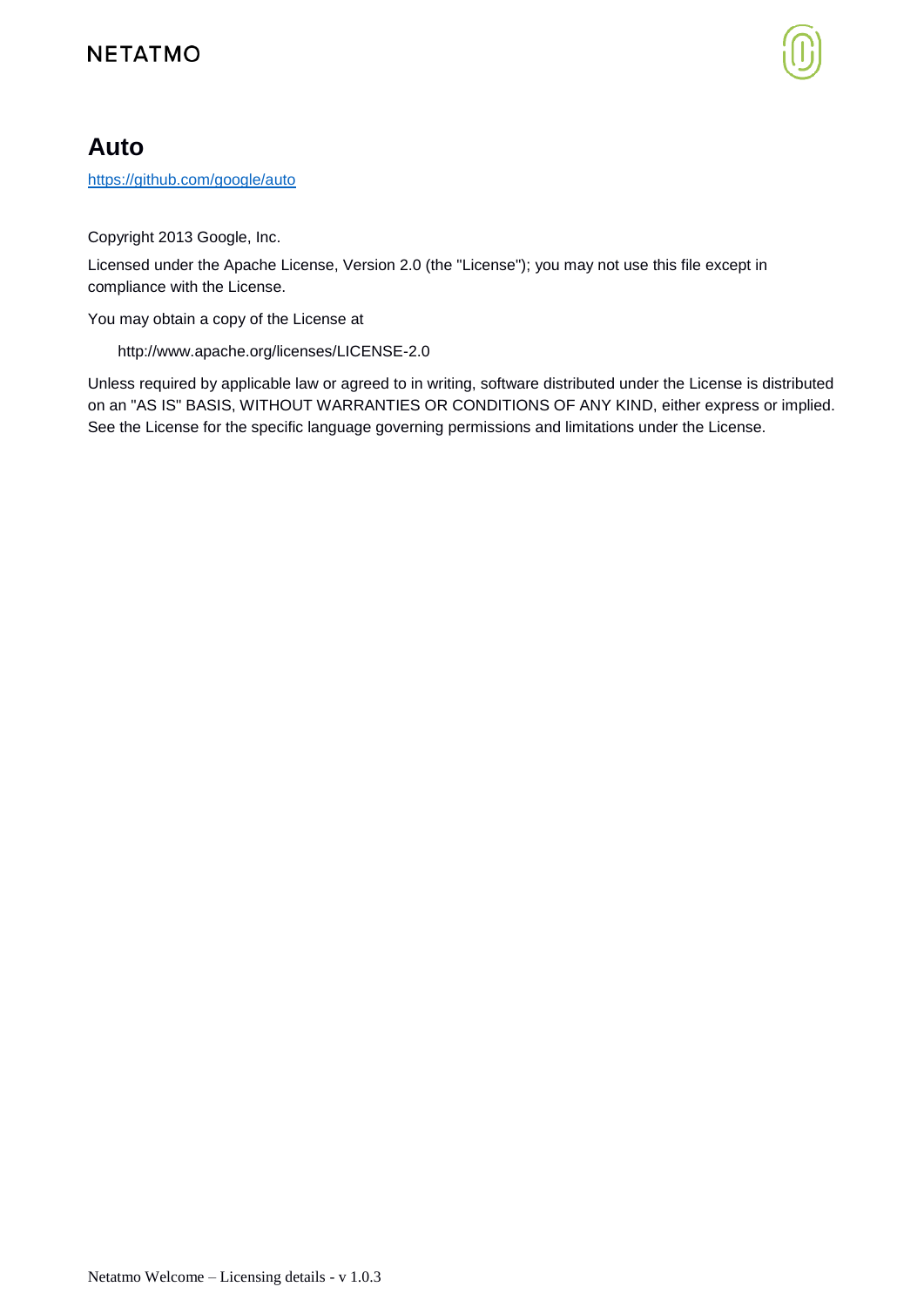

## **ButterKnife**

<http://jakewharton.github.io/butterknife/>

Copyright 2013 Jake Wharton

Licensed under the Apache License, Version 2.0 (the "License"); you may not use this file except in compliance with the License.

You may obtain a copy of the License at

http://www.apache.org/licenses/LICENSE-2.0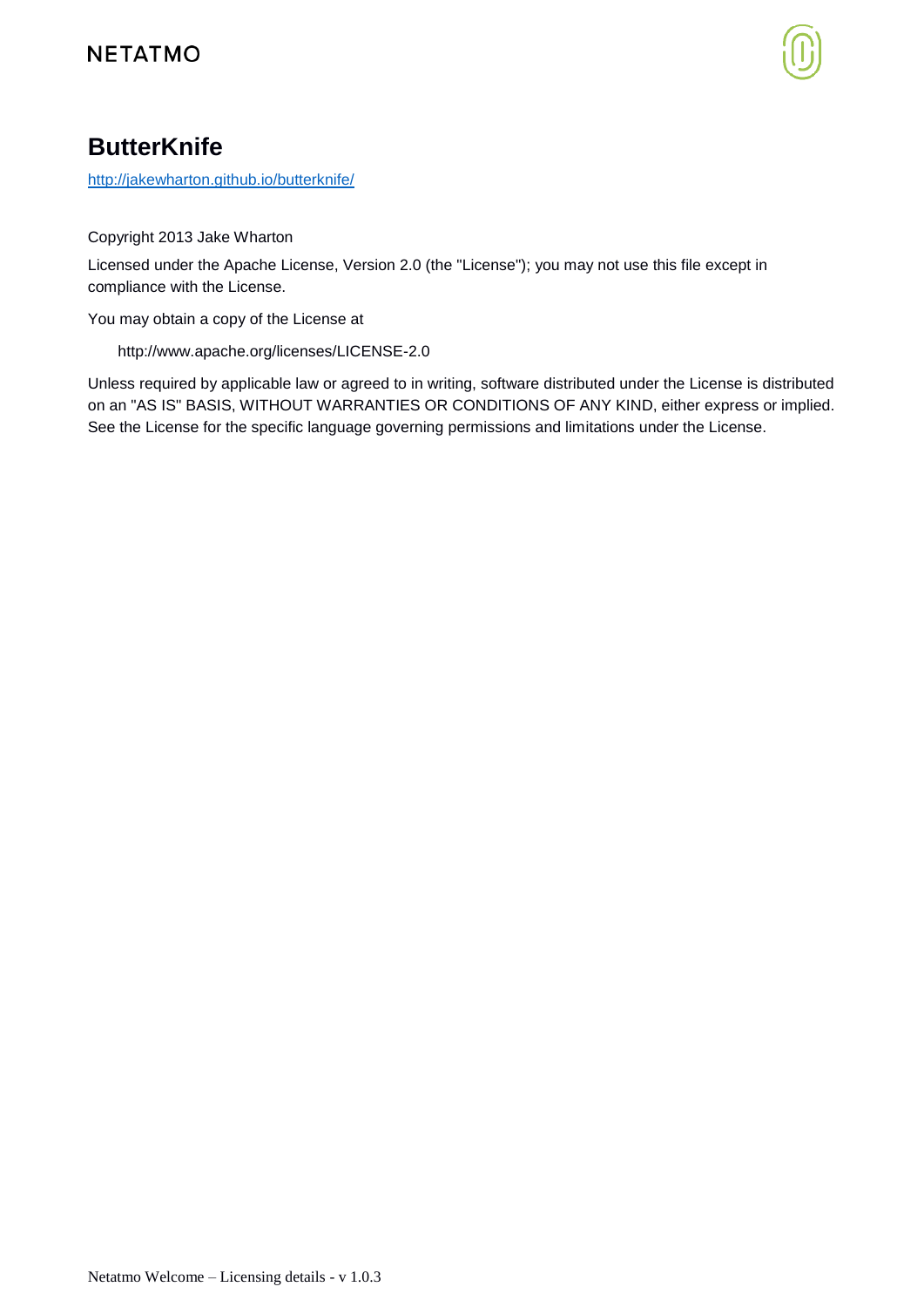

## **Dagger**

<http://square.github.io/dagger/>

Copyright 2013 Square, Inc.

Licensed under the Apache License, Version 2.0 (the "License"); you may not use this file except in compliance with the License.

You may obtain a copy of the License at

http://www.apache.org/licenses/LICENSE-2.0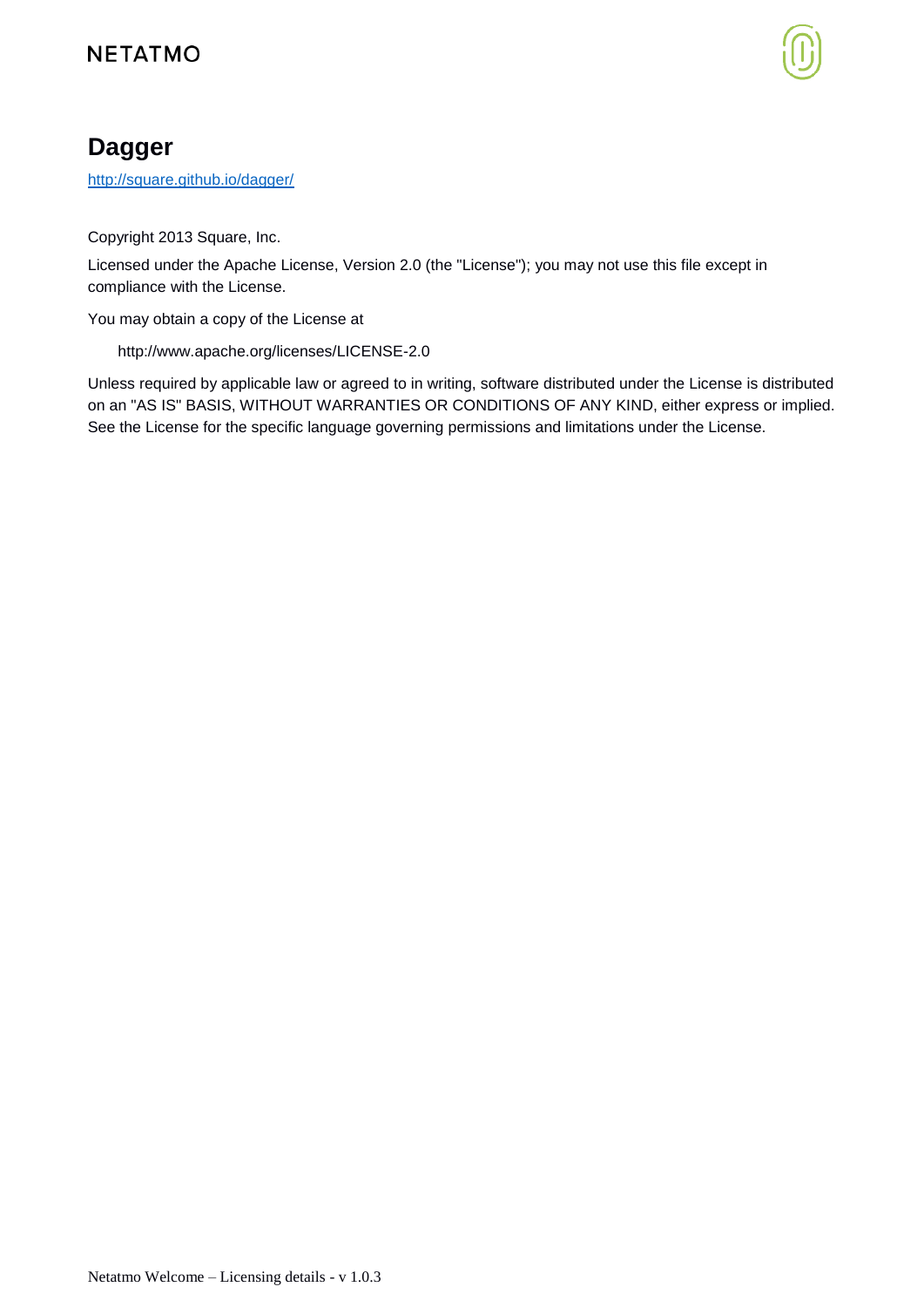

## **Guava**

<https://github.com/google/guava>

Copyright (C) 2010 The Guava Authors

Licensed under the Apache License, Version 2.0 (the "License"); you may not use this file except in compliance with the License.

You may obtain a copy of the License at

http://www.apache.org/licenses/LICENSE-2.0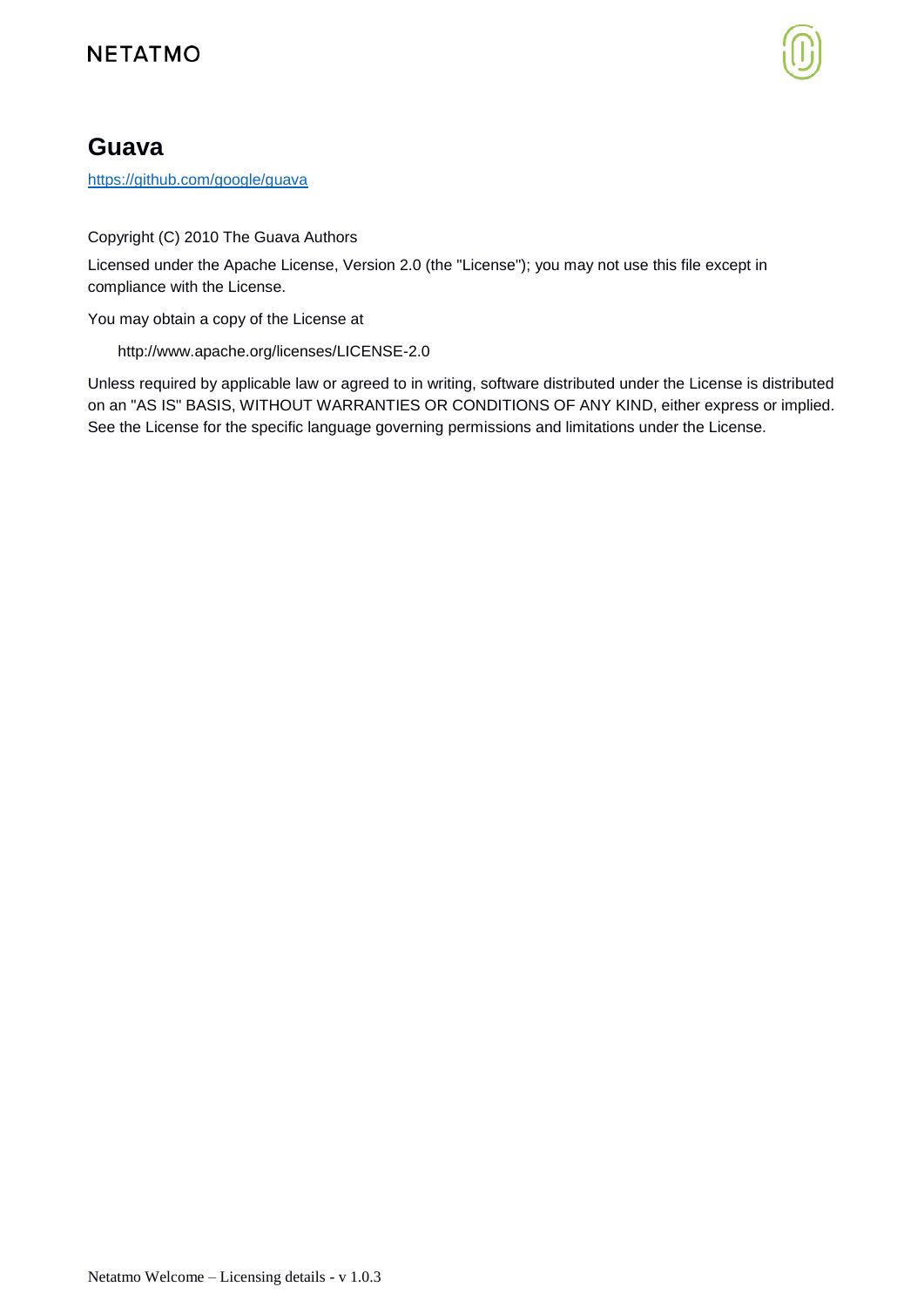

## **JavaWriter**

[https://github.com/square/javapoet/tree/javawriter\\_2](https://github.com/square/javapoet/tree/javawriter_2)

Copyright 2013 Square, Inc.

Licensed under the Apache License, Version 2.0 (the "License"); you may not use this file except in compliance with the License.

You may obtain a copy of the License at

http://www.apache.org/licenses/LICENSE-2.0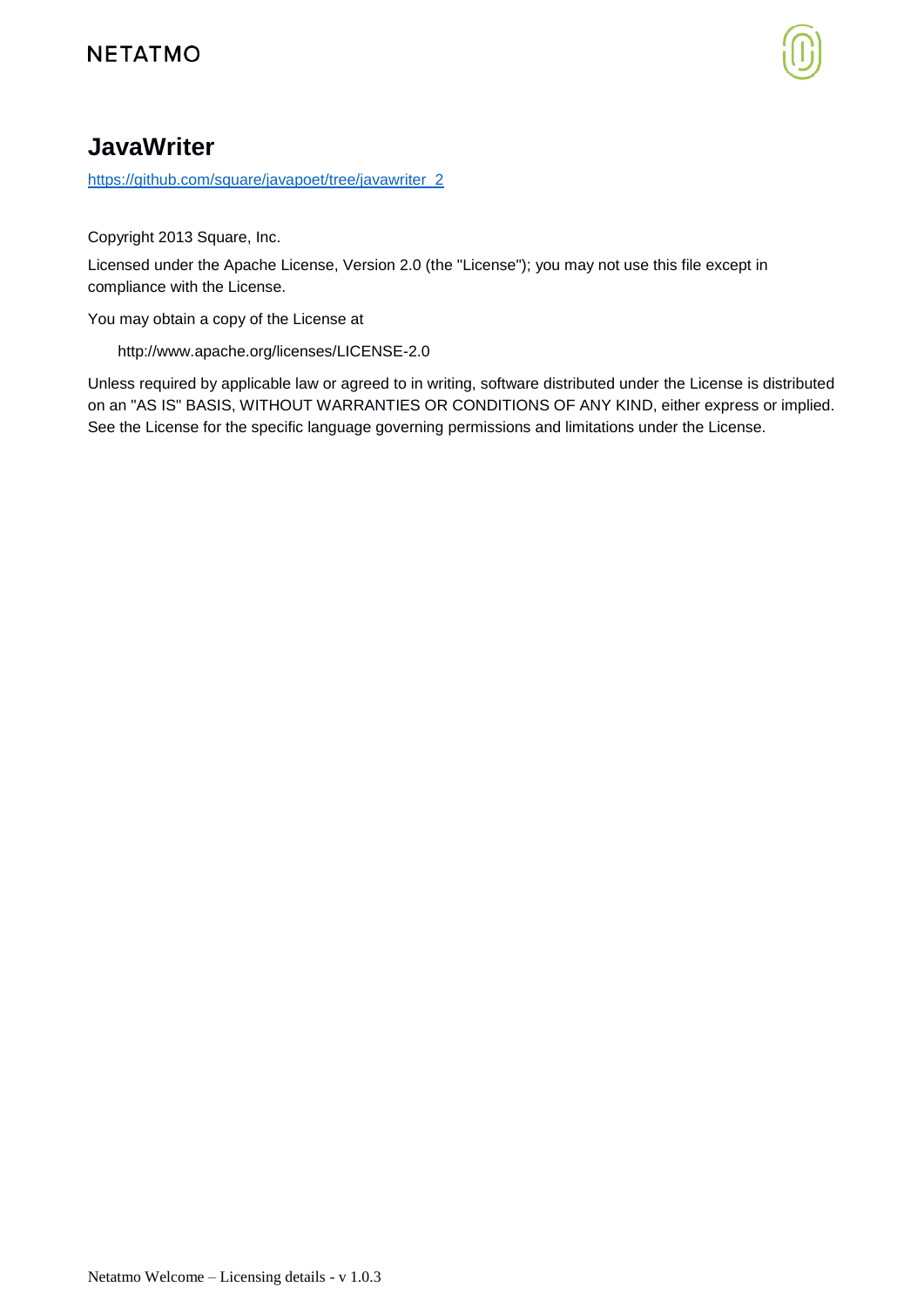

#### **Nine Old Androids**

<https://github.com/JakeWharton/NineOldAndroids>

Copyright 2012 Jake Wharton

Permission is hereby granted, free of charge, to any person obtaining a copy of this software and associated documentation files (the "Software"), to deal in the Software without restriction, including without limitation the rights to use, copy, modify, merge, publish, distribute, sublicense, and/or sell copies of the Software, and to permit persons to whom the Software is furnished to do so, subject to the following conditions:

The above copyright notice and this permission notice shall be included in all copies or substantial portions of the Software.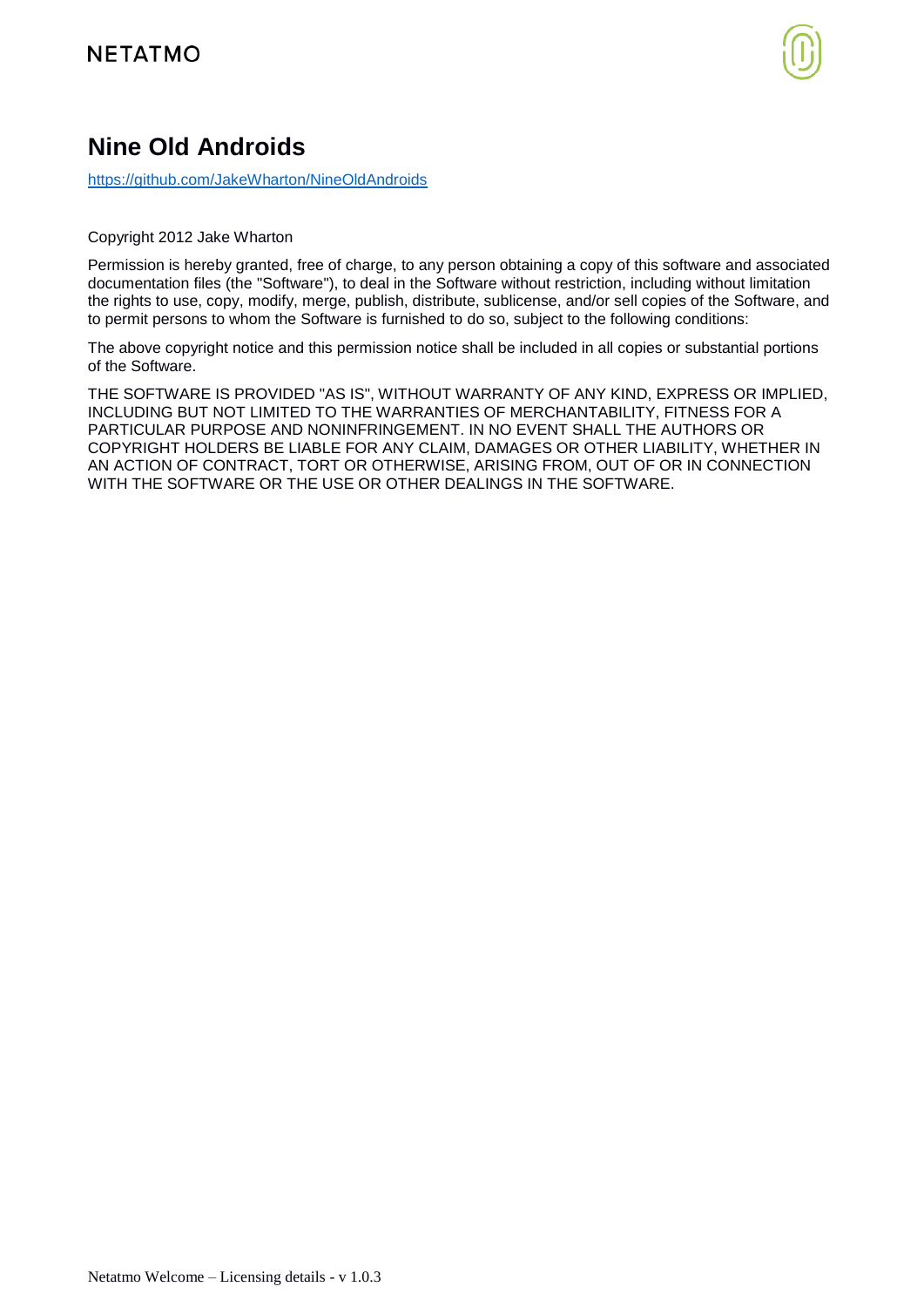# **Material Dialogs**

<https://github.com/afollestad/material-dialogs>

#### Copyright (c) 2015 Aidan Michael Follestad

Permission is hereby granted, free of charge, to any person obtaining a copy of this software and associated documentation files (the "Software"), to deal in the Software without restriction, including without limitation the rights to use, copy, modify, merge, publish, distribute, sublicense, and/or sell copies of the Software, and to permit persons to whom the Software is furnished to do so, subject to the following conditions:

The above copyright notice and this permission notice shall be included in all copies or substantial portions of the Software.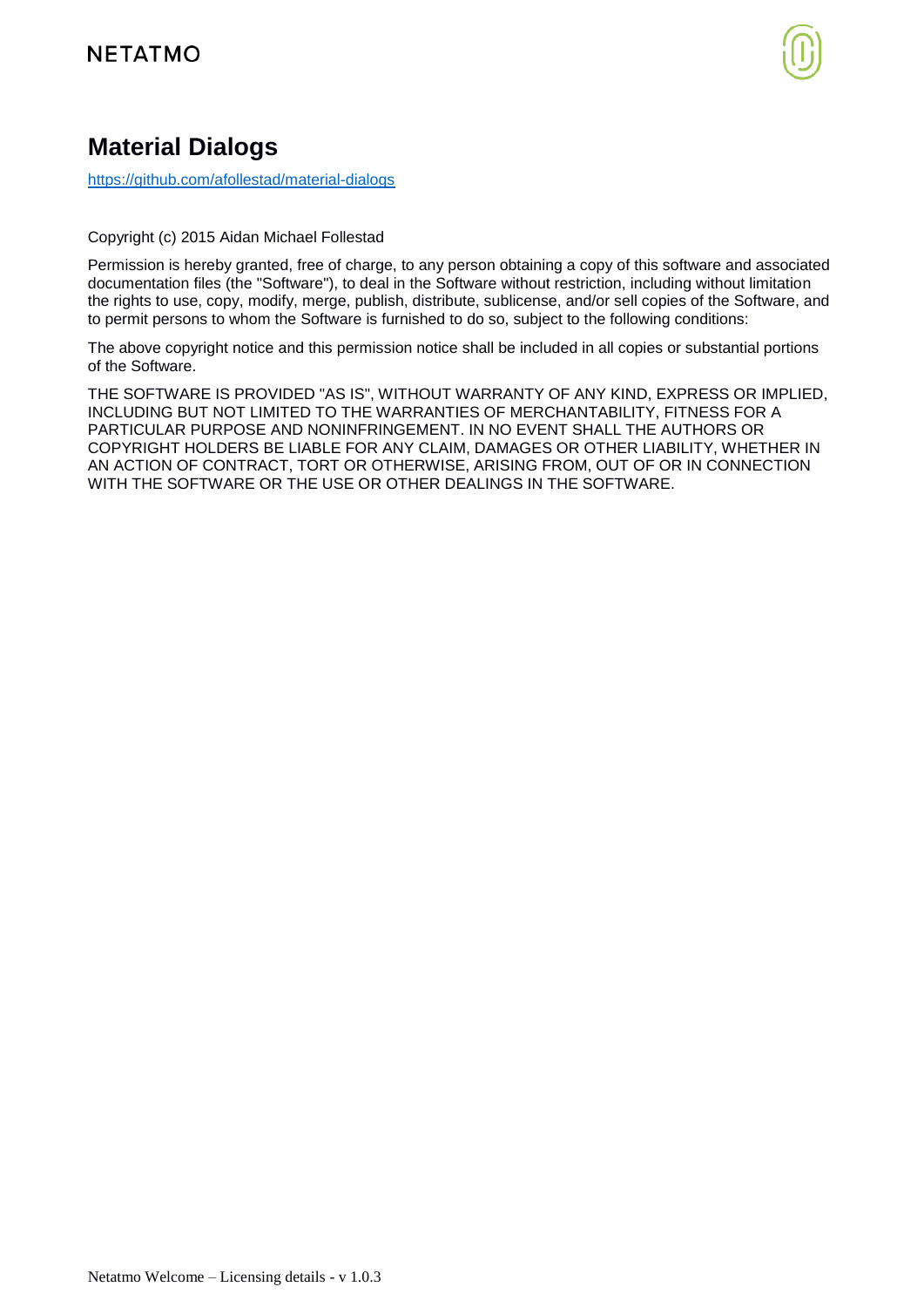

### **Otto**

<http://square.github.io/otto/>

Copyright 2013 Square, Inc.

Licensed under the Apache License, Version 2.0 (the "License"); you may not use this file except in compliance with the License.

You may obtain a copy of the License at

http://www.apache.org/licenses/LICENSE-2.0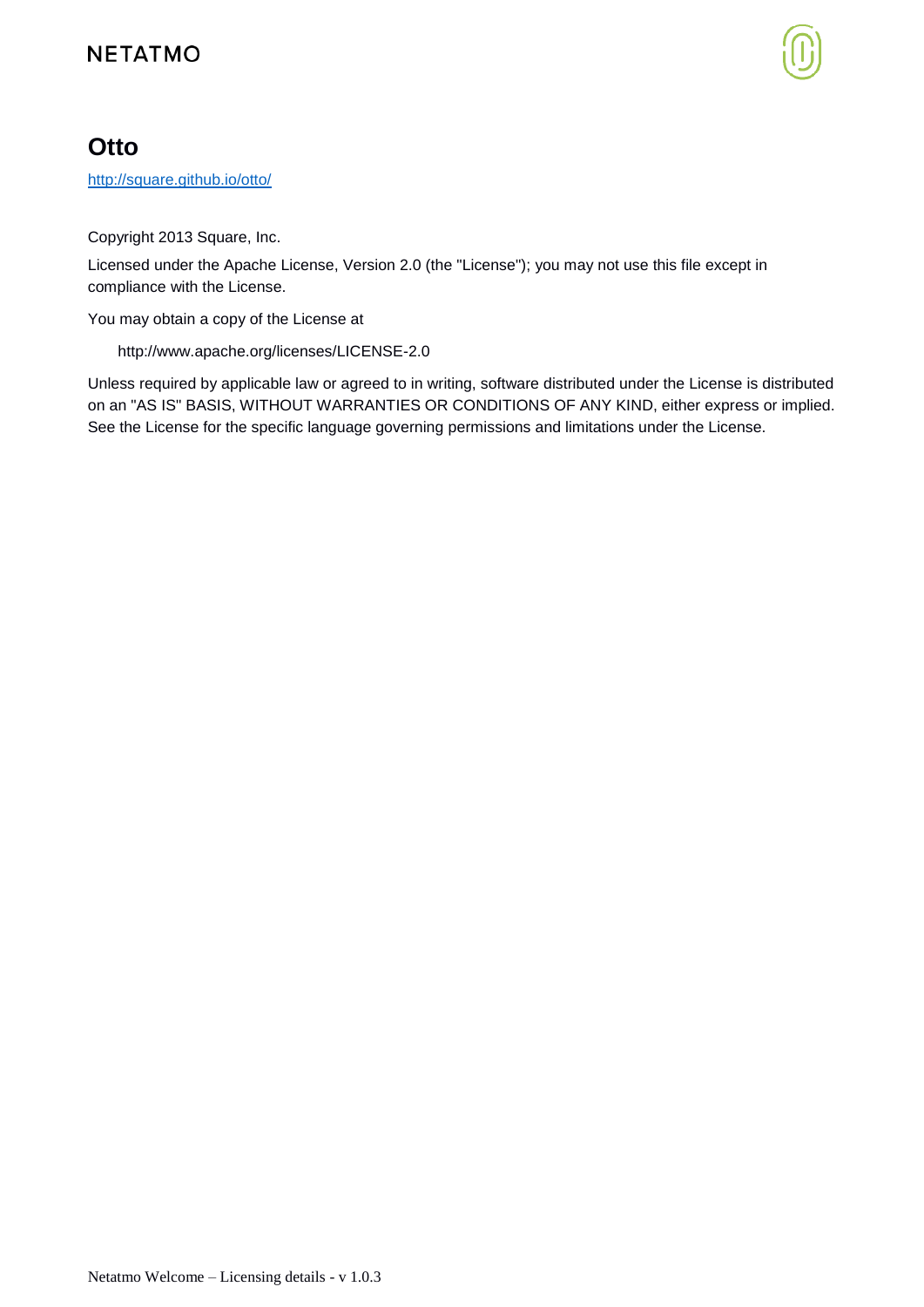

## **Picasso**

<http://square.github.io/picasso/>

Copyright 2013 Square, Inc.

Licensed under the Apache License, Version 2.0 (the "License"); you may not use this file except in compliance with the License.

You may obtain a copy of the License at

http://www.apache.org/licenses/LICENSE-2.0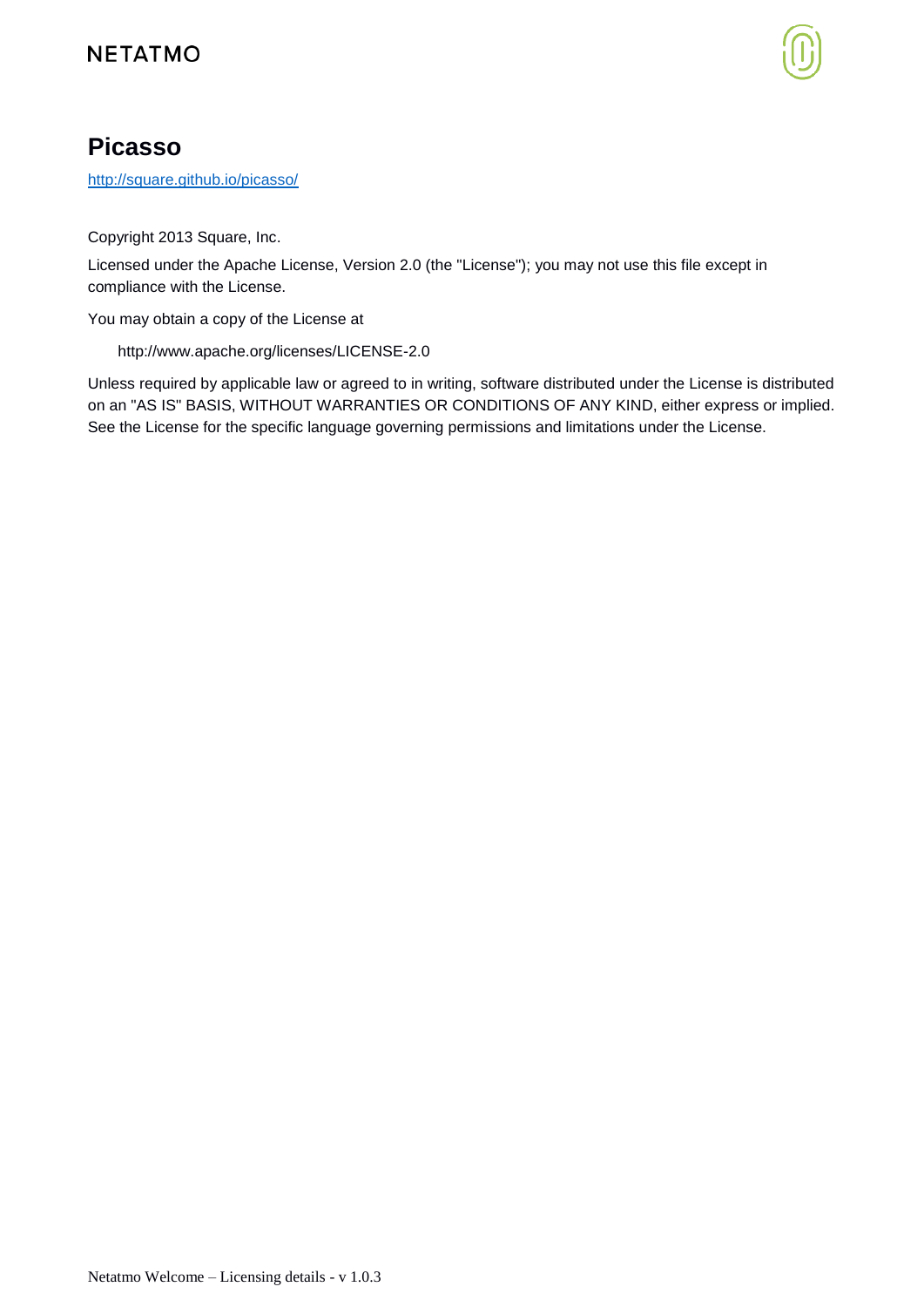

# **RxAndroid**

<https://github.com/ReactiveX/RxAndroid>

Licensed under the Apache License, Version 2.0 (the "License"); you may not use this file except in compliance with the License.

You may obtain a copy of the License at

http://www.apache.org/licenses/LICENSE-2.0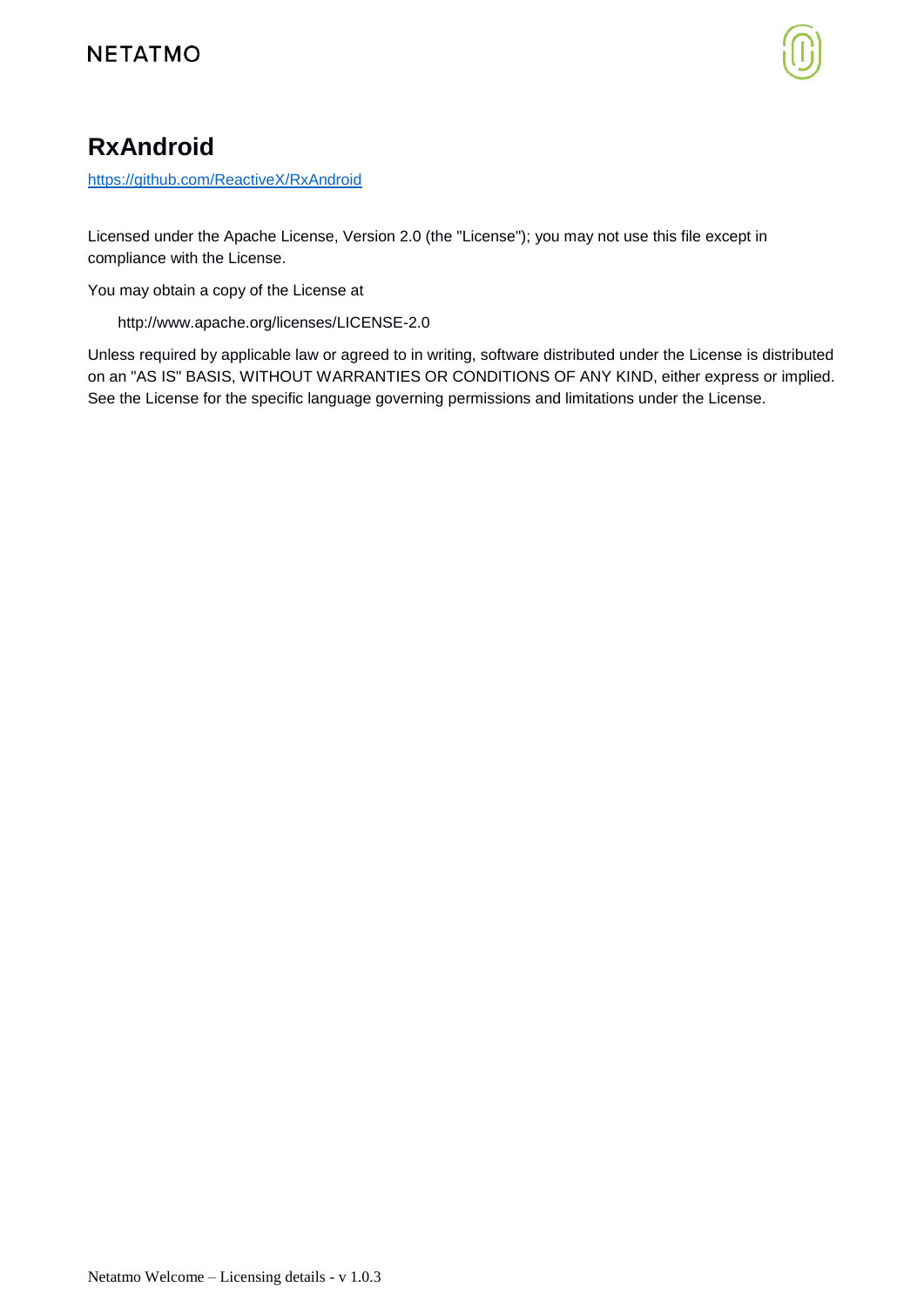

# **RxJava**

<https://github.com/ReactiveX/RxJava>

Copyright 2013 Netflix, Inc.

Licensed under the Apache License, Version 2.0 (the "License"); you may not use this file except in compliance with the License.

You may obtain a copy of the License at

http://www.apache.org/licenses/LICENSE-2.0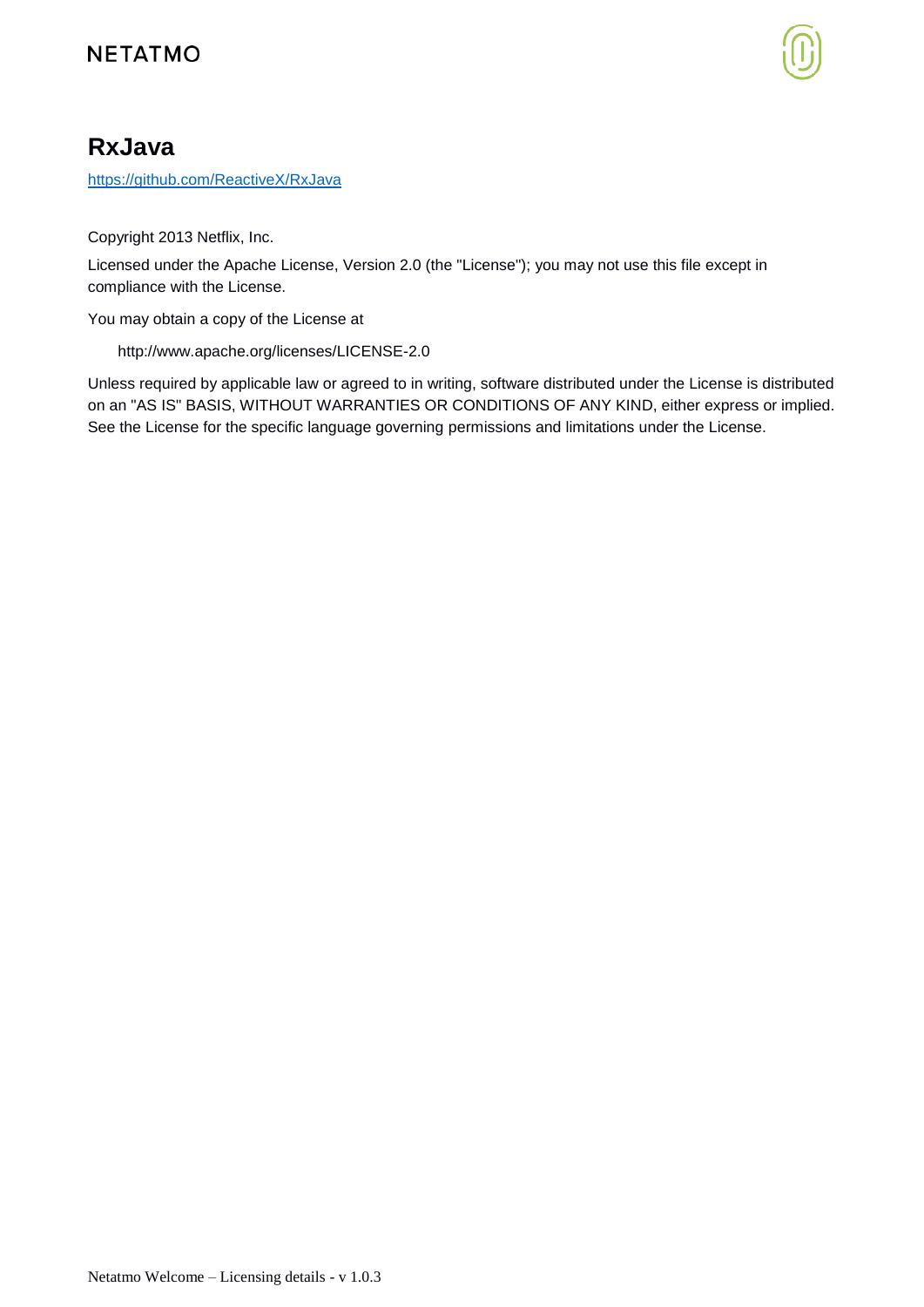

## **Timber**

<https://github.com/JakeWharton/timber>

Copyright 2013 Jake Wharton

Licensed under the Apache License, Version 2.0 (the "License"); you may not use this file except in compliance with the License.

You may obtain a copy of the License at

http://www.apache.org/licenses/LICENSE-2.0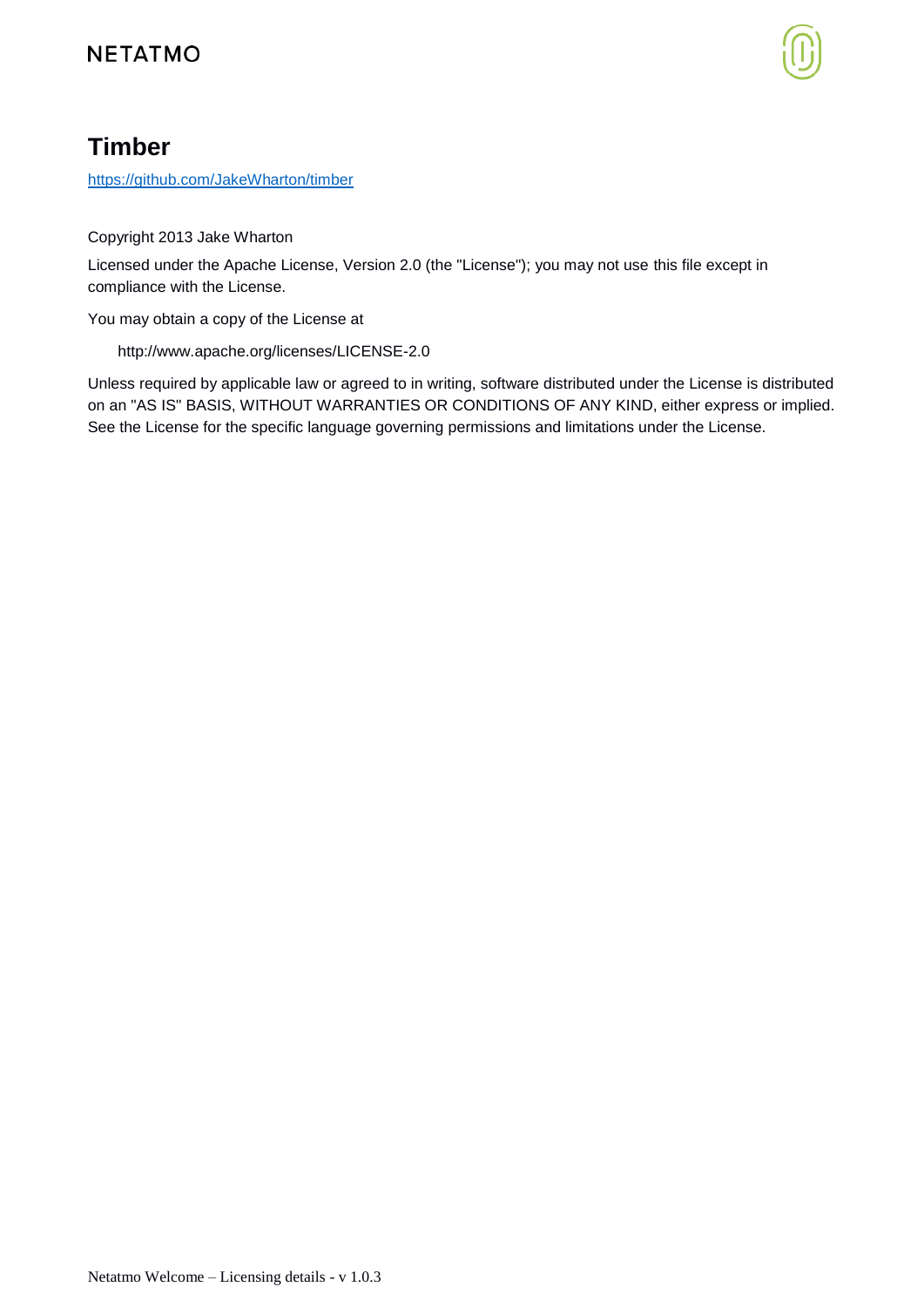

# **AFNetworkActivityLogger**

Copyright 2015 Mattt Thompson

Permission is hereby granted, free of charge, to any person obtaining a copy of this software and associated documentation files (the "Software"), to deal in the Software without restriction, including without limitation the rights to use, copy, modify, merge, publish, distribute, sublicense, and/or sell copies of the Software, and to permit persons to whom the Software is furnished to do so, subject to the following conditions:

The above copyright notice and this permission notice shall be included in all copies or substantial portions of the Software.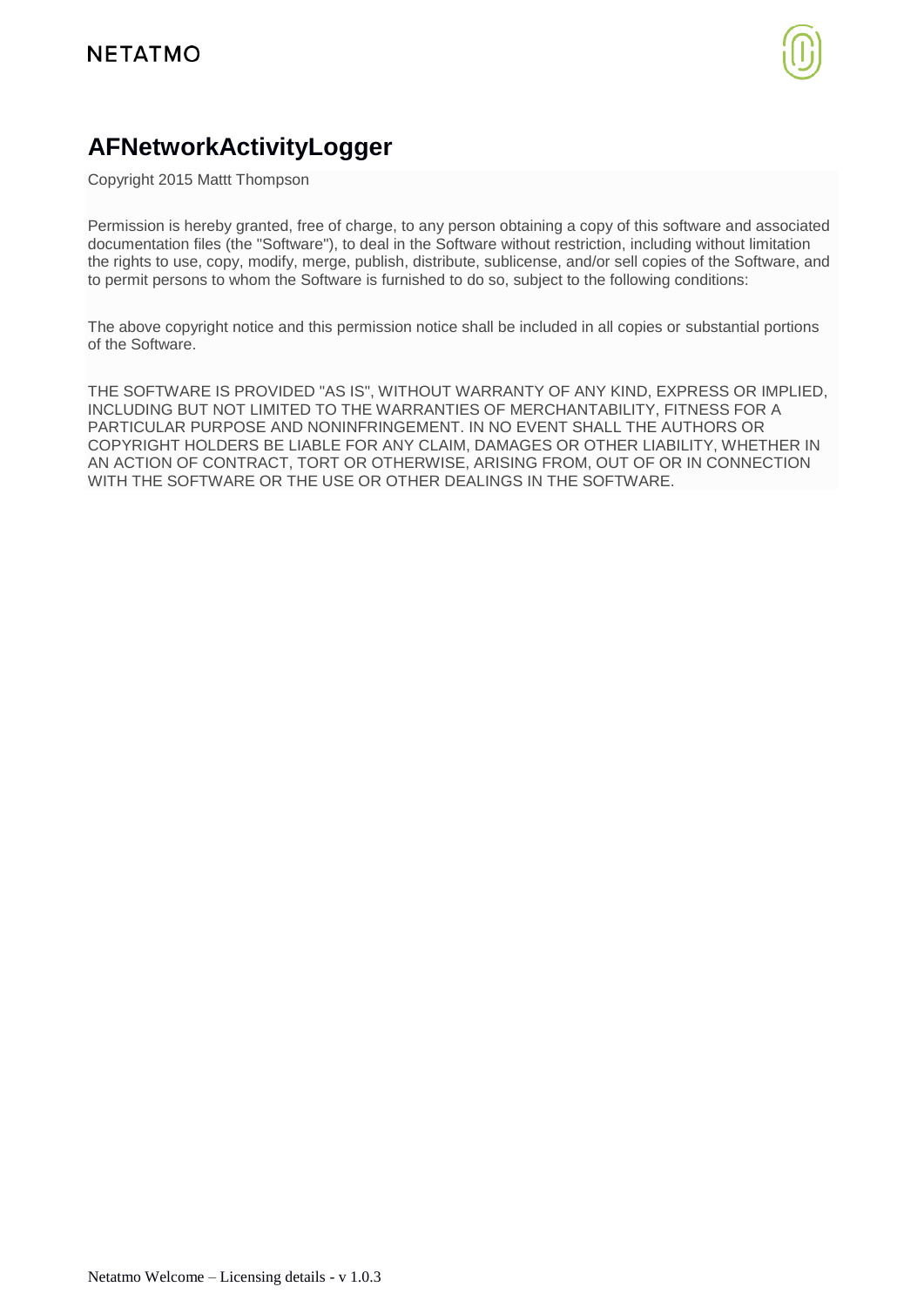## **AFOAuth2Manager**

Copyright 2016 Mattt Thompson

Permission is hereby granted, free of charge, to any person obtaining a copy of this software and associated documentation files (the "Software"), to deal in the Software without restriction, including without limitation the rights to use, copy, modify, merge, publish, distribute, sublicense, and/or sell copies of the Software, and to permit persons to whom the Software is furnished to do so, subject to the following conditions:

The above copyright notice and this permission notice shall be included in all copies or substantial portions of the Software.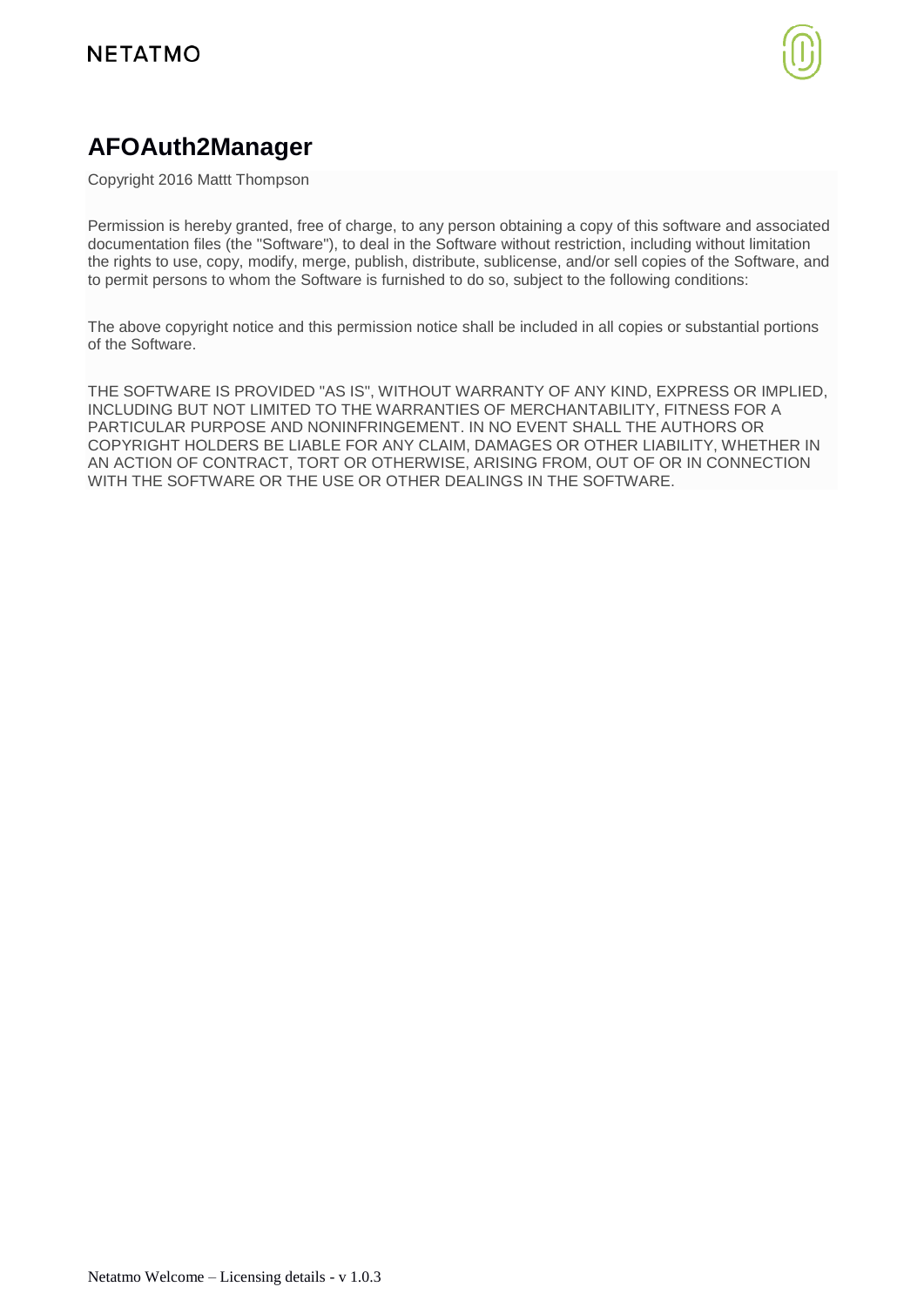

### **TGPControls**

Copyright 2015 Xavier Schott

Permission is hereby granted, free of charge, to any person obtaining a copy of this software and associated documentation files (the "Software"), to deal in the Software without restriction, including without limitation the rights to use, copy, modify, merge, publish, distribute, sublicense, and/or sell copies of the Software, and to permit persons to whom the Software is furnished to do so, subject to the following conditions:

The above copyright notice and this permission notice shall be included in all copies or substantial portions of the Software.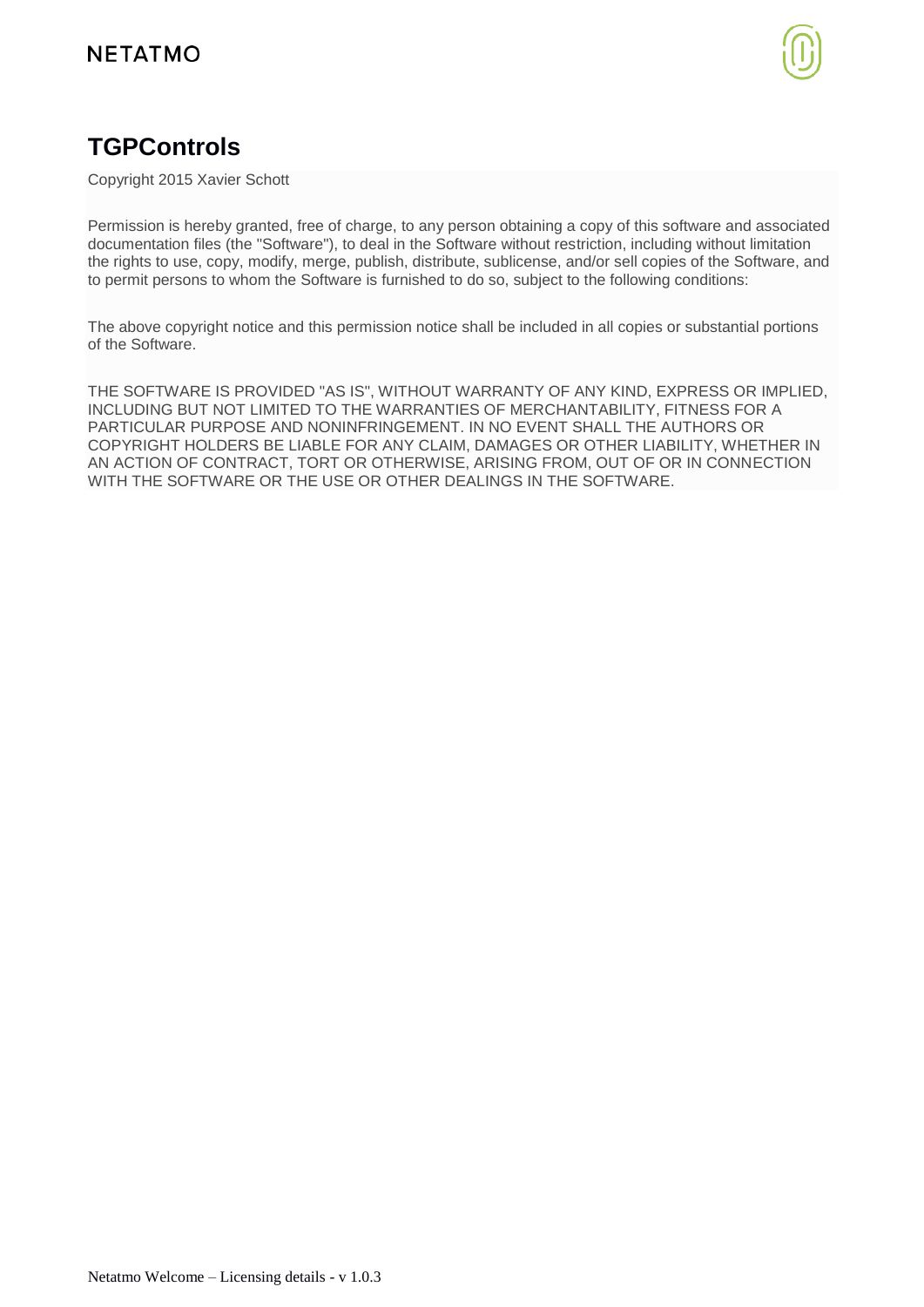#### **NETATMO**



## **UIImageEffects**

This Apple software is supplied to you by Apple Inc. ("Apple") in consideration of your agreement to the following terms, and your use, installation, modification or redistribution of this Apple software constitutes acceptance of these terms. If you do not agree with these terms, please do not use, install, modify or redistribute this Apple software.

In consideration of your agreement to abide by the following terms, and subject to these terms, Apple grants you a personal, non-exclusive license, under Apple's copyrights in this original Apple software (the "Apple Software"), to use, reproduce, modify and redistribute the Apple Software, with or without modifications, in source and/or binary forms; provided that if you redistribute the Apple Software in its entirety and without modifications, you must retain this notice and the following text and disclaimers in all such redistributions of the Apple Software. Neither the name, trademarks, service marks or logos of Apple Inc. may be used to endorse or promote products derived from the Apple Software without specific prior written permission from Apple. Except as expressly stated in this notice, no other rights or licenses, express or implied, are granted by Apple herein, including but not limited to any patent rights that may be infringed by your derivative works or by other works in which the Apple Software may be incorporated.

The Apple Software is provided by Apple on an "AS IS" basis. APPLE MAKES NO WARRANTIES, EXPRESS OR IMPLIED, INCLUDING WITHOUT LIMITATION THE IMPLIED WARRANTIES OF NON-INFRINGEMENT, MERCHANTABILITY AND FITNESS FOR A PARTICULAR PURPOSE, REGARDING THE APPLE SOFTWARE OR ITS USE AND OPERATION ALONE OR IN COMBINATION WITH YOUR PRODUCTS. IN NO EVENT SHALL APPLE BE LIABLE FOR ANY SPECIAL, INDIRECT, INCIDENTAL OR CONSEQUENTIAL DAMAGES (INCLUDING, BUT NOT LIMITED TO, PROCUREMENT OF SUBSTITUTE GOODS OR SERVICES; LOSS OF USE, DATA, OR PROFITS; OR BUSINESS INTERRUPTION) ARISING IN ANY WAY OUT OF THE USE, REPRODUCTION, MODIFICATION AND/OR DISTRIBUTION OF THE APPLE SOFTWARE, HOWEVER CAUSED AND WHETHER UNDER THEORY OF CONTRACT, TORT (INCLUDING NEGLIGENCE), STRICT LIABILITY OR OTHERWISE, EVEN IF APPLE HAS BEEN ADVISED OF THE POSSIBILITY OF SUCH DAMAGE.

Copyright (C) 2014 Apple Inc. All Rights Reserved.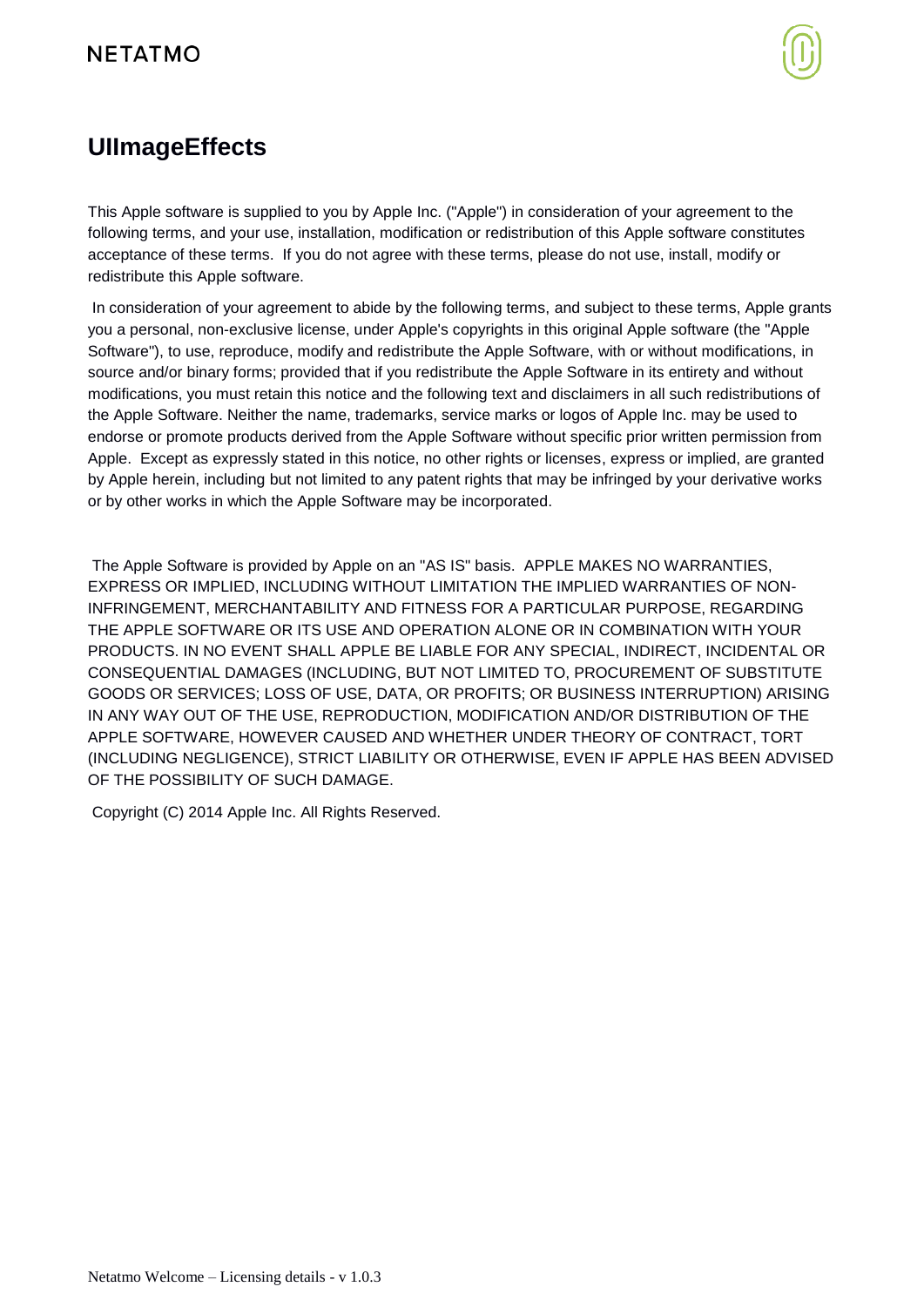

## **JQuery**

<https://github.com/jquery/jquery/blob/master/LICENSE.txt>

Permission is hereby granted, free of charge, to any person obtaining a copy of this software and associated documentation files (the "Software"), to deal in the Software without restriction, including without limitation the rights to use, copy, modify, merge, publish, distribute, sublicense, and/or sell copies of the Software, and to permit persons to whom the Software is furnished to do so, subject to the following conditions:

The above copyright notice and this permission notice shall be included in all copies or substantial portions of the Software.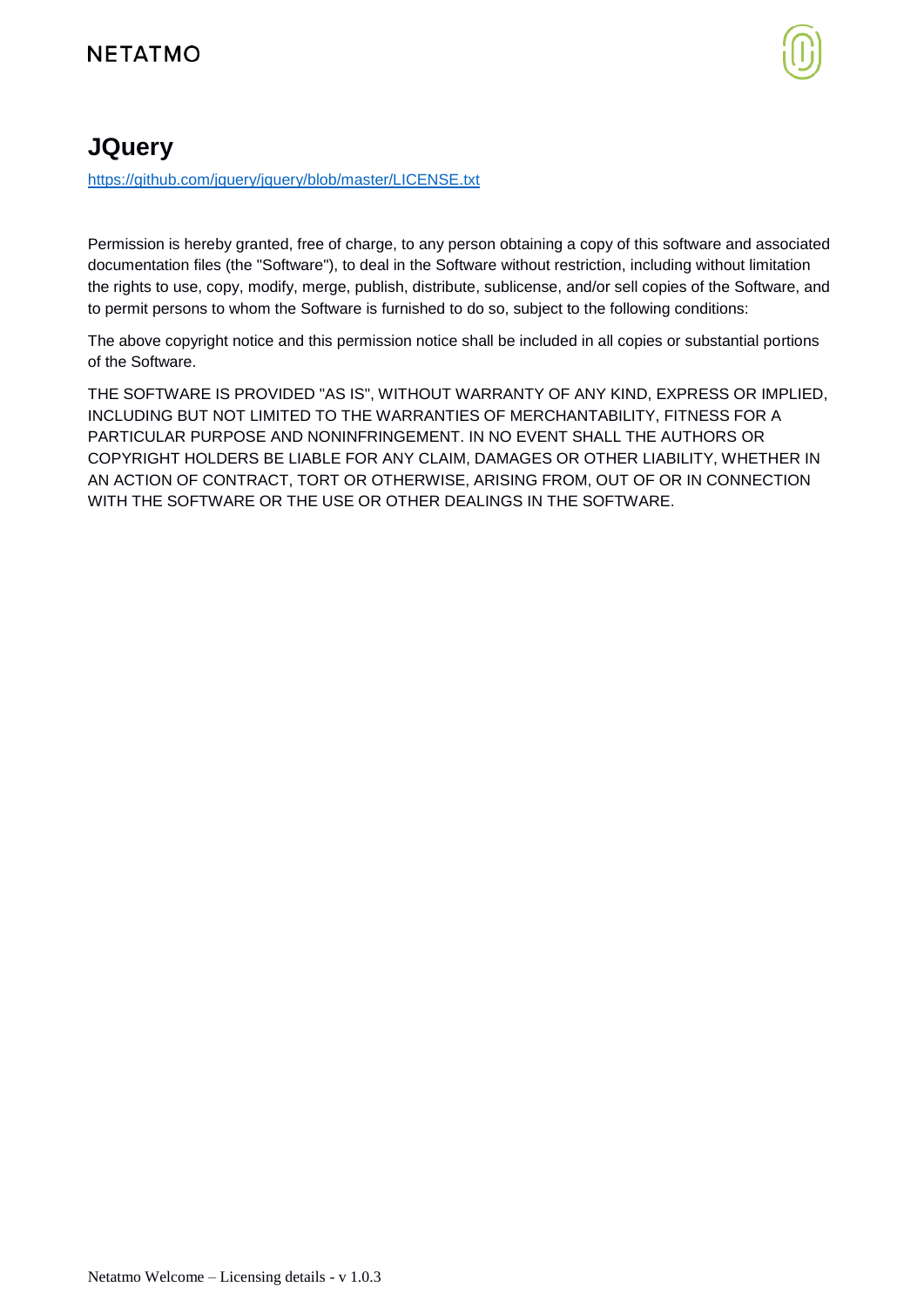

### **Angular**

<https://github.com/angular/angular.js/blob/master/LICENSE>

#### Copyright (c) 2010-2017 Google, Inc. http://angularjs.org

Permission is hereby granted, free of charge, to any person obtaining a copy of this software and associated documentation files (the "Software"), to deal in the Software without restriction, including without limitation the rights to use, copy, modify, merge, publish, distribute, sublicense, and/or sell copies of the Software, and to permit persons to whom the Software is furnished to do so, subject to the following conditions:

The above copyright notice and this permission notice shall be included in all copies or substantial portions of the Software.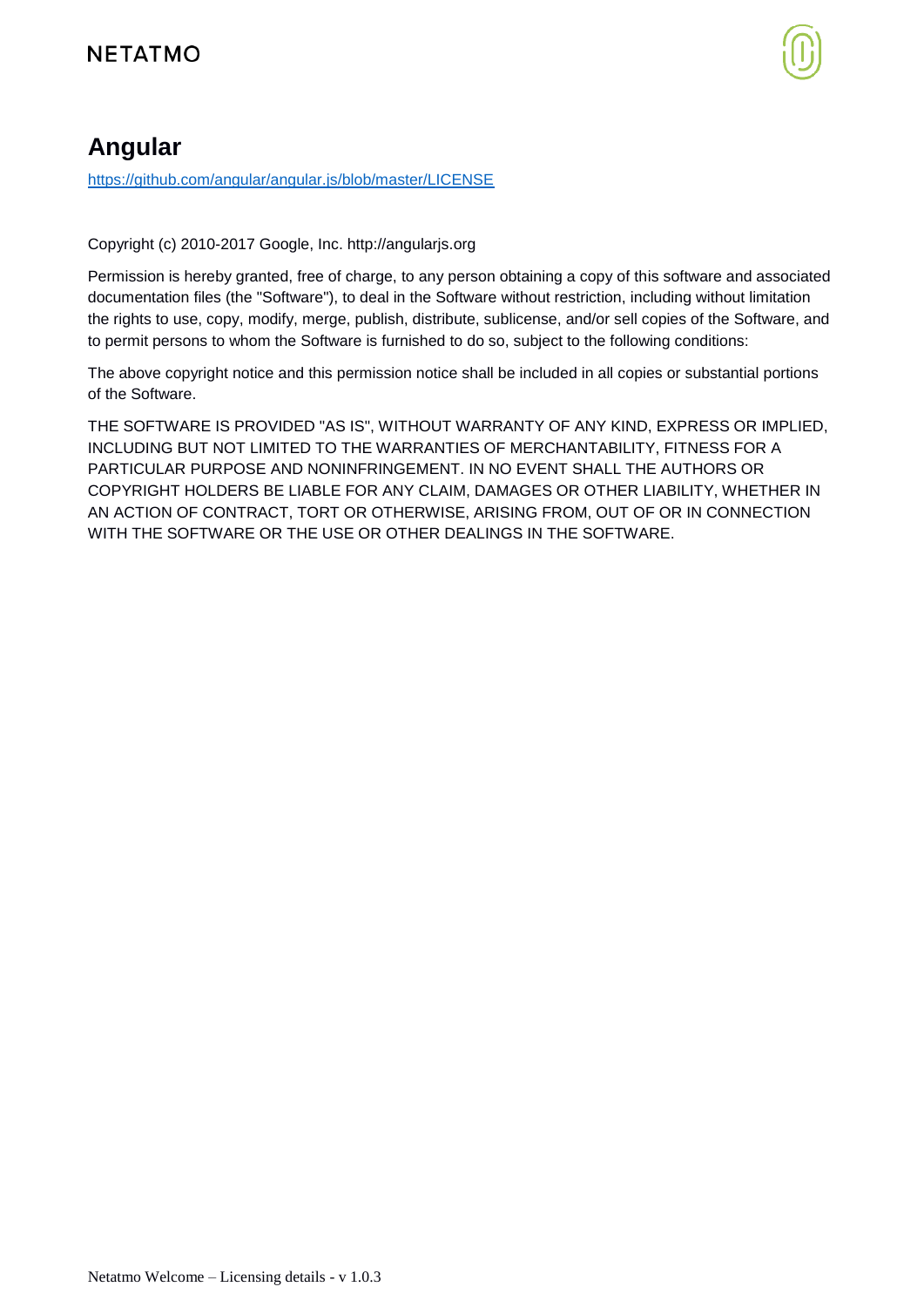

# **FlexSlider 2**

<https://github.com/woocommerce/FlexSlider/blob/master/LICENSE.md>

GNU GENERAL PUBLIC LICENSE Version 2, June 1991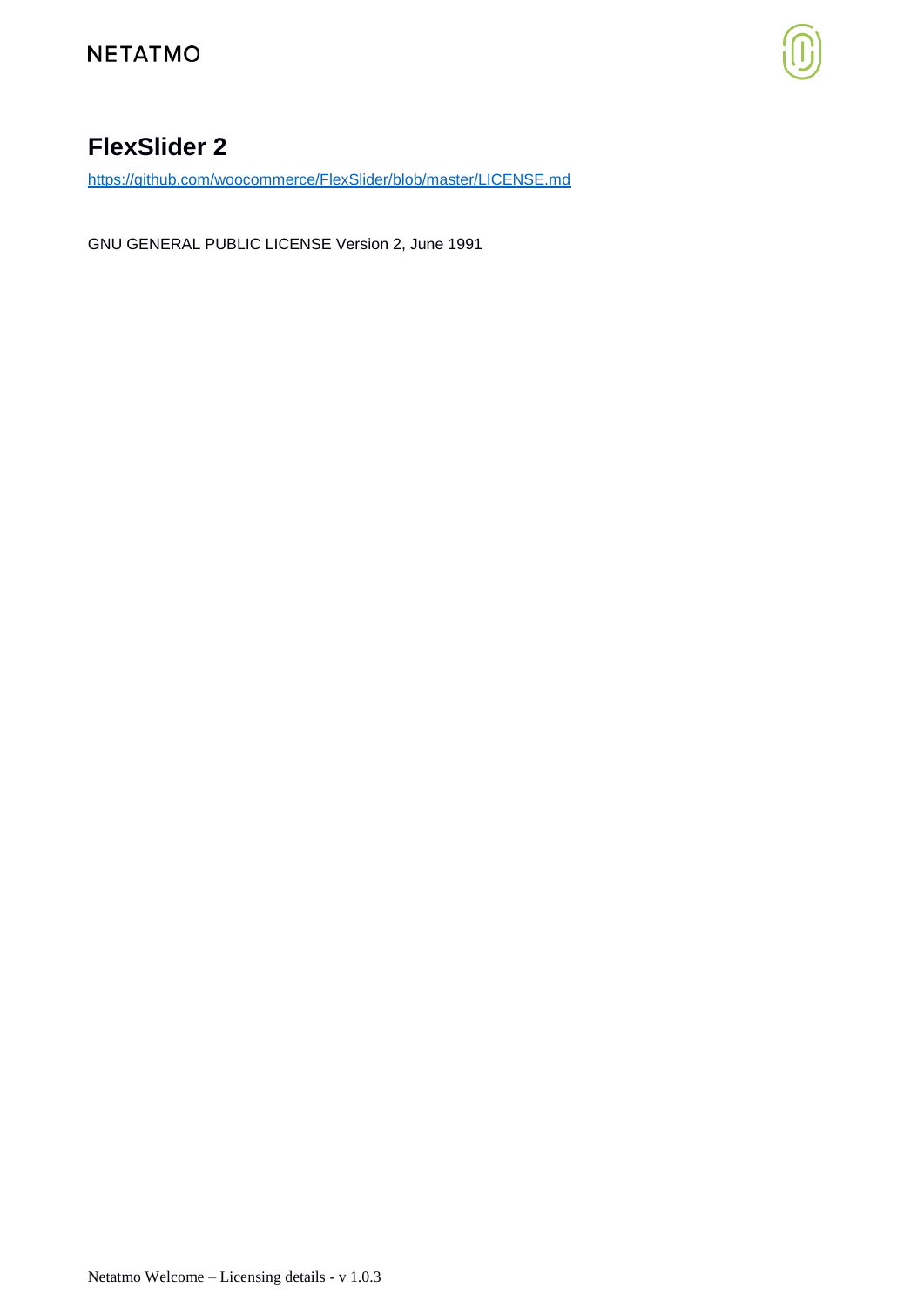

#### **MomentJS**

<https://github.com/moment/moment/blob/develop/LICENSE>

#### Copyright (c) JS Foundation and other contributors

Permission is hereby granted, free of charge, to any person obtaining a copy of this software and associated documentation files (the "Software"), to deal in the Software without restriction, including without limitation the rights to use, copy, modify, merge, publish, distribute, sublicense, and/or sell copies of the Software, and to permit persons to whom the Software is furnished to do so, subject to the following conditions:

The above copyright notice and this permission notice shall be included in all copies or substantial portions of the Software.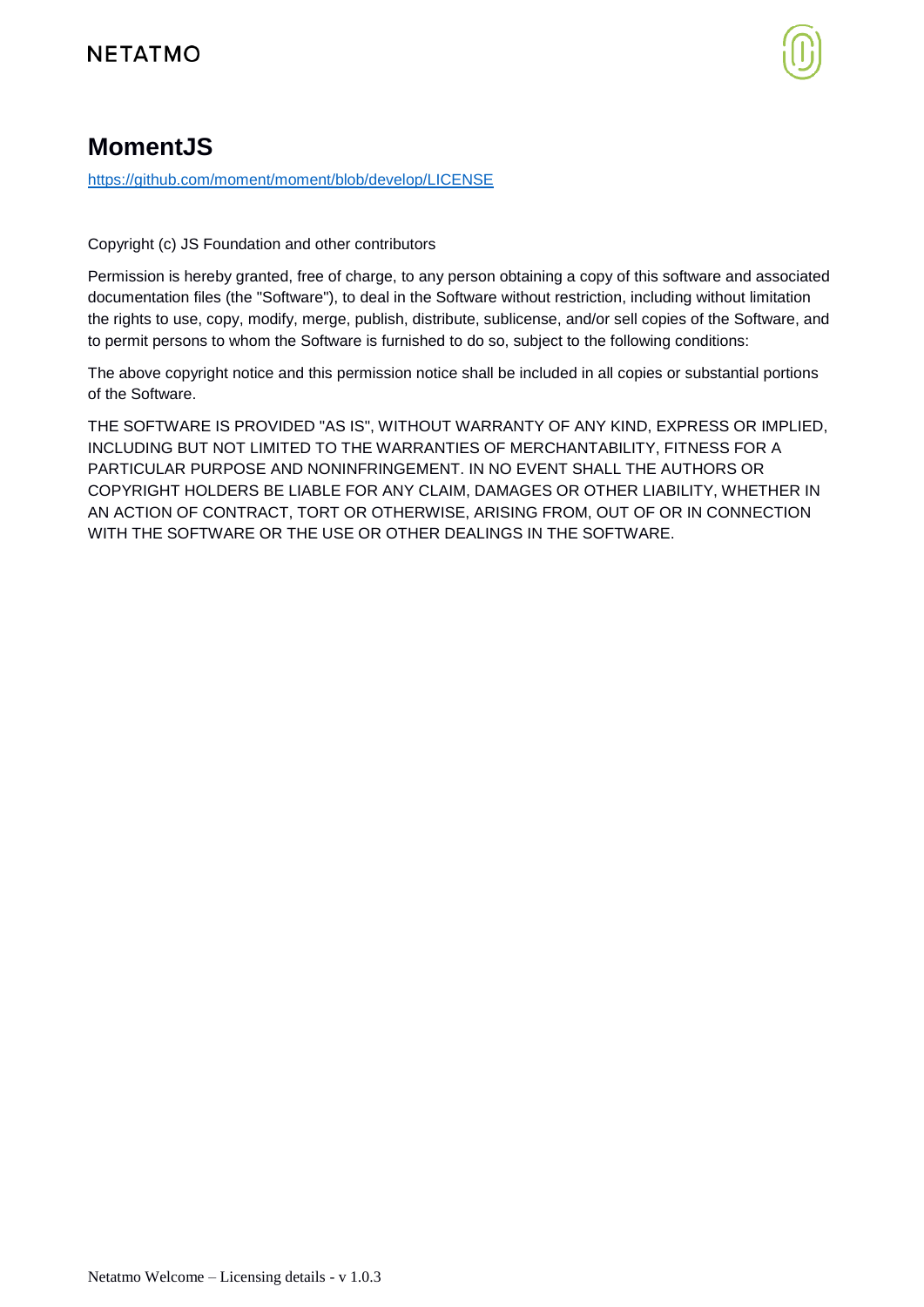## **angular-socket-io**

[https://en.wikipedia.org/wiki/MIT\\_License](https://en.wikipedia.org/wiki/MIT_License)

Permission is hereby granted, free of charge, to any person obtaining a copy of this software and associated documentation files (the "Software"), to deal in the Software without restriction, including without limitation the rights to use, copy, modify, merge, publish, distribute, sublicense, and/or sell copies of the Software, and to permit persons to whom the Software is furnished to do so, subject to the following conditions:

The above copyright notice and this permission notice shall be included in all copies or substantial portions of the Software.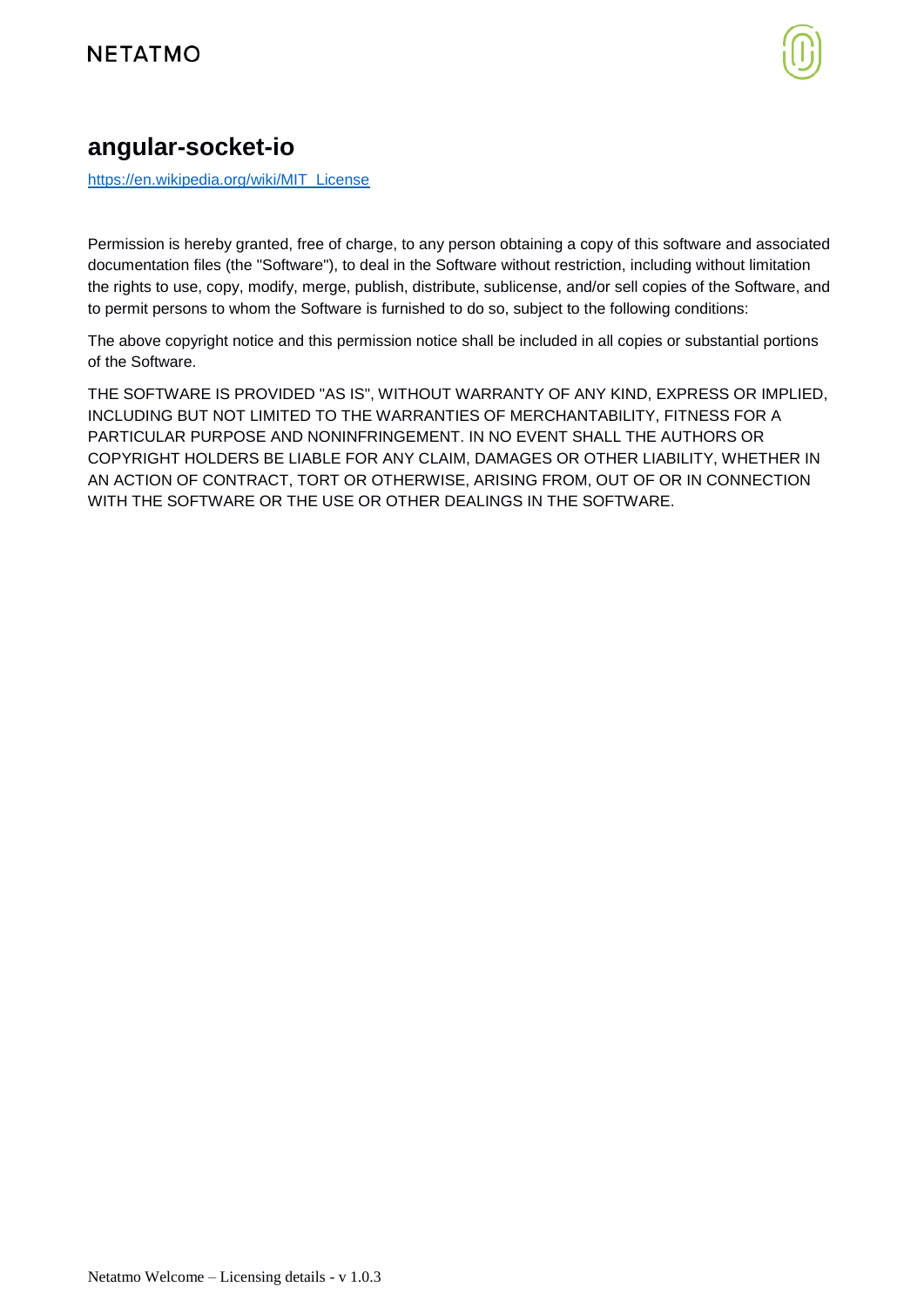

#### **malihu-custom-scrollbar-plugin**

<https://github.com/malihu/malihu-custom-scrollbar-plugin/blob/master/LICENSE.txt>

#### Copyright (c) Manos Malihutsakis, http://manos.malihu.gr

Permission is hereby granted, free of charge, to any person obtaining a copy of this software and associated documentation files (the "Software"), to deal in the Software without restriction, including without limitation the rights to use, copy, modify, merge, publish, distribute, sublicense, and/or sell copies of the Software, and to permit persons to whom the Software is furnished to do so, subject to the following conditions:

The above copyright notice and this permission notice shall be included in all copies or substantial portions of the Software.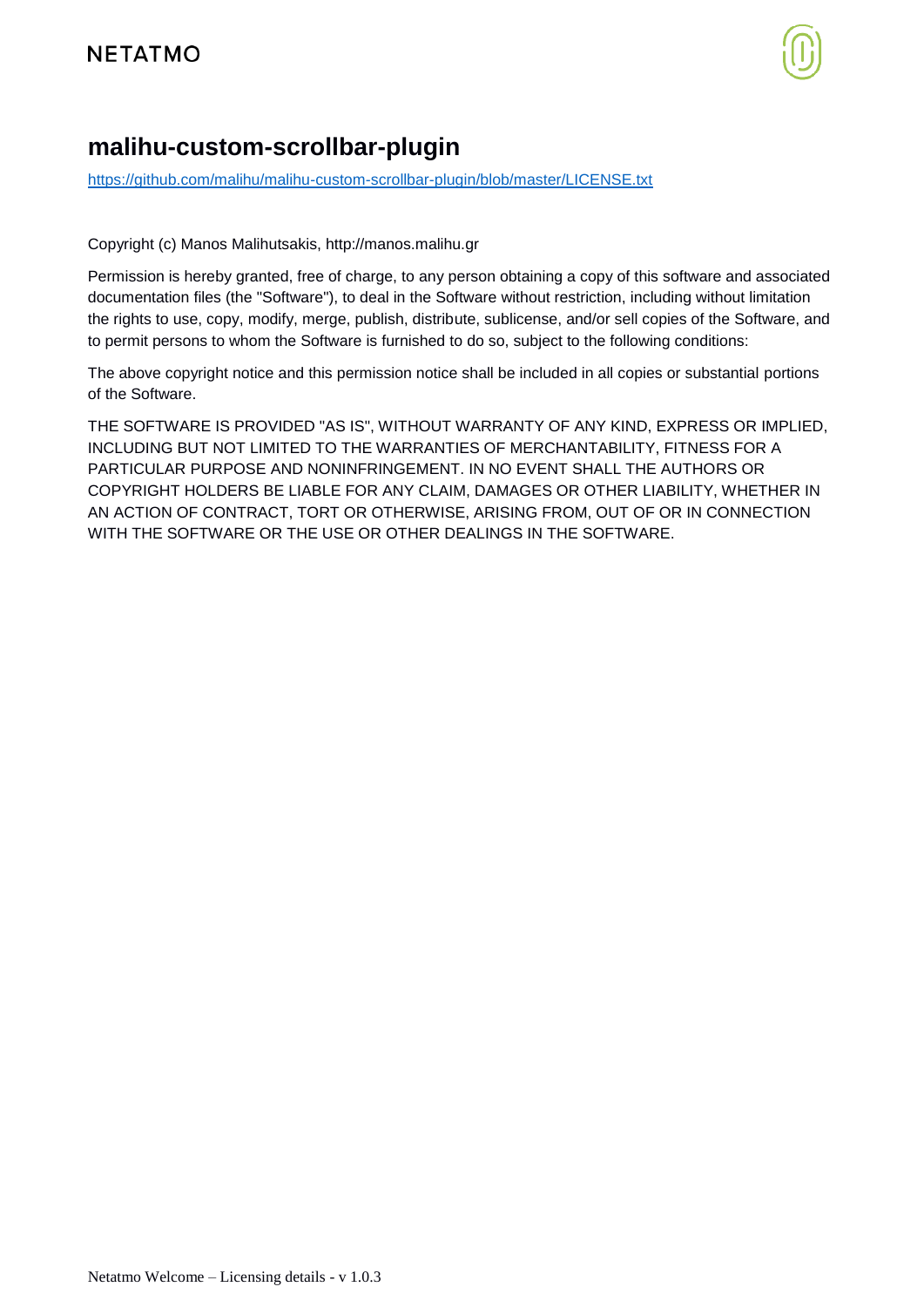

## **ngImgCrop**

<https://github.com/alexk111/ngImgCrop/blob/master/LICENSE>

Copyright (c) 2014 Alex Kaul

Permission is hereby granted, free of charge, to any person obtaining a copy of this software and associated documentation files (the "Software"), to deal in the Software without restriction, including without limitation the rights to use, copy, modify, merge, publish, distribute, sublicense, and/or sell copies of the Software, and to permit persons to whom the Software is furnished to do so, subject to the following conditions:

The above copyright notice and this permission notice shall be included in all copies or substantial portions of the Software.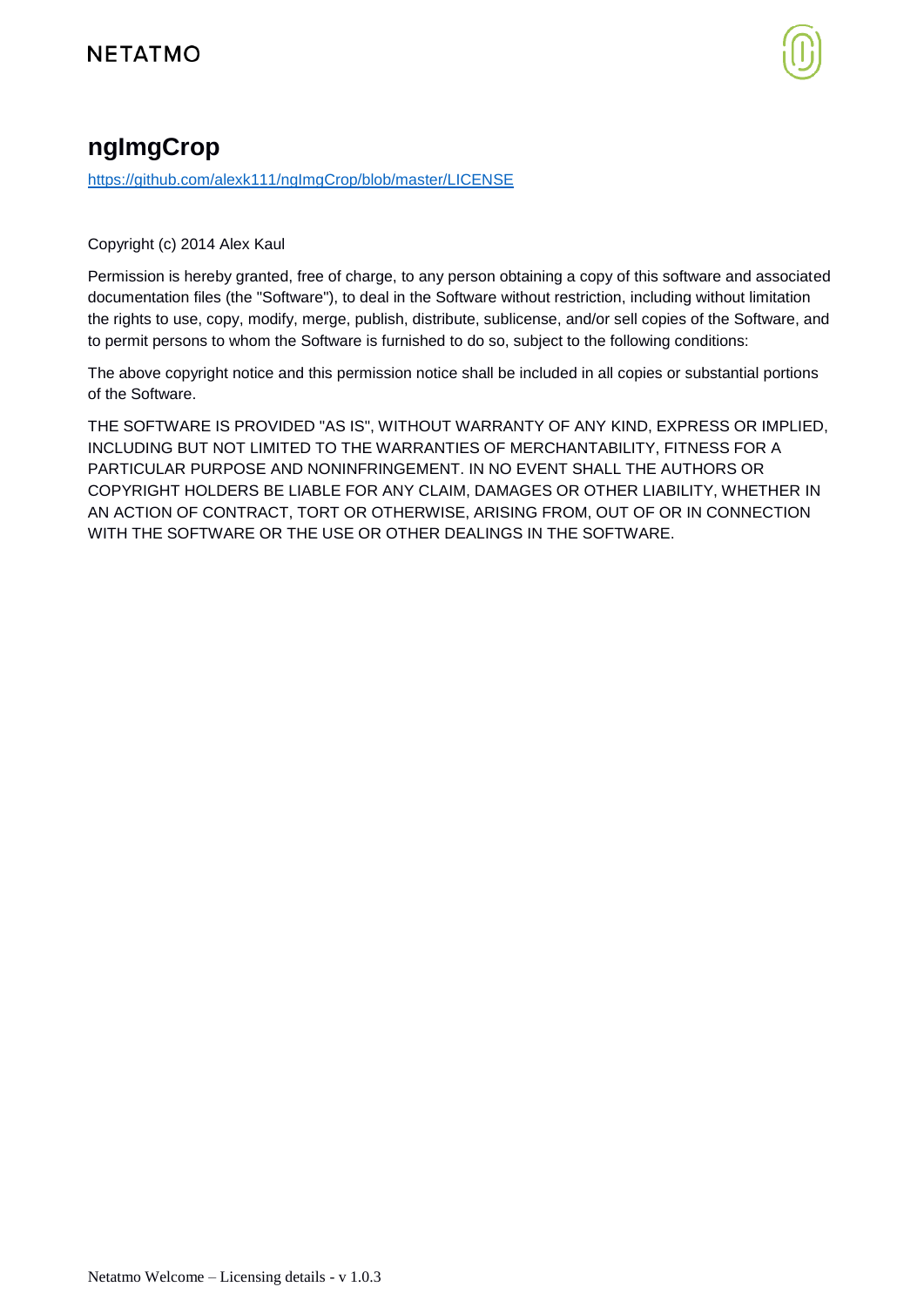

## **ngStorage**

<https://github.com/gsklee/ngStorage/blob/master/LICENSE>

Copyright (c) 2015 Gias Kay Lee

Permission is hereby granted, free of charge, to any person obtaining a copy of this software and associated documentation files (the "Software"), to deal in the Software without restriction, including without limitation the rights to use, copy, modify, merge, publish, distribute, sublicense, and/or sell copies of the Software, and to permit persons to whom the Software is furnished to do so, subject to the following conditions:

The above copyright notice and this permission notice shall be included in all copies or substantial portions of the Software.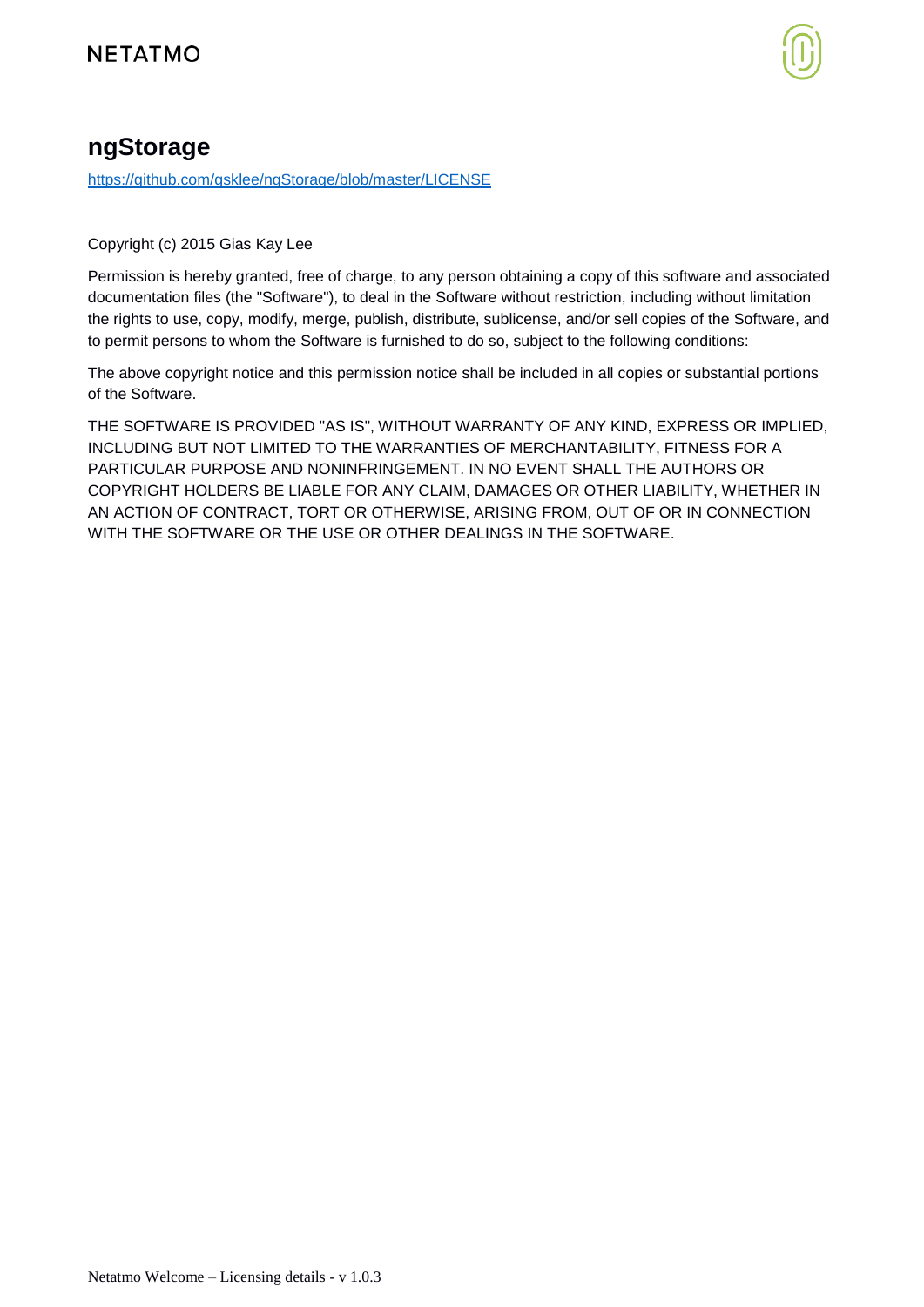

#### **slick**

<https://github.com/kenwheeler/slick/blob/master/LICENSE>

Copyright (c) 2013-2016

Permission is hereby granted, free of charge, to any person obtaining a copy of this software and associated documentation files (the "Software"), to deal in the Software without restriction, including without limitation the rights to use, copy, modify, merge, publish, distribute, sublicense, and/or sell copies of the Software, and to permit persons to whom the Software is furnished to do so, subject to the following conditions:

The above copyright notice and this permission notice shall be included in all copies or substantial portions of the Software.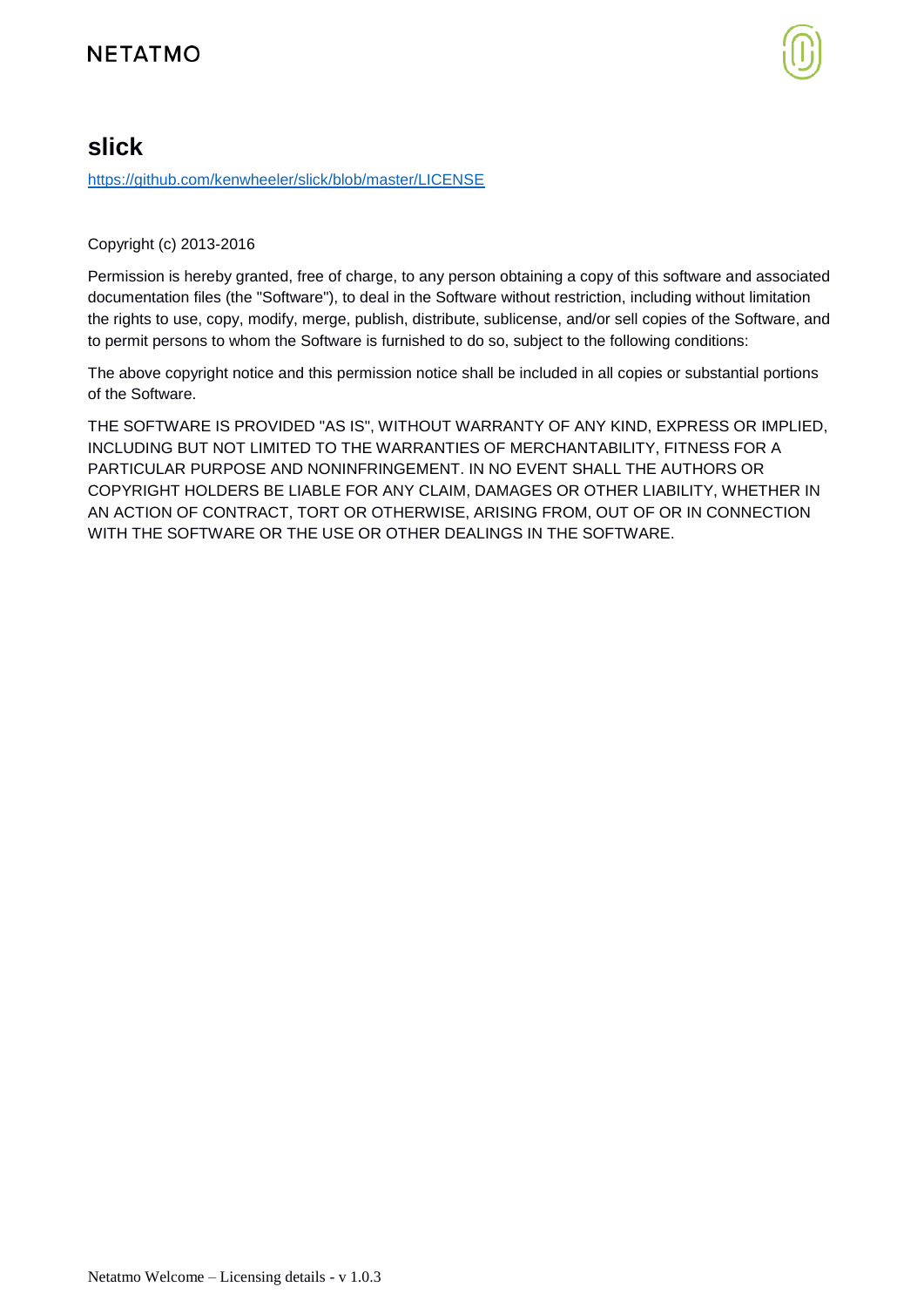

### **angular-slick**

<https://github.com/vasyabigi/angular-slick/blob/master/LICENCE>

Copyright (c) 2014 Vasyl Stanislavchuk

Permission is hereby granted, free of charge, to any person obtaining a copy of this software and associated documentation files (the "Software"), to deal in the Software without restriction, including without limitation the rights to use, copy, modify, merge, publish, distribute, sublicense, and/or sell copies of the Software, and to permit persons to whom the Software is furnished to do so, subject to the following conditions:

The above copyright notice and this permission notice shall be included in all copies or substantial portions of the Software.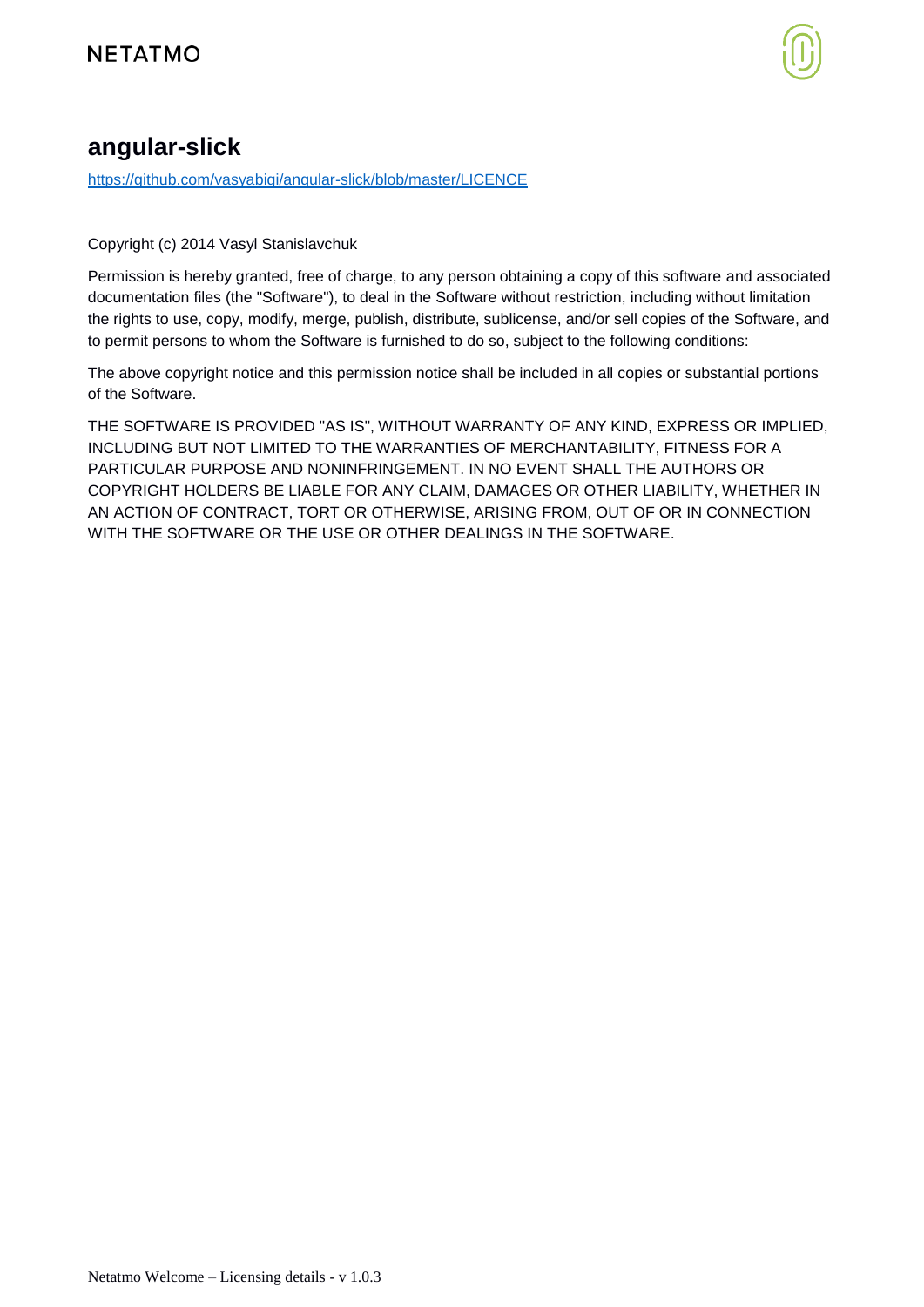

## **angularjs-slider**

<https://github.com/angular-slider/angularjs-slider/blob/master/LICENSE>

#### Copyright (c) 2013 Rafal Zajac <rzajac@gmail.com>

Permission is hereby granted, free of charge, to any person obtaining a copy of this software and associated documentation files (the "Software"), to deal in the Software without restriction, including without limitation the rights to use, copy, modify, merge, publish, distribute, sublicense, and/or sell copies of the Software, and to permit persons to whom the Software is furnished to do so, subject to the following conditions:

The above copyright notice and this permission notice shall be included in all copies or substantial portions of the Software.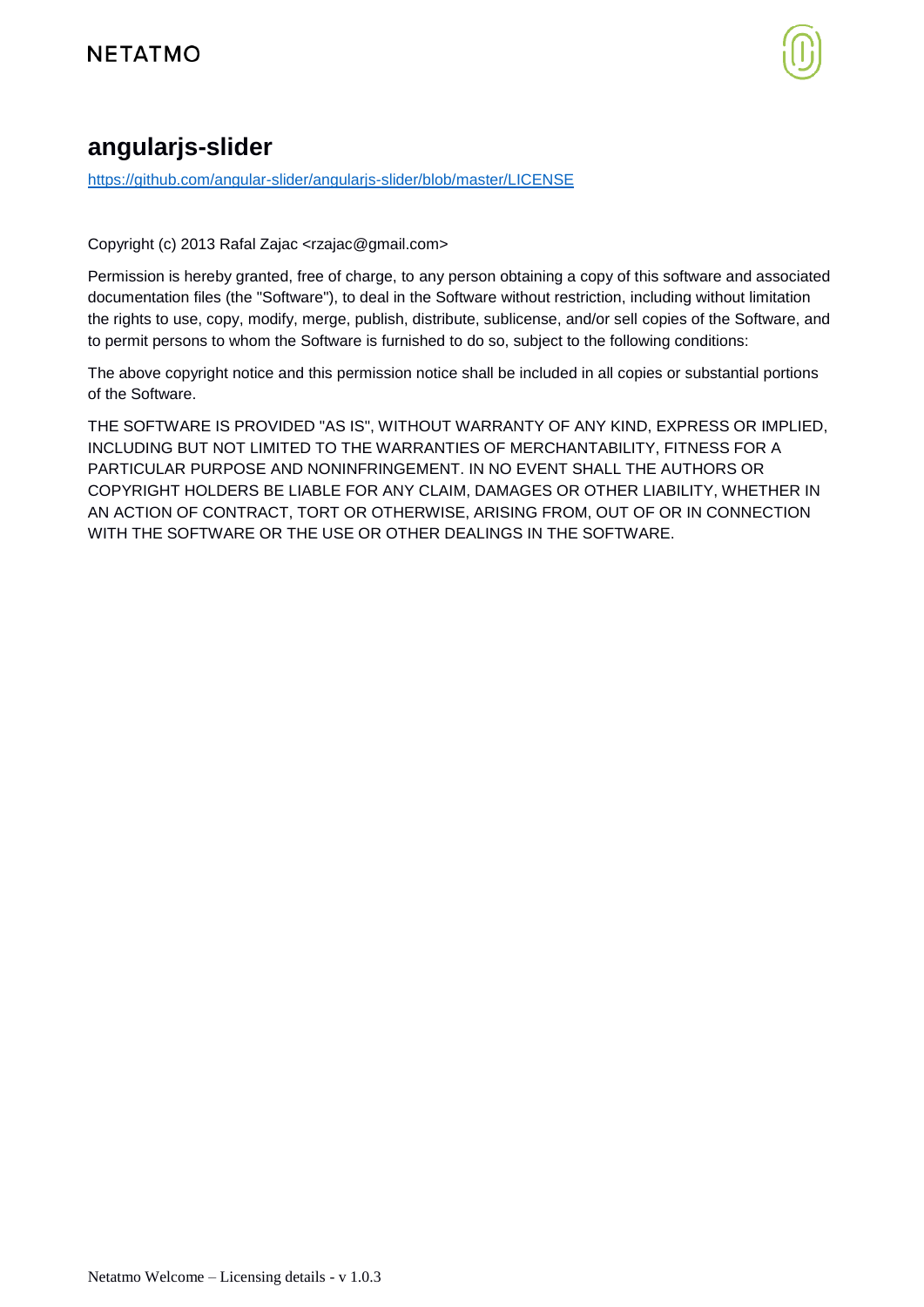

#### **flot**

<https://github.com/flot/flot/blob/master/LICENSE.txt>

#### Copyright (c) 2007-2014 IOLA and Ole Laursen

Permission is hereby granted, free of charge, to any person obtaining a copy of this software and associated documentation files (the "Software"), to deal in the Software without restriction, including without limitation the rights to use, copy, modify, merge, publish, distribute, sublicense, and/or sell copies of the Software, and to permit persons to whom the Software is furnished to do so, subject to the following conditions:

The above copyright notice and this permission notice shall be included in all copies or substantial portions of the Software.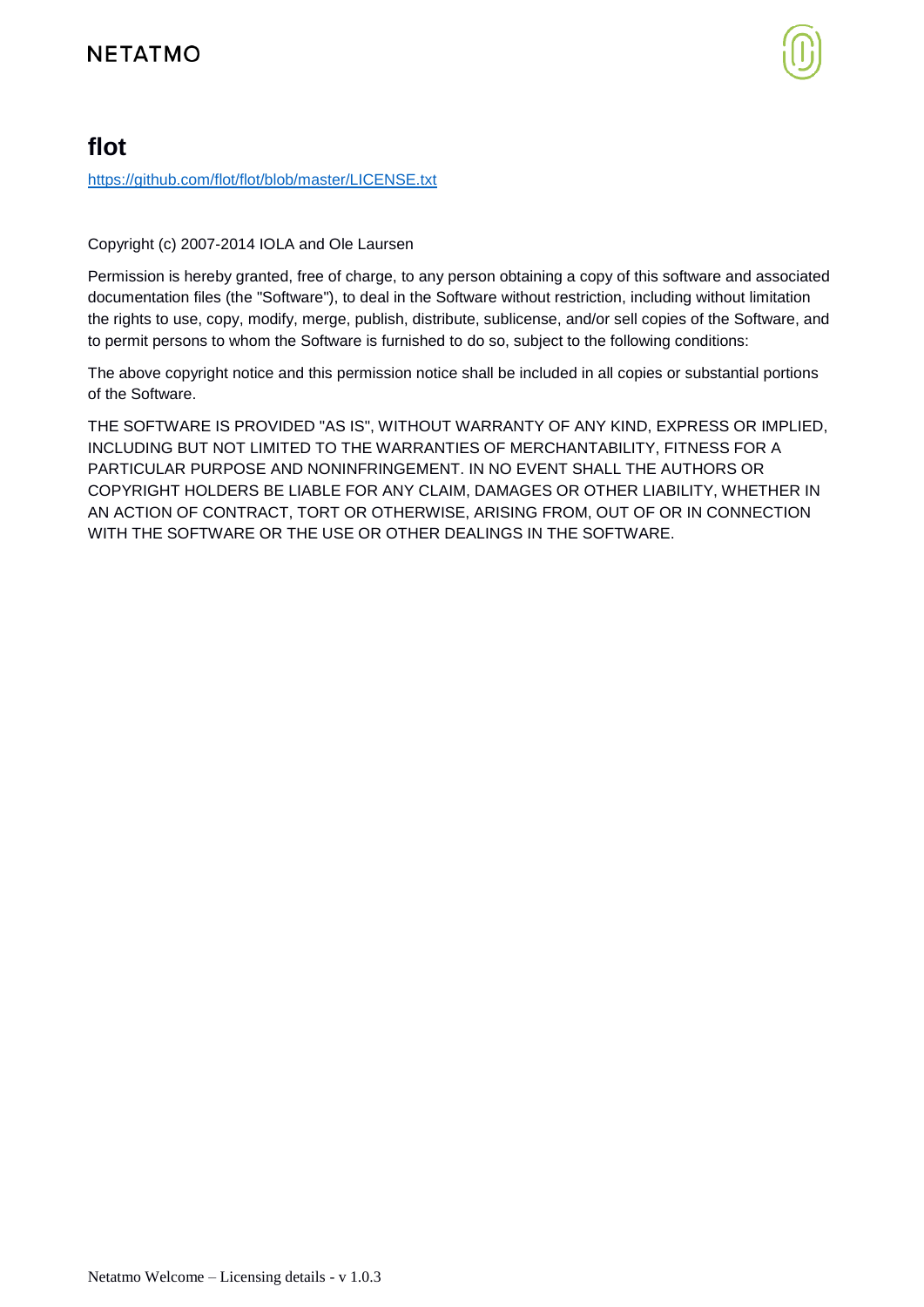# **TimezoneJS**

<https://github.com/mde/timezone-js>

Copyright 2010 Matthew Eernisse [\(mde@fleegix.org\)](mailto:mde@fleegix.org) and Open Source Applications Foundation.

Licensed under the Apache License, Version 2.0 (the "License"); you may not use this file except in compliance with the License. You may obtain a copy of the License at <http://www.apache.org/licenses/LICENSE-2.0>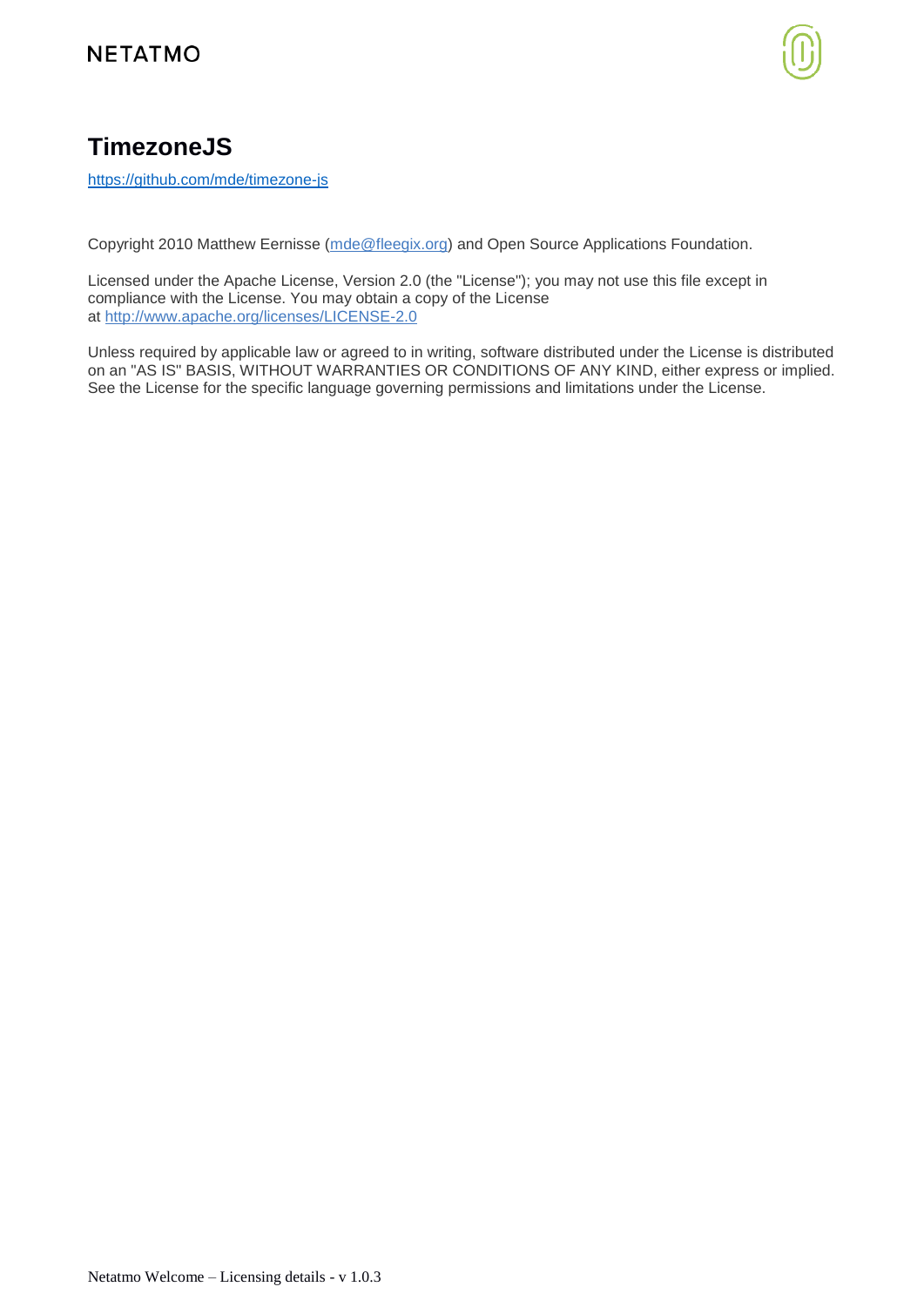

# **jquery-ui**

<https://github.com/jquery/jquery-ui/blob/master/LICENSE.txt>

Permission is hereby granted, free of charge, to any person obtaining a copy of this software and associated documentation files (the "Software"), to deal in the Software without restriction, including without limitation the rights to use, copy, modify, merge, publish, distribute, sublicense, and/or sell copies of the Software, and to permit persons to whom the Software is furnished to do so, subject to the following conditions:

The above copyright notice and this permission notice shall be included in all copies or substantial portions of the Software.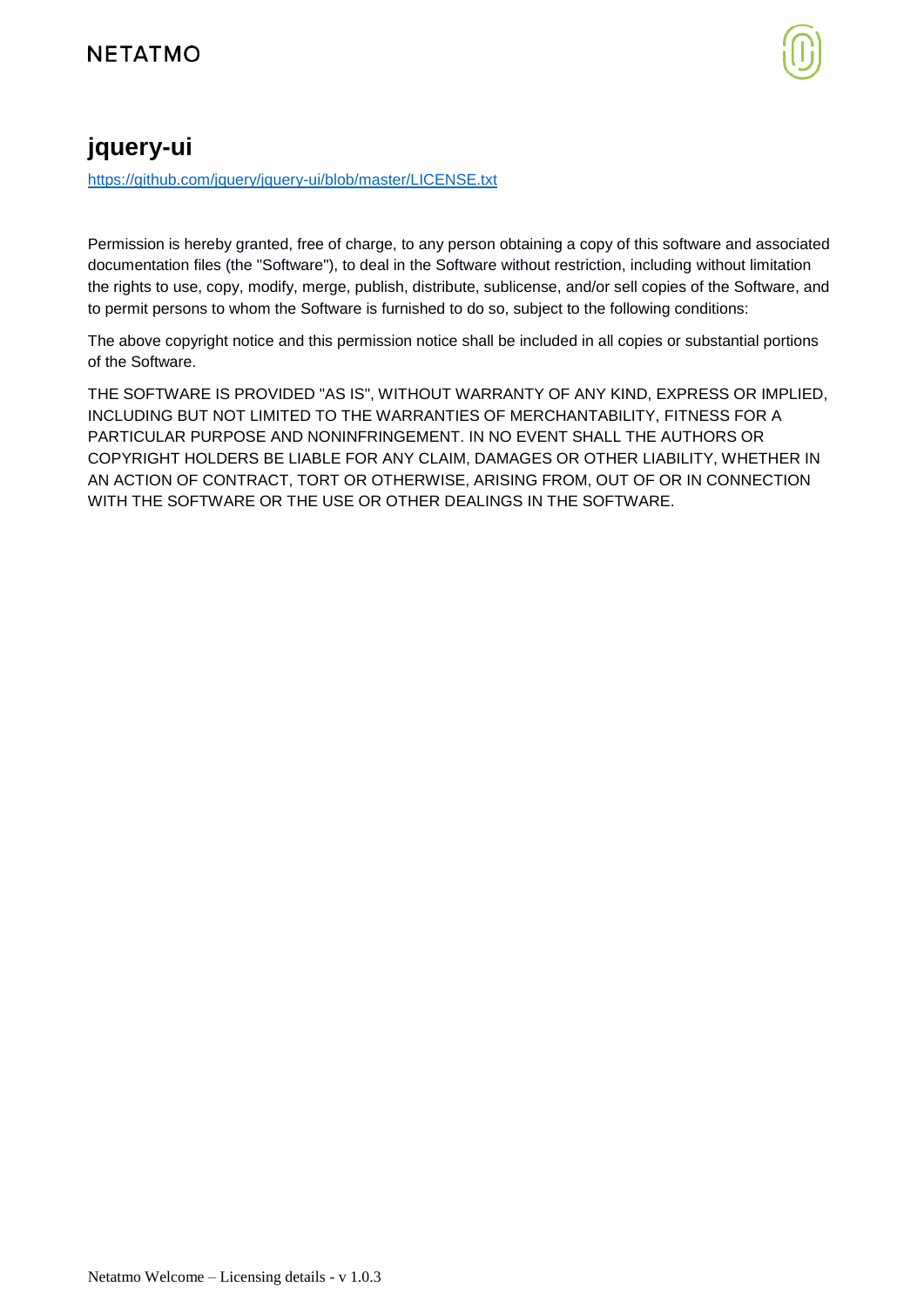

#### **xregexp**

<https://github.com/slevithan/xregexp/blob/master/LICENSE>

Copyright (c) 2007-2016 Steven Levithan <http://xregexp.com/>

Permission is hereby granted, free of charge, to any person obtaining a copy of this software and associated documentation files (the "Software"), to deal in the Software without restriction, including without limitation the rights to use, copy, modify, merge, publish, distribute, sublicense, and/or sell copies of the Software, and to permit persons to whom the Software is furnished to do so, subject to the following conditions:

The above copyright notice and this permission notice shall be included in all copies or substantial portions of the Software.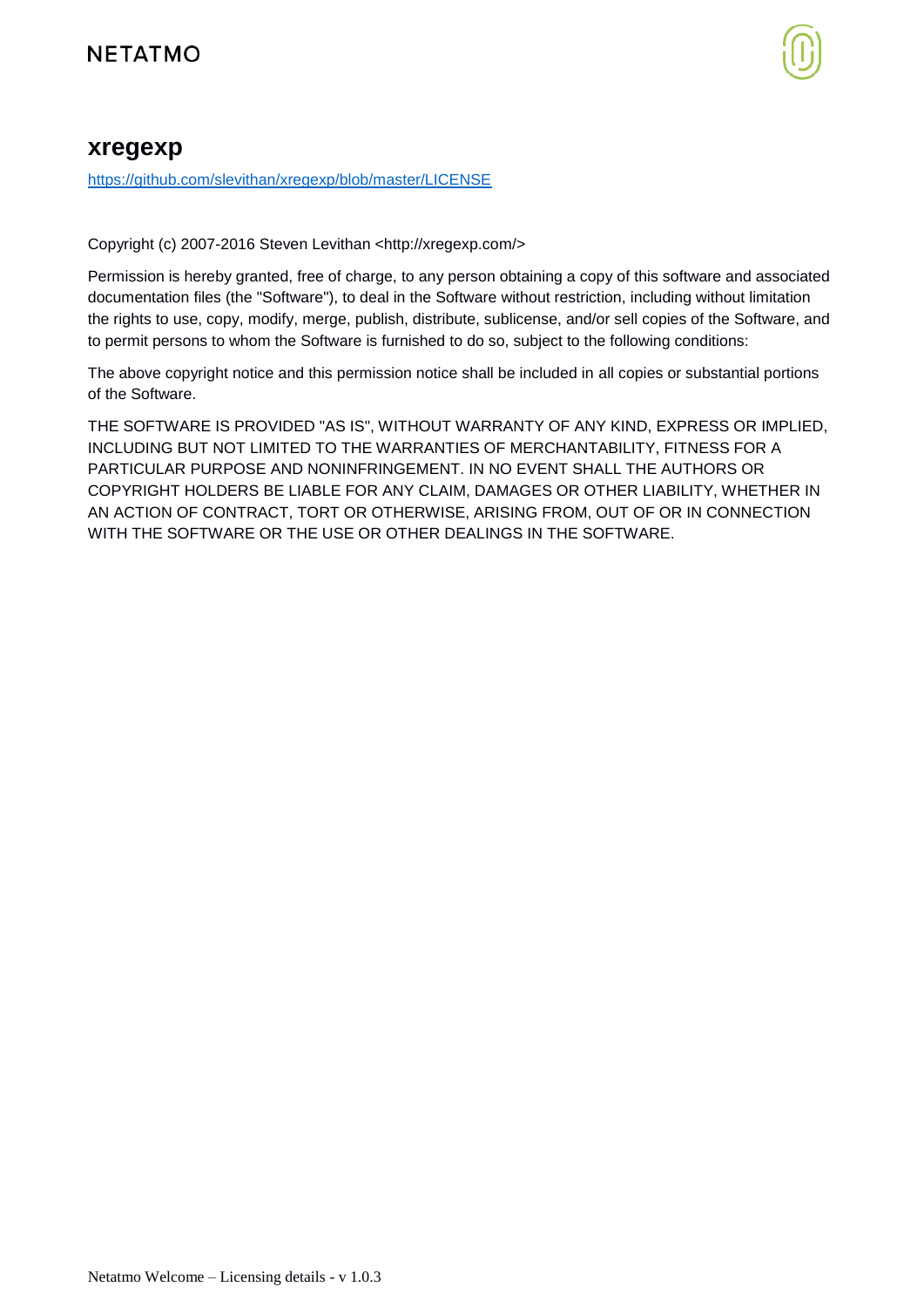

### **jquery-mobile**

<https://github.com/jquery/jquery-mobile/blob/master/LICENSE.txt>

Permission is hereby granted, free of charge, to any person obtaining a copy of this software and associated documentation files (the "Software"), to deal in the Software without restriction, including without limitation the rights to use, copy, modify, merge, publish, distribute, sublicense, and/or sell copies of the Software, and to permit persons to whom the Software is furnished to do so, subject to the following conditions:

The above copyright notice and this permission notice shall be included in all copies or substantial portions of the Software.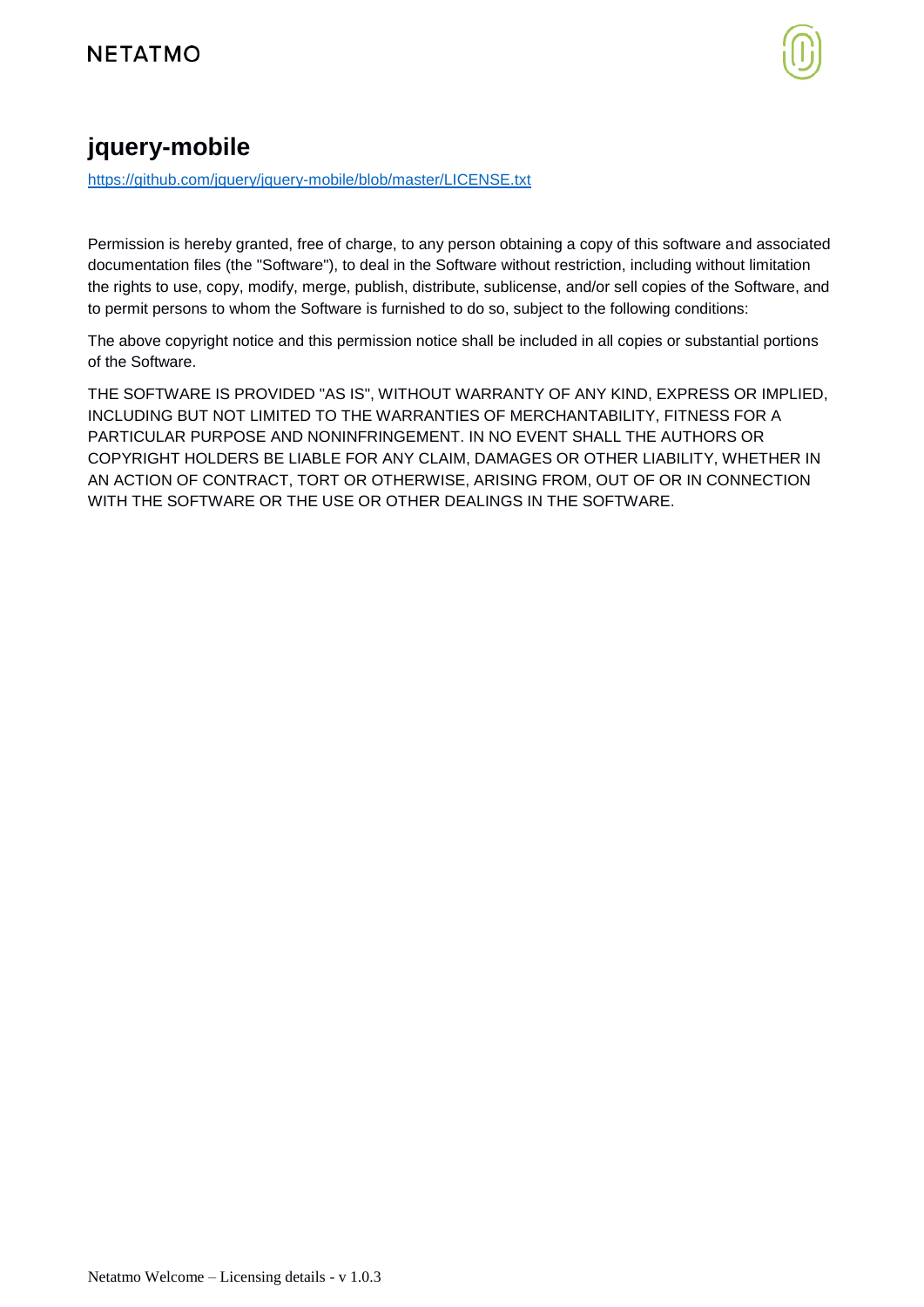

## **Masonry**

<https://desandro.mit-license.org/>

Copyright (c) 2017 David DeSandro

Permission is hereby granted, free of charge, to any person obtaining a copy of this software and associated documentation files (the "Software"), to deal in the Software without restriction, including without limitation the rights to use, copy, modify, merge, publish, distribute, sublicense, and/or sell copies of the Software, and to permit persons to whom the Software is furnished to do so, subject to the following conditions:

The above copyright notice and this permission notice shall be included in all copies or substantial portions of the Software.

THE SOFTWARE IS PROVIDED "AS IS", WITHOUT WARRANTY OF ANY KIND, EXPRESS OR IMPLIED, INCLUDING BUT NOT LIMITED TO THE WARRANTIES OF MERCHANTABILITY, FITNESS FOR A PARTICULAR PURPOSE AND NONINFRINGEMENT. IN NO EVENT SHALL THE AUTHORS OR COPYRIGHT HOLDERS BE LIABLE FOR ANY CLAIM, DAMAGES OR OTHER LIABILITY, WHETHER IN AN ACTION OF CONTRACT, TORT OR OTHERWISE, ARISING FROM, OUT OF OR IN CONNECTION WITH THE SOFTWARE OR THE USE OR OTHER DEALINGS IN THE SOFTWARE.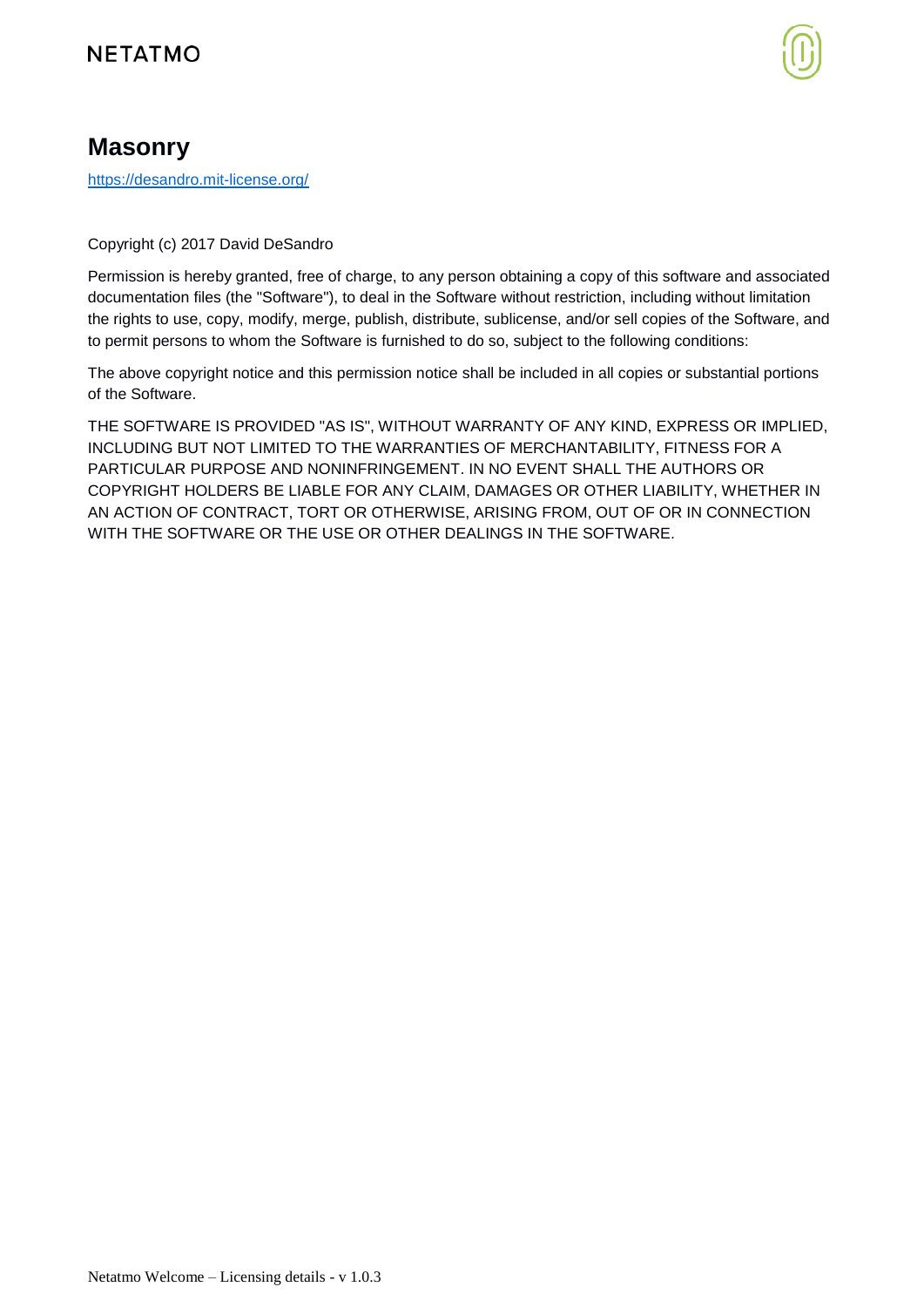

### **angular-masonry**

<https://github.com/passy/angular-masonry/blob/master/LICENSE>

#### Copyright (c) 2013 Pascal Hartig

Permission is hereby granted, free of charge, to any person obtaining a copy of this software and associated documentation files (the "Software"), to deal in the Software without restriction, including without limitation the rights to use, copy, modify, merge, publish, distribute, sublicense, and/or sell copies of the Software, and to permit persons to whom the Software is furnished to do so, subject to the following conditions:

The above copyright notice and this permission notice shall be included in all copies or substantial portions of the Software.

THE SOFTWARE IS PROVIDED "AS IS", WITHOUT WARRANTY OF ANY KIND, EXPRESS OR IMPLIED, INCLUDING BUT NOT LIMITED TO THE WARRANTIES OF MERCHANTABILITY, FITNESS FOR A PARTICULAR PURPOSE AND NONINFRINGEMENT. IN NO EVENT SHALL THE AUTHORS OR COPYRIGHT HOLDERS BE LIABLE FOR ANY CLAIM, DAMAGES OR OTHER LIABILITY, WHETHER IN AN ACTION OF CONTRACT, TORT OR OTHERWISE, ARISING FROM, OUT OF OR IN CONNECTION WITH THE SOFTWARE OR THE USE OR OTHER DEALINGS IN THE SOFTWARE.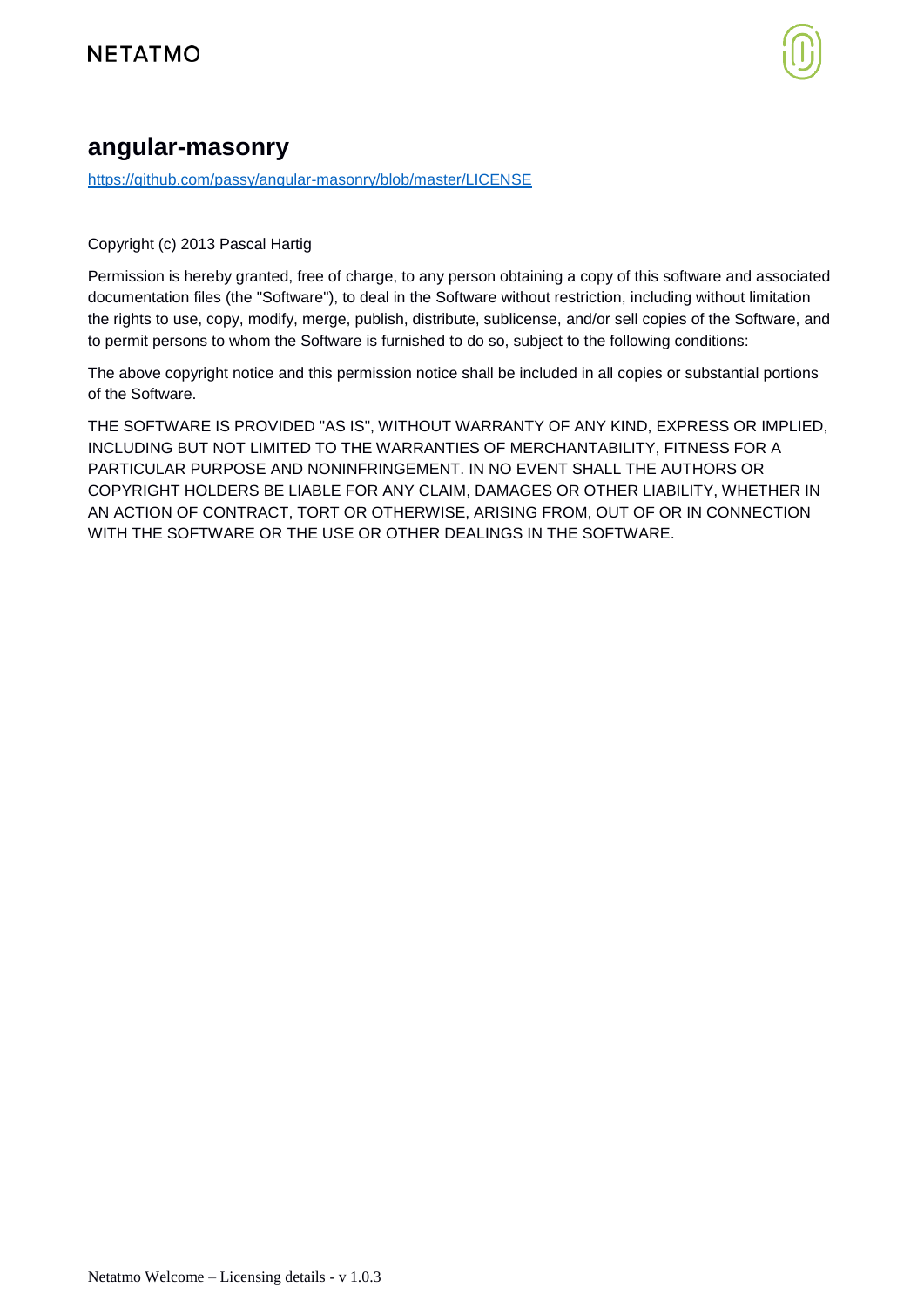

## **Leaflet**

<https://github.com/Leaflet/Leaflet/blob/master/LICENSE>

Copyright (c) 2010-2016, Vladimir Agafonkin

Copyright (c) 2010-2011, CloudMade

All rights reserved.

Redistribution and use in source and binary forms, with or without modification, are permitted provided that the following conditions are met:

 1. Redistributions of source code must retain the above copyright notice, this list of conditions and the following disclaimer.

 2. Redistributions in binary form must reproduce the above copyright notice, this list of conditions and the following disclaimer in the documentation and/or other materials provided with the distribution.

THIS SOFTWARE IS PROVIDED BY THE COPYRIGHT HOLDERS AND CONTRIBUTORS "AS IS" AND ANY EXPRESS OR IMPLIED WARRANTIES, INCLUDING, BUT NOT LIMITED TO, THE IMPLIED WARRANTIES OF MERCHANTABILITY AND FITNESS FOR A PARTICULAR PURPOSE ARE DISCLAIMED. IN NO EVENT SHALL THE COPYRIGHT HOLDER OR CONTRIBUTORS BE LIABLE FOR ANY DIRECT, INDIRECT, INCIDENTAL, SPECIAL, EXEMPLARY, OR CONSEQUENTIAL DAMAGES (INCLUDING, BUT NOT LIMITED TO, PROCUREMENT OF SUBSTITUTE GOODS OR SERVICES; LOSS OF USE, DATA, OR PROFITS; OR BUSINESS INTERRUPTION) HOWEVER CAUSED AND ON ANY THEORY OF LIABILITY, WHETHER IN CONTRACT, STRICT LIABILITY, OR TORT (INCLUDING NEGLIGENCE OR OTHERWISE) ARISING IN ANY WAY OUT OF THE USE OF THIS SOFTWARE, EVEN IF ADVISED OF THE POSSIBILITY OF SUCH DAMAGE.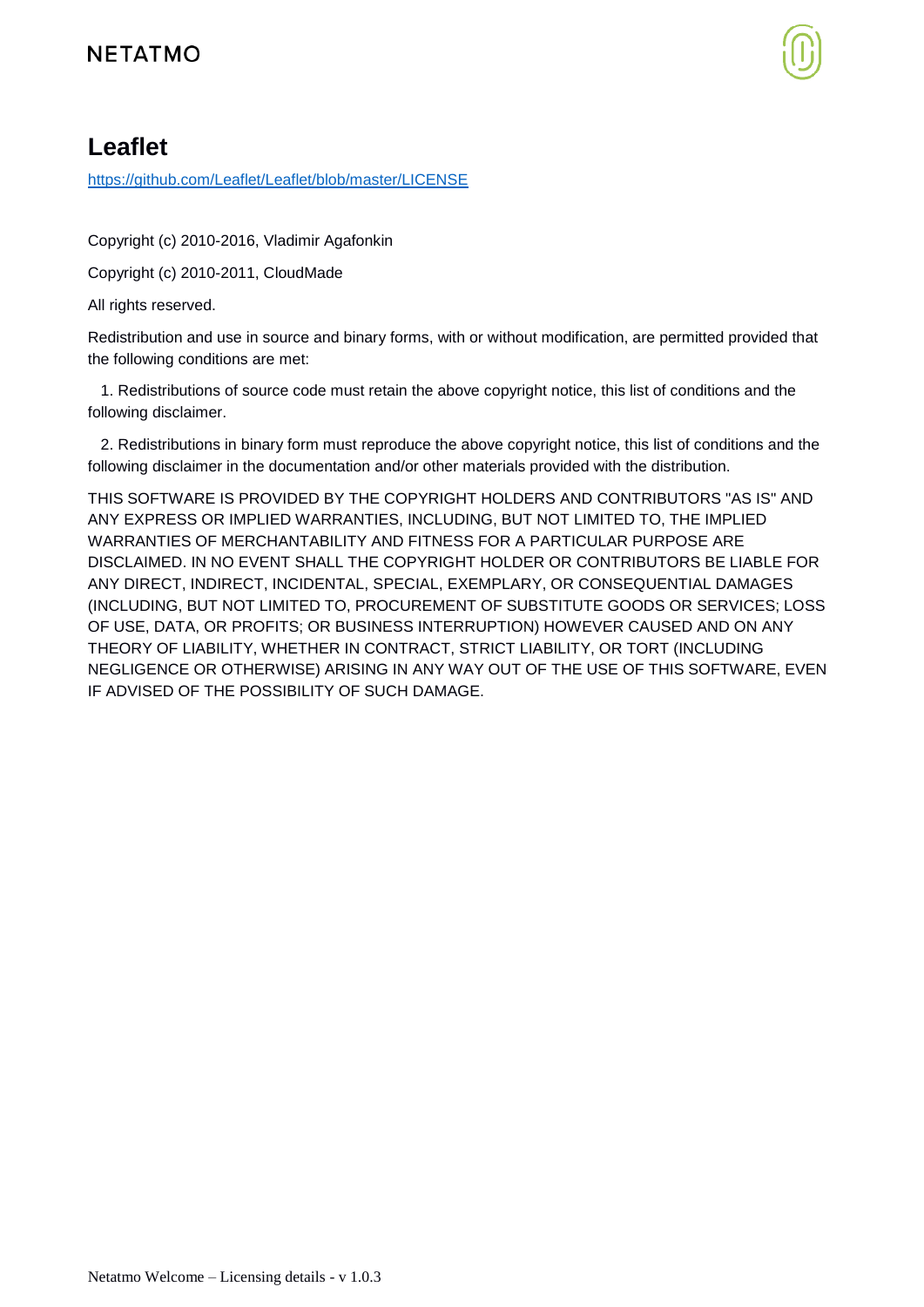

# **ExoPlayer**

Copyright 2014

Licensed under the Apache License, Version 2.0 (the "License"); you may not use this file except in compliance with the License.

You may obtain a copy of the License at

http://www.apache.org/licenses/LICENSE-2.0

Unless required by applicable law or agreed to in writing, software distributed under the License is distributed on an "AS IS" BASIS, WITHOUT WARRANTIES OR CONDITIONS OF ANY KIND, either express or implied. See the License for the specific language governing permissions and limitations under the License.